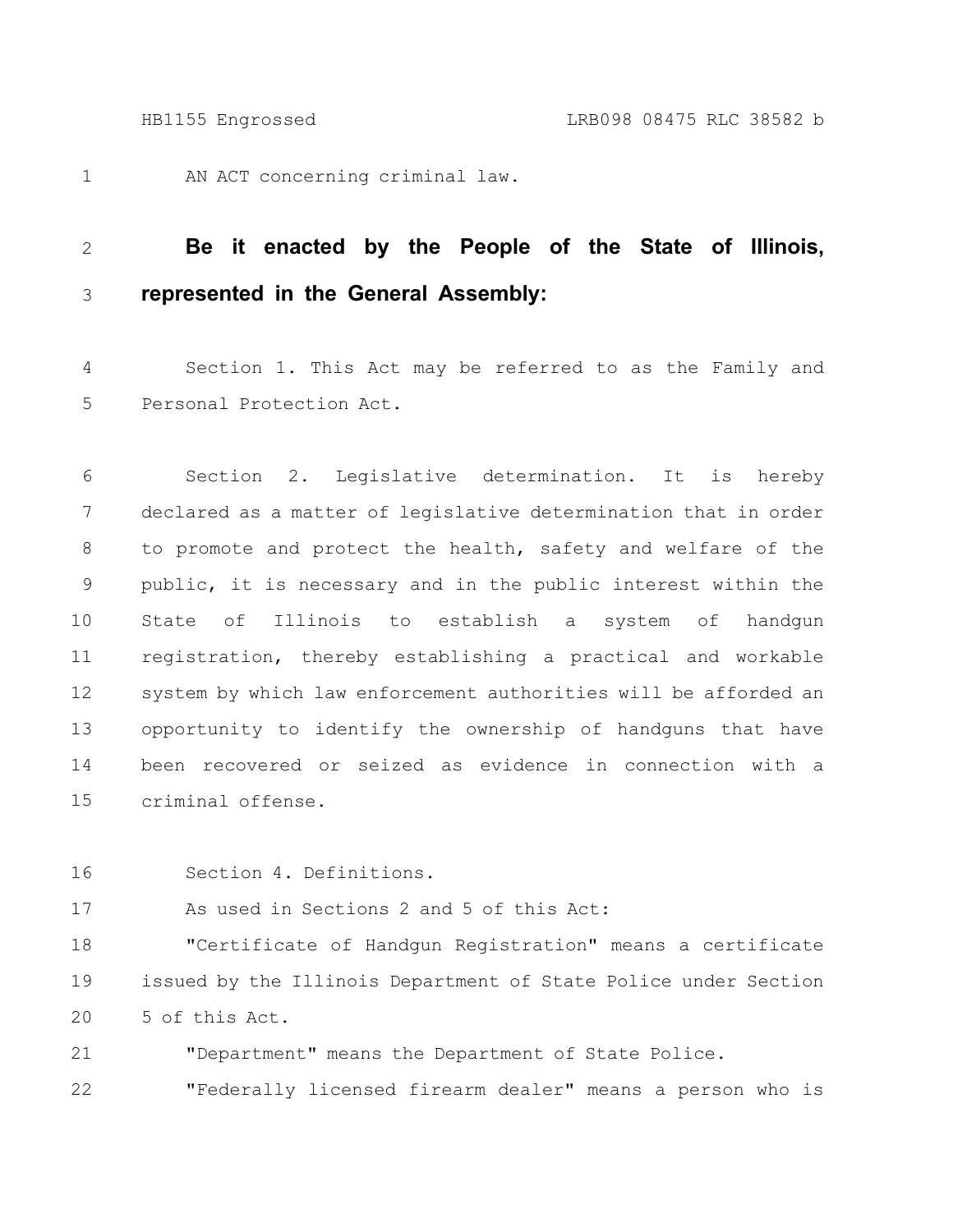HB1155 Engrossed - 2 - LRB098 08475 RLC 38582 b

licensed as a federal firearms dealer under Section 923 of the federal Gun Control Act of 1968 (18 U.S.C. 923). 1 2

"Firearm" has the same meaning as set forth in Section 1.1 of the Firearm Owners Identification Card Act. 3 4

"Handgun" means a firearm designed to be held and fired by the use of a single hand. 5 6

Section 5. Certificate of Handgun Registration. 7

(a) No person shall transport or possess a handgun in this State without a Certificate of Handgun Registration issued for that handgun by the Department of State Police. 8 9 10

(b) The provisions of this Section prohibiting a person from transporting or possessing a handgun without a Certificate of Handgun Registration do not apply to the following: 11 12 13

(1) any person who is exempt from the Firearm Owners Identification Card Act under subsection (b) of Section 2 of that Act; 14 15 16

(2) any person who is exempt from the Firearm Owners Identification Card Act under subsection (c) of Section 2 of that Act; 17 18 19

(3) a certified member of the Illinois Firearms Manufacturers Association; and 20 21

(4) a federally licensed firearm dealer holding a new handgun for transfer or sale. 22 23

(c) An applicant for an original or transferred Certificate of Handgun Registration shall submit an application to the 24 25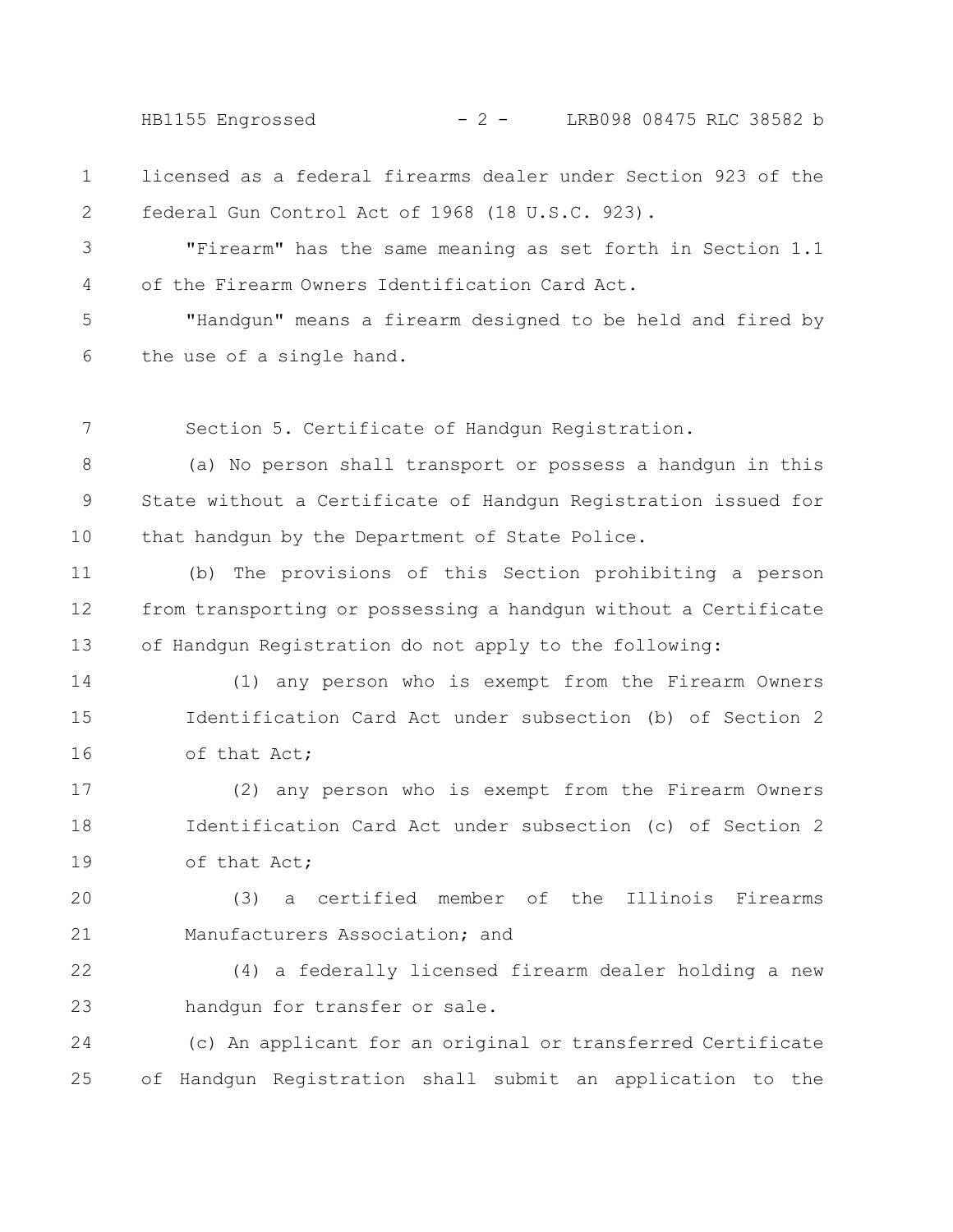HB1155 Engrossed - 3 - LRB098 08475 RLC 38582 b

Department, prepared and furnished at convenient locations throughout the State or by electronic means. The application shall request the following information from the applicant: 1 2 3

(1) the applicant's name, address, and telephone number; 4 5

(2) a copy of the applicant's Illinois Firearm Owner's Identification Card; 6 7

(3) the name of the manufacturer, the caliber or gauge, the model, the type, and the serial number identification of the handgun to be registered; 8 9 10

(4) the source from which the handgun was obtained, including the name and address of the source; 11 12

13

(5) the date the handgun was acquired;

(6) any other information that the Department shall find reasonably necessary or desirable to effectuate the purposes of this Section and to arrive at a fair determination as to whether the terms of this Section have been complied with; and 14 15 16 17 18

(7) an affidavit signed by the applicant certifying that the applicant: 19 20

(A) possesses a valid Firearm Owner's Identification Card; 21 22

(B) as of the date of application, would still be eligible to receive a Firearm Owner's Identification Card from the Department. 23 24 25

(d) The Department shall issue an original or transferred 26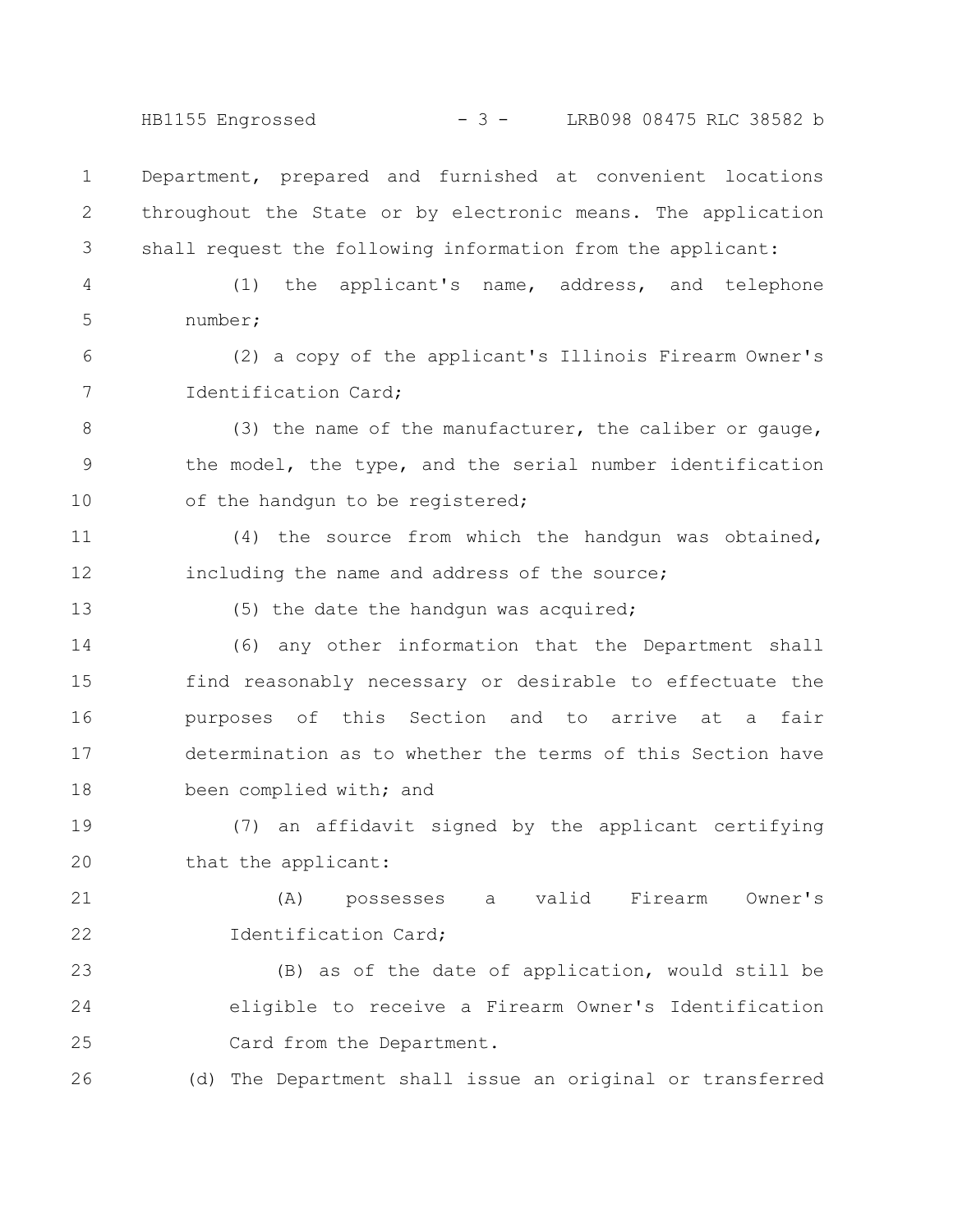HB1155 Engrossed - 4 - LRB098 08475 RLC 38582 b

Certificate of Handgun Registration or shall issue a written denial of the application within 30 days after the application is received. 1 2 3

(e) There is created in the State treasury the Handgun Certificate Administration Fund to be used by the Department for the administration of handgun registration as required by this Section. 4 5 6 7

(f) A nonrefundable application fee of \$20 shall be payable for each original or transferred Certificate of Handgun Registration. All moneys received from this \$20 fee shall be deposited as follows: 8 9 10 11

(1) \$10 to the Handgun Certificate Administration Fund for the administration of handgun registration; 12 13

(2) \$5 to the Illinois LEADS Information and Technology Improvement Fund; and 14 15

(3) \$5 to the National Instant Criminal Background Check System Improvement Fund. 16 17

(g) A nonrefundable fee of \$10 shall be payable for each duplicate or replacement Certificate of Handgun Registration. All moneys received from this \$10 fee shall be deposited into the Handgun Certificate Administration Fund for the administration of handgun registration. 18 19 20 21 22

(h) Certificates of Handgun Registration shall expire every 5 years. The fee for renewal of a Certificate of Handgun Registration is \$10. All moneys received from this \$10 fee shall be deposited into the Handgun Certificate Administration 23 24 25 26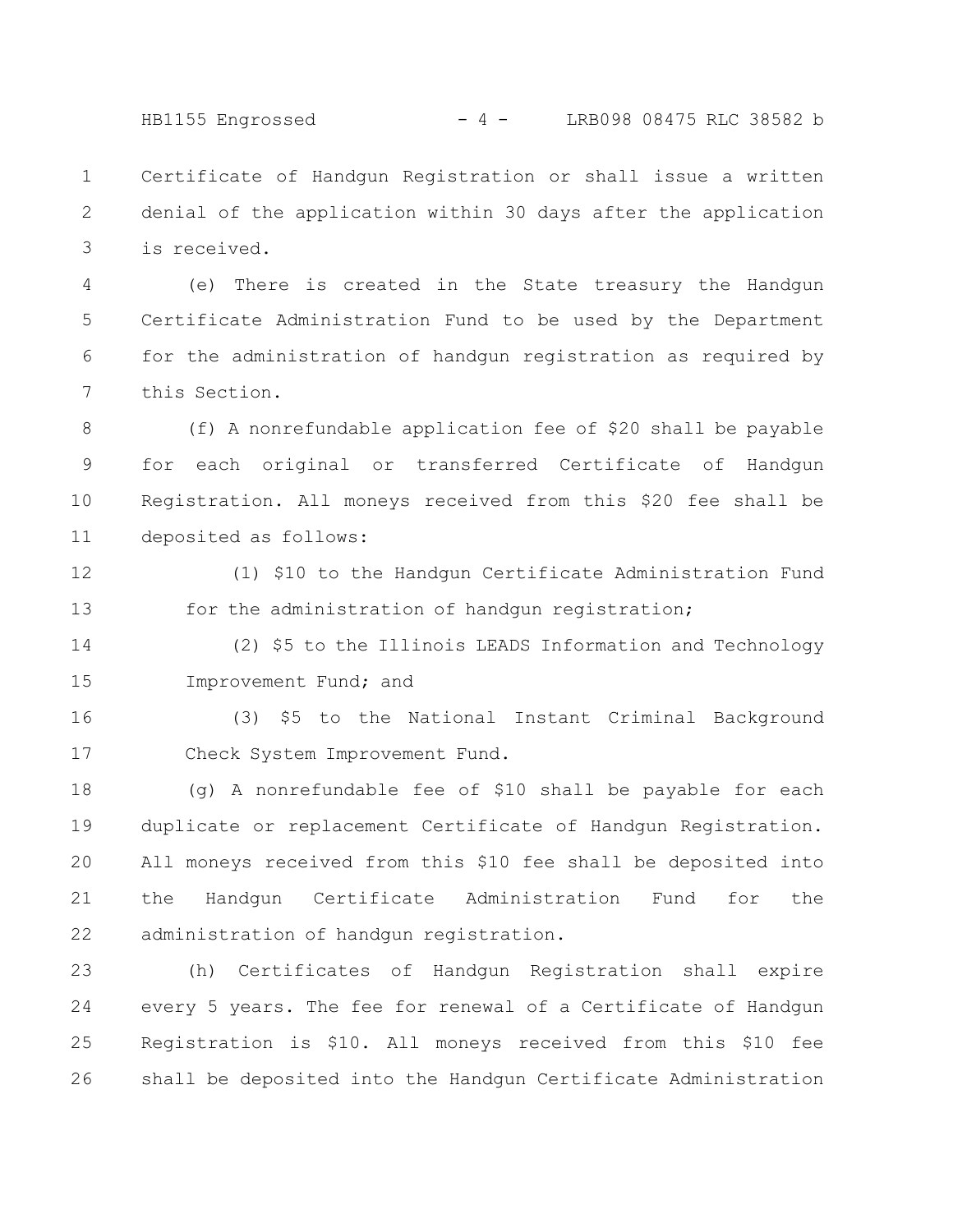HB1155 Engrossed - 5 - LRB098 08475 RLC 38582 b

Fund for the administration of handgun registration. 1

(i) Every person issued a Certificate of Handgun Registration shall notify the Department in the manner prescribed by the Department within 72 hours of the following: 2 3 4

(1) a change in any of the information appearing on the Certificate of Handgun Registration; or 5 6

(2) the sale, transfer, inheritance, or other disposition of the registered handgun. 7 8

(j) A person issued a Certificate of Handgun Registration, in addition to any other requirements of this Section, shall immediately return to the Department his or her Certificate of Handgun Registration for any handgun which is lost, stolen, destroyed, or otherwise disposed of. 9 10 11 12 13

(k) If an owner transfers ownership of a handgun, he or she shall execute to the transferee, at the time of the delivery of the handgun, an assignment of registration in the space provided on the Certificate of Handgun Registration, and shall cause the certificate and assignment to be delivered to the transferee. 14 15 16 17 18 19

(k-5) In the case of a federally licensed firearm dealer making a sale of a new handgun, the dealer shall submit the application described in subsection (c) of this Section along with the required fee to the Department on the purchaser's behalf within 20 days from the date of sale. If the purchaser does not receive an original Certificate of Handgun Registration or a written denial of the application submitted 20 21 22 23 24 25 26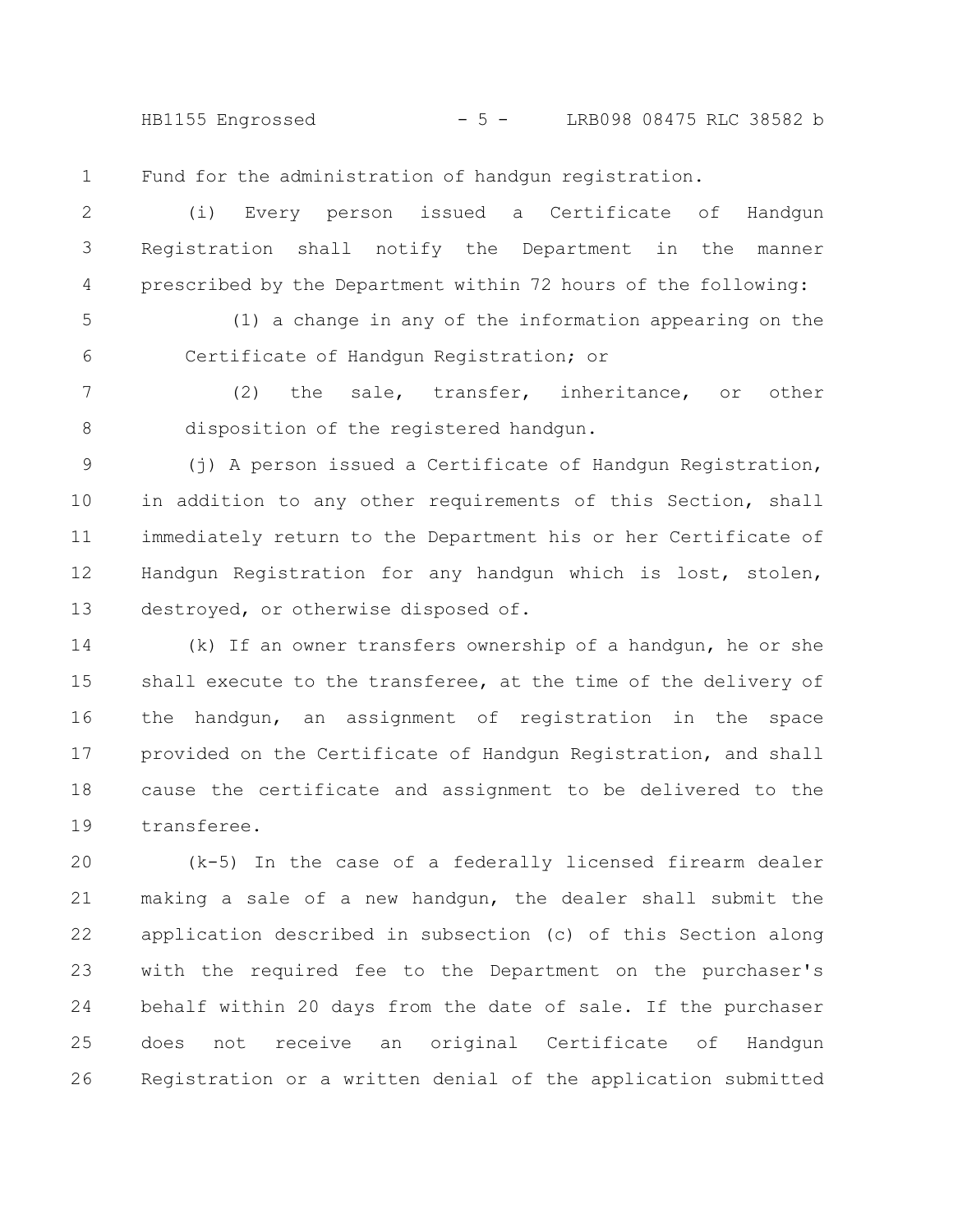HB1155 Engrossed - 6 - LRB098 08475 RLC 38582 b

on his or her behalf by the dealer within 50 days from the date of purchase, the purchaser shall inquire to the Department regarding the status of his or her application. 1 2 3

(l) Within 20 days after the delivery to a transferee of a handgun or the delivery of the certificate and assignment, whichever occurs sooner, the transferee shall execute the application for a new Certificate of Handgun Registration in the space provided on the certificate and cause the certificate and application to be mailed or delivered to the Department. 4 5 6 7 8 9

(m) No transferee shall knowingly accept ownership of a handgun from a transferor who has failed to obtain a Certificate of Handgun Registration in violation of this Section, or who fails to execute an assignment of registration to the transferee as required by subsection (k) of this Section. 10 11 12 13 14 15

(n) Any person who accepts delivery of a handgun that has not been previously registered and assigned to the transferee shall file an application for an original Certificate of Handgun Registration within 20 days after taking possession of the handgun. Any person who owns a handgun on the effective date of this Act shall file an application for an original Certificate of Handgun Registration not later than 90 days after the effective date of this Act. 16 17 18 19 20 21 22 23

(o) Transfer of ownership of a registered handgun shall not be considered complete until the transferee has complied with subsection (l) of this Section, provided that a transferor who 24 25 26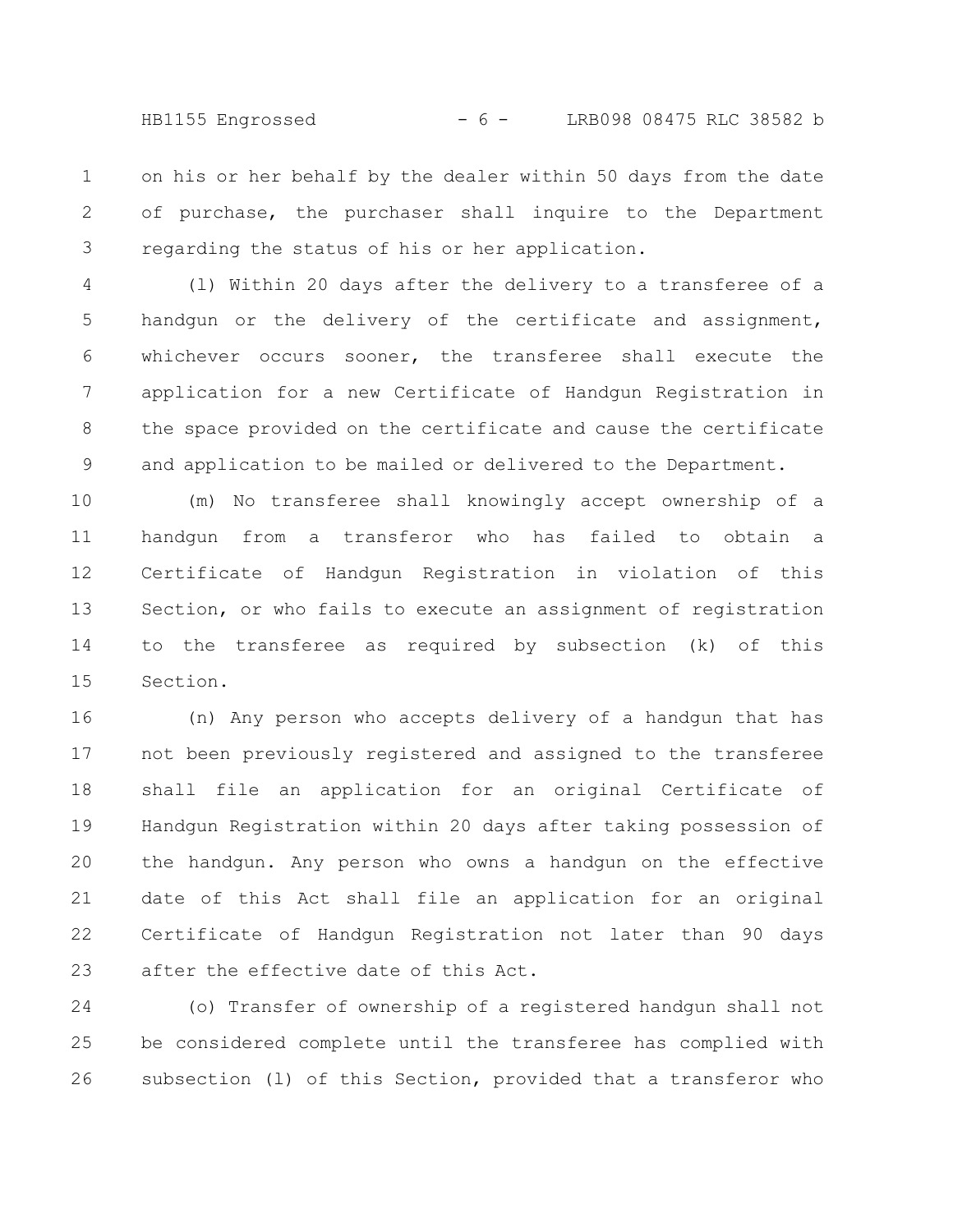HB1155 Engrossed - 7 - LRB098 08475 RLC 38582 b

has complied with subsection (k) of this Section, and has complied with the requirements of Section 3 and 3.1 of the Firearm Owners Identification Card Act, if applicable, shall not be liable as an owner by virtue of the transferee's failure to comply with subsection (l) for damages arising out of use of the handgun. 1 2 3 4 5 6

(p) The Department has authority to deny an application for or to revoke and seize a Certificate of Handgun Registration previously issued under this Section if the Department finds that: 7 8 9 10

(1) the person does not possess a valid Firearm Owner's Identification Card; 11 12

(2) false or misleading information was submitted to the Department in connection with the application; or 13 14

15

(3) the handgun is unlawful for the applicant to own.

(q) The Department of State Police and local law enforcement may exchange any information that is necessary for the proper administration of this Section unless the exchange is specifically prohibited by State or federal law. 16 17 18 19

(r) Whenever an application for a Certificate of Handgun Registration is denied, whenever the Department fails to act on an application within 30 days of its receipt, or whenever a certificate is revoked or seized, the aggrieved party may appeal to the Director of the Department of State Police for a hearing upon the denial, failure to act, revocation, or seizure, unless the denial, failure to act, revocation, or 20 21 22 23 24 25 26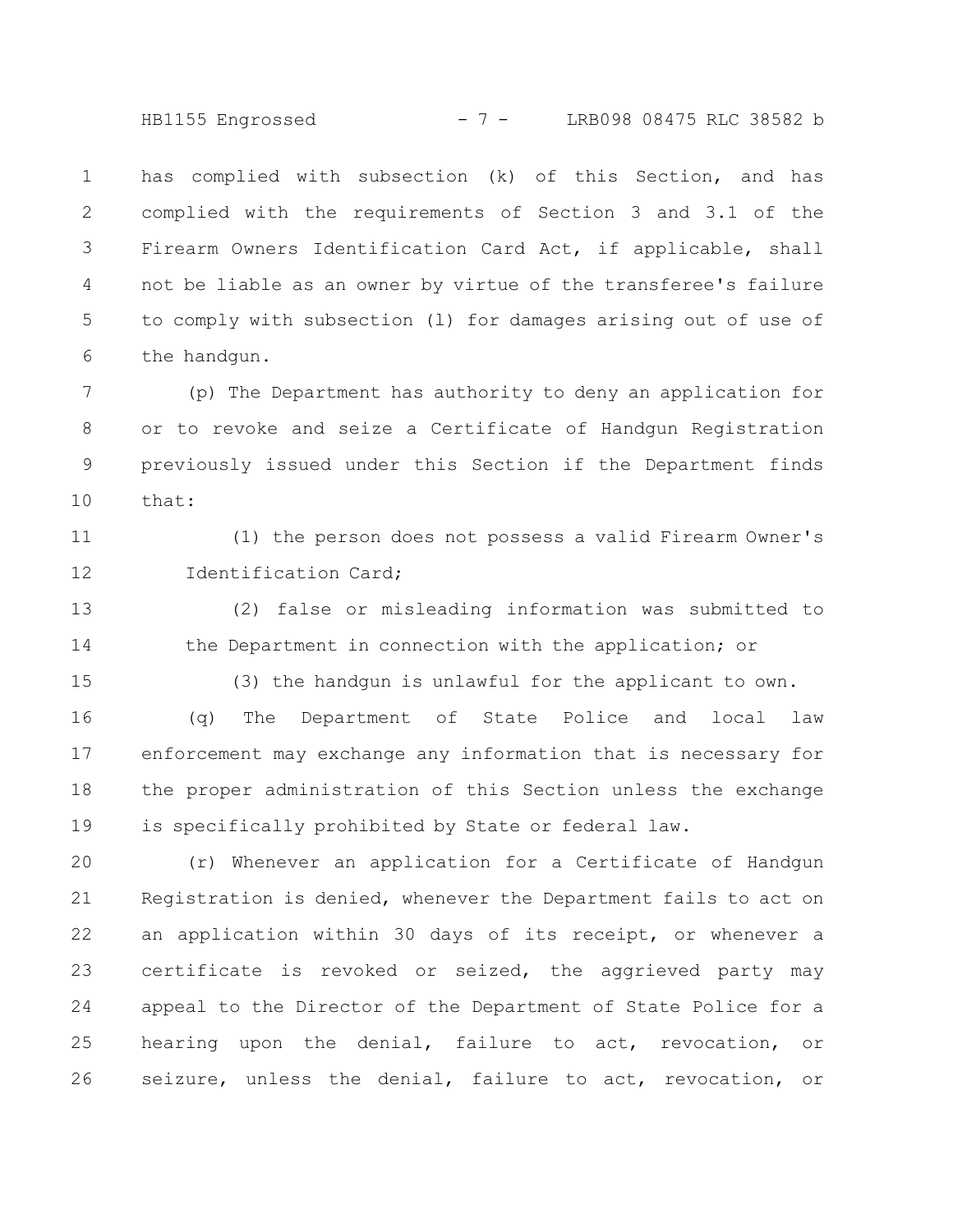HB1155 Engrossed - 8 - LRB098 08475 RLC 38582 b

seizure was based upon a forcible felony, stalking, aggravated stalking, domestic battery, any violation of the Illinois Controlled Substances Act, the Methamphetamine Control and Community Protection Act, or the Cannabis Control Act that is classified as a Class 2 or greater felony, any felony violation of Article 24 of the Criminal Code of 2012, or any adjudication as a delinquent minor for the commission of an offense that if committed by an adult would be a felony, in which case the aggrieved party may petition the circuit court in writing in the county of his or her residence for a hearing upon the denial, failure to act, revocation, or seizure. 1 2 3 4 5 6 7 8 9 10 11

(1) At least 30 days before any hearing in the circuit court, the petitioner shall serve the appropriate State's Attorney with a copy of the petition. The State's Attorney may object to the petition and present evidence. At the hearing the court shall determine whether substantial justice has been done. Should the court determine that substantial justice has not been done, the court shall issue an order directing the Department of State Police to issue a Certificate of Handgun Registration. 12 13 14 15 16 17 18 19 20

(2) Any person prohibited from possessing a handgun under Sections 24-1.1 or 24-3.1 of the Criminal Code of 2012 or acquiring a Certificate of Handgun Registration under this Section may apply to the Director of the Department of State Police or petition the circuit court in the county where the petitioner resides, whichever is 21 22 23 24 25 26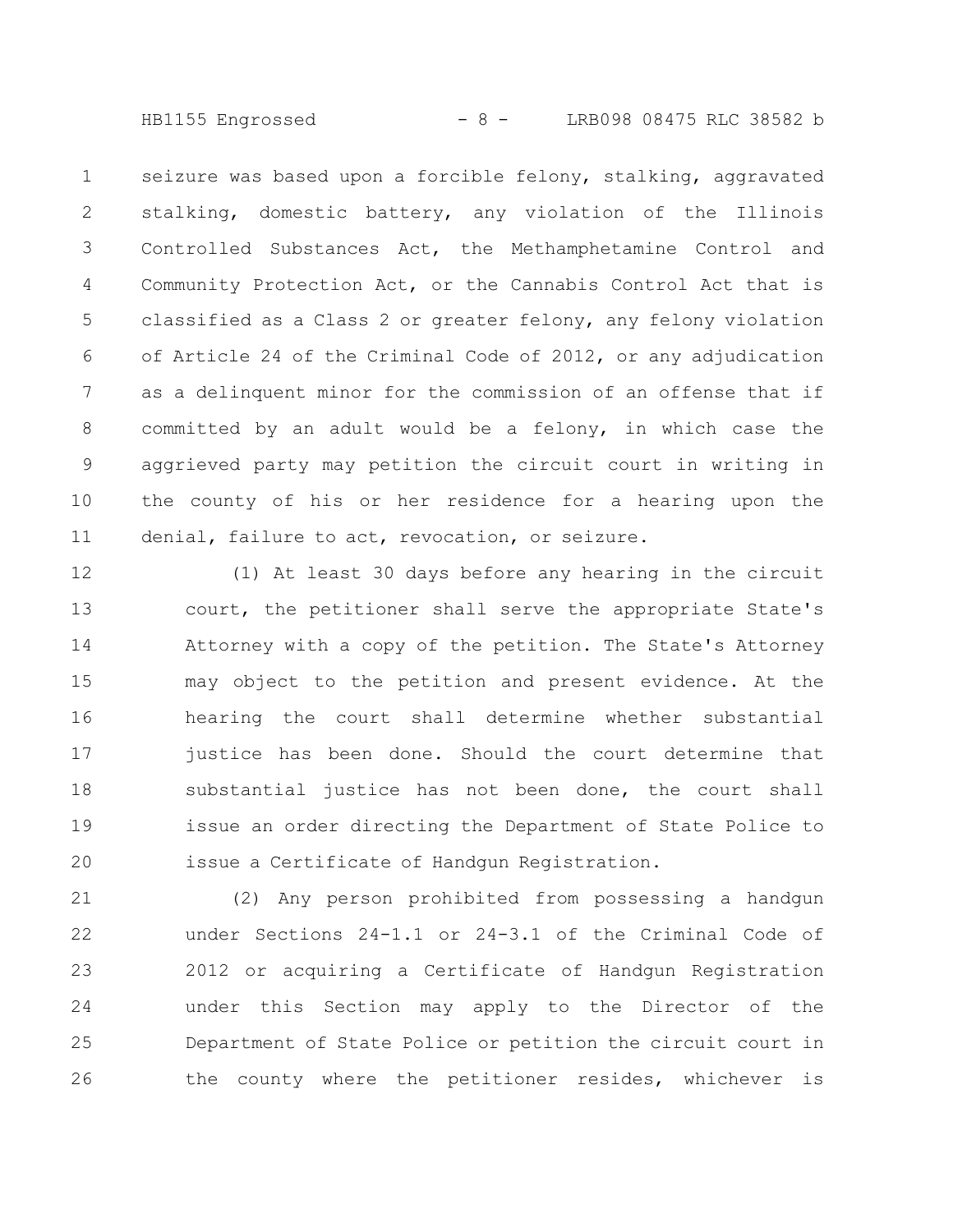HB1155 Engrossed - 9 - LRB098 08475 RLC 38582 b

applicable in accordance with this subsection  $(r)$ , requesting relief from the prohibition and the Director or court may grant this relief if it is established by the applicant to the court's or Director's satisfaction that: 1 2 3 4

(A) when in the circuit court, the State's Attorney has been served with a written copy of the petition at least 30 days before any hearing in the circuit court and at the hearing the State's Attorney was afforded an opportunity to present evidence and object to the petition; 5 6 7 8 9 10

(B) the applicant has not been convicted of a forcible felony under the laws of this State or any other jurisdiction within 20 years of the applicant's application for a Certificate of Handgun Registration, or at least 20 years have passed since the end of any period of imprisonment imposed in relation to that conviction; 11 12 13 14 15 16 17

(C) the circumstances regarding a criminal conviction, where applicable, the applicant's criminal history and his or her reputation are such that the applicant will not be likely to act in a manner dangerous to public safety; and 18 19 20 21 22

(D) granting relief would not be contrary to the public interest. 23 24

(3) When a minor is adjudicated delinquent for an offense which if committed by an adult would be a felony, 25 26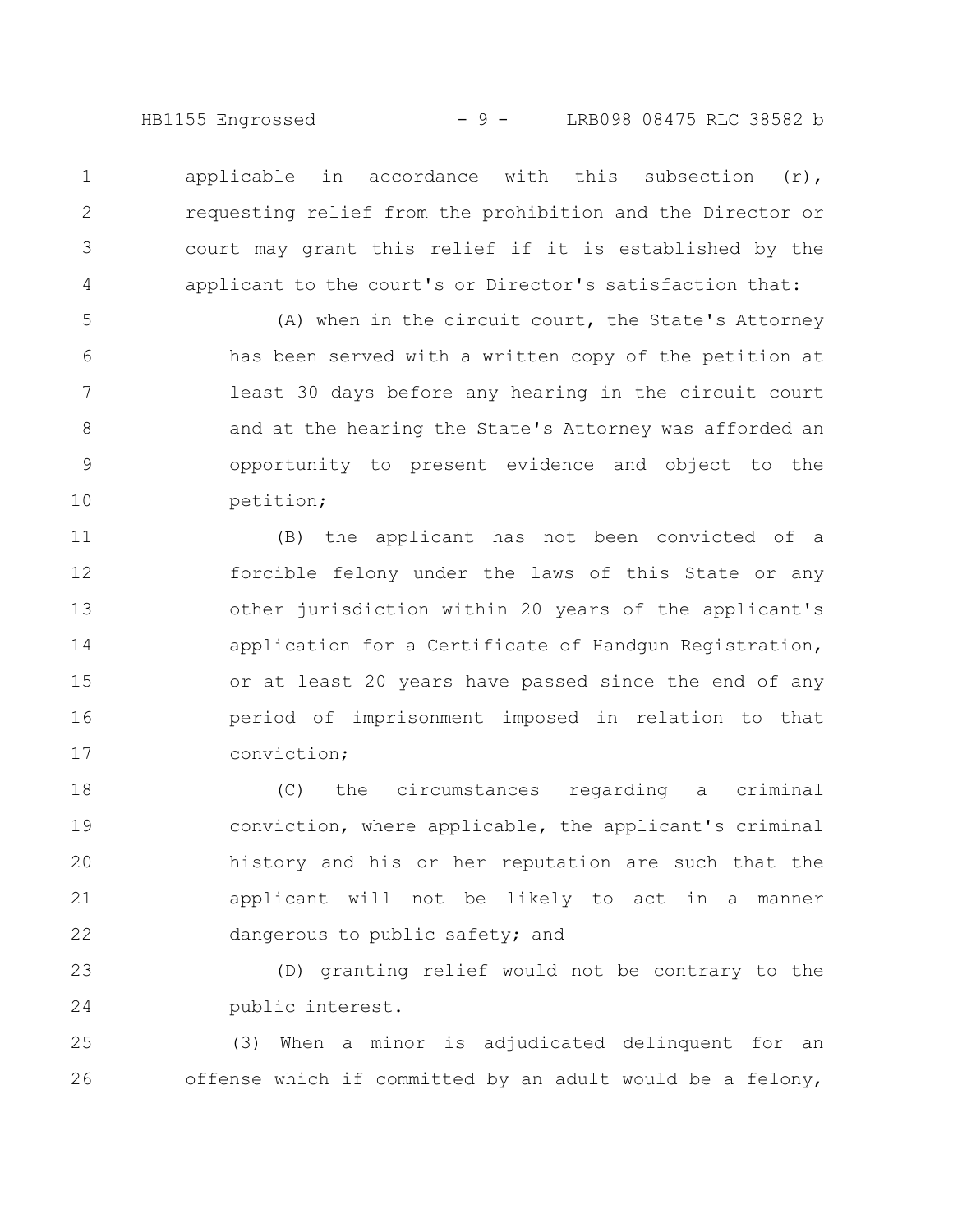HB1155 Engrossed - 10 - LRB098 08475 RLC 38582 b

1

the court shall notify the Department of State Police.

(4) The court shall review the denial of an application or the revocation of a Certificate of Handgun Registration of a person who has been adjudicated delinquent for an offense that if committed by an adult would be a felony if an application for relief has been filed at least 10 years after the adjudication of delinquency and the court determines that the applicant should be granted relief from disability to obtain a Certificate of Handgun Registration. If the court grants relief, the court shall notify the Department that the disability has been removed and that the applicant is eligible to obtain a Certificate of Handgun Registration. 2 3 4 5 6 7 8 9 10 11 12 13

(5) Any person who is prohibited from possessing a handgun under 18 U.S.C.  $922(d)(4)$  and  $922(q)(4)$  of the federal Gun Control Act of 1968 may apply to the Department of State Police requesting relief from the prohibition and the Director shall grant this relief if it is established to the Director's satisfaction that the person will not be likely to act in a manner dangerous to public safety and granting relief would not be contrary to the public interest. 14 15 16 17 18 19 20 21 22

(s) Notwithstanding any other provision of law, including the Freedom of Information Act, it is the public policy of this State that the names and information of persons who have applied for or received Certificates of Handgun Registration 23 24 25 26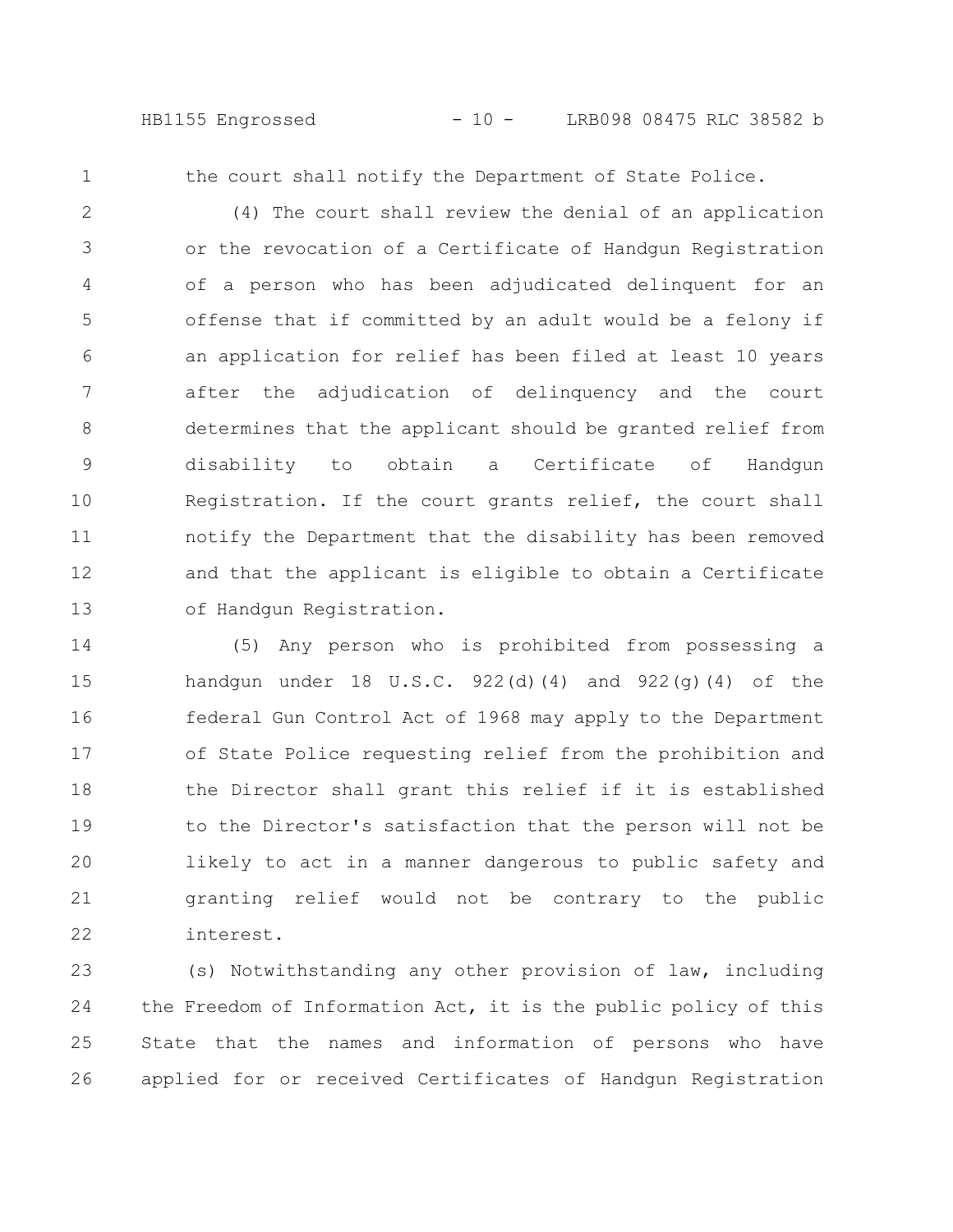HB1155 Engrossed - 11 - LRB098 08475 RLC 38582 b

under this Section are considered private and shall not be disclosed. No State or local law enforcement agency shall provide the names and information of holders of or applicants for Certificates of Handgun Registration, except that the Department may provide confirmation that a person has or has not been issued, applied for, or denied a Certificate of Handgun Registration in connection with a criminal investigation. 1 2 3 4 5 6 7 8

(t) The Department of State Police may perform its duties under this Act through the Department's Firearm Owner's Identification Card Office. 9 10 11

(u) Altered, forged or counterfeit Certificate of Handgun Registration. 12 13

(1) Any person who forges or materially alters a Certificate of Handgun Registration or who counterfeits a Certificate of Handgun Registration commits a Class 2 felony. 14 15 16 17

(2) Any person who knowingly possesses a forged or materially altered Certificate of Handgun Registration with the intent to use it commits a Class 2 felony. 18 19 20

(3) A person who possesses a Certificate of Handgun Registration with knowledge that it is counterfeit commits a Class 2 felony. 21 22 23

(v) Certificate of Handgun Registration and handgun transfer violations. 24 25

26

(1) Any person who transports or possesses a handgun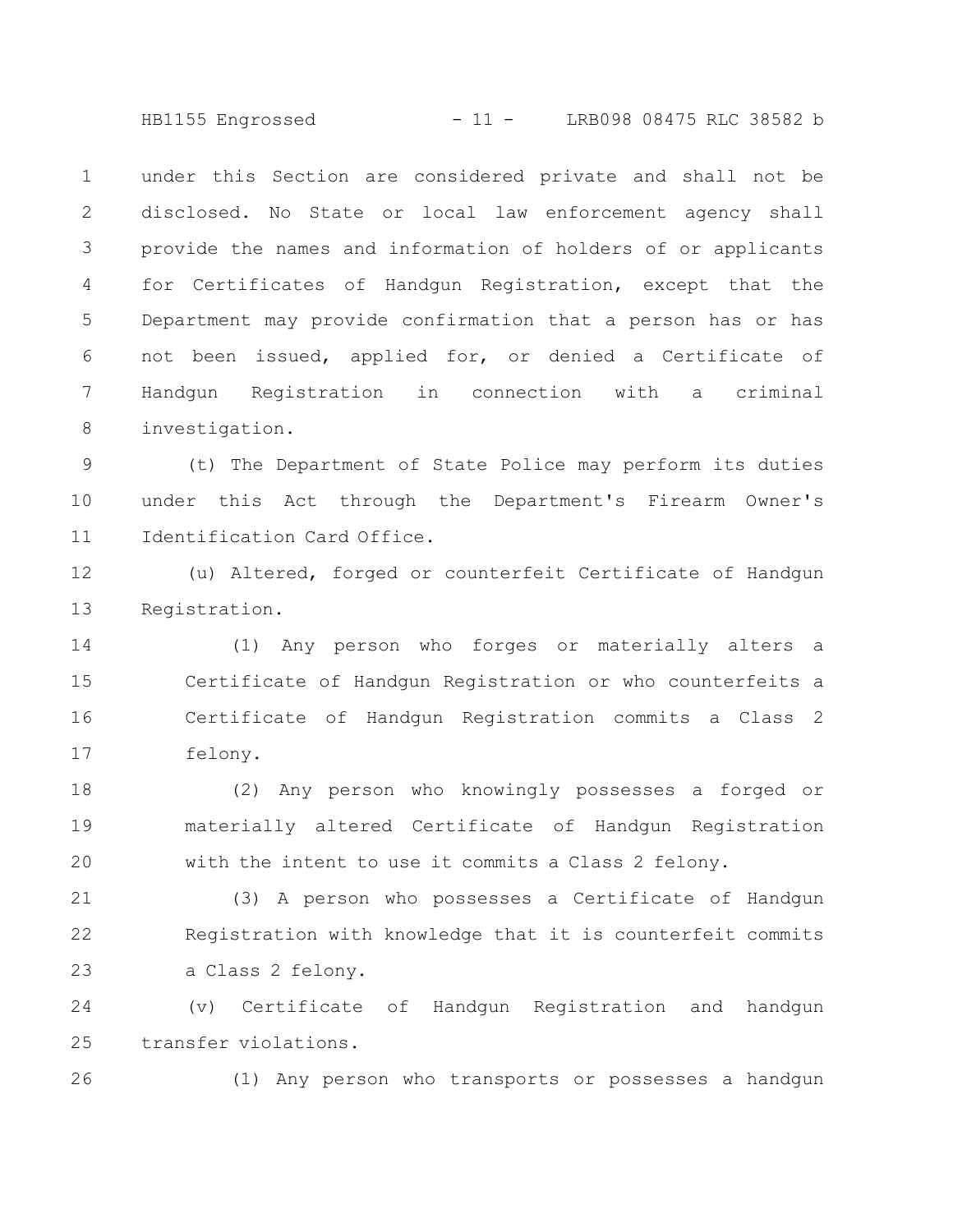HB1155 Engrossed - 12 - LRB098 08475 RLC 38582 b

without a current Certificate of Handgun Registration commits a Class 2 felony. 1 2

(2) Any person who knowingly enters false or misleading information or who submits false or misleading evidence in connection with the application described in subsection (c) of this Section commits a Class 2 felony. 3 4 5 6

(3) Any person who sells, transfers, or otherwise disposes of his or her registered handgun and does not notify the Department of that sale, transfer, or disposition within the timelines in this Section commits a Class A misdemeanor. 7 8 9 10 11

(4) Any federally licensed dealer who does not submit an application on behalf of a purchaser in accordance with subsection (k-5) of this Section commits a Class A misdemeanor. 12 13 14 15

Section 80. Firearm carry prohibition; schools. 16

(a) No person may knowingly carry a firearm into any preschool, elementary school, or secondary school or any portion of any school building thereof; or any school property surrounding a preschool, elementary school, or secondary school building, including but not limited to sidewalks and parking lot areas adjacent to or near preschool, elementary school, or secondary school property. 17 18 19 20 21 22 23

(b) The exemptions and provisions in subsections (a), (b), (f),  $(q-6)$ ,  $(q-10)$ , (h), and (i) of Section 24-2 of the 24 25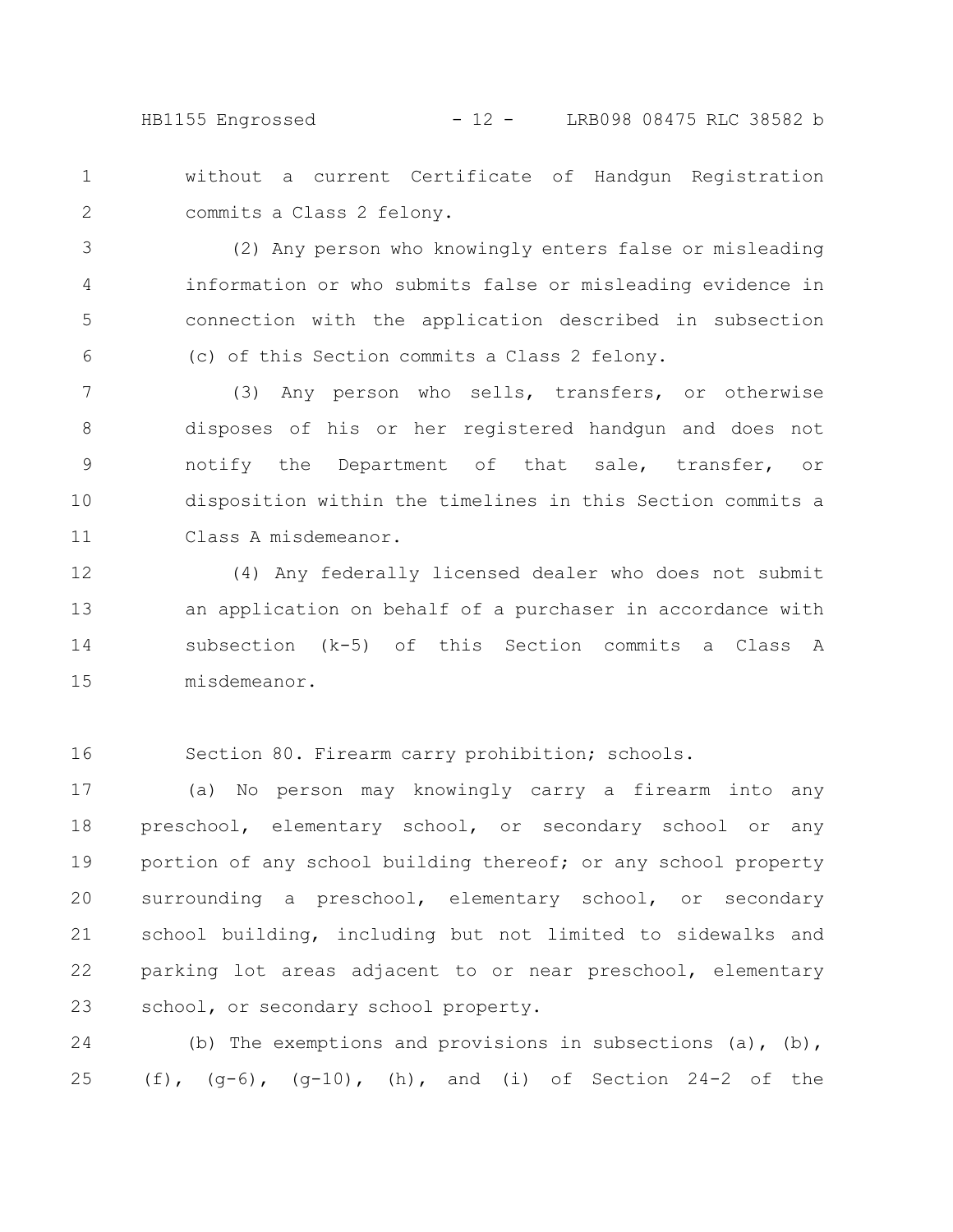HB1155 Engrossed - 13 - LRB098 08475 RLC 38582 b

Criminal Code of 2012 apply to this Section. 1

(c) The United States Supreme Court in District of Columbia v. Heller, 554 U.S. 570, 128 S.Ct. 2783 (2008) has recognized that the Second Amendment to the United States Constitution does not confer an unlimited right and that states may prohibit the carrying of firearms in sensitive places. The Supreme Court stated in the Heller decision: "Although we do not undertake an exhaustive historical analysis today of the full scope of the Second Amendment, nothing in our opinion should be taken to cast doubt on longstanding prohibitions on the possession of firearms by felons and the mentally ill, or laws forbidding the carrying of firearms in sensitive places such as schools and government buildings . . ." The Supreme Court also noted in a footnote referencing this statement in the Heller decision that: "We identify these presumptively lawful regulatory measures only as examples; our list does not purport to be exhaustive." This recognition was reiterated by the U. S. Supreme Court in McDonald v. the City of Chicago, 561 U.S. 3025, 130 S.Ct. 3020 (2010), which incorporated the Second Amendment against state action. The Supreme Court again stated: "We made it clear in Heller that our holding did not cast doubt on such longstanding regulatory measures as "prohibitions on the possession of firearms by felons and the mentally ill," "laws forbidding the carrying of firearms in sensitive places such as schools and government buildings . . . We repeat those assurances here." Further, the federal 7th Circuit Court of 2 3 4 5 6 7 8 9 10 11 12 13 14 15 16 17 18 19 20 21 22 23 24 25 26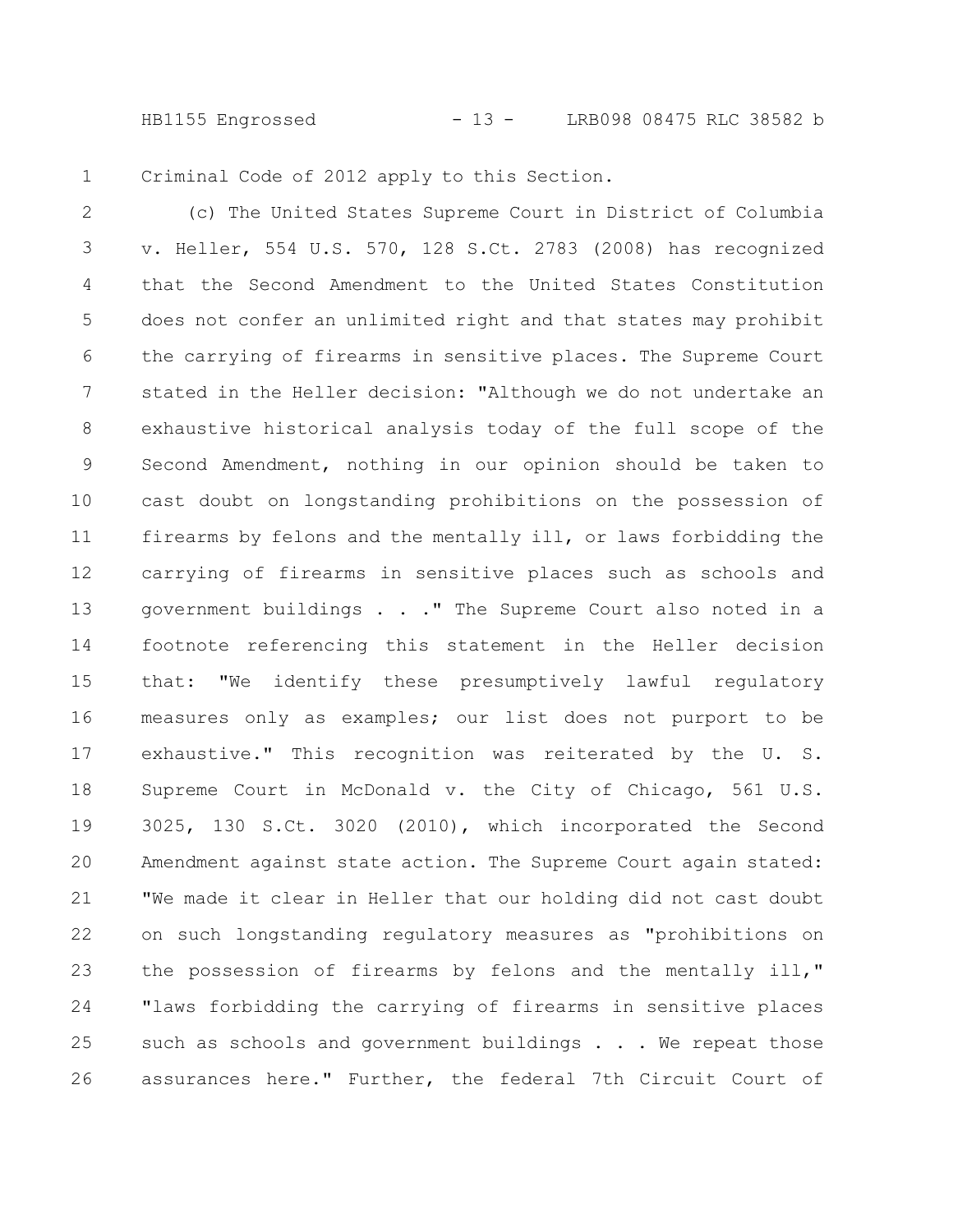HB1155 Engrossed - 14 - LRB098 08475 RLC 38582 b

Appeals in Moore v. Madigan, 702 F.3d. 933 (7th Cir., 2012) cited the "sensitive place" statement of the Supreme Court in both the Heller and McDonald decisions and concluded: "That a legislature can forbid the carrying of firearms in schools and government buildings means that any right to possess a gun for self-defense outside the home is not absolute, and it is not absolute by the Supreme Court's own terms." Therefore, the General Assembly finds that the place or location set forth in subsection (a) of this Section is a sensitive place and the prohibition on the carrying of firearms will promote public safety in this sensitive place. 1 2 3 4 5 6 7 8 9 10 11

Section 100. Firearm carry prohibition; State and local government. 12 13

(a) No person may knowingly carry a firearm into any building under the control of the State, General Assembly, General Assembly support service agency, including a building in which a committee of the General Assembly convenes for the purpose of conducting meetings of committees, joint committees, legislative commissions, and any property or parking lot area under control of the General Assembly that is adjacent to or near a prohibited building in this Section. 14 15 16 17 18 19 20 21

(b) No person may knowingly carry a firearm into any building owned or occupied by a governing body of a unit of local government, or any property or parking lot area adjacent to or near a local government building. For the purposes of 22 23 24 25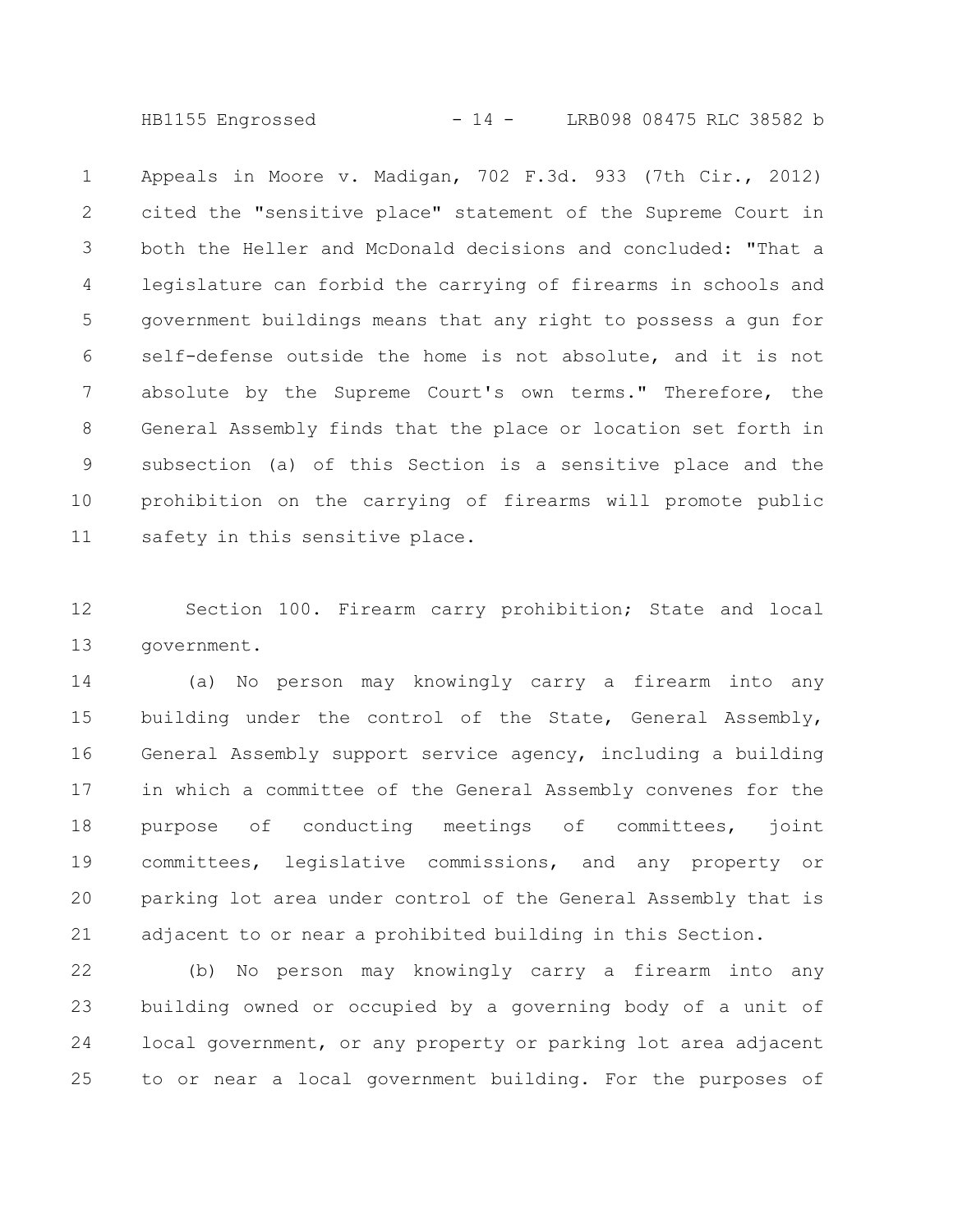HB1155 Engrossed - 15 - LRB098 08475 RLC 38582 b

this Section, "unit of local government" means a county, municipality, township, special district, and unit, designated as a unit of local government by law, which exercises limited governmental powers or powers in respect to limited governmental subjects, but does not include a school district. 1 2 3 4 5

(c) No person may knowingly carry a firearm into any building under control of the Governor, Lieutenant Governor, Attorney General, Secretary of State, Comptroller, or Treasurer, and any property or parking lot area adjacent to or near a prohibited building in this Section. 6 7 8 9 10

(d) No person may knowingly carry a firearm into any police, sheriff, State Police, or firefighting office or station, or onto any adjacent property or parking lot areas under the control of a police, sheriff, State Police, or firefighting office or station, without the consent of the chief law enforcement officer or chief firefighting officer in charge of that office or station, unless employed by the police, sheriff, State Police, or firefighting office or station and authorized by the chief law enforcement officer or chief firefighting officer to carry a firearm. 11 12 13 14 15 16 17 18 19 20

(e) No person may knowingly carry a firearm into any adult or juvenile detention or correctional institution, prison, or jail, or onto any adjacent property or parking lot area under the control of an adult or juvenile detention or correctional institution, prison, or jail, unless employed there and otherwise authorized to carry a firearm. 21 22 23 24 25 26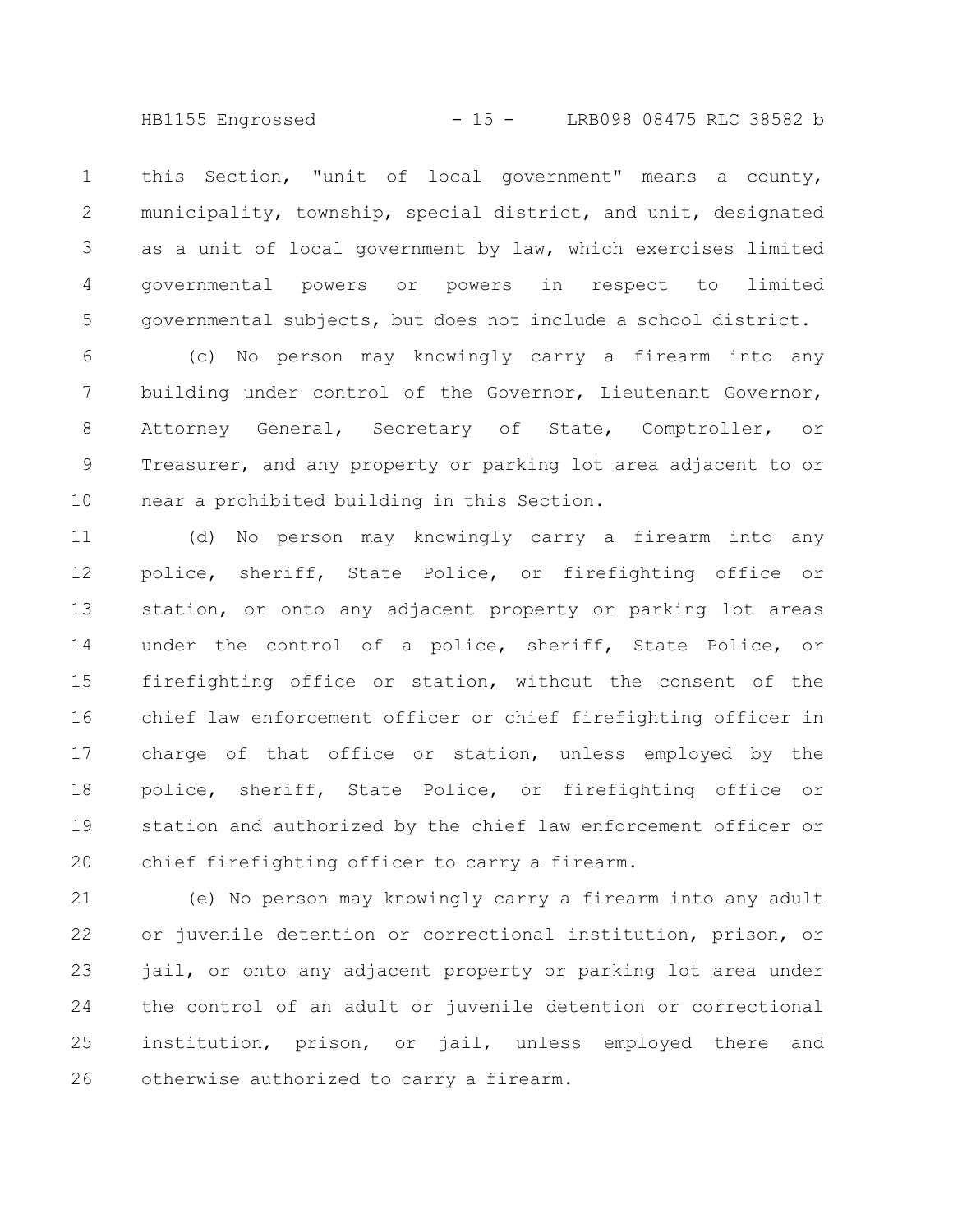HB1155 Engrossed - 16 - LRB098 08475 RLC 38582 b

(f) No person may knowingly carry a firearm into any courthouse or part of a building that is occupied by the Circuit, Appellate, or Supreme Court, any room designated for court proceedings by any of these courts, and any property or parking lot area adjacent to or near courthouses and court buildings. 1 2 3 4 5 6

(q) The exemptions and provisions in subsections (a), (b), (f),  $(q-6)$ ,  $(q-10)$ , (h), and (i) of Section 24-2 of the Criminal Code of 2012 apply to this Section. 7 8 9

(h) The United States Supreme Court in District of Columbia v. Heller, 554 U.S. 570, 128 S.Ct. 2783 (2008) has recognized that the Second Amendment to the United States Constitution does not confer an unlimited right and that states may prohibit the carrying of firearms in sensitive places. The Supreme Court stated in the Heller decision: "Although we do not undertake an exhaustive historical analysis today of the full scope of the Second Amendment, nothing in our opinion should be taken to cast doubt on longstanding prohibitions on the possession of firearms by felons and the mentally ill, or laws forbidding the carrying of firearms in sensitive places such as schools and government buildings . . ." The Supreme Court also noted in a footnote referencing this statement in the Heller decision that: "We identify these presumptively lawful regulatory measures only as examples; our list does not purport to be exhaustive." This recognition was reiterated by the U. S. Supreme Court in McDonald v. the City of Chicago, 561 U.S. 10 11 12 13 14 15 16 17 18 19 20 21 22 23 24 25 26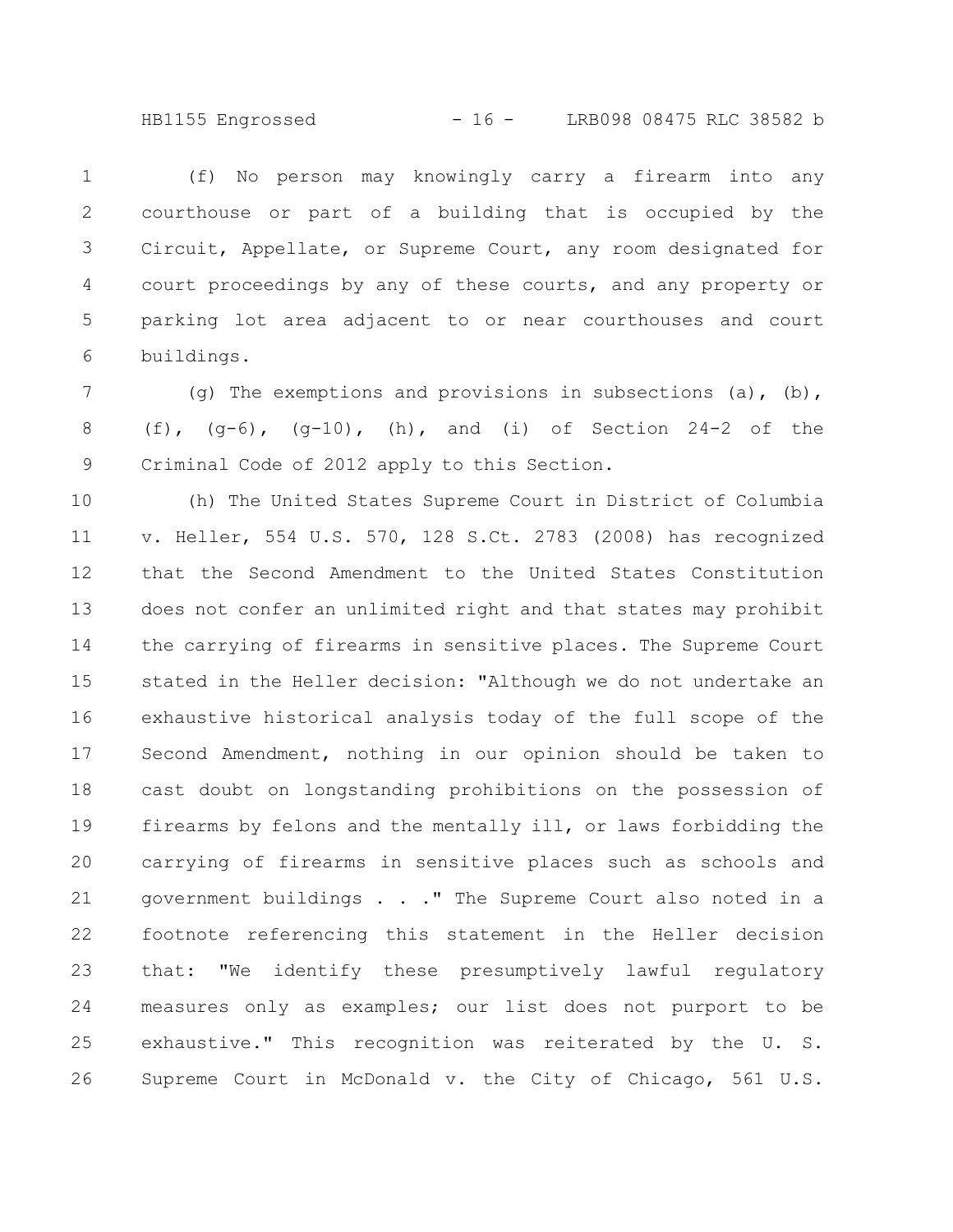HB1155 Engrossed - 17 - LRB098 08475 RLC 38582 b

3025, 130 S.Ct. 3020 (2010), which incorporated the Second Amendment against state action. The Supreme Court again stated: "We made it clear in Heller that our holding did not cast doubt on such longstanding regulatory measures as "prohibitions on the possession of firearms by felons and the mentally ill," "laws forbidding the carrying of firearms in sensitive places such as schools and government buildings . . . We repeat those assurances here." Further, the federal 7th Circuit Court of Appeals in Moore v. Madigan, 702 F.3d. 933 (7th Cir., 2012) cited the "sensitive place" statement of the Supreme Court in both the Heller and McDonald decisions and concluded: "That a legislature can forbid the carrying of firearms in schools and government buildings means that any right to possess a gun for self-defense outside the home is not absolute, and it is not absolute by the Supreme Court's own terms." Therefore, the General Assembly finds that the places or locations set forth in this Section are sensitive places and the prohibition on the carrying of firearms will promote public safety in these sensitive places. 1 2 3 4 5 6 7 8 9 10 11 12 13 14 15 16 17 18 19

Section 123. Firearm carry prohibition; restaurants with liquor license. No person may knowingly carry a firearm into any establishment that maintains a retail liquor license as provided in subsection (d) of Section 5-1 of the Liquor Control Act of 1934 and allows for the sale and consumption of alcoholic beverages on its premises as an on premise 20 21 22 23 24 25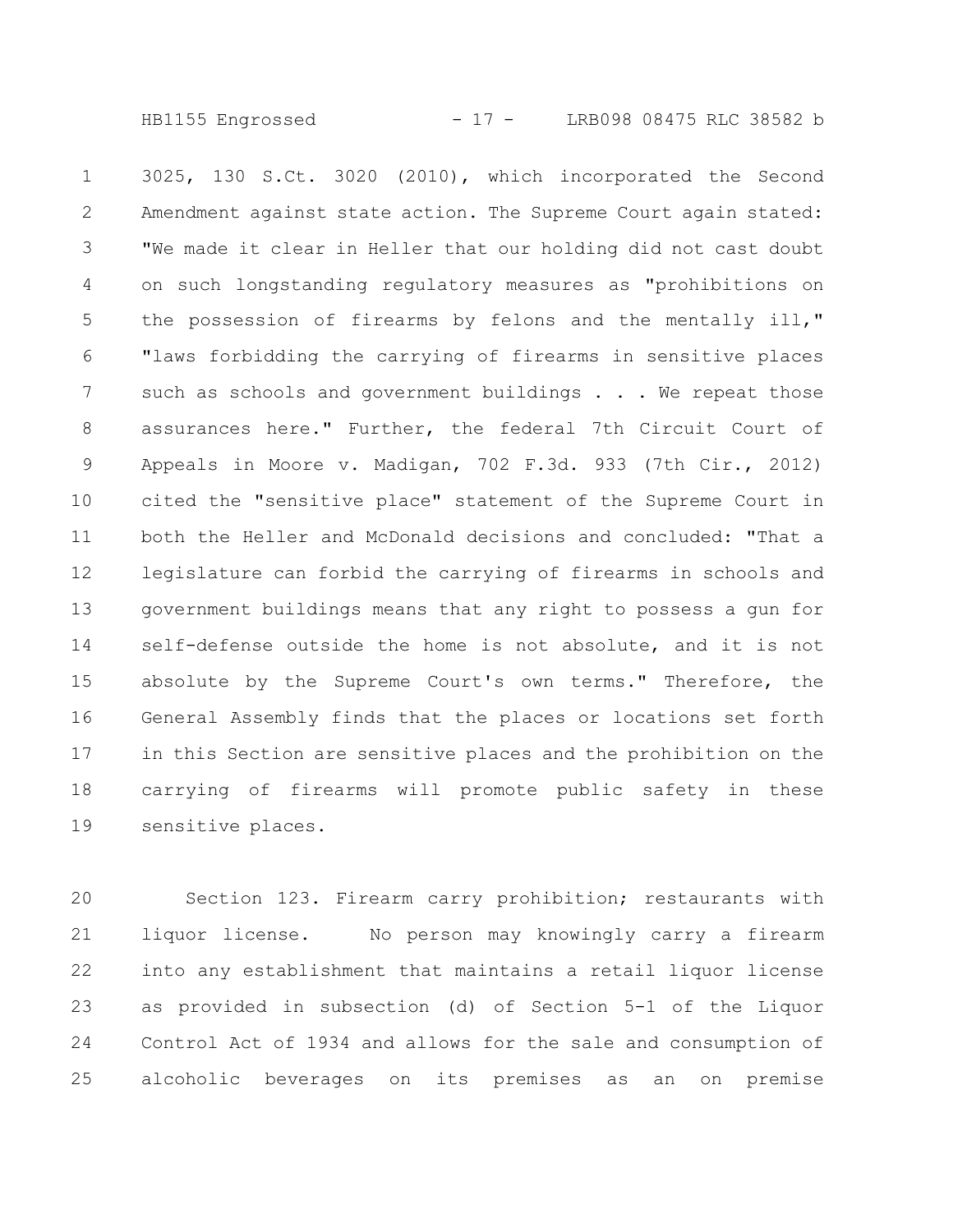HB1155 Engrossed - 18 - LRB098 08475 RLC 38582 b

consumption retailer. 1

Section 130. Firearm carry prohibition; child care facility. 2 3

(a) No person may knowingly carry a firearm into any portion of a building used as a child care facility, or any adjacent property or parking lot area under control of or owned by a child care facility. 4 5 6 7

(b) Nothing in this Section shall prevent the owner or operator of a child care facility in a family home from owning or possessing a firearm or license, so long as the firearm is stored unloaded in a locked container. 8 9 10 11

(c) The exemptions and provisions in subsections (a),  $(b)$ , (f),  $(q-6)$ ,  $(q-10)$ , (h), and (i) of Section 24-2 of the Criminal Code of 2012 apply to this Section. 12 13 14

(d) The United States Supreme Court in District of Columbia v. Heller, 554 U.S. 570, 128 S.Ct. 2783 (2008) has recognized that the Second Amendment to the United States Constitution does not confer an unlimited right and that states may prohibit the carrying of firearms in sensitive places. The Supreme Court stated in the Heller decision: "Although we do not undertake an exhaustive historical analysis today of the full scope of the Second Amendment, nothing in our opinion should be taken to cast doubt on longstanding prohibitions on the possession of firearms by felons and the mentally ill, or laws forbidding the carrying of firearms in sensitive places such as schools and 15 16 17 18 19 20 21 22 23 24 25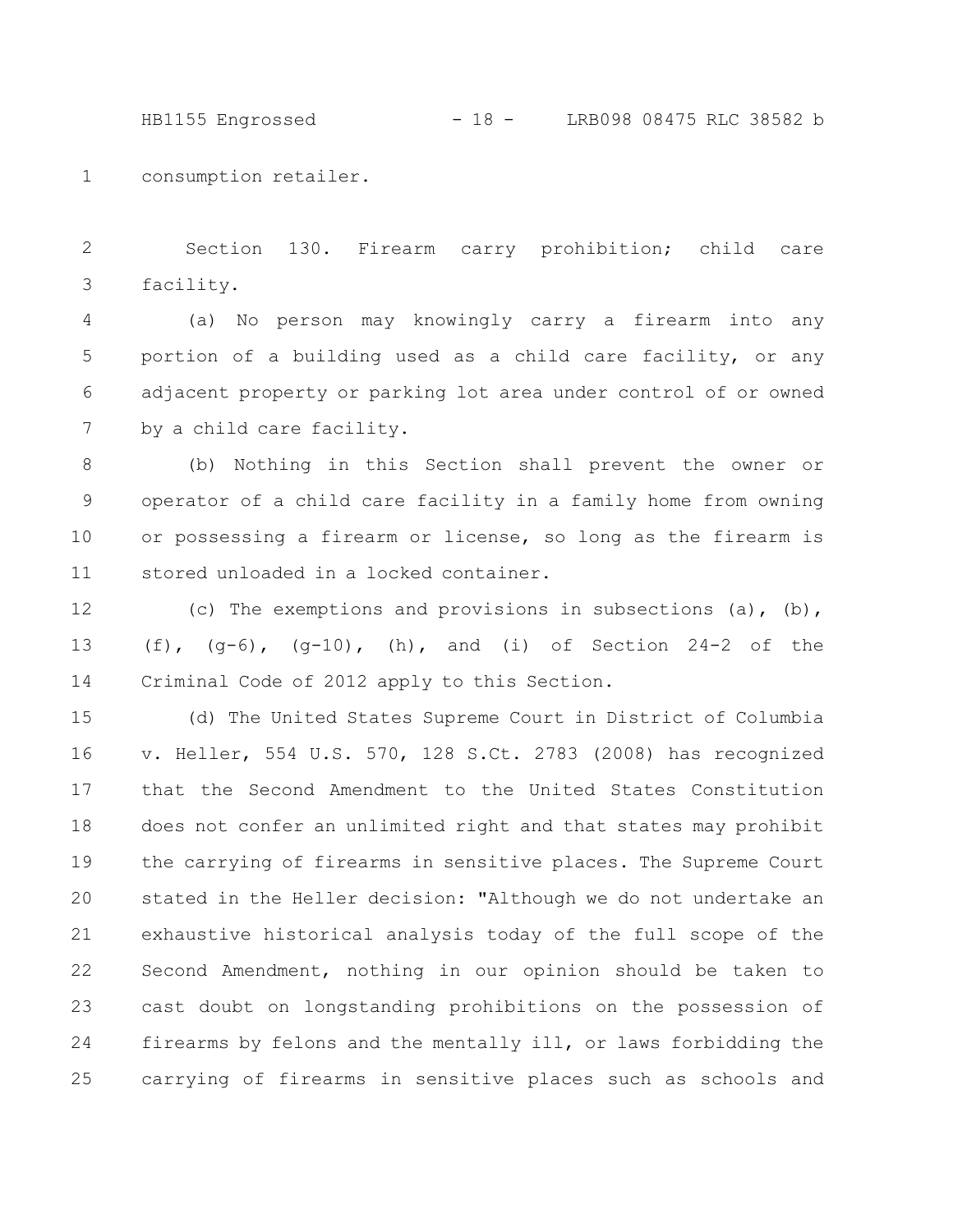government buildings . . ." The Supreme Court also noted in a footnote referencing this statement in the Heller decision that: "We identify these presumptively lawful regulatory measures only as examples; our list does not purport to be exhaustive." This recognition was reiterated by the U. S. Supreme Court in McDonald v. the City of Chicago, 561 U.S. 3025, 130 S.Ct. 3020 (2010), which incorporated the Second Amendment against state action. The Supreme Court again stated: "We made it clear in Heller that our holding did not cast doubt on such longstanding regulatory measures as "prohibitions on the possession of firearms by felons and the mentally ill," "laws forbidding the carrying of firearms in sensitive places such as schools and government buildings . . . We repeat those assurances here." Further, the federal 7th Circuit Court of Appeals in Moore v. Madigan, 702 F.3d. 933 (7th Cir., 2012) cited the "sensitive place" statement of the Supreme Court in both the Heller and McDonald decisions and concluded: "That a legislature can forbid the carrying of firearms in schools and government buildings means that any right to possess a gun for self-defense outside the home is not absolute, and it is not absolute by the Supreme Court's own terms." Therefore, the General Assembly finds that the place or location set forth in subsection (a) of this Section is a sensitive place and the prohibition on the carrying of firearms will promote public safety in this sensitive place. 1 2 3 4 5 6 7 8 9 10 11 12 13 14 15 16 17 18 19 20 21 22 23 24 25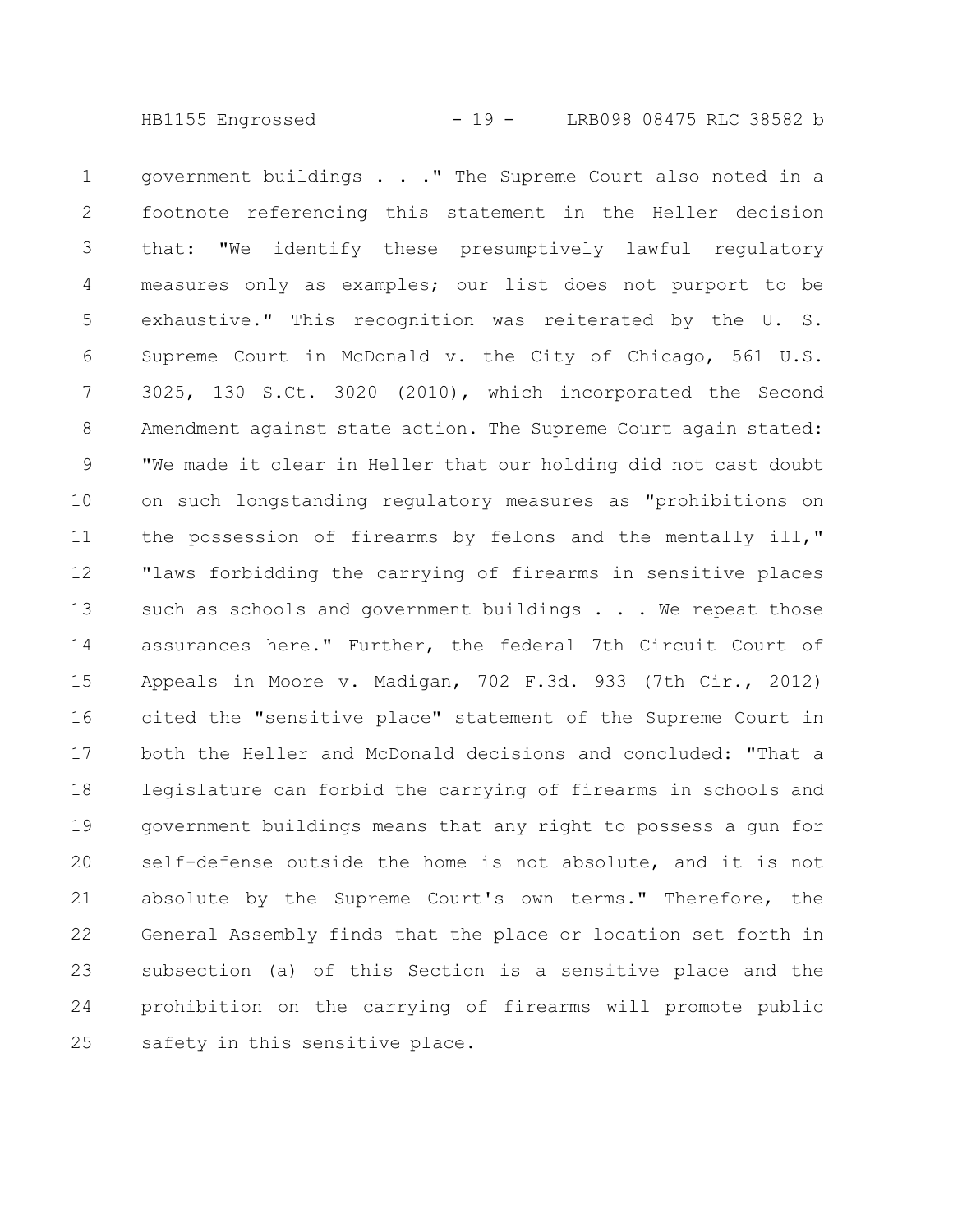HB1155 Engrossed - 20 - LRB098 08475 RLC 38582 b

1

Section 135. Firearm carry prohibition; gaming facility.

(a) No person may knowingly carry a firearm into any gaming facility or any adjacent property or parking lot area under control of or owned by a gaming facility licensed under the Riverboat Gambling Act or the Horse Racing Act of 1975. 2 3 4 5

(b) No person may knowingly carry a firearm into any licensed establishment, licensed truck stop establishment, licensed fraternal establishment, or licensed veterans establishment licensed under the Video Gaming Act or any adjacent property or parking lot area under the control of or owned by a licensed establishment, licensed truck stop establishment, licensed fraternal establishment, or licensed veterans establishment licensed under the Video Gaming Act. 6 7 8 9 10 11 12 13

(c) The exemptions and provisions in subsections (a),  $(b)$ , (f),  $(q-6)$ ,  $(q-10)$ , (h), and (i) of Section 24-2 of the Criminal Code of 2012 apply to this Section. 14 15 16

(d) The United States Supreme Court in District of Columbia v. Heller, 554 U.S. 570, 128 S.Ct. 2783 (2008) has recognized that the Second Amendment to the United States Constitution does not confer an unlimited right and that states may prohibit the carrying of firearms in sensitive places. The Supreme Court stated in the Heller decision: "Although we do not undertake an exhaustive historical analysis today of the full scope of the Second Amendment, nothing in our opinion should be taken to cast doubt on longstanding prohibitions on the possession of firearms by felons and the mentally ill, or laws forbidding the 17 18 19 20 21 22 23 24 25 26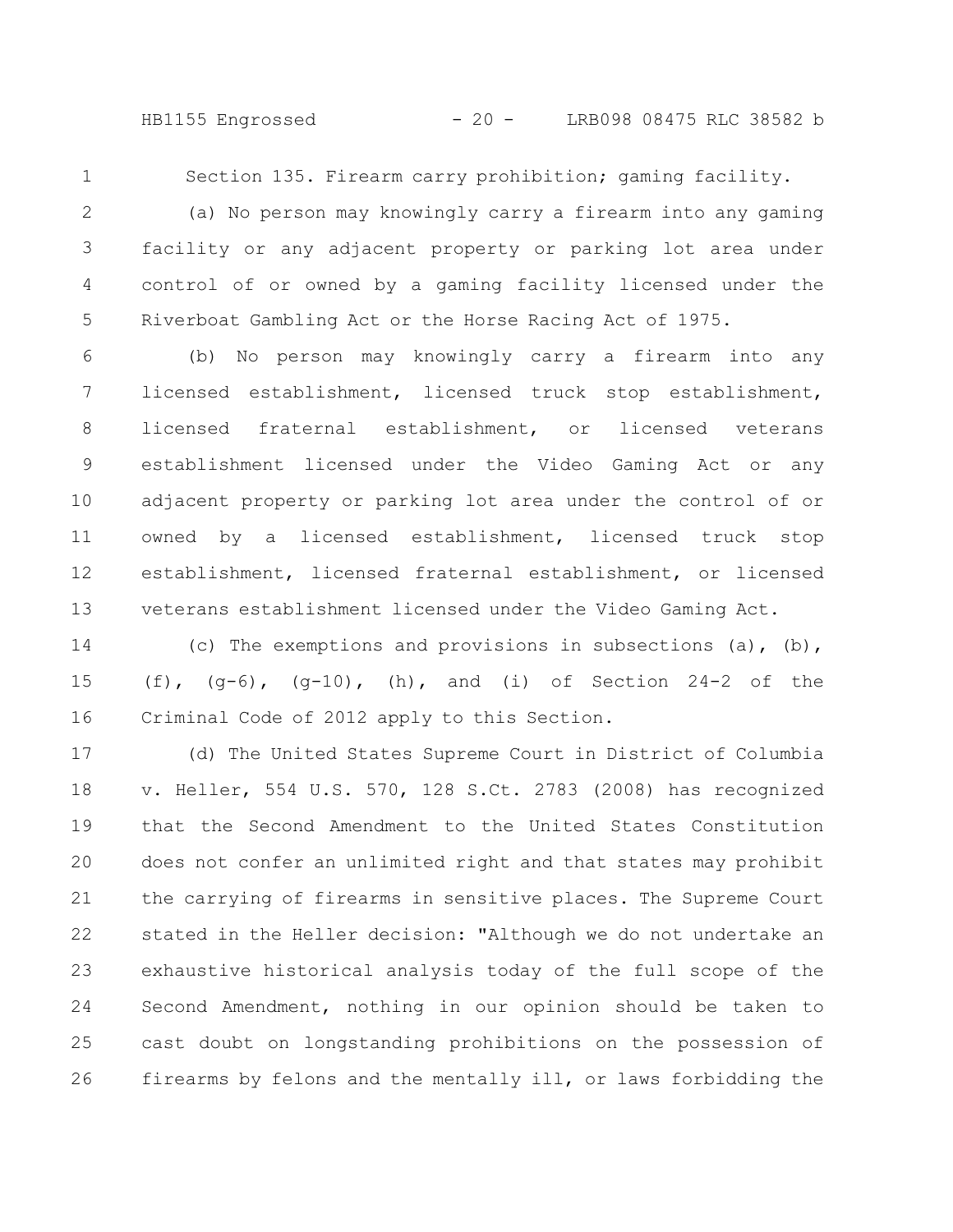HB1155 Engrossed - 21 - LRB098 08475 RLC 38582 b

carrying of firearms in sensitive places such as schools and government buildings . . ." The Supreme Court also noted in a footnote referencing this statement in the Heller decision that: "We identify these presumptively lawful regulatory measures only as examples; our list does not purport to be exhaustive." This recognition was reiterated by the U. S. Supreme Court in McDonald v. the City of Chicago, 561 U.S. 3025, 130 S.Ct. 3020 (2010), which incorporated the Second Amendment against state action. The Supreme Court again stated: "We made it clear in Heller that our holding did not cast doubt on such longstanding regulatory measures as "prohibitions on the possession of firearms by felons and the mentally ill," "laws forbidding the carrying of firearms in sensitive places such as schools and government buildings . . . We repeat those assurances here." Further, the federal 7th Circuit Court of Appeals in Moore v. Madigan, 702 F.3d. 933 (7th Cir., 2012) cited the "sensitive place" statement of the Supreme Court in both the Heller and McDonald decisions and concluded: "That a legislature can forbid the carrying of firearms in schools and government buildings means that any right to possess a gun for self-defense outside the home is not absolute, and it is not absolute by the Supreme Court's own terms." Therefore, the General Assembly finds that the places or locations set forth in subsections (a) and (b) of this Section are sensitive places and the prohibition on the carrying of firearms will promote public safety in these sensitive places. 1 2 3 4 5 6 7 8 9 10 11 12 13 14 15 16 17 18 19 20 21 22 23 24 25 26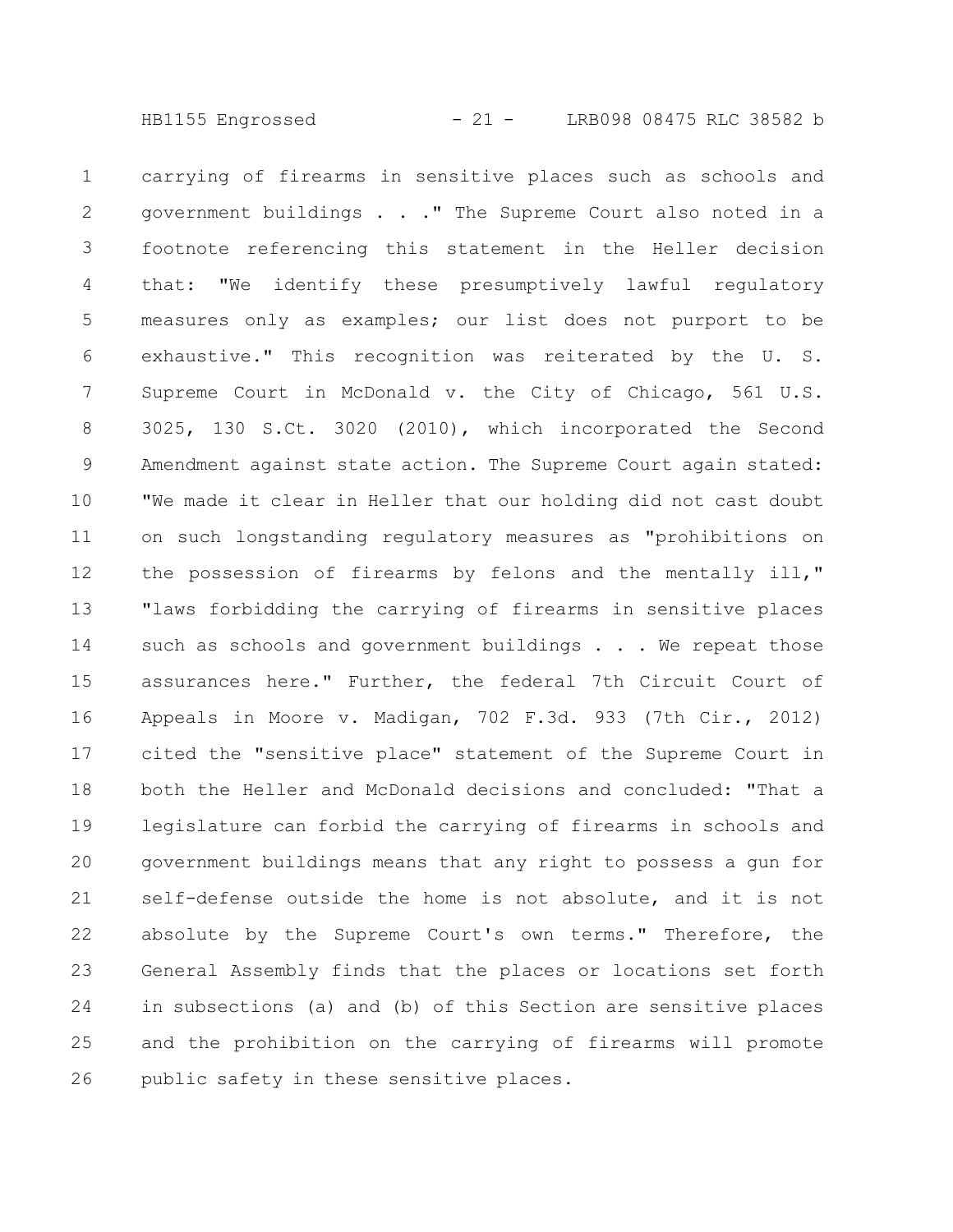1

Section 140. Firearm carry prohibition; amusement park.

(a) No person may knowingly carry a firearm into any gated area of an amusement park, or any adjacent property or parking lot area under control of or owned by an amusement park. 2 3 4

(b) The exemptions and provisions in subsections (a),  $(b)$ , (f),  $(q-6)$ ,  $(q-10)$ , (h), and (i) of Section 24-2 of the Criminal Code of 2012 apply to this Section. 5 6 7

(c) The United States Supreme Court in District of Columbia v. Heller, 554 U.S. 570, 128 S.Ct. 2783 (2008) has recognized that the Second Amendment to the United States Constitution does not confer an unlimited right and that states may prohibit the carrying of firearms in sensitive places. The Supreme Court stated in the Heller decision: "Although we do not undertake an exhaustive historical analysis today of the full scope of the Second Amendment, nothing in our opinion should be taken to cast doubt on longstanding prohibitions on the possession of firearms by felons and the mentally ill, or laws forbidding the carrying of firearms in sensitive places such as schools and government buildings . . ." The Supreme Court also noted in a footnote referencing this statement in the Heller decision that: "We identify these presumptively lawful regulatory measures only as examples; our list does not purport to be exhaustive." This recognition was reiterated by the U. S. Supreme Court in McDonald v. the City of Chicago, 561 U.S. 3025, 130 S.Ct. 3020 (2010), which incorporated the Second 8 9 10 11 12 13 14 15 16 17 18 19 20 21 22 23 24 25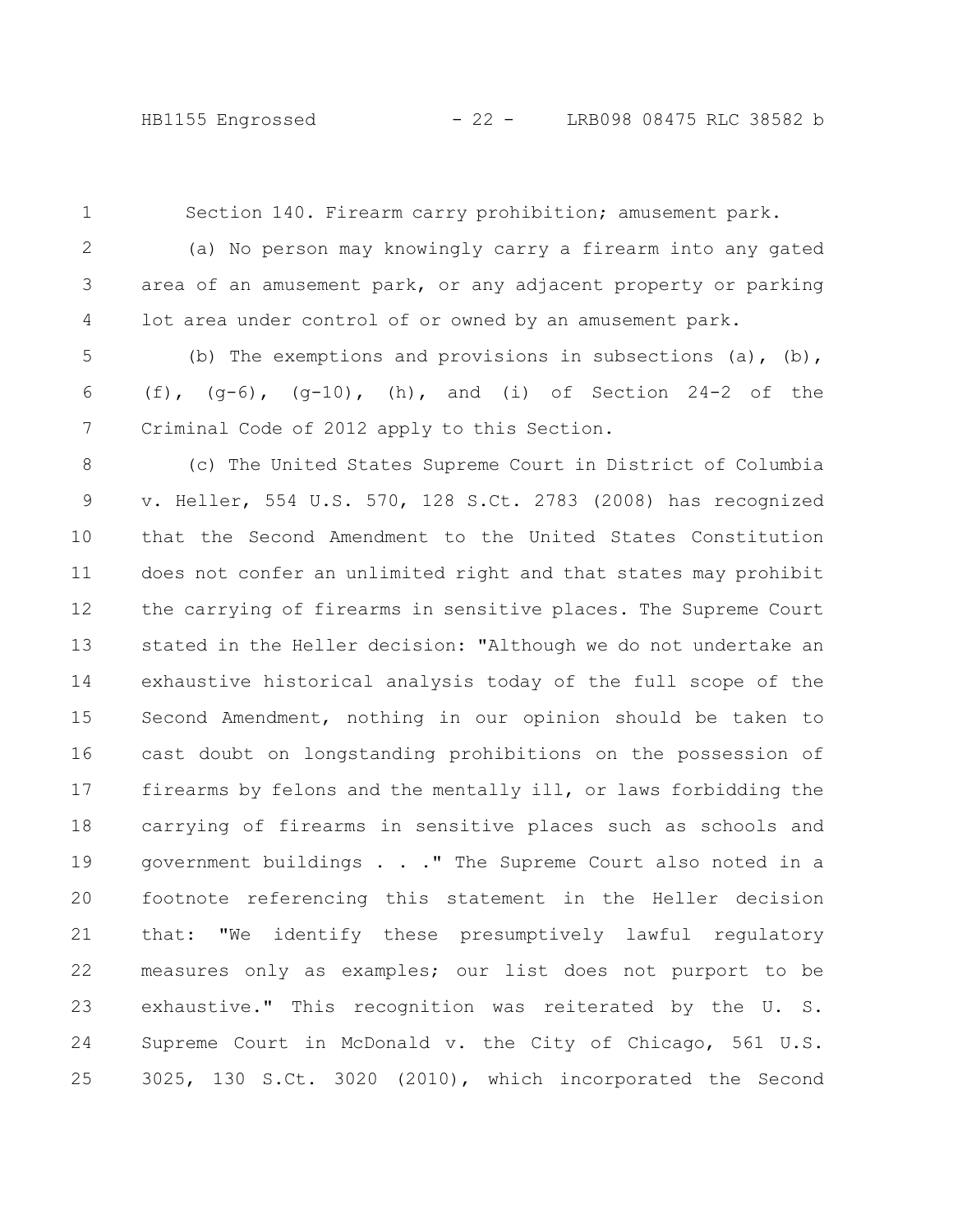HB1155 Engrossed - 23 - LRB098 08475 RLC 38582 b

Amendment against state action. The Supreme Court again stated: "We made it clear in Heller that our holding did not cast doubt on such longstanding regulatory measures as "prohibitions on the possession of firearms by felons and the mentally ill," "laws forbidding the carrying of firearms in sensitive places such as schools and government buildings . . . We repeat those assurances here." Further, the federal 7th Circuit Court of Appeals in Moore v. Madigan, 702 F.3d. 933 (7th Cir., 2012) cited the "sensitive place" statement of the Supreme Court in both the Heller and McDonald decisions and concluded: "That a legislature can forbid the carrying of firearms in schools and government buildings means that any right to possess a gun for self-defense outside the home is not absolute, and it is not absolute by the Supreme Court's own terms." Therefore, the General Assembly finds that the place or location set forth in subsection (a) of this Section is a sensitive place and the prohibition on the carrying of firearms will promote public safety in this sensitive place. 1 2 3 4 5 6 7 8 9 10 11 12 13 14 15 16 17 18

Section 145. Firearm carry prohibition; stadium; arena. 19

(a) No person may knowingly carry a firearm into any stadium, arena, or collegiate or professional sporting event, or any adjacent property or parking lot area under the control of or owned by a facility where carry is prohibited under this Section. 20 21 22 23 24

$$
25\,
$$

(b) The exemptions and provisions in subsections (a), (b),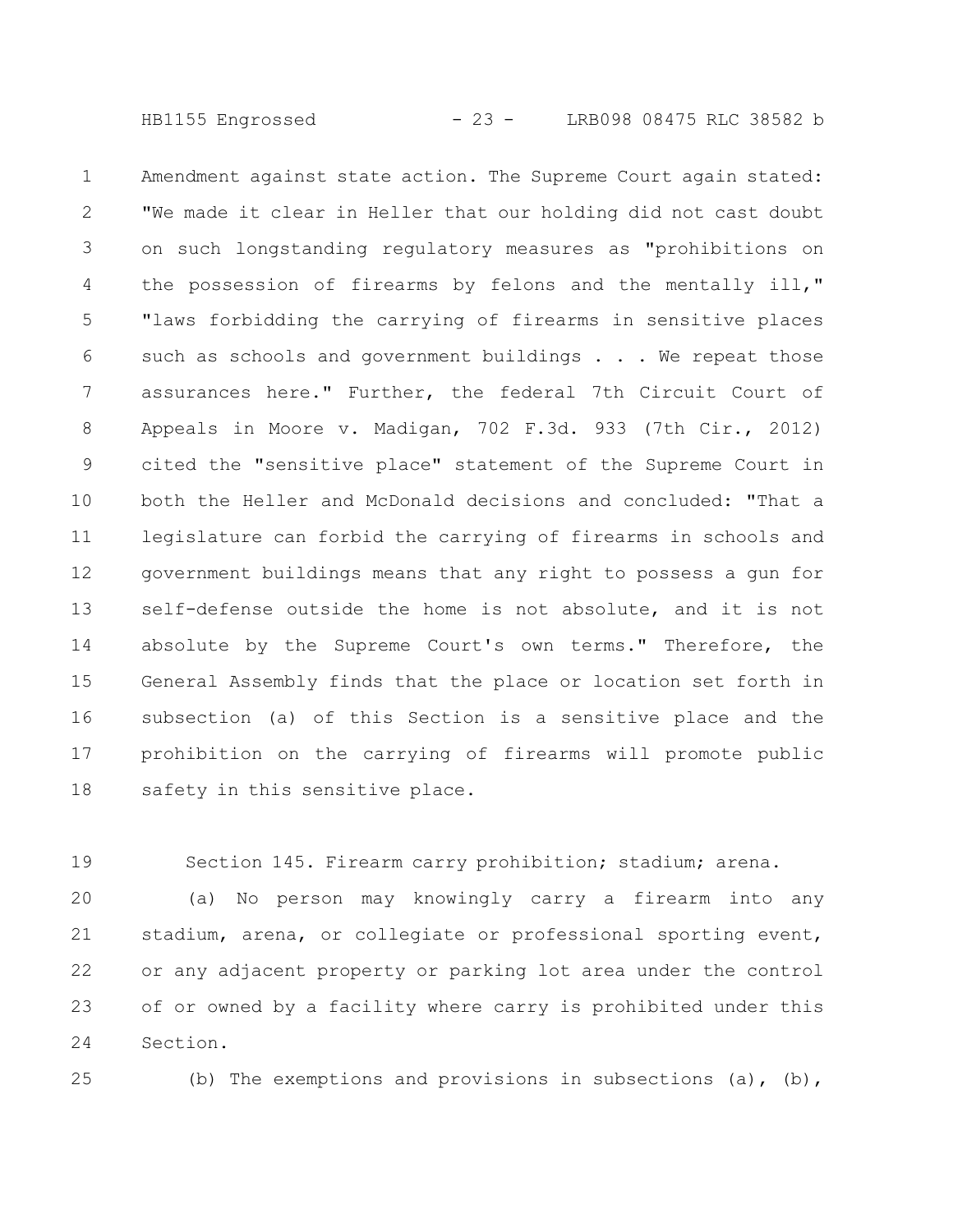HB1155 Engrossed - 24 - LRB098 08475 RLC 38582 b

(f),  $(q-6)$ ,  $(q-10)$ , (h), and (i) of Section 24-2 of the Criminal Code of 2012 apply to this Section. 1 2

(c) The United States Supreme Court in District of Columbia v. Heller, 554 U.S. 570, 128 S.Ct. 2783 (2008) has recognized that the Second Amendment to the United States Constitution does not confer an unlimited right and that states may prohibit the carrying of firearms in sensitive places. The Supreme Court stated in the Heller decision: "Although we do not undertake an exhaustive historical analysis today of the full scope of the Second Amendment, nothing in our opinion should be taken to cast doubt on longstanding prohibitions on the possession of firearms by felons and the mentally ill, or laws forbidding the carrying of firearms in sensitive places such as schools and government buildings . . ." The Supreme Court also noted in a footnote referencing this statement in the Heller decision that: "We identify these presumptively lawful regulatory measures only as examples; our list does not purport to be exhaustive." This recognition was reiterated by the U. S. Supreme Court in McDonald v. the City of Chicago, 561 U.S. 3025, 130 S.Ct. 3020 (2010), which incorporated the Second Amendment against state action. The Supreme Court again stated: "We made it clear in Heller that our holding did not cast doubt on such longstanding regulatory measures as "prohibitions on the possession of firearms by felons and the mentally ill," "laws forbidding the carrying of firearms in sensitive places such as schools and government buildings . . . We repeat those 3 4 5 6 7 8 9 10 11 12 13 14 15 16 17 18 19 20 21 22 23 24 25 26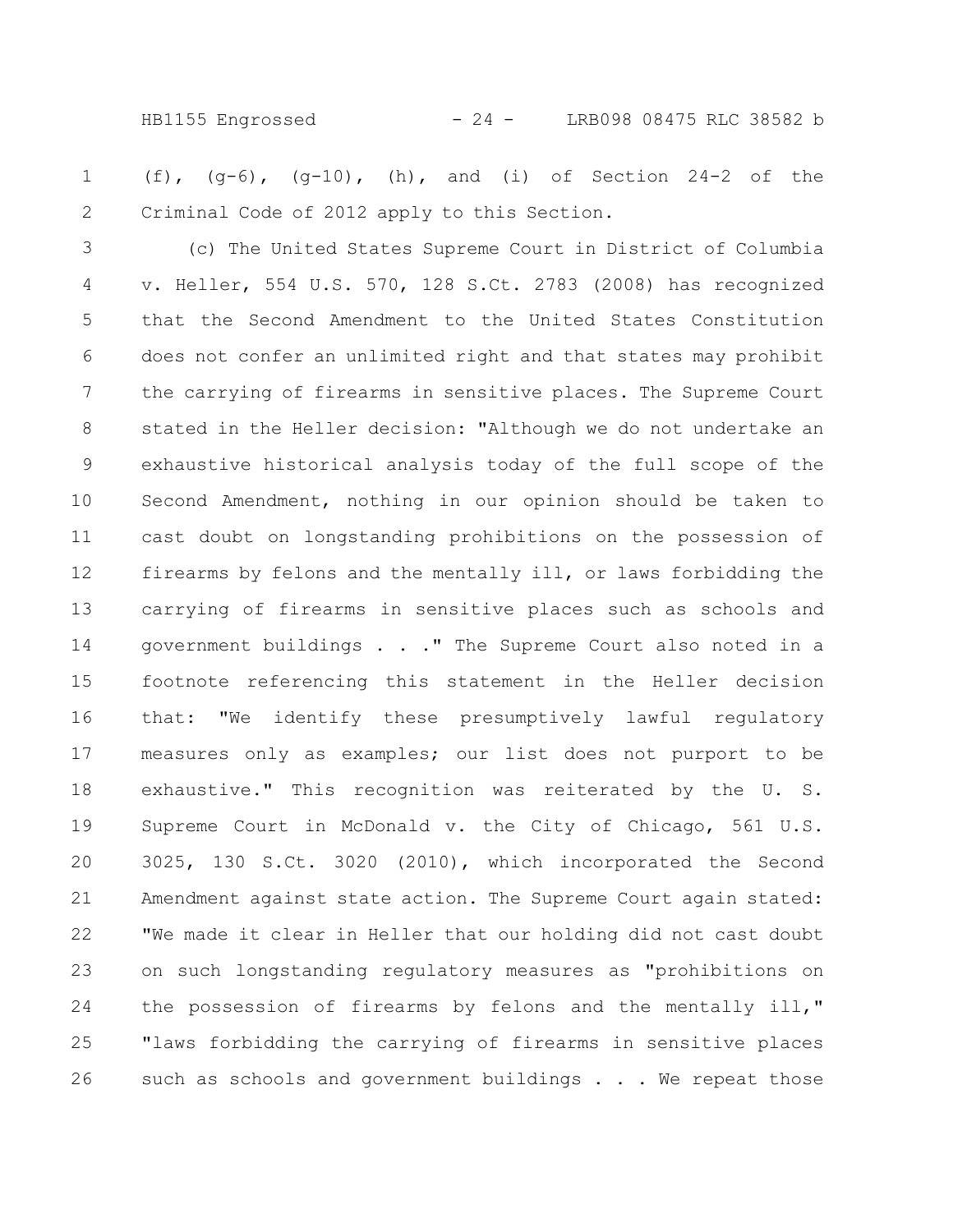HB1155 Engrossed - 25 - LRB098 08475 RLC 38582 b

assurances here." Further, the federal 7th Circuit Court of Appeals in Moore v. Madigan, 702 F.3d. 933 (7th Cir., 2012) cited the "sensitive place" statement of the Supreme Court in both the Heller and McDonald decisions and concluded: "That a legislature can forbid the carrying of firearms in schools and government buildings means that any right to possess a gun for self-defense outside the home is not absolute, and it is not absolute by the Supreme Court's own terms." Therefore, the General Assembly finds that the place or location set forth in subsection (a) of this Section is a sensitive place and the prohibition on the carrying of firearms will promote public safety in this sensitive place. 1 2 3 4 5 6 7 8 9 10 11 12

Section 150. Firearm carry prohibition; hospital; mental health facility. 13 14

(a) No person may knowingly carry a firearm into any hospital or mental health facility, or onto any adjacent property or parking lot area under the control of or owned by a hospital or mental health facility. 15 16 17 18

(b) The exemptions and provisions in subsections (a), (b), (f),  $(g-6)$ ,  $(g-10)$ , (h), and (i) of Section 24-2 of the Criminal Code of 2012 apply to this Section. 19 20 21

(c) The United States Supreme Court in District of Columbia v. Heller, 554 U.S. 570, 128 S.Ct. 2783 (2008) has recognized that the Second Amendment to the United States Constitution does not confer an unlimited right and that states may prohibit 22 23 24 25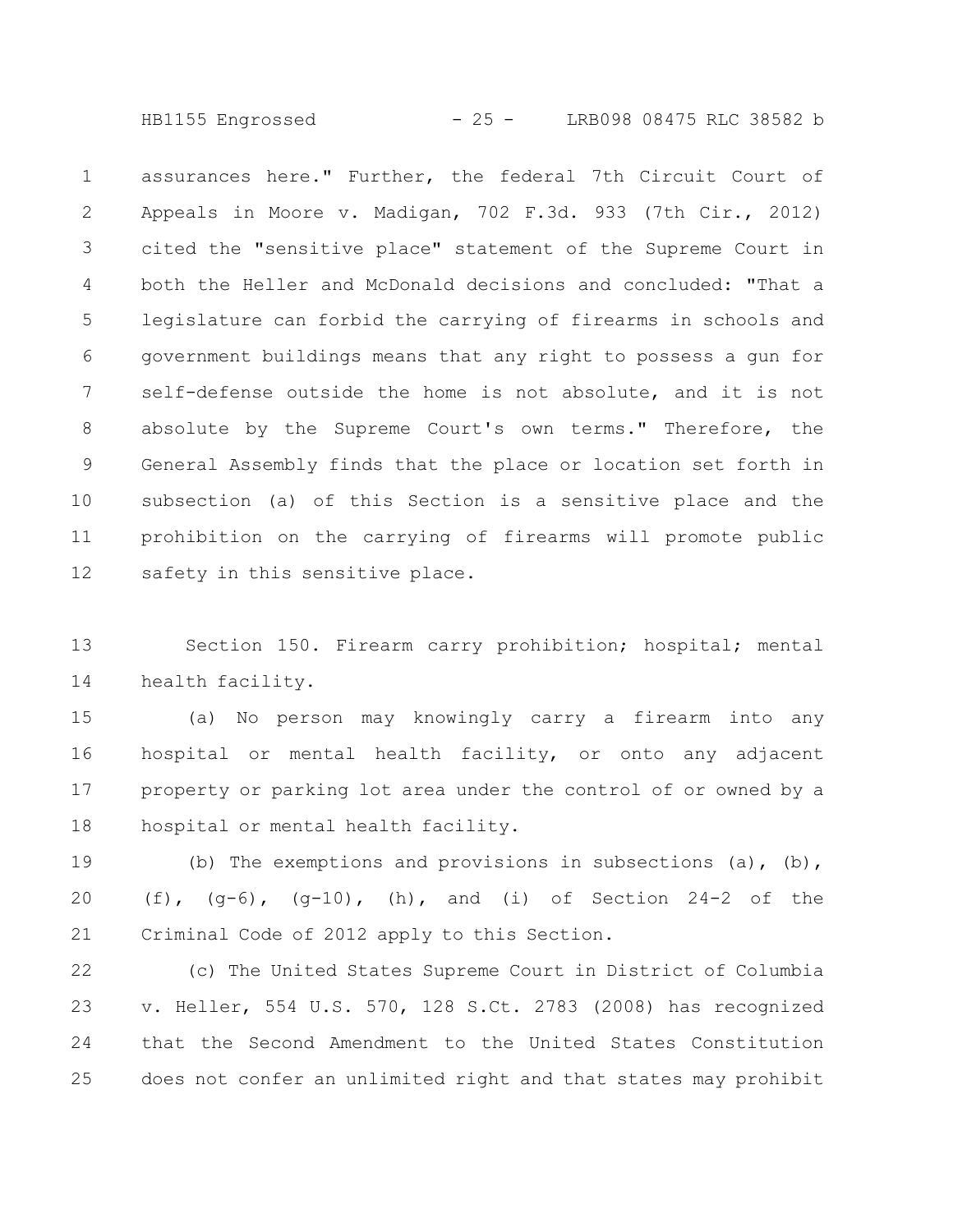the carrying of firearms in sensitive places. The Supreme Court stated in the Heller decision: "Although we do not undertake an exhaustive historical analysis today of the full scope of the Second Amendment, nothing in our opinion should be taken to cast doubt on longstanding prohibitions on the possession of firearms by felons and the mentally ill, or laws forbidding the carrying of firearms in sensitive places such as schools and government buildings . . ." The Supreme Court also noted in a footnote referencing this statement in the Heller decision that: "We identify these presumptively lawful regulatory measures only as examples; our list does not purport to be exhaustive." This recognition was reiterated by the U. S. Supreme Court in McDonald v. the City of Chicago, 561 U.S. 3025, 130 S.Ct. 3020 (2010), which incorporated the Second Amendment against state action. The Supreme Court again stated: "We made it clear in Heller that our holding did not cast doubt on such longstanding regulatory measures as "prohibitions on the possession of firearms by felons and the mentally ill," "laws forbidding the carrying of firearms in sensitive places such as schools and government buildings . . . We repeat those assurances here." Further, the federal 7th Circuit Court of Appeals in Moore v. Madigan, 702 F.3d. 933 (7th Cir., 2012) cited the "sensitive place" statement of the Supreme Court in both the Heller and McDonald decisions and concluded: "That a legislature can forbid the carrying of firearms in schools and government buildings means that any right to possess a gun for 1 2 3 4 5 6 7 8 9 10 11 12 13 14 15 16 17 18 19 20 21 22 23 24 25 26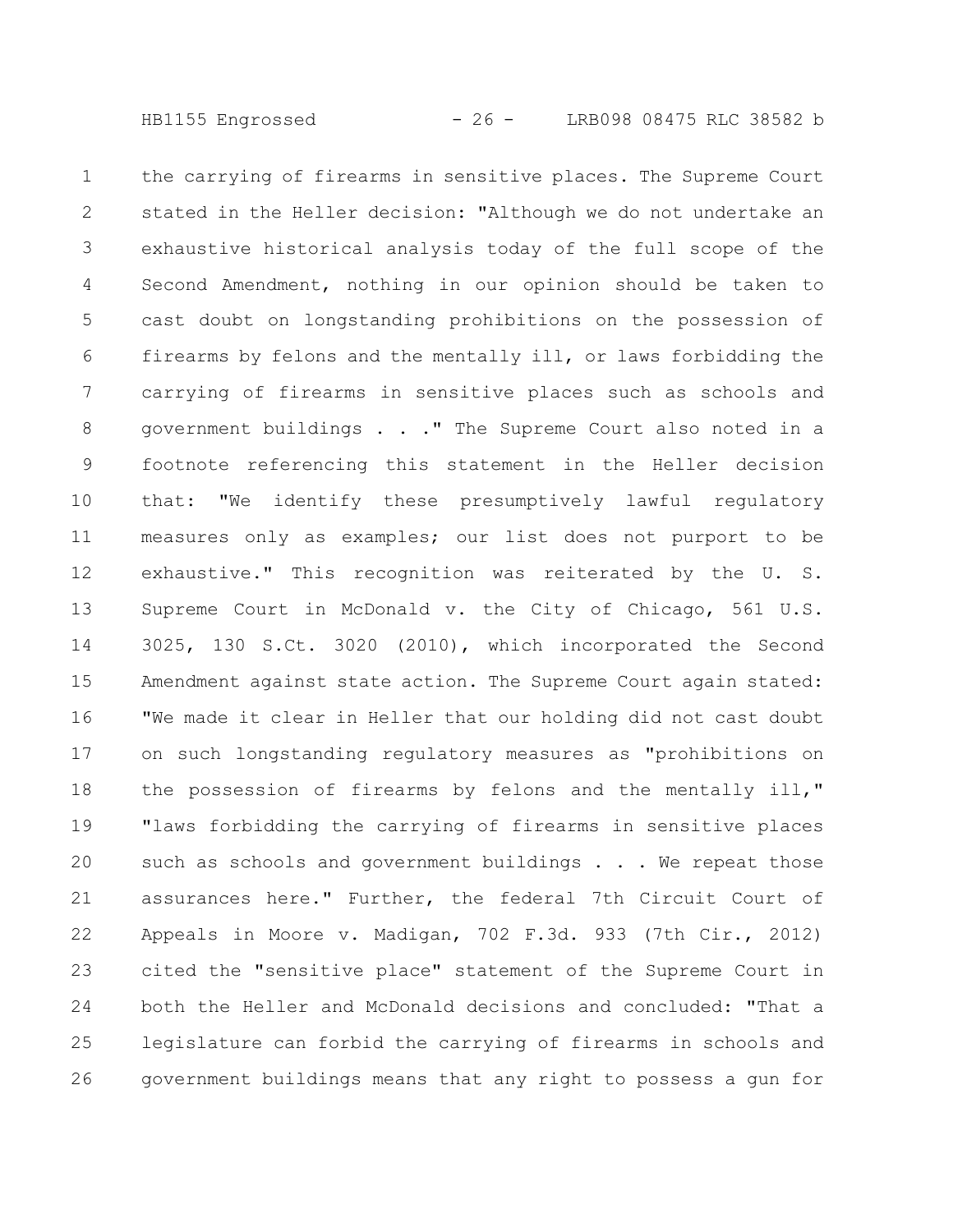HB1155 Engrossed - 27 - LRB098 08475 RLC 38582 b

self-defense outside the home is not absolute, and it is not absolute by the Supreme Court's own terms." Therefore, the General Assembly finds that the place or location set forth in subsection (a) of this Section is a sensitive place and the prohibition on the carrying of firearms will promote public safety in this sensitive place. 1 2 3 4 5 6

Section 160. Firearm carry prohibition; library. 7

(a) No person may knowingly carry a firearm into any library, or onto any adjacent property or parking lot area under the control of or owned by a library. 8 9 10

(b) The exemptions and provisions in subsections (a), (b), (f),  $(q-6)$ ,  $(q-10)$ , (h), and (i) of Section 24-2 of the Criminal Code of 2012 apply to this Section. 11 12 13

(c) The United States Supreme Court in District of Columbia v. Heller, 554 U.S. 570, 128 S.Ct. 2783 (2008) has recognized that the Second Amendment to the United States Constitution does not confer an unlimited right and that states may prohibit the carrying of firearms in sensitive places. The Supreme Court stated in the Heller decision: "Although we do not undertake an exhaustive historical analysis today of the full scope of the Second Amendment, nothing in our opinion should be taken to cast doubt on longstanding prohibitions on the possession of firearms by felons and the mentally ill, or laws forbidding the carrying of firearms in sensitive places such as schools and government buildings . . ." The Supreme Court also noted in a 14 15 16 17 18 19 20 21 22 23 24 25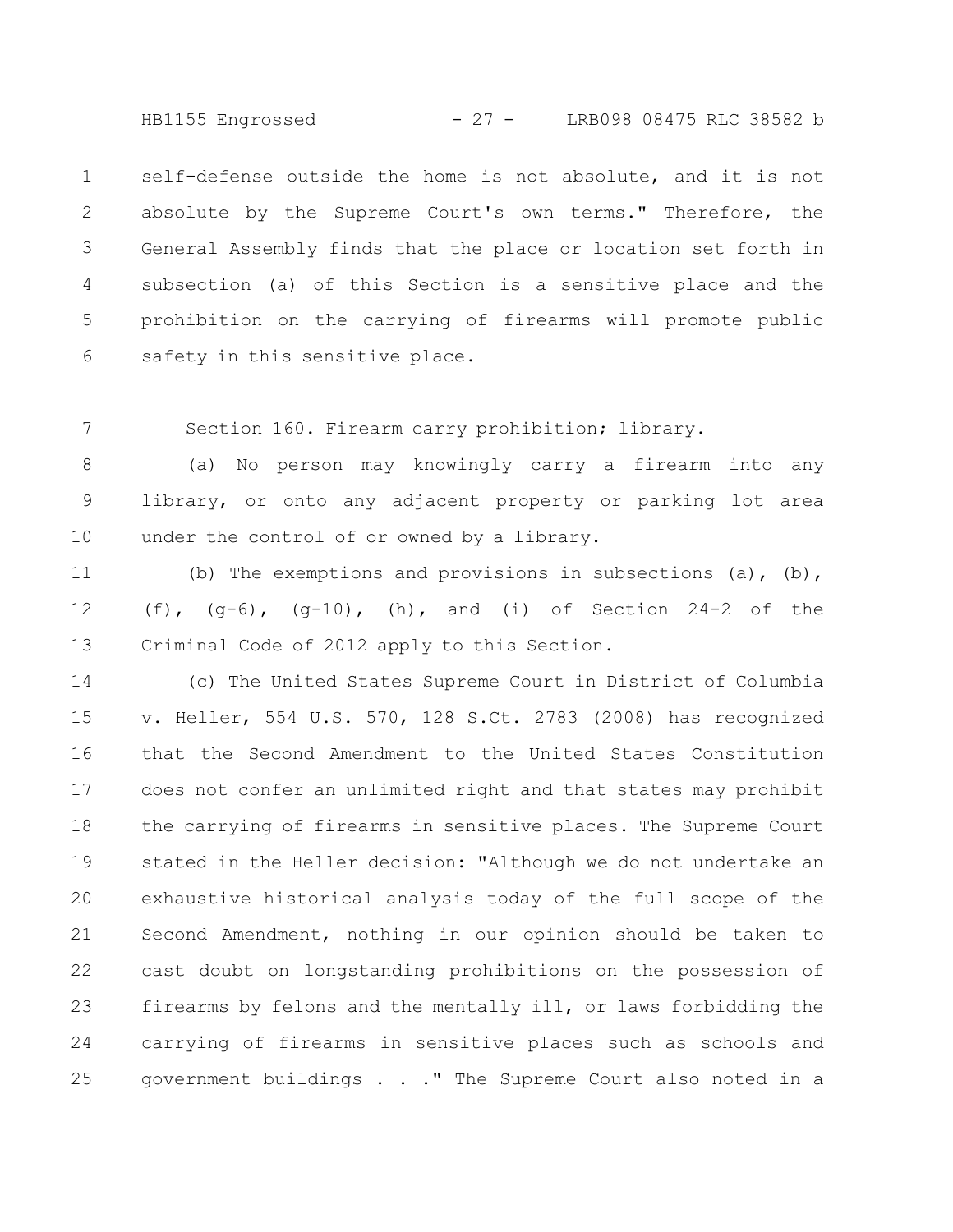footnote referencing this statement in the Heller decision that: "We identify these presumptively lawful regulatory measures only as examples; our list does not purport to be exhaustive." This recognition was reiterated by the U. S. Supreme Court in McDonald v. the City of Chicago, 561 U.S. 3025, 130 S.Ct. 3020 (2010), which incorporated the Second Amendment against state action. The Supreme Court again stated: "We made it clear in Heller that our holding did not cast doubt on such longstanding regulatory measures as "prohibitions on the possession of firearms by felons and the mentally ill," "laws forbidding the carrying of firearms in sensitive places such as schools and government buildings . . . We repeat those assurances here." Further, the federal 7th Circuit Court of Appeals in Moore v. Madigan, 702 F.3d. 933 (7th Cir., 2012) cited the "sensitive place" statement of the Supreme Court in both the Heller and McDonald decisions and concluded: "That a legislature can forbid the carrying of firearms in schools and government buildings means that any right to possess a gun for self-defense outside the home is not absolute, and it is not absolute by the Supreme Court's own terms." Therefore, the General Assembly finds that the place or location set forth in subsection (a) of this Section is a sensitive place and the prohibition on the carrying of firearms will promote public safety in this sensitive place. 1 2 3 4 5 6 7 8 9 10 11 12 13 14 15 16 17 18 19 20 21 22 23 24

Section 205. Firearm carry prohibition; public 25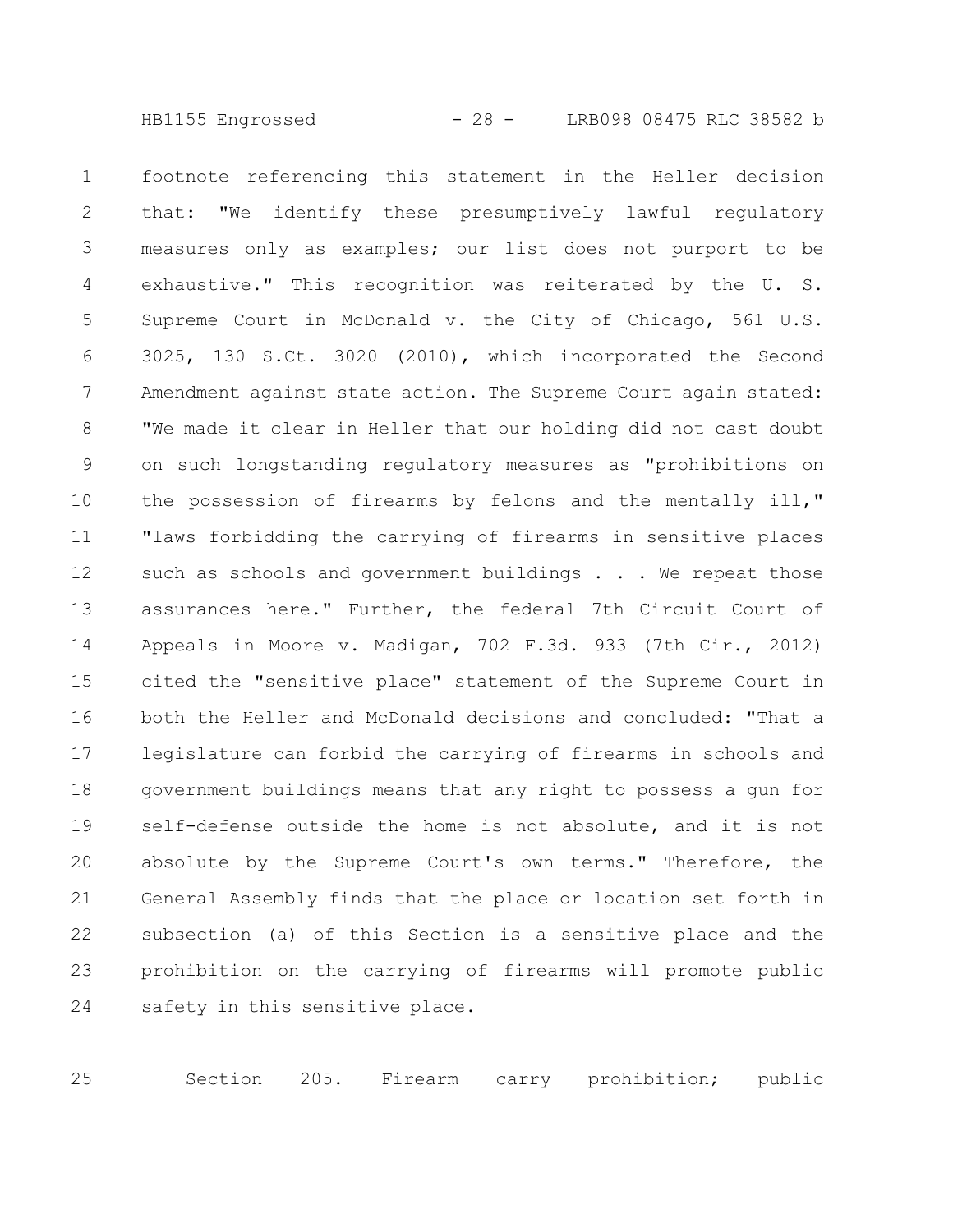HB1155 Engrossed - 29 - LRB098 08475 RLC 38582 b

transportation. 1

(a) No person may knowingly carry a firearm on buses, trains, or any form of transportation paid for in part or whole with public funds, and any transportation facility and the surrounding premises under its control. 2 3 4 5

(b) The exemptions and provisions in subsections  $(a)$ ,  $(b)$ , (f),  $(q-6)$ ,  $(q-10)$ , (h), and (i) of Section 24-2 of the Criminal Code of 2012 apply to this Section. 6 7 8

(c) The United States Supreme Court in District of Columbia v. Heller, 554 U.S. 570, 128 S.Ct. 2783 (2008) has recognized that the Second Amendment to the United States Constitution does not confer an unlimited right and that states may prohibit the carrying of firearms in sensitive places. The Supreme Court stated in the Heller decision: "Although we do not undertake an exhaustive historical analysis today of the full scope of the Second Amendment, nothing in our opinion should be taken to cast doubt on longstanding prohibitions on the possession of firearms by felons and the mentally ill, or laws forbidding the carrying of firearms in sensitive places such as schools and government buildings . . ." The Supreme Court also noted in a footnote referencing this statement in the Heller decision that: "We identify these presumptively lawful regulatory measures only as examples; our list does not purport to be exhaustive." This recognition was reiterated by the U. S. Supreme Court in McDonald v. the City of Chicago, 561 U.S. 3025, 130 S.Ct. 3020 (2010), which incorporated the Second 9 10 11 12 13 14 15 16 17 18 19 20 21 22 23 24 25 26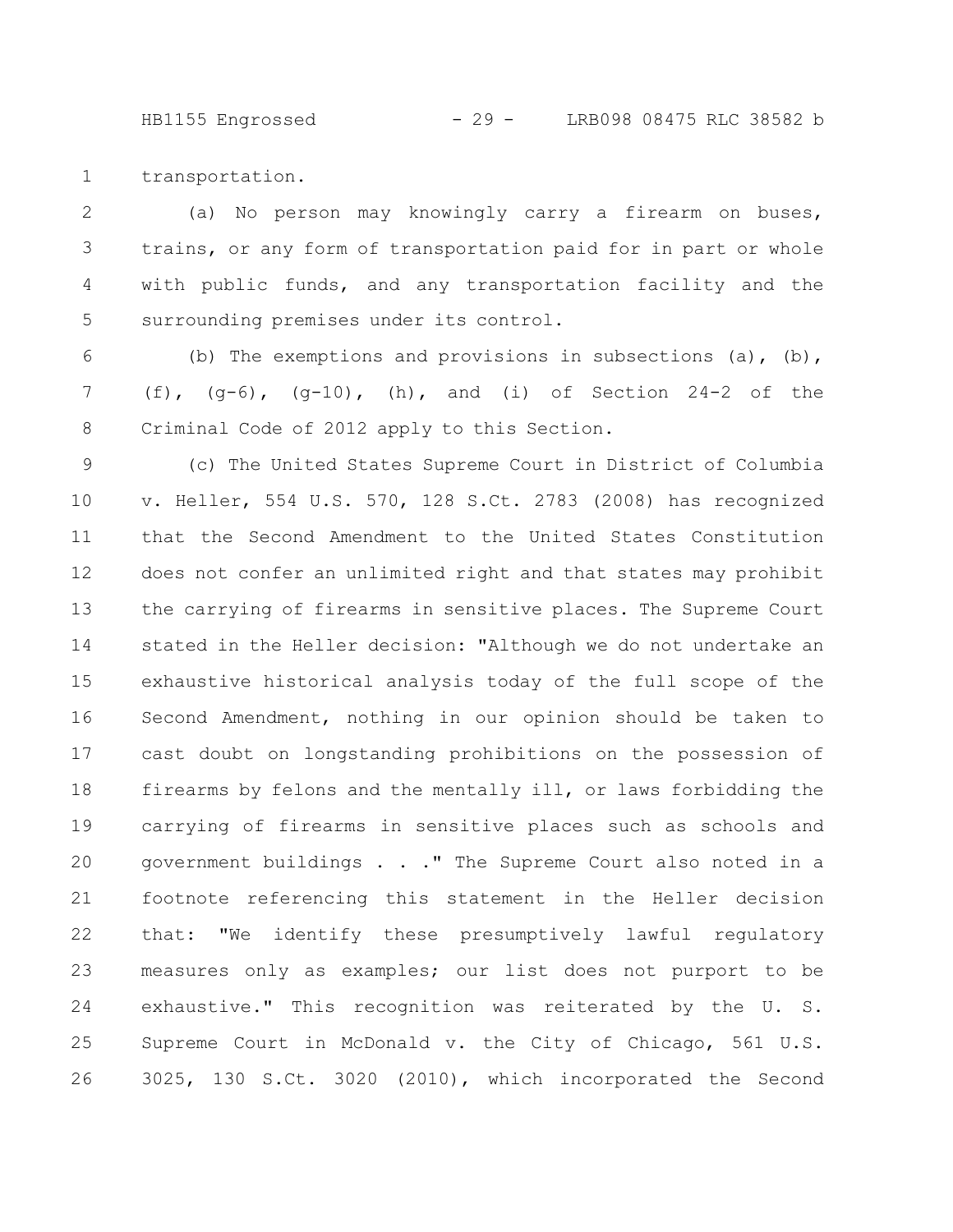HB1155 Engrossed - 30 - LRB098 08475 RLC 38582 b

Amendment against state action. The Supreme Court again stated: "We made it clear in Heller that our holding did not cast doubt on such longstanding regulatory measures as "prohibitions on the possession of firearms by felons and the mentally ill," "laws forbidding the carrying of firearms in sensitive places such as schools and government buildings . . . We repeat those assurances here." Further, the federal 7th Circuit Court of Appeals in Moore v. Madigan, 702 F.3d. 933 (7th Cir., 2012) cited the "sensitive place" statement of the Supreme Court in both the Heller and McDonald decisions and concluded: "That a legislature can forbid the carrying of firearms in schools and government buildings means that any right to possess a gun for self-defense outside the home is not absolute, and it is not absolute by the Supreme Court's own terms." Therefore, the General Assembly finds that the place or location set forth in subsection (a) of this Section is a sensitive place and the prohibition on the carrying of firearms will promote public safety in this sensitive place. 1 2 3 4 5 6 7 8 9 10 11 12 13 14 15 16 17 18

Section 250-10. Definitions. As used in this Act: 19

"Concealed firearm" means a loaded or unloaded handgun carried on or about a person completely or mostly concealed from view of the public, or carried in a vehicle in such a way as it is concealed from view of the public. 20 21 22 23

"Department" means the Department of State Police. "Director" means the Director of State Police. 24 25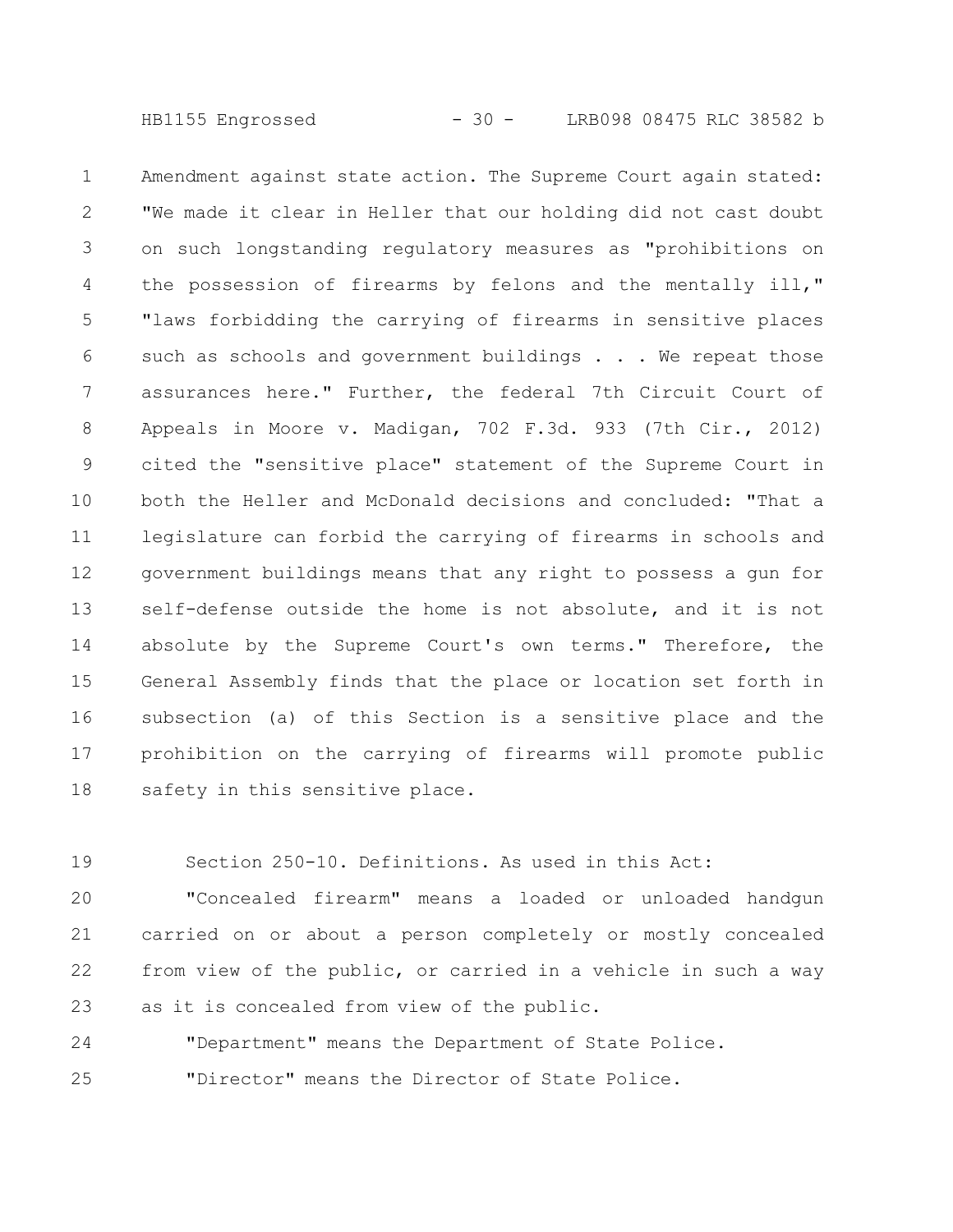HB1155 Engrossed - 31 - LRB098 08475 RLC 38582 b

"Fund" means the Citizen Safety and Self-Defense Trust Fund. 1 2

"Handgun" means any device which is designed to expel a projectile or projectiles by the action of an explosion, expansion of gas, or escape of gas that is designed to be held and fired by the use of a single hand, and includes a combination of parts from which that firearm can be assembled. "Handgun" includes, but is not limited, to magazines, ammunition, laser sighting devices and other accessories intrinsic to a handgun carried for defensive purposes. "Handgun" does not include a stun gun or taser. 3 4 5 6 7 8 9 10 11

"License" means a license issued by the Department of State Police to carry a loaded or unloaded handgun. 12 13

"Licensee" means a person issued a license to carry a concealed firearm. 14 15

"Peace officer" means (i) any person who by virtue of his or her office or public employment is vested by law with a duty to maintain public order and to make arrests for offenses, whether that duty extends to all offenses or is limited to specific offenses, or (ii) any person who, by statute, is granted and authorized to exercise powers similar to those conferred upon any peace officer employed by a law enforcement agency of this State. The term "peace officer" does not apply to an alderman acting as a conservator of the peace under Section 3.1-15-25 of the Illinois Municipal Code. 16 17 18 19 20 21 22 23 24 25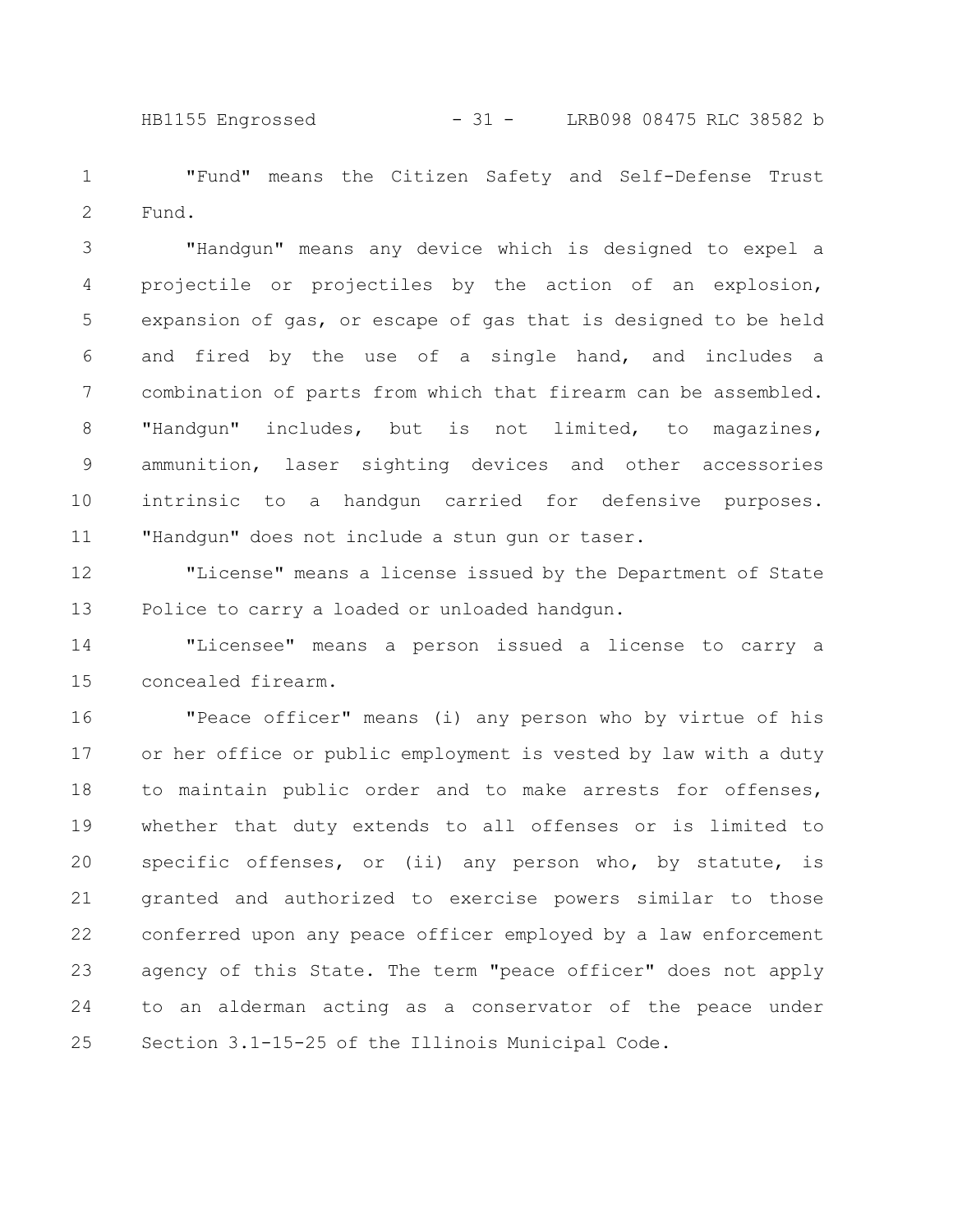HB1155 Engrossed - 32 - LRB098 08475 RLC 38582 b

Section 250-15. Citizen Safety and Self-Defense Trust Fund. Fees from applications for licenses shall be deposited into the Citizen Safety and Self-Defense Trust Fund, a special fund that is created in the State treasury. Moneys in the Fund may be invested and any income from investments shall be deposited into the Fund. Subject to appropriation, moneys in the Fund shall exclusively be used to assist the Department with the administrative costs associated with this Act. 1 2 3 4 5 6 7 8

Section 250-20. Issuance of licenses to carry a concealed firearm. 9 10

(a) The Department shall issue a license to an applicant who (i) meets the qualifications of Section 250-25 or Section 250-65; (ii) has provided the application and documentation required in Section 250-30; and (iii) has submitted the requisite fees. The Department shall issue a renewal, corrected, or duplicate license in accordance with this Act. 11 12 13 14 15 16

(a-5) The Department is authorized to issue licenses to carry a handgun under this Act. A license shall permit the licensee to: 17 18 19

(1) carry a loaded or unloaded handgun on or about his or her person, concealed or otherwise; 20 21

(2) keep or carry a loaded or unloaded handgun on or about his or her person when in a vehicle; and 22 23

(3) keep a loaded or unloaded handgun openly or concealed in a vehicle. 24 25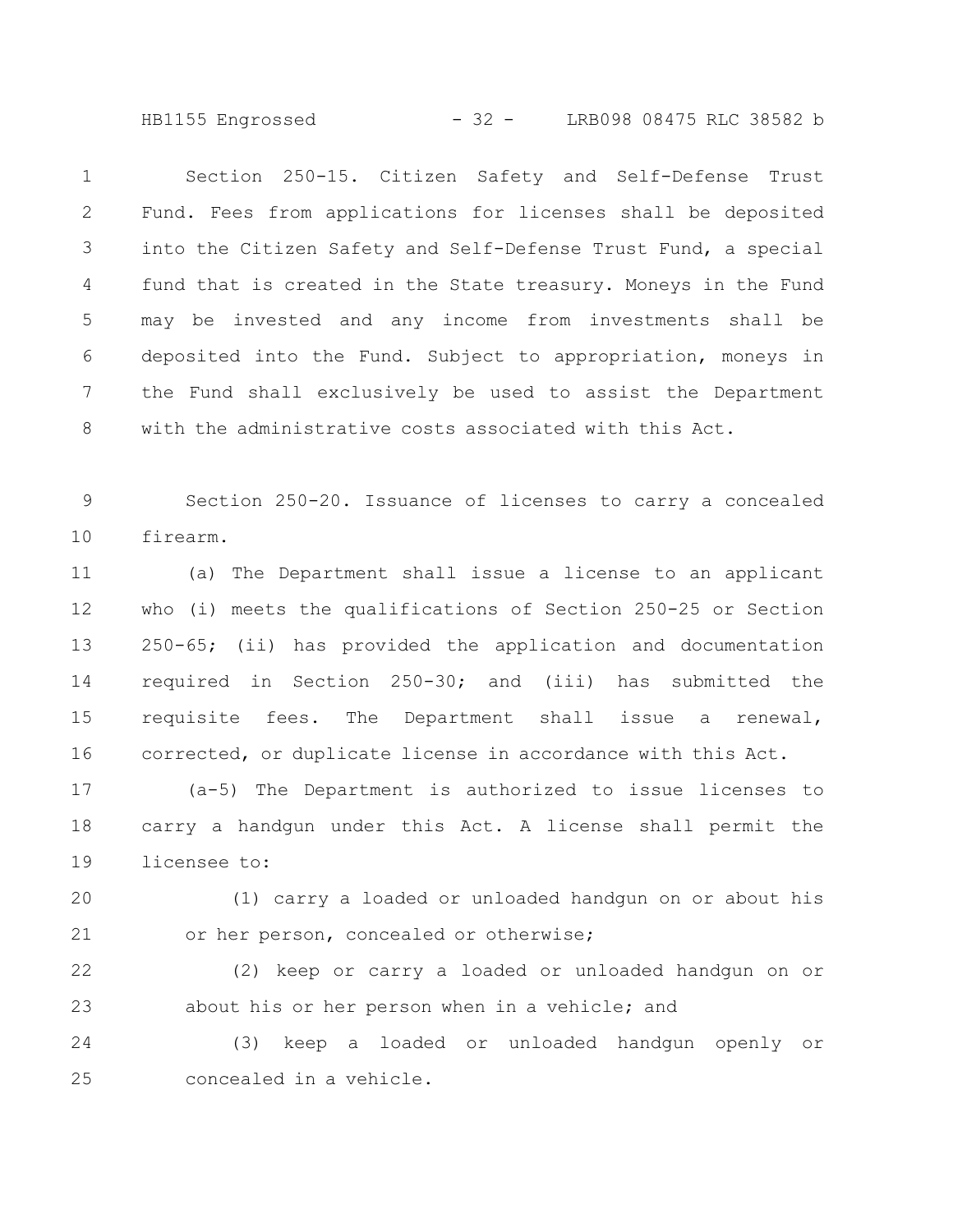HB1155 Engrossed - 33 - LRB098 08475 RLC 38582 b

(a-10) A licensee shall possess a license at all times the licensee carries a concealed firearm except (i) if the person is carrying or possessing a concealed firearm and the person is on his or her land, or in his or her abode or legal dwelling, or in the abode or legal dwelling of another person as an invitee with that person's permission; (ii) if the person is authorized to carry a firearm under Section 24-2 of the Criminal Code of 2012; or (iii) the handgun is broken down in a non-functioning state, or is not immediately accessible, or is enclosed in a case, firearm carrying box, shipping box or any other container. 1 2 3 4 5 6 7 8 9 10 11

(a-15) A licensee shall display the license upon the request of a peace officer or person designated to enforce the provisions of Section 250-70 when carrying a handgun under the provisions of this Act. 12 13 14 15

(b) The Department shall make applications for a license available upon the effective date of this Act. Applications shall be available at Department locations, on the Department's official website, and any other location designated by the Department. 16 17 18 19 20

(c) A completed application for a license shall be submitted to the Department with all accompanying materials and fees. The Department shall promptly return an incomplete application to the applicant. Each applicant for a license shall submit an \$80 application fee to the Department, \$75 of which shall be deposited into the State Police Firearm Services 21 22 23 24 25 26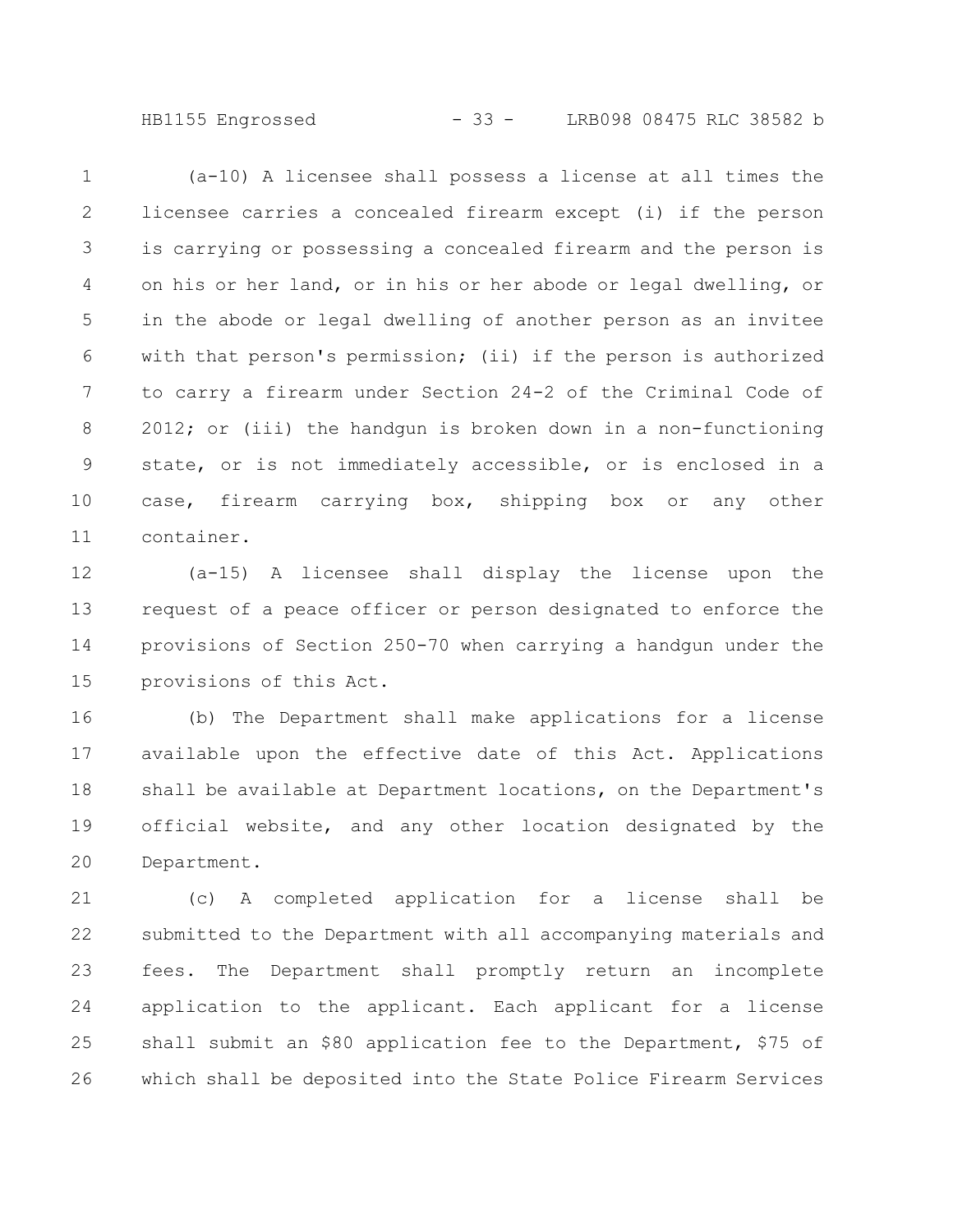HB1155 Engrossed - 34 - LRB098 08475 RLC 38582 b

Fund for use in administering the Firearm Owners Identification Act and this Act, and \$5 of which shall be used to ensure the reporting of individuals prohibited from owning or possessing firearms due to mental health disqualifiers to the Department by the Department of Human Services. 1 2 3 4 5

(d) The Department may consider an objection to an application, provided the objection is in writing, includes specific reasons for the objection, and is submitted with the application by a municipal law enforcement agency or sheriff. Any objection submitted by a sheriff or a municipal law enforcement agency including reports submitted to the Department must be disclosed to the applicant unless disclosure would interfere with a criminal investigation. The Department shall maintain a database of applicants searchable by county that may be accessible by sheriffs for use in filing an objection under this subsection. 6 7 8 9 10 11 12 13 14 15 16

If an applicant has been arrested 5 times or more for any reason within the past 7 years, or has been arrested 3 times or more within the past 7 years for any combination of gang-related offenses, then the Department shall notify the municipal law enforcement agency and sheriff of the applicant's application. In such a case, it is presumed that the municipal law enforcement agency and sheriff object to the applicant's application, unless the municipal law enforcement agency and sheriff affirmatively state, in writing, that it does not object to the application. For purposes of this subsection, 17 18 19 20 21 22 23 24 25 26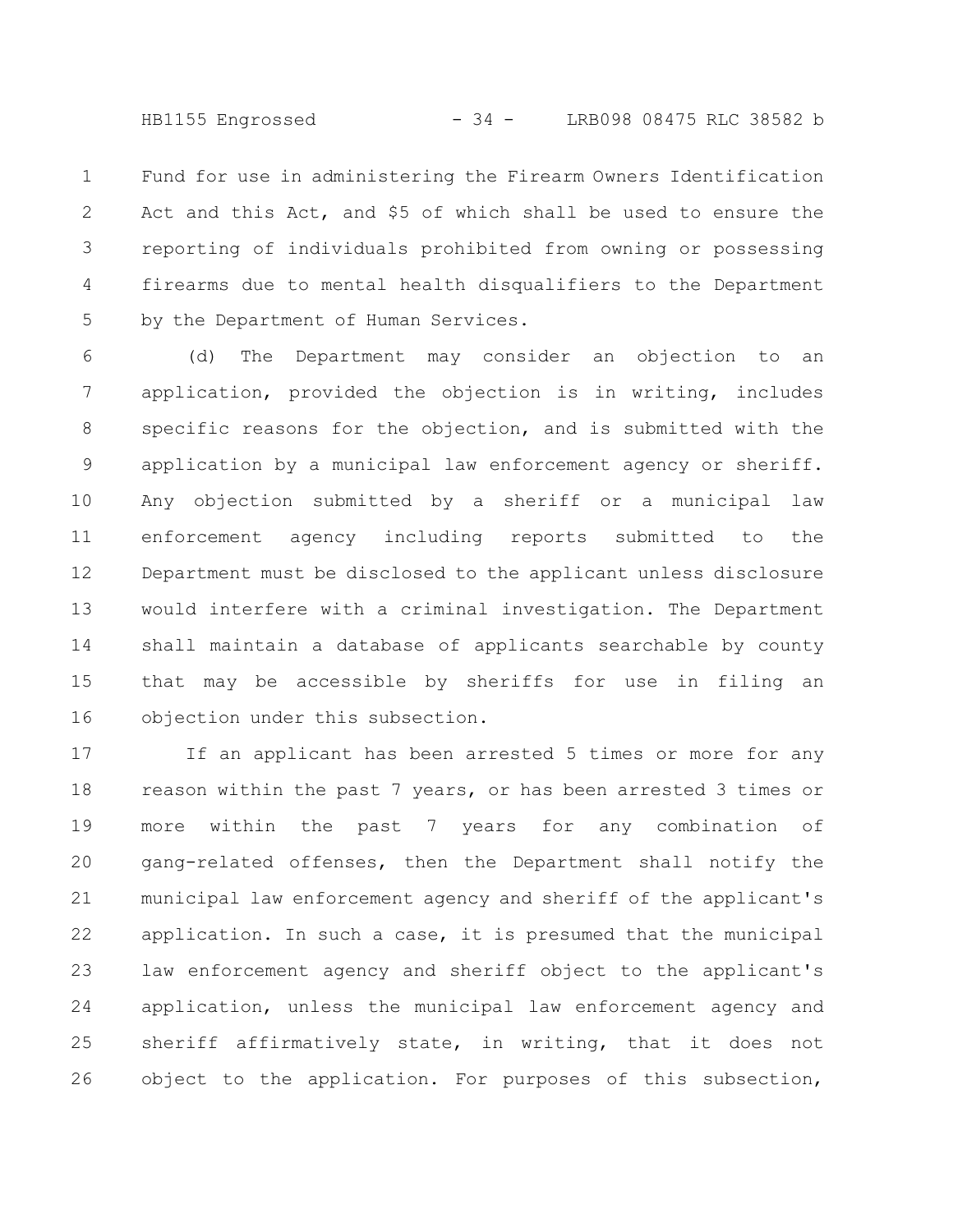"gang-related offense" is an offense described in paragraph (1) of subsection (a) of Section 12-6.2, Section 12-6.4, paragraph (2) of subsection (b) of 16-30, Section 24-1.8, Section 25-5, paragraph (2) of subsection (b) of Section  $31-4$ , Section  $33-4$ , Section 33G-4, and subparagraph (iii) of paragraph (1.5) of subsection (i) of Section 48-1 of the Criminal Code of 2012. 1 2 3 4 5 6

(e) Notwithstanding subsection (a), the Department may consider any objection or recommendation made by the sheriff or a municipal law enforcement agency that demonstrates the applicant is a danger to himself, herself, or others. Based upon those objections, if the applicant is found by the Department to be a danger to himself, herself, or others, the Department shall deny the application and notify the applicant and the sheriff or the municipal law enforcement agency in writing, stating the grounds for denial. The notice of denial must inform the applicant that he or she may, within 90 days for the first year after this Act takes effect and within 45 days thereafter, appeal the denial and submit additional materials relevant to the grounds for denial. Upon receiving the additional documentation, the Department shall reconsider its decision and inform the applicant within 30 days of the result of the reconsideration. If upon reconsideration the Department denies the application, the applicant must be informed of the right to administrative review. 7 8 9 10 11 12 13 14 15 16 17 18 19 20 21 22 23 24

(f) During an administrative or judicial review of a denial based on subsection (d) or (e) of this Section, the Department 25 26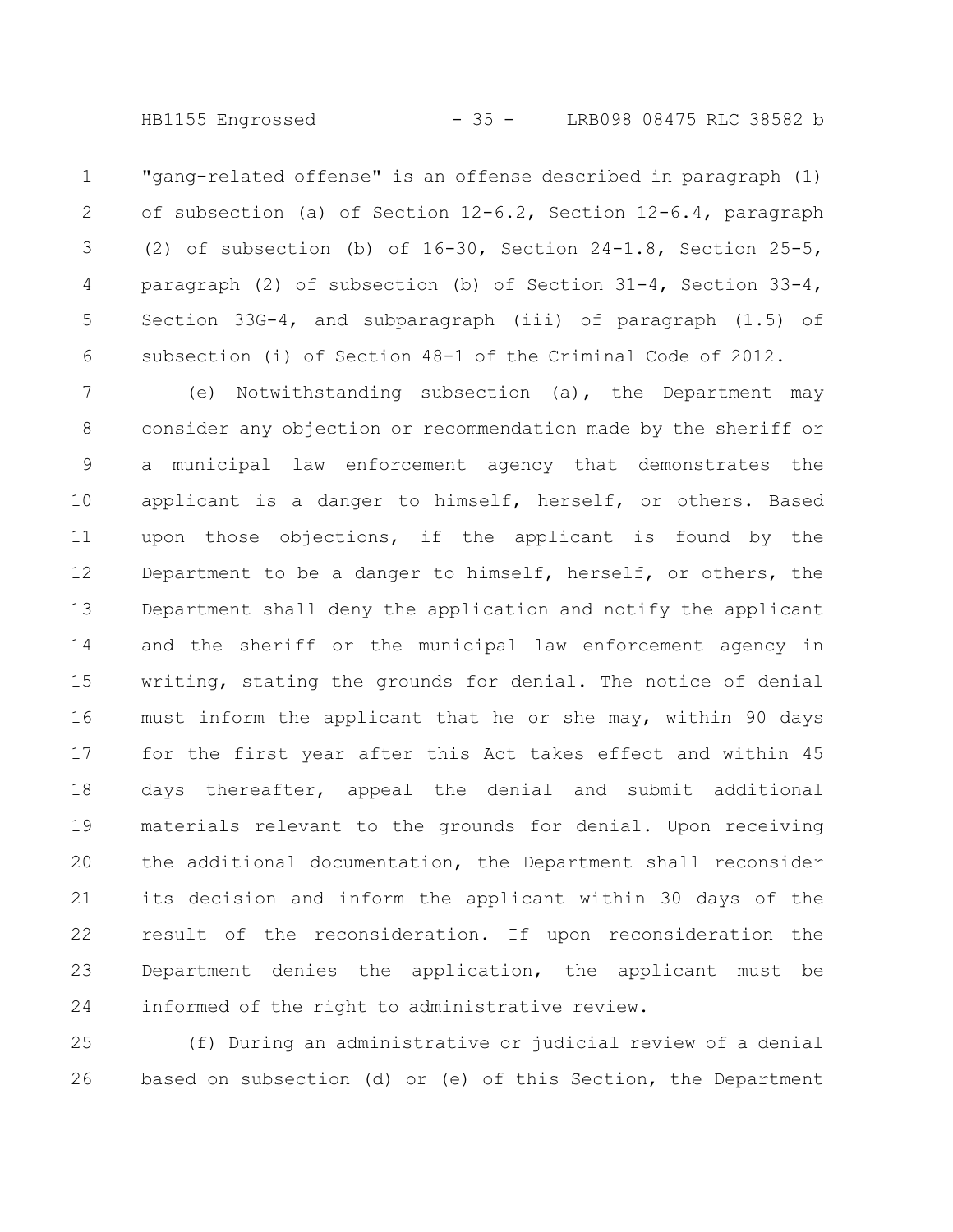HB1155 Engrossed - 36 - LRB098 08475 RLC 38582 b

shall have the burden of proving by clear and convincing evidence that the applicant would pose a danger to the applicant's self, another, or public safety, or would use a firearm unlawfully, if granted a license to carry a concealed firearm under this Act. 1 2 3 4 5

(g) The license shall be issued by the Department within 30 days of receipt of a completed application. A license shall be valid throughout the State for a period of 5 years. If the Department does not act on the application within the time period provided in subsection (e), the applicant may file, in the circuit court of the judicial circuit in which the applicant resides, a complaint for mandamus to compel a decision on the application. If the applicant prevails, he or she shall be entitled to all costs, fees, and damages. If the court decides that the reason for the denial was arbitrary, capricious, malicious, or without merit, the court shall award punitive damages. 6 7 8 9 10 11 12 13 14 15 16 17

(h) Any Illinois resident who has a license or permit to carry a handgun issued by another state shall be able to carry a handgun in accordance with this Act using that license for 365 days following the effective date of this Act. 18 19 20 21

(i) The Department shall adopt rules to implement the provisions of this Section. 22 23

Section 250-25. Qualifications of an applicant for a license. The Department shall issue a license to an applicant 24 25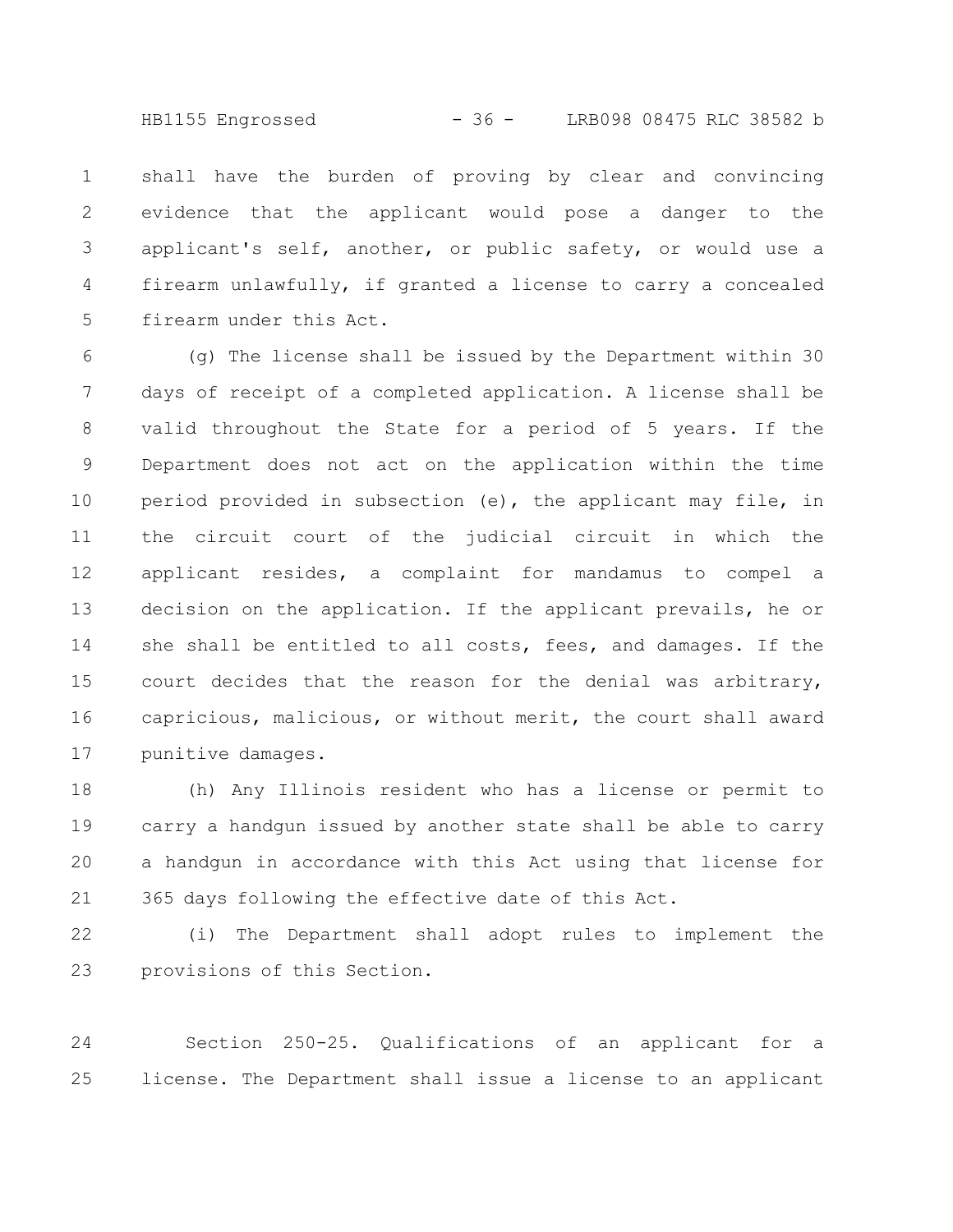HB1155 Engrossed - 37 - LRB098 08475 RLC 38582 b

- completing an application in accordance with Section 250-30 of this Act if the person: 1 2
- 3

(a) is at least 21 years of age;

(b) has a valid Firearm Owner's Identification Card or, if applying for a non-resident license, has a notarized document stating that the applicant is eligible under federal law and the laws of his or her home state to possess a firearm; 4 5 6 7 8

(c) is not prohibited under the Firearm Owners Identification Card Act or federal law from possessing or receiving a firearm; 9 10 11

(d) is not the subject of a pending arrest warrant, prosecution, or proceeding for an offense or action that could lead to disqualification under subsection (c); 12 13 14

(e) does not chronically or habitually abuse alcoholic beverages, as evidenced by either of the following within the 3 years immediately preceding the application: 15 16 17

(1) residential or court-ordered treatment for alcoholism or alcohol detoxification; or 18 19

(2) 2 or more convictions for driving while under the influence or driving while intoxicated; and 20 21

(f) has completed firearms training and any educational component required in Section 250-85 of this Act. 22 23 24

Section 250-30. Contents of application. 25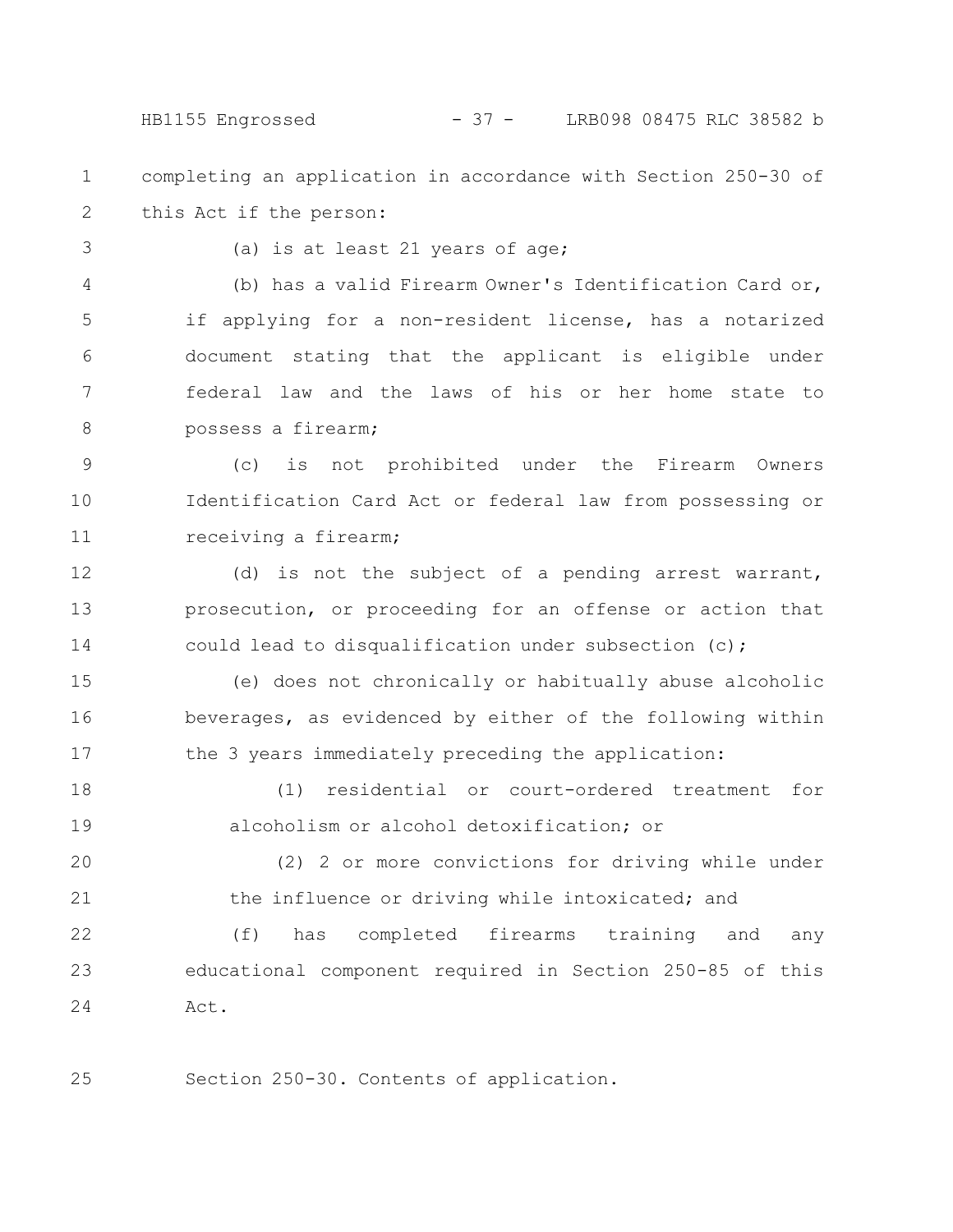HB1155 Engrossed - 38 - LRB098 08475 RLC 38582 b

(a) The application shall be in writing, under oath and penalty of perjury, on a standard form adopted by the Department and shall be accompanied by the documentation required in this Section and all applicable fees. 1 2 3 4

(b) The application shall contain the following information: 5 6

(1) the applicant's name, current address, gender, date and year of birth, place of birth, height, weight, hair color, eye color, maiden name or any other name the applicant has used or identified with, and any address at which the applicant resided for more than 30 days within the 5 years preceding the date of the application; 7 8 9 10 11 12

(2) the applicant's drivers license or state identification card number and the last 4 digits of the applicant's social security number; 13 14 15

(3) questions to certify or demonstrate the applicant has completed firearms training and any educational component required in Section 250-85 of this Act; 16 17 18

(4) a statement that the applicant is a resident of the State of Illinois, except persons applying under Section 250-65 shall be instructed to submit the information required in that Section; 19 20 21 22

(5) a waiver of privacy and confidentiality rights and privileges enjoyed by the applicant under State and federal law sufficient to obtain access to juvenile court, criminal justice, psychological, or psychiatric records, or records 23 24 25 26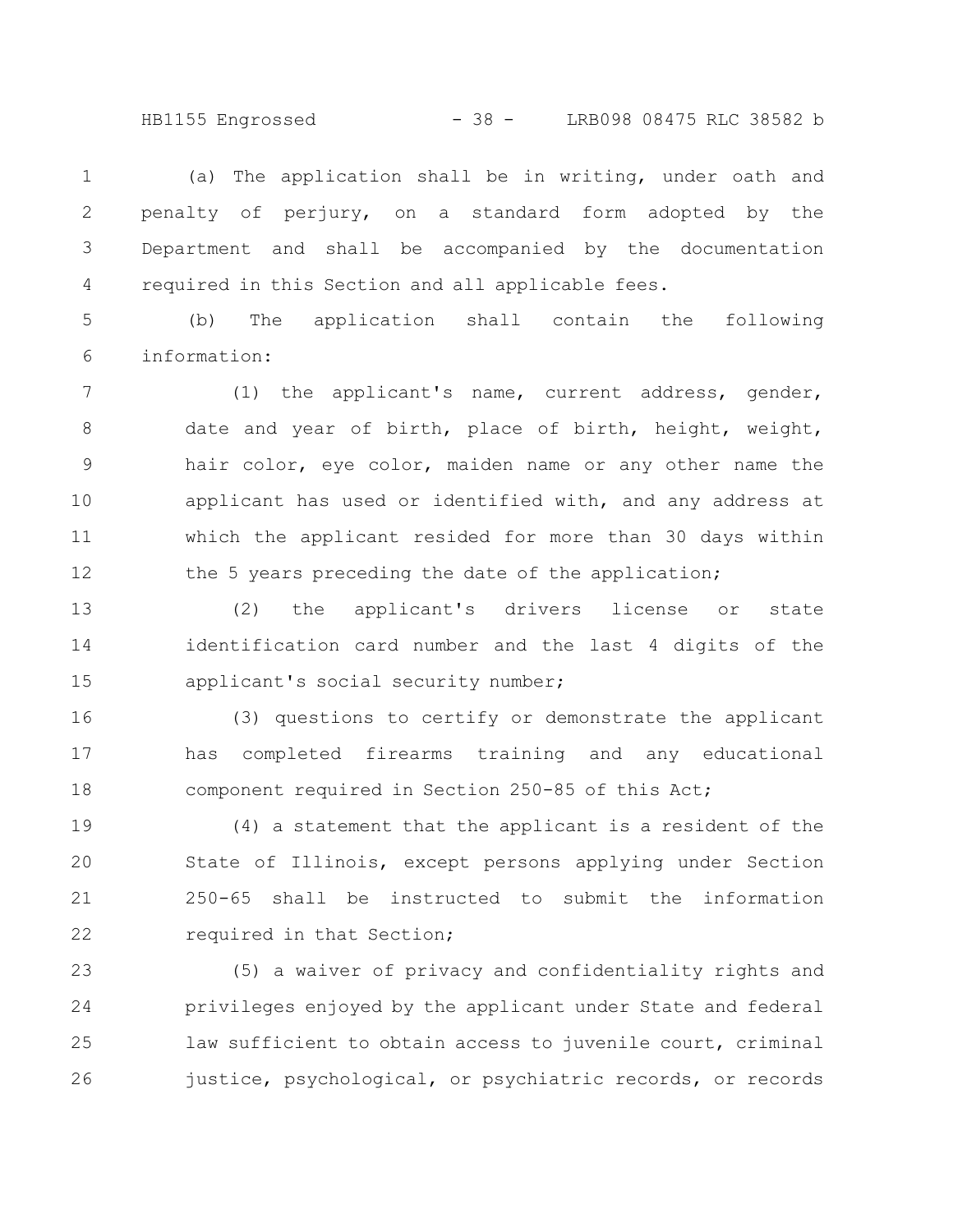HB1155 Engrossed - 39 - LRB098 08475 RLC 38582 b

relating to the applicant's history, if any, of institutionalization or inpatient treatment for alcoholism or alcohol detoxification, as well as an affirmative request that any person having custody of those records provide copies of them or information concerning them to the Department for the sole purpose of making a determination of an applicant's eligibility under Section  $250 - 25;$ 1 2 3 4 5 6 7 8

(6) a conspicuous warning that false statements made by the applicant will result in prosecution for perjury in accordance with Section 32-2 of the Criminal Code of 2012; 9 10 11

(7) an affirmation that the applicant either possesses a currently valid Illinois Firearm Owner's Identification Card, in which case the application shall include the card number, or is applying for the card in conjunction with the application for a license, except persons applying under Section 250-65 shall be instructed to submit a copy of a valid license to carry a handgun issued by their home state, if applicable, or submit a notarized document stating the applicant is eligible under the laws of his or her home state to possess a handgun; 12 13 14 15 16 17 18 19 20 21

(8) an affirmation that the applicant meets the requirements of Section 250-25 and is not prohibited under the Firearm Owners Identification Card Act or federal law from possessing a firearm; and 22 23 24 25

26

(9) an affirmation that the applicant has read and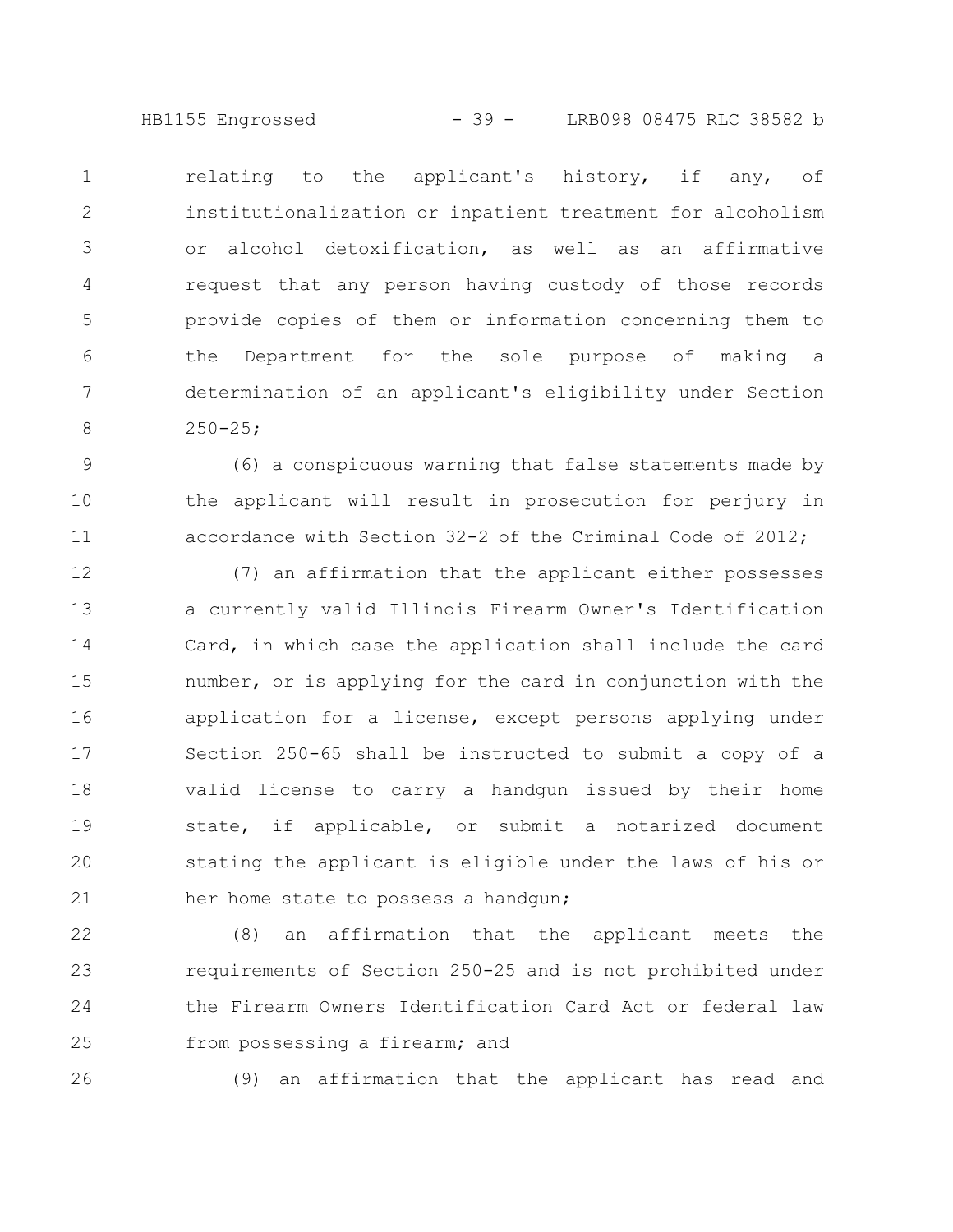HB1155 Engrossed - 40 - LRB098 08475 RLC 38582 b

understands Article 7 of the Criminal Code of 2012 (Justifiable Use of Force; Exoneration). 1 2

(c) A person applying for a license shall provide a head and shoulder color photograph in a size specified by the Department that was taken within the 30 days preceding the date of the application. The applicant shall consent to the Department reviewing and using the applicant's digital driver's license or Illinois Identification Card photograph and signature, if available. The Secretary of State shall allow the Department access to the photograph and signature for the purpose of identifying the applicant and issuing the applicant a license. 3 4 5 6 7 8 9 10 11 12

(d) The Department may request a person applying for a license to submit a full set of legible fingerprints if necessary to determine the person's identity. Fingerprinting may be administered by the Department or any other federal, State, county, or municipal law enforcement agency or private vendor or company. The cost of fingerprinting shall be paid by the applicant, provided that the Department or law enforcement agency may charge no more than \$15 for a single set of fingerprints. Each applicant for a license that the Department requests to have his or her fingerprints submitted to the Department shall submit them in an electronic format that complies with the form and manner for requesting and furnishing criminal history record information as prescribed by the Department. These fingerprints shall be checked against the 13 14 15 16 17 18 19 20 21 22 23 24 25 26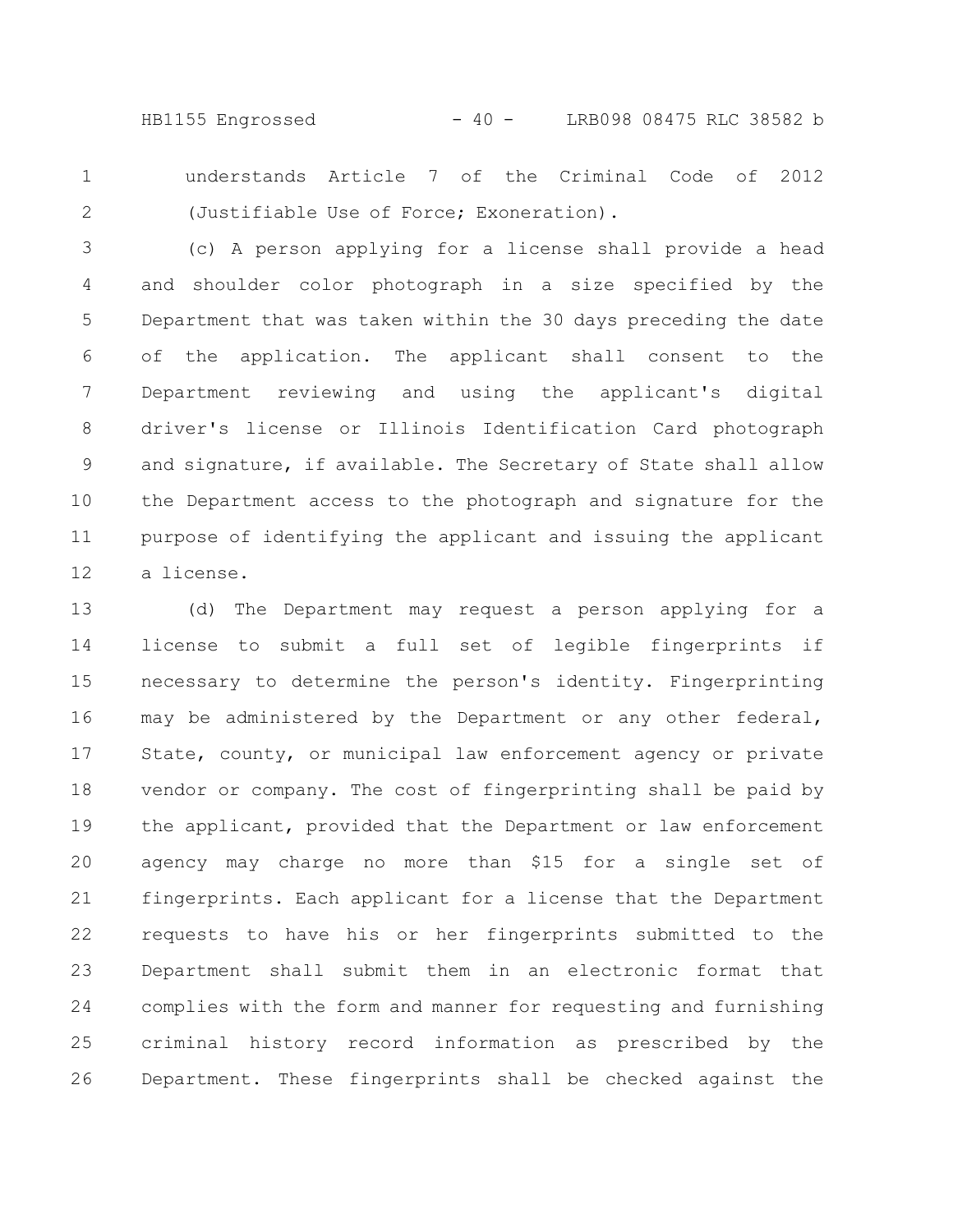HB1155 Engrossed - 41 - LRB098 08475 RLC 38582 b

Department and the Federal Bureau of Investigation criminal history record databases. The Department shall charge applicants a fee for conducting the criminal history records check, which shall be deposited in the State Police Services Fund and shall not exceed the actual cost of the criminal history records check. 1 2 3 4 5 6

(e) A person applying for a license shall submit a photocopy of a certificate or other evidence of completion of a course to show compliance with Section 250-85 of this Act. 7 8 9

(f) The Department is authorized to establish a system for electronically submitting applications, including applications for renewal or a replacement license. 10 11 12

Section 250-35. Database of applicants and licensees. Not more than one year after the effective date of this Act: 13 14

(a) The Department shall maintain a database of applicants for a license and licenses. The database shall be available to all Illinois law enforcement agencies, State's Attorneys, and the Attorney General. Members and staff of the judiciary may access the database for the purpose of determining whether to confiscate a license or to ensure compliance with this Act or any other law. The database shall be searchable and provide all information included in the application, a photo of the applicant or licensee, and any information related to violations of this Act. 15 16 17 18 19 20 21 22 23 24

25

(a-5) Individual law enforcement agencies or any other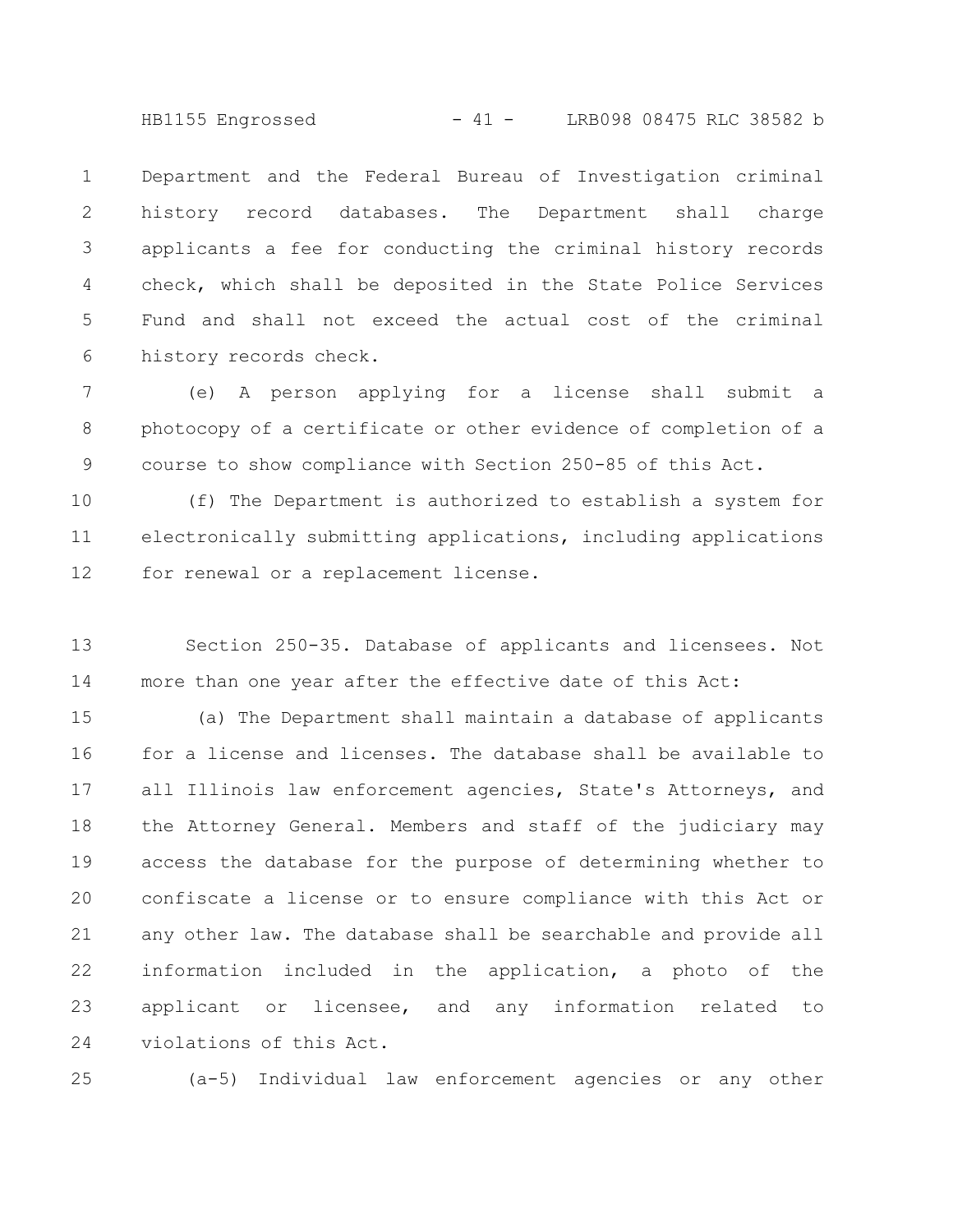HB1155 Engrossed - 42 - LRB098 08475 RLC 38582 b

entity of local government shall not maintain any separate records, lists, or searchable databases of applicants and licensees containing information included in the Department's database. Any law enforcement agency or other entity that violates this Section shall be liable for all costs, fees, and damages of not less than \$5,000 per record or name kept in violation of this Section. 1 2 3 4 5 6 7

(b) The Department shall make available on its website and upon request under the Freedom of Information Act statistical information about the number of licenses issued by county, age, race, or gender. The report shall be updated monthly. Except as provided in this subsection, applications and information in the database shall be confidential and exempt from disclosure under the Freedom of Information Act. The Department may answer requests to confirm or deny whether a person has been issued a license as part of inquiries dealing with a criminal investigation. Individual law enforcement agencies, State's Attorneys, the Attorney General, members of the judiciary, and judicial staff shall sign a confidentiality agreement, prepared by the Department, prior to receiving access to the database. No law enforcement agency, State's Attorney, the Attorney General, or member or staff of the judiciary, other than the Department, shall provide any information to a requester not entitled to it by law, except as required or necessary for the conduct of a criminal investigation. 8 9 10 11 12 13 14 15 16 17 18 19 20 21 22 23 24 25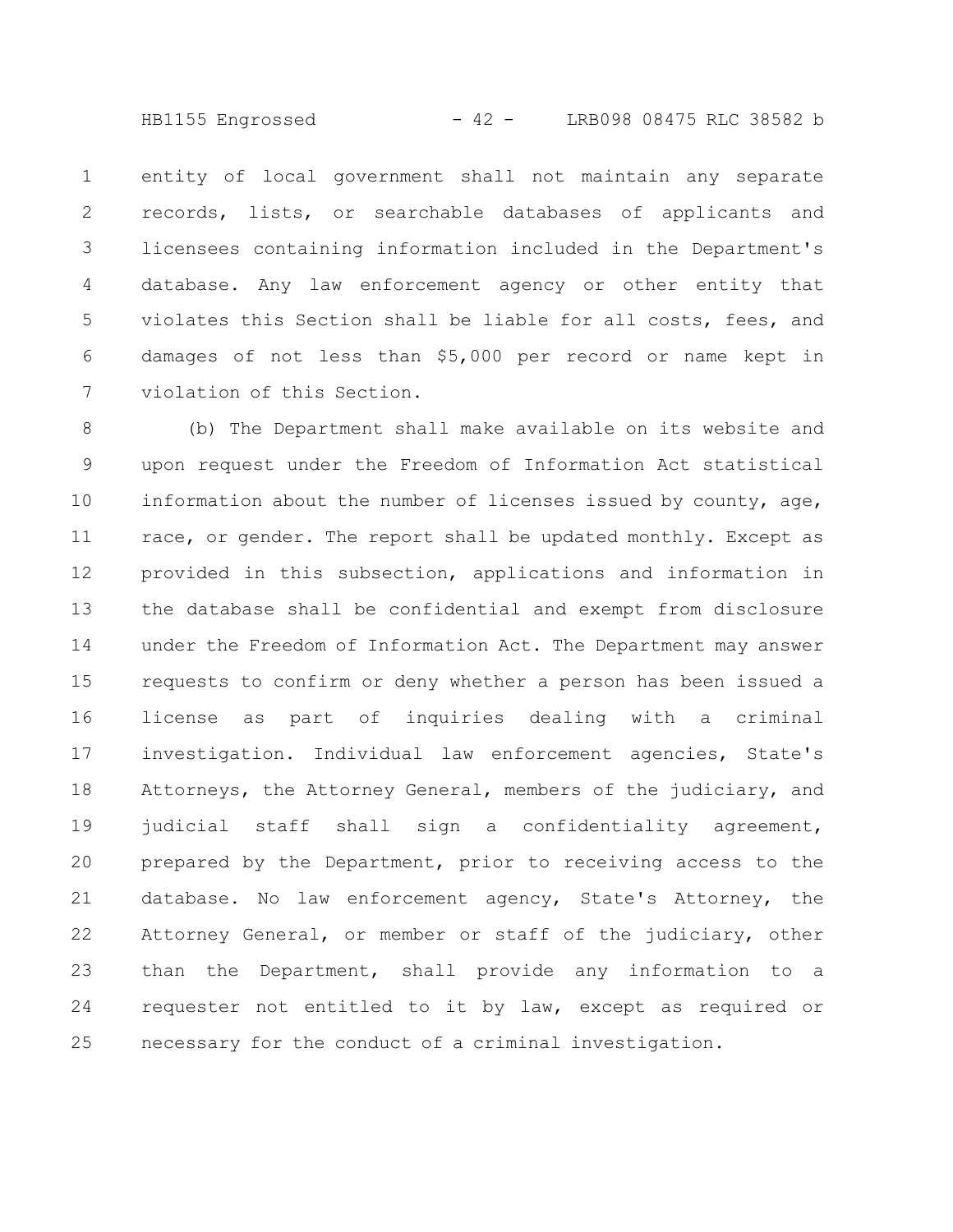HB1155 Engrossed - 43 - LRB098 08475 RLC 38582 b

1

Section 250-40. Suspension or revocation of a license.

(a) A license issued or renewed under this Act shall be revoked if, at any time, the licensee is found ineligible for a license based on the criteria set forth in Section 250-25 of this Act or the licensee no longer possesses a Firearm Owner's Identification Card or a non-resident licensee if his or her home state has revoked a license to carry a firearm. A license shall not be revoked unless the revocation is for reasons specifically authorized by this Act. This subsection shall not apply to a person who has filed an application with the State Police for renewal of a Firearm Owner's Identification Card and who is not otherwise ineligible to obtain a Firearm Owner's Identification Card. 2 3 4 5 6 7 8 9 10 11 12 13

(b) A license shall be suspended if an order of protection under Section 112A-14 of the Code of Criminal Procedure of 1963 or under Section 214 of the Illinois Domestic Violence Act of 1986 is issued against a licensee. The license shall be suspended for the duration of the order or until the order is terminated by a court and the Department shall not reissue or renew a license for the duration of the order or until the order is terminated. If an order of protection is issued against a licensee, the licensee shall surrender the license, as applicable, to the court at the time the order is entered or to the law enforcement agency or entity designated to serve process at the time the licensee is served the order. The court, law enforcement agency, or entity responsible for 14 15 16 17 18 19 20 21 22 23 24 25 26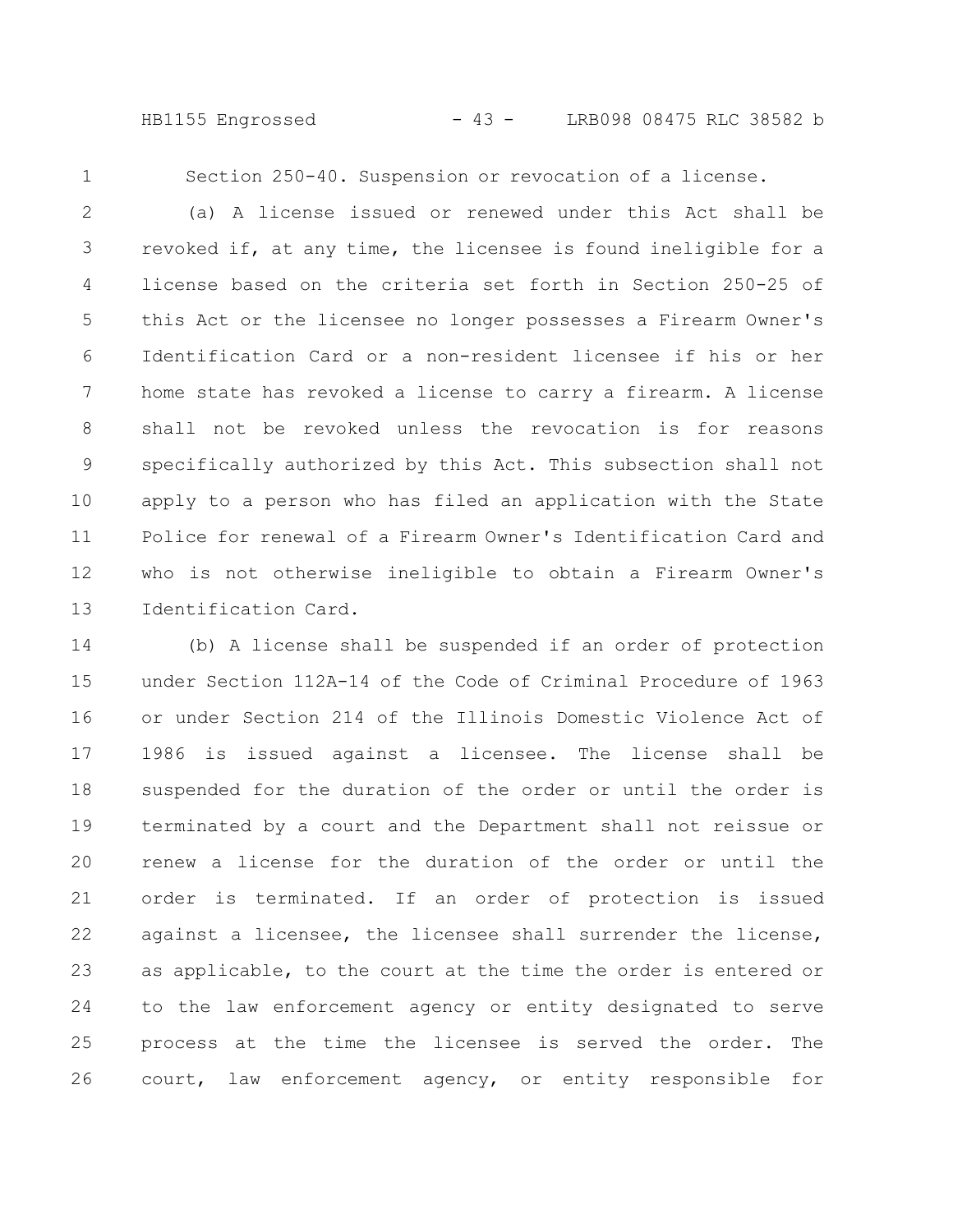serving the order shall transmit the license to the Department. 1

(c) The Department may suspend a license for a violation of Section 250-70 of this Act in accordance with subsection (i) of Section 250-70. 2 3 4

(d) A license shall be invalid upon expiration of the license, unless the licensee has submitted an application to renew the license. A person who fails to renew his or her license within 6 months after its expiration must reapply for a new license and pay the fee for a new application. 5 6 7 8 9

(e) The Department may suspend a license for up to 90 days if a licensee fails to submit a change of address or name or fails to report a lost or destroyed license to the Department within 60 days of the discovery of the loss or destruction of the license. 10 11 12 13 14

Section 250-45. Renewal of license. 15

(a) Not later than 120 days before the expiration of any license issued under this Act, the Department shall notify the licensee in writing of the expiration and furnish an application for renewal of the license or make the application available on-line. 16 17 18 19 20

(b) Applications for renewal of a license shall be made to the Department. A license shall be renewed for a period of 5 years upon receipt of a completed renewal application and a \$25 renewal fee. An applicant for a renewal shall submit, on a form prescribed by the Department, proof that the applicant has: (i) 21 22 23 24 25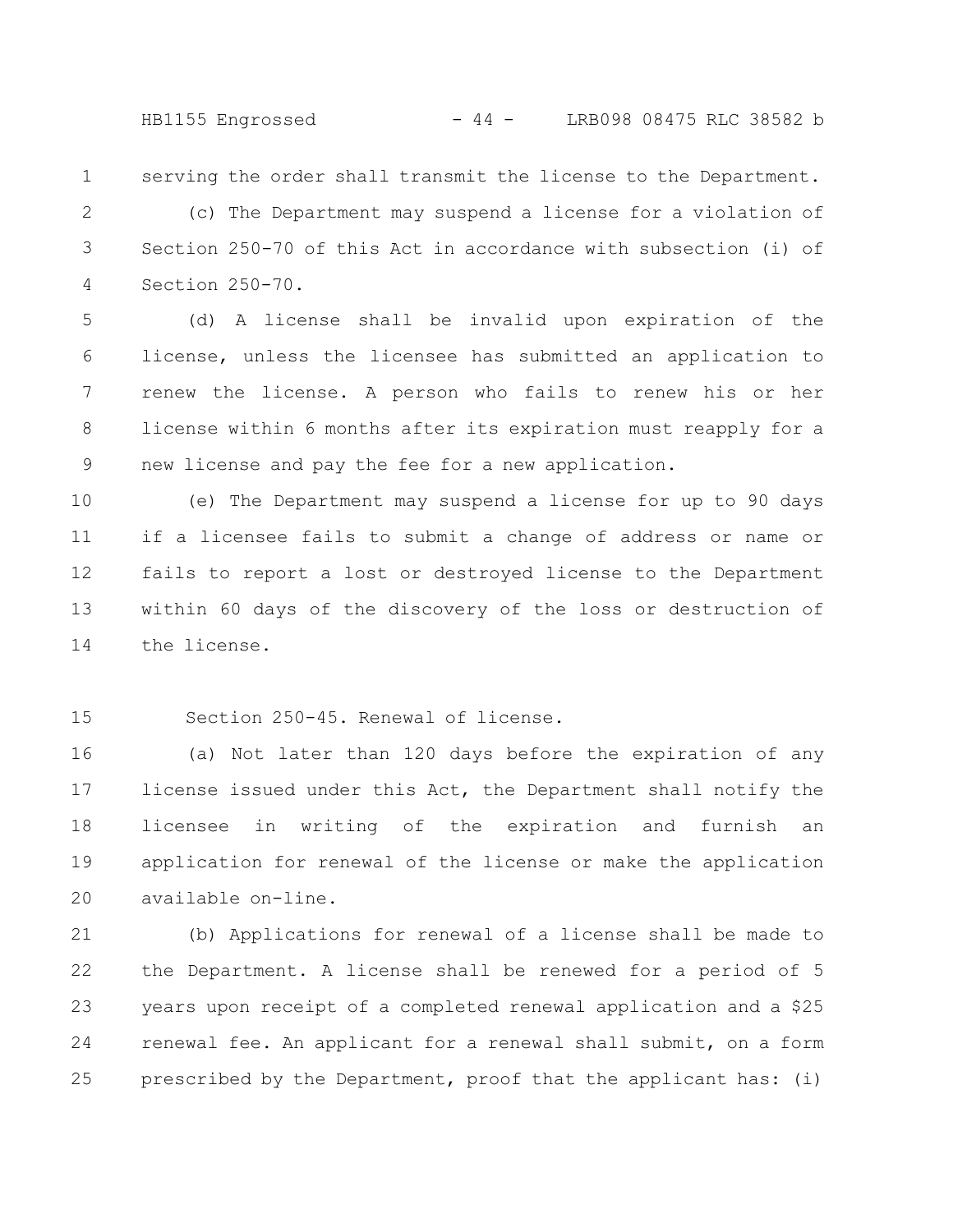HB1155 Engrossed - 45 - LRB098 08475 RLC 38582 b

participated in at least one shooting competition with a handgun within 6 months of the application for renewal and attested to by any instructor qualified under this Act; or (ii) completed an equivalent range exercise as prescribed in Section 250-85 and attested to by any instructor qualified under this Act. The Department shall make the range recertification form available on its website or as part of a renewal application. 1 2 3 4 5 6 7

Section 250-50. Change of address, change of name, or lost or destroyed licenses. 8 9

(a) The licensee shall notify the Department within 60 days of: (i) moving or changing a residence or any change of name; or (ii) the discovery of the loss or destruction of a license. 10 11 12

(b) If a licensee changes residence within this State or changes his or her name, the licensee shall request a new license. The licensee shall submit a \$25 fee, a notarized statement that the licensee has changed residence or his or her name, and a photograph as required in Section 250-30 of this Act. The statement must include the prior and current address or name and the date the applicant moved or changed his or her name. 13 14 15 16 17 18 19 20

(c) A lost or destroyed license shall be invalid. To request a new license, the licensee shall submit (i) a \$25 fee, (ii) a notarized statement that the licensee no longer possesses the license and that it was lost or destroyed, or (iii) a copy of a police report stating that the license was 21 22 23 24 25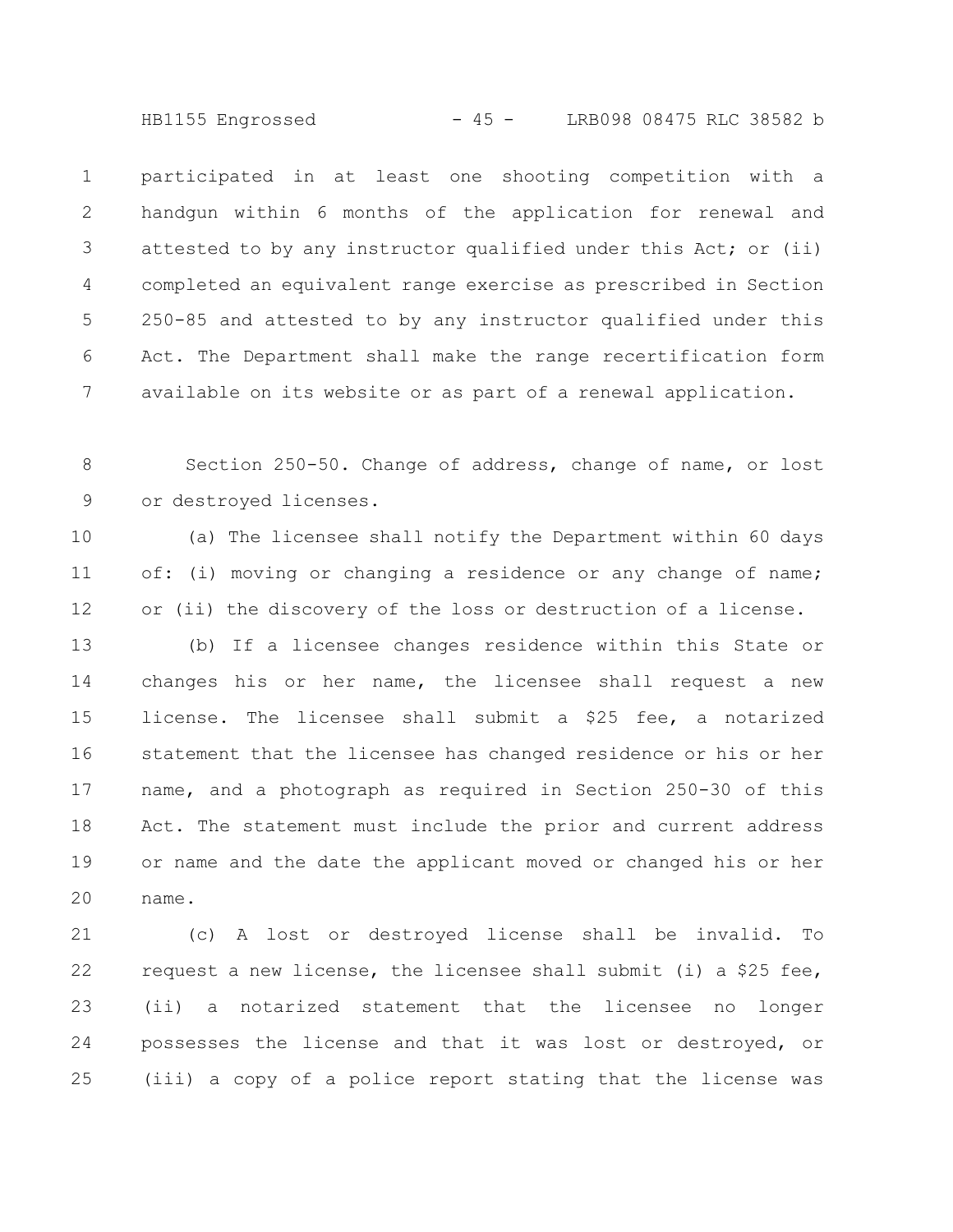HB1155 Engrossed - 46 - LRB098 08475 RLC 38582 b

lost, destroyed, or stolen, and (iv) a photograph as required in Section 250-30 of this Act. 1 2

Section 250-65. Non-resident applications and reciprocity.

(a) A person from another state or territory of the United States may apply for a non-resident license. The applicant shall apply to the Department and must meet the qualifications established in Section 250-25. The applicant shall submit: 4 5 6 7

(1) the application and documentation required in Section 250-30; 8 9

10

3

(2) a notarized document stating the applicant:

(A) is eligible under federal law and the laws of his or her home state to possess a firearm; 11 12

(B) if applicable, has a license or permit to carry a firearm or concealed firearm issued by his or her home state and that a copy is attached to the application; 13 14 15 16

(C) is familiar with Illinois laws pertaining to the possession and transport of firearms; and 17 18

(D) acknowledges that the applicant is subject to the jurisdiction of the Department and Illinois courts for any violation of this Act; and 19 20 21

(3) a \$25 application fee. 22

In lieu of an Illinois State driver's license or identification card, the person shall provide similar documentation from his or her state or territory; a 23 24 25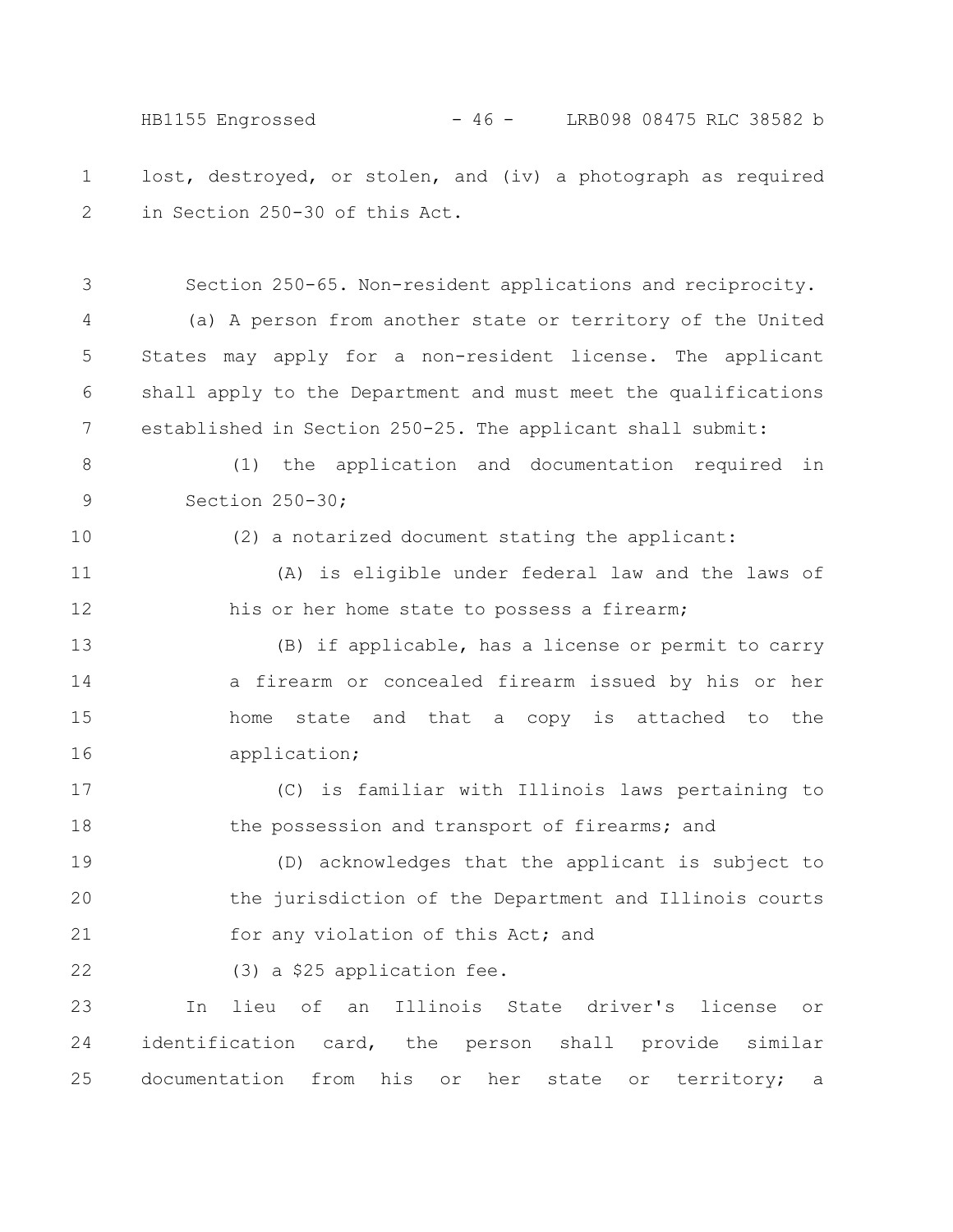HB1155 Engrossed - 47 - LRB098 08475 RLC 38582 b

non-resident shall not be required to have a Firearm Owner's Identification Card. 1 2

(b)(1) Notwithstanding subsection (a) a nonresident of Illinois may carry a handgun in accordance with this Act if the nonresident: 3 4 5

6

(A) is 21 years of age or older;

(B) has in his or her immediate possession a valid license that authorizes the individual to carry a concealed firearm issued to him or her by his or her home state; and 7 8 9

10

(C) is a legal resident of the United States.

The Department shall recognize any other state's license or permit whose requirements to obtain a license or permit is substantially similar to those requirements contained in Section 250-85. When required by another state, the Department shall enter into a reciprocal agreement with that state. Those states with substantially similar laws include, but are not limited to: Arizona, California, Florida, Iowa, Kentucky, Michigan, Minnesota, Missouri, New Mexico, Ohio, Tennessee, Texas, and Wisconsin. 11 12 13 14 15 16 17 18 19

(2) A nonresident is subject to the same laws and restrictions with respect to carrying a handgun as a resident of Illinois who is licensed under this Act. 20 21 22

(3) If the resident of another state who is the holder of a valid license to carry a concealed weapon or concealed firearm issued in another state establishes legal residence in this State the license shall remain in effect for 90 days following 23 24 25 26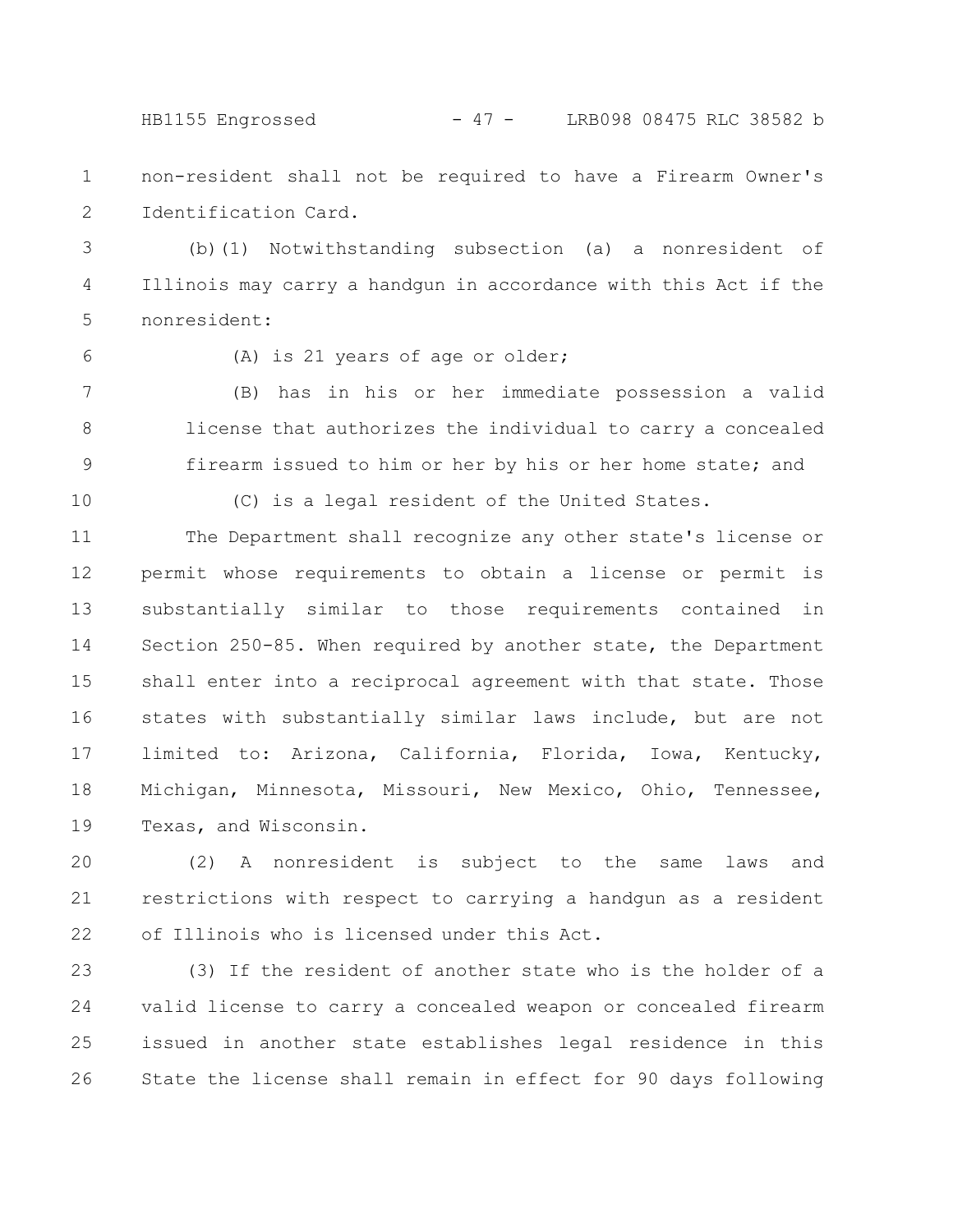HB1155 Engrossed - 48 - LRB098 08475 RLC 38582 b

the date on which the holder of the license establishes legal residence in this State. For the purposes of this paragraph, the person may establish legal residence in this State by: (A) registering to vote; or (B) obtaining an Illinois driver's license or state identification card; or (C) filing for homestead tax exemption on property in this State. 1 2 3 4 5 6

Section 250-70. Restrictions. 7

(a) No license issued under this Act shall authorize any person to knowingly carry a concealed firearm into: 8 9

(1) Any building under control of the General Assembly or any of its support service agencies, including the portion of a building in which a committee of the General Assembly convenes for the purpose of conducting meetings of committees, joint committees, or legislative commissions; except that nothing in this Section shall prevent a member of the General Assembly from allowing licensees to carry a firearm into his or her district office. 10 11 12 13 14 15 16 17

(2) Any courthouse or part of that building that is occupied by the Circuit, Appellate, or Supreme Court, or a room designated for court proceedings by any of these courts, except as provided in subsection (a-5). 18 19 20 21

(3) Any meeting of the governing body of a unit of local government or special district. 22 23

(4) Any establishment licensed to dispense alcoholic beverages for consumption on the premises if less than 50% 24 25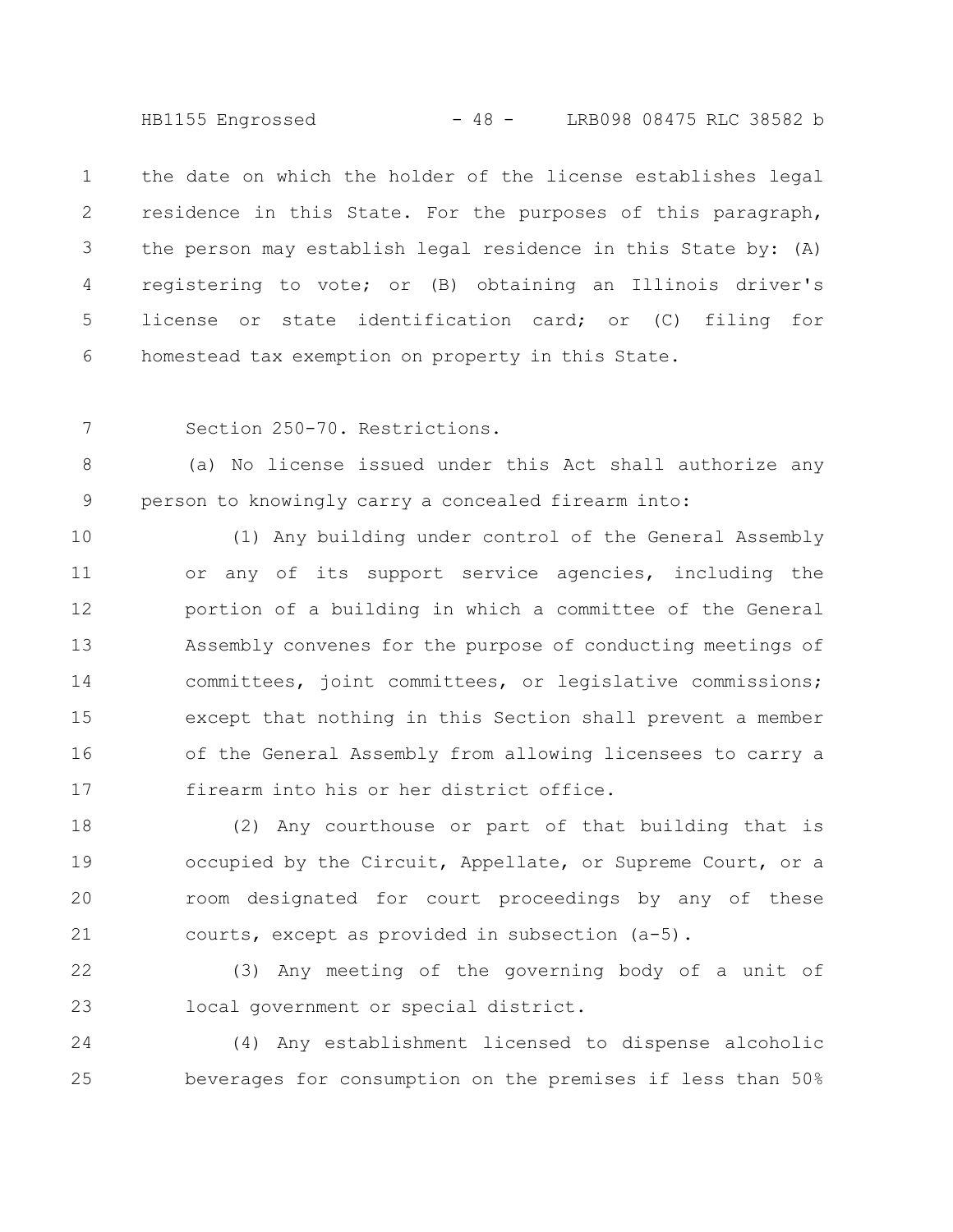HB1155 Engrossed - 49 - LRB098 08475 RLC 38582 b

of its annual gross income comes from the sale of food.

2

3

4

1

(5) Any secure area of an airport to which access is

controlled by the inspection of persons and property.

(6) Any place where the carrying of a firearm is prohibited by federal law. 5

(7) Any elementary or secondary school building without the consent of school authorities. School authorities shall inform the appropriate law enforcement agency and any law enforcement personnel on site of that consent. 6 7 8 9 10

(8) Any portion of a building used as a child care facility without the consent of the owner or manager. Nothing in this Section shall prevent the operator of a child care facility in a family home from owning or possessing a firearm or license. 11 12 13 14 15

(9) Any casino licensed under the Riverboat Gambling Act. This shall not apply to any place of business that is not a casino licensed for video gaming. 16 17 18

19

(10) Any gated area of an amusement park.

(11) Any stadium, arena, or collegiate or professional sporting event. 20 21

22

(12) A residential mental health facility.

(13) Any community college, college, or university building without consent of the school authorities. School authorities shall inform the appropriate law enforcement agency and any law enforcement personnel on site of that 23 24 25 26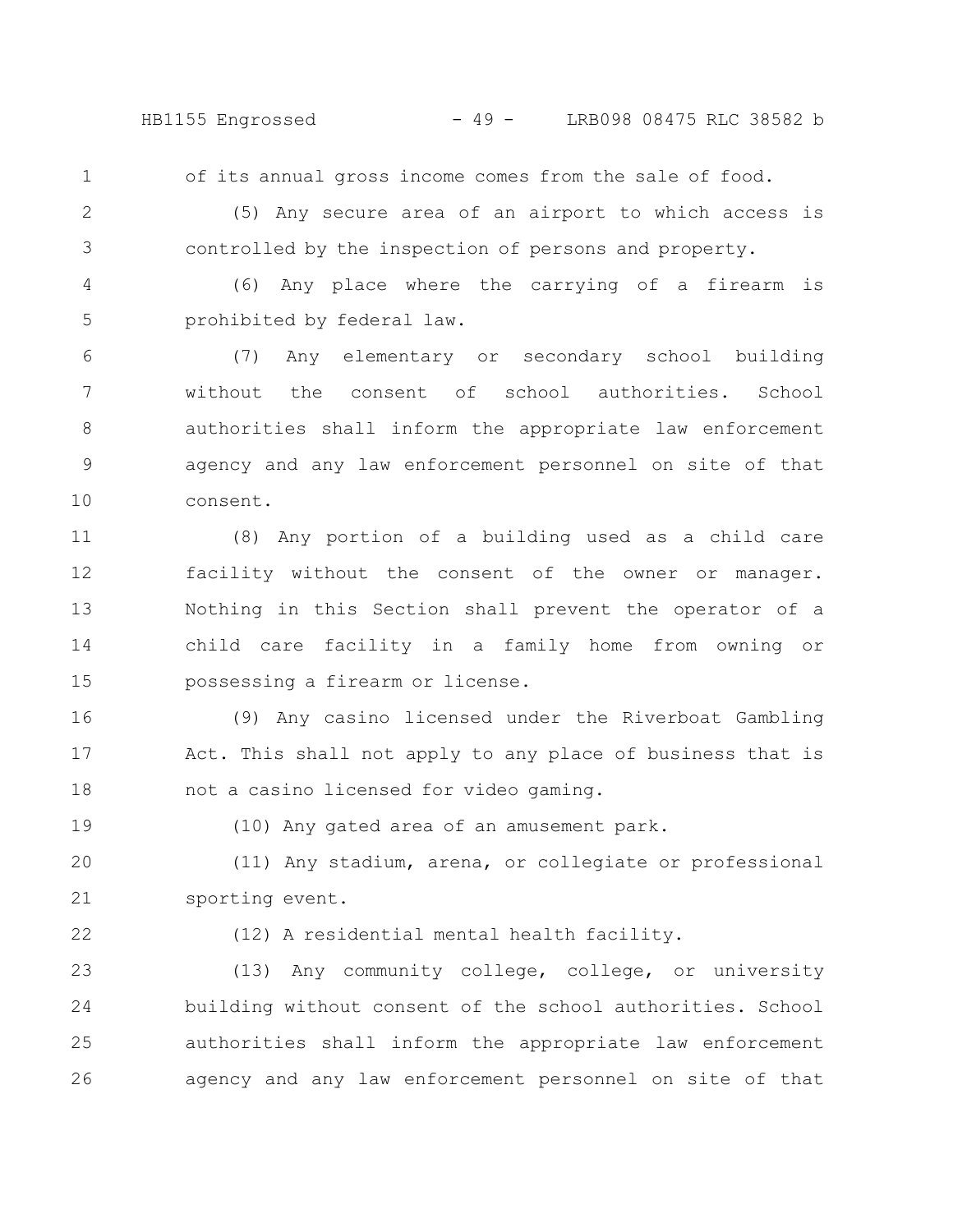HB1155 Engrossed - 50 - LRB098 08475 RLC 38582 b

consent. A community college, college, or university may prohibit the carrying of a firearm on its campus. 1 2

(14) A public library building without the written consent of the library's governing body. The governing body shall inform the appropriate law enforcement agency of that consent. 3 4 5 6

(15) Any police, sheriff, or State Police office or station without the consent of the chief law enforcement officer in charge of that office or station. 7 8 9

(16) Any adult or juvenile detention or correctional institution, prison, or jail. 10 11

(a-5) Judges, State's Attorneys and assistant State's Attorneys with the permission of the State's Attorney, who possess a valid license under this Act may possess a firearm in any courthouse in which they are employed, but shall be required to follow any rules applicable to sworn peace officers to maintain facility security. 12 13 14 15 16 17

(b) A municipality, county, or school district may prohibit or limit licensees from carrying a firearm into or within any building or portion of any building owned, leased, or controlled by the municipality, county, or school district by a majority vote of the members of its legislative body or governing board. The resolution, ordinance, or policy shall not prohibit a licensee from carrying a concealed firearm into or within any building used for public housing; into or within any publicly-accessible restroom or rest stop; into, within, or on 18 19 20 21 22 23 24 25 26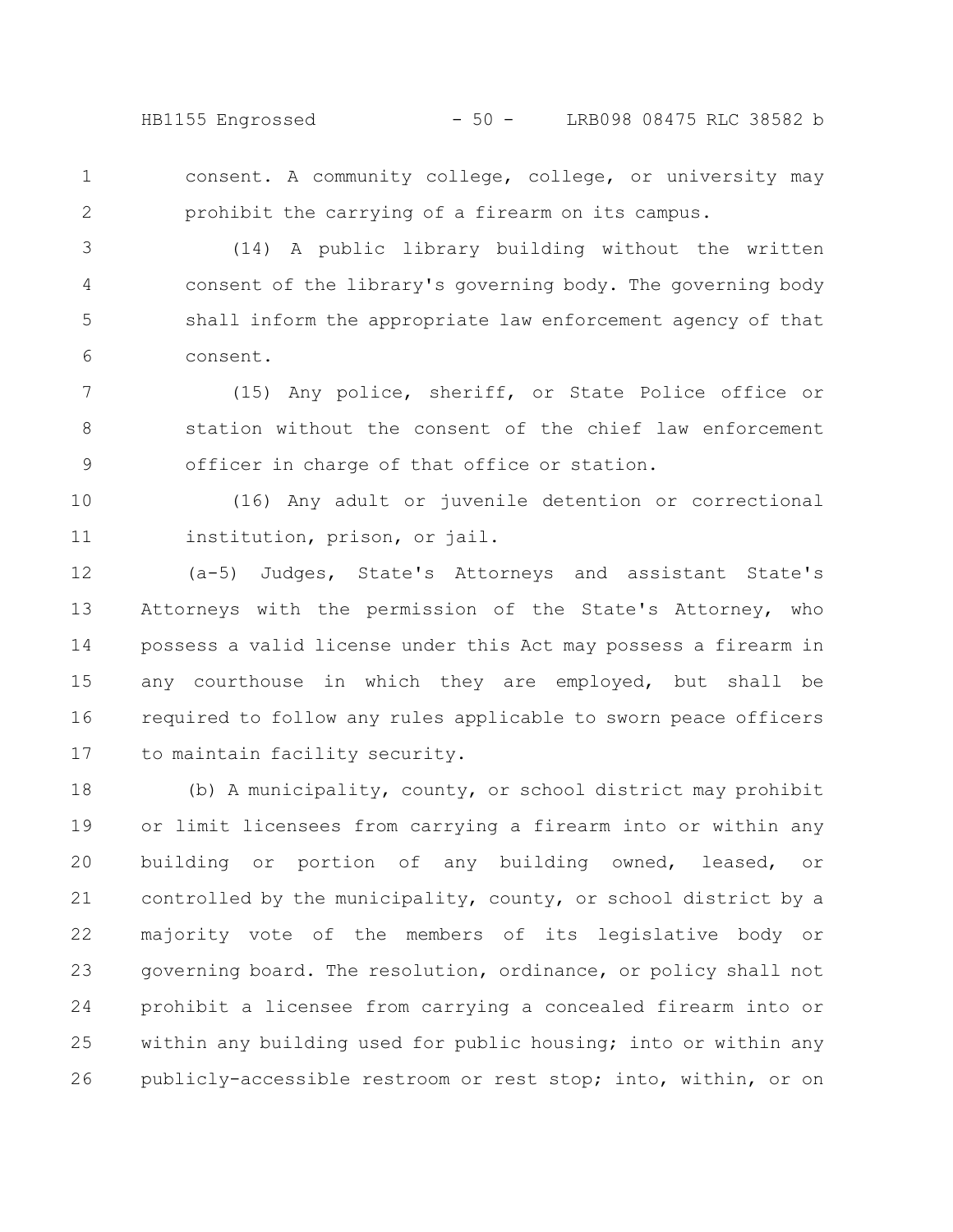HB1155 Engrossed - 51 - LRB098 08475 RLC 38582 b

any bridge, tunnel, overpass, underpass, elevated walkway, or other structure used as a public right of way; or into or within any publicly-accessible parking facility. The resolution, ordinance, or policy shall not prohibit a licensee from carrying a concealed firearm in a public transportation facility or while accessing the services of a public transportation agency, including while traveling via public transportation. For purposes of this Section, "public transportation agency" means a public or private agency, or any combination thereof, that provides for the transportation or conveyance of persons by means available to the general public, except taxicabs, livery cabs, or limousines. Violators of the resolution or ordinance may be removed from the premises and assessed a civil fine of up to \$100. 1 2 3 4 5 6 7 8 9 10 11 12 13 14

(c) The owner of a business or commercial lessee, or a private business enterprise, or any other private organization, entity, or person, may prohibit licensees from carrying a concealed firearm on the premises under its control. However, a private landlord of a residential or commercial property shall not prohibit any lessee from possessing or carrying a firearm in accordance with this Act in or on the leased premises or during ingress or egress of the leased premises. The owner, business or commercial lessee, or manager of a private business enterprise or any other private organization, entity, or person who allows the carrying of a firearm by a licensee shall not be liable for any act of the 15 16 17 18 19 20 21 22 23 24 25 26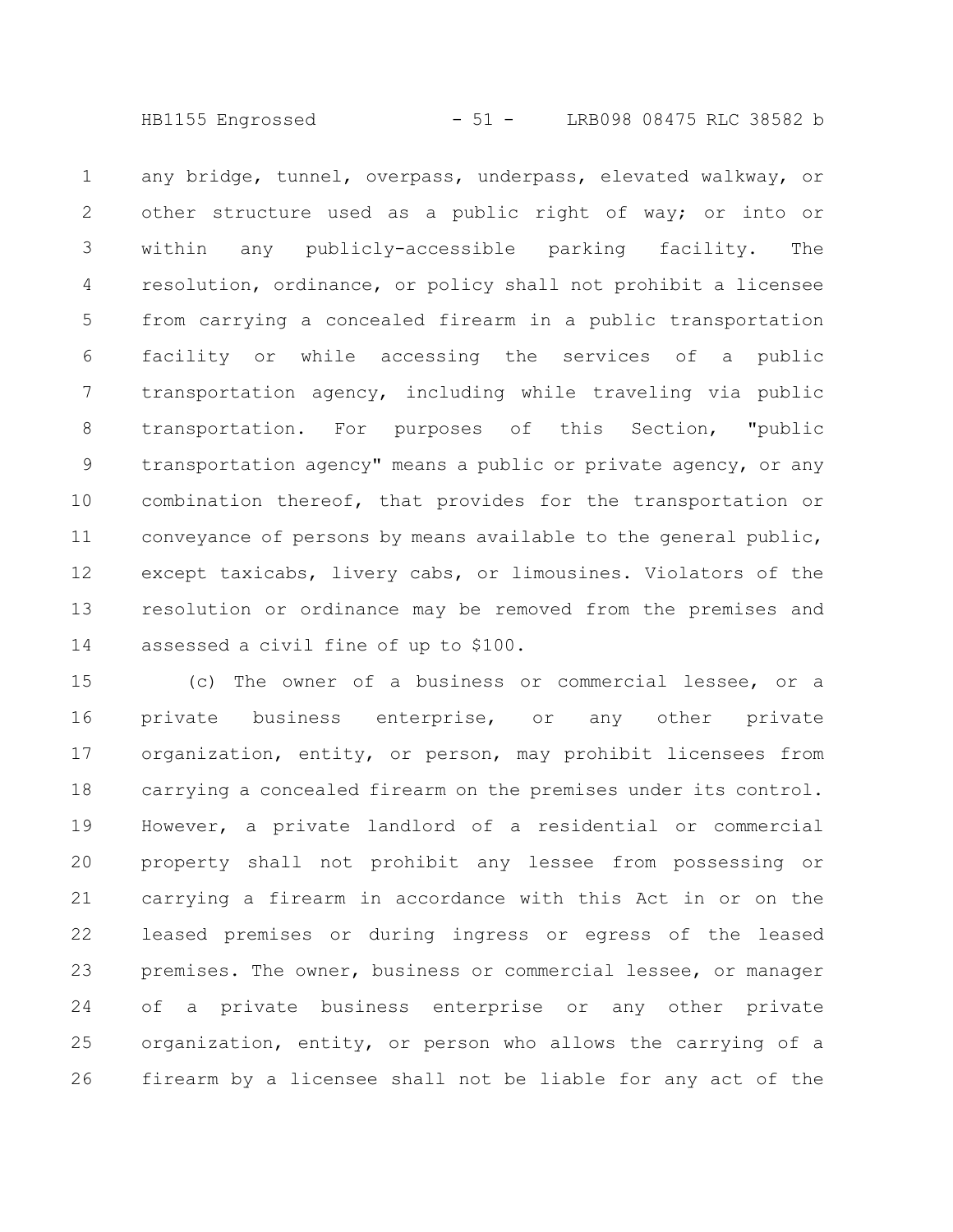licensee that arises out of the licensee carrying a firearm. 1

(c-1) The Governor, Lieutenant Governor, Attorney General, Secretary of State, Comptroller, or Treasurer may prohibit licensees from carrying a handgun in buildings under their control. 2 3 4 5

(d) Any person licensed under this Act who is prohibited from carrying a concealed firearm into a building by the provisions of subsection (a) or under an ordinance, resolution, or policy adopted in accordance with subsection (b) or (c) shall be permitted to store that firearm or ammunition out of plain sight in his or her locked vehicle or in a locked compartment or container within or securely affixed to the outside of the vehicle. A licensee shall not be in violation of this Section while he or she is traversing a public right of way that touches or crosses any of the premises specified in subsection (a) or from which firearms are prohibited under the provisions of subsection (b) or (c), provided that the firearm is carried on his or her person or in a vehicle in accordance with this Act or is being transported in a case or container in accordance with applicable law. A licensee shall not be in violation of subsection (b) or (c) if the responsible party for the premises fails to conspicuously post notice of the prohibition at all public entrances to the building in accordance with subsection (g). 6 7 8 9 10 11 12 13 14 15 16 17 18 19 20 21 22 23 24

(e) If a law enforcement officer initiates an investigative stop, including but not limited to a traffic stop, of a 25 26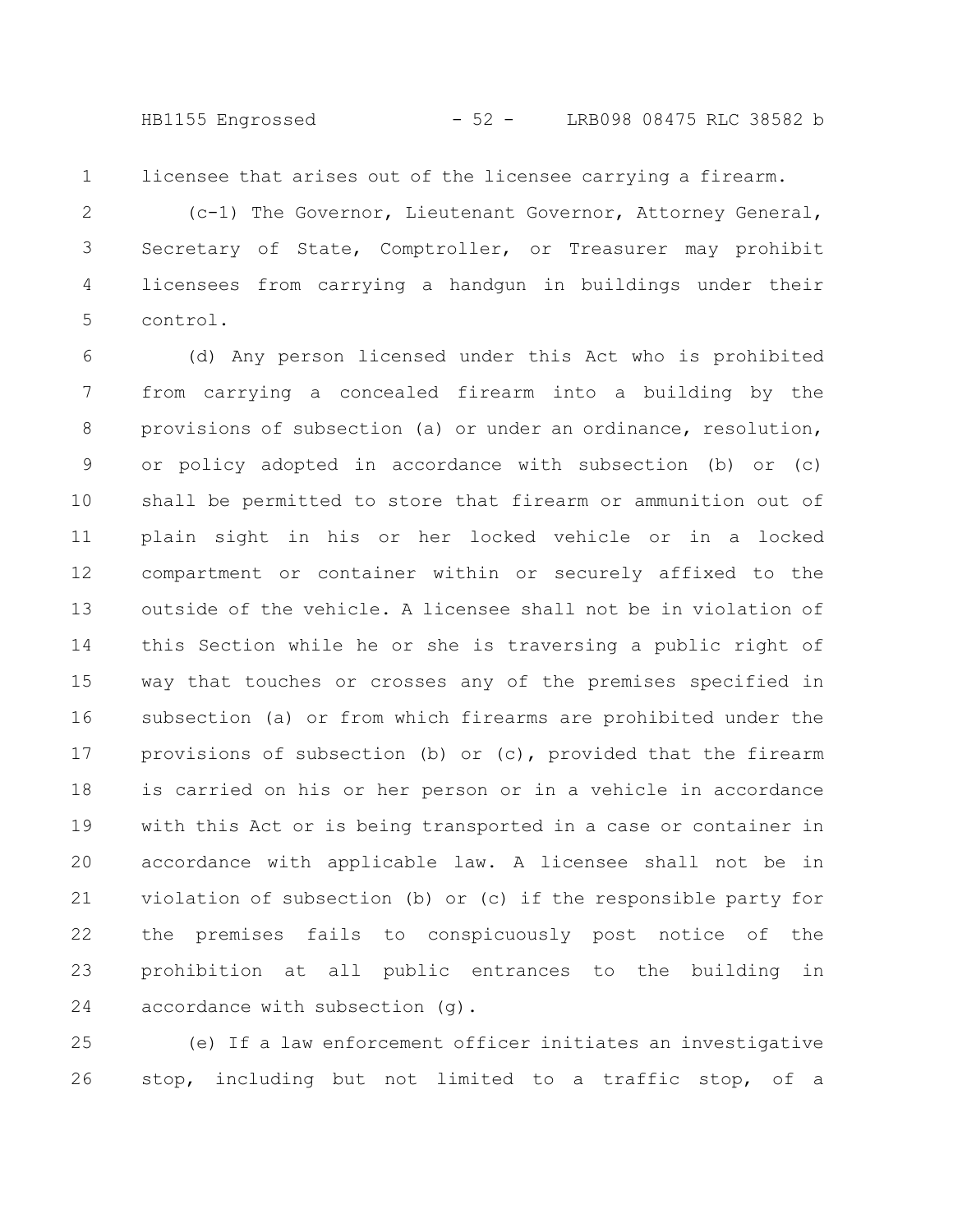HB1155 Engrossed - 53 - LRB098 08475 RLC 38582 b

licensee who is carrying a concealed firearm under the provisions of this Act, the licensee shall disclose as soon as reasonably possible to the officer that he or she is in possession of a concealed firearm under this Act. Disclosure may be accomplished by oral notification or by providing or displaying the license to carry a concealed firearm to the officer. Any firearm that is removed from a licensee during an investigative stop shall be returned immediately to the licensee in its original condition upon conclusion of the stop unless the licensee is placed under arrest. 1 2 3 4 5 6 7 8 9 10

(f) A licensee shall not carry a handgun under the provisions of this Act while under the influence of illegal drugs or hallucinogenic drugs or alcohol. For the purposes of this subsection (f), under the influence of alcohol means a blood alcohol content of .08 or greater. 11 12 13 14 15

(g) Signs stating that the carrying of a firearm is prohibited shall be clearly and conspicuously posted at every entrance of a building or premises specified in subsection (a) or designated in accordance with subsection (b) or (c). Signs shall be of a uniform size and design, not smaller than 8 inches by 10 inches as prescribed by the Department. The Department shall adopt rules for standardized signs to be used under this subsection. 16 17 18 19 20 21 22 23

(h) A violation of subsection (a), (b), (c), (d), or (f), shall not be a criminal offense, but the licensee may be denied access to or removed from the premises by management, 24 25 26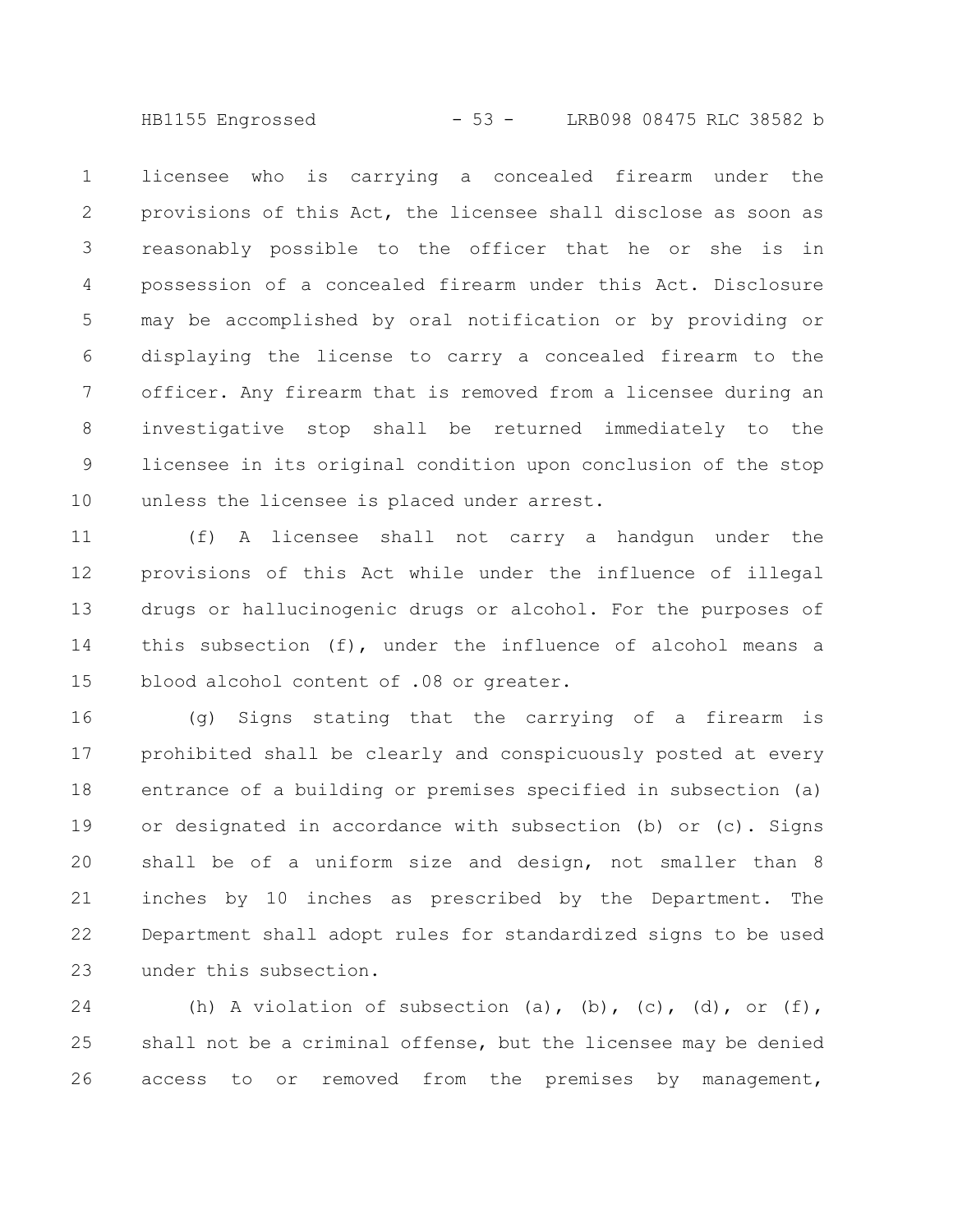administration, or an authorized agent of the facility. If the licensee refuses to obey these requests, law enforcement may be summoned and the licensee may be cited for a petty offense and fined not more than \$100 plus costs for the first offense. If a second violation occurs within 6 months of the first, the fine may be up to \$200 plus costs and the license to carry a handgun may be suspended for 30 days. If a third violation occurs within a year of the first offense, the fine may be up to \$500 plus costs and the license may be suspended for 6 months. If a licensee has more than 5 violations in 2 years for the above offenses, the Department may revoke the license to carry a handgun and the licensee shall not be eligible to receive another license for a period of 3 years after the last violation. After the revocation period expires, the licensee shall file a new application with new documentation as prescribed in Section 250-30 or Section 250-65 in order to receive a new license. 1 2 3 4 5 6 7 8 9 10 11 12 13 14 15 16 17

(i) A violation of subsection (e) is a petty offense; the licensee may be fined up to \$200 plus costs plus a \$50 fee to be deposited in the Citizen Safety and Self-Defense Fund. A second violation of subsection (e) may carry a fine of up to \$500 plus costs and \$50 fee and suspension of the license for up to 6 months. A licensee with 3 or more violations of subsection (e) within 2 years may have his or her license revoked for up to 3 years. After the revocation period expires, the licensee shall file a new application with new documentation as prescribed in 18 19 20 21 22 23 24 25 26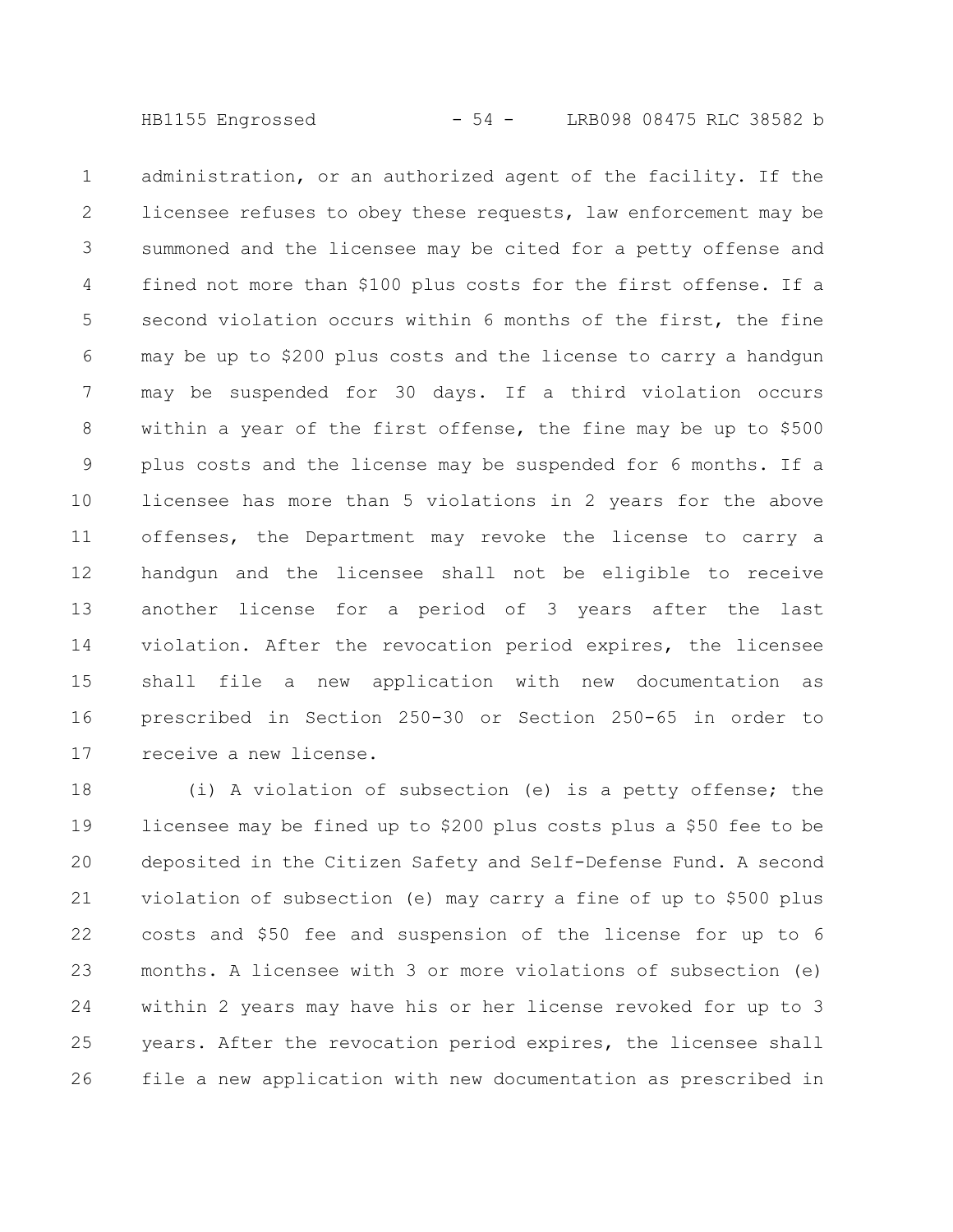Section 250-30 or Section 250-65 in order to receive a new license. 1 2 HB1155 Engrossed - 55 - LRB098 08475 RLC 38582 b

Section 250-75. Immunity, employees, and agents. The office of the county sheriff, or any employee or agent of the county sheriff, or the Department of State Police shall not be liable for damages in any civil action arising from alleged wrongful or improper granting, renewing, or failure to revoke licenses issued under this Act, except for willful or wanton misconduct. The office of the county sheriff and any employees or agents shall not be liable for submitting specific or articulable reasons why an applicant should be denied a license, unless the objection contains false, malicious, or inaccurate information and the objection constituted willful and wanton misconduct. Any owner, business or commercial lessee, landlord, manager of a private business enterprise, employer, or any other organization, entity, person, public or private college, university, or post-secondary educational institution that does not prohibit licensees from carrying firearms on property it owns or occupies is immune from any liability arising from its decision. 3 4 5 6 7 8 9 10 11 12 13 14 15 16 17 18 19 20

Section 250-80. Fees. 21

(a) Fees collected under this Act by the Department and deposited into the Citizen Safety and Self-Defense Trust Fund shall be appropriated for administration of this Act. 22 23 24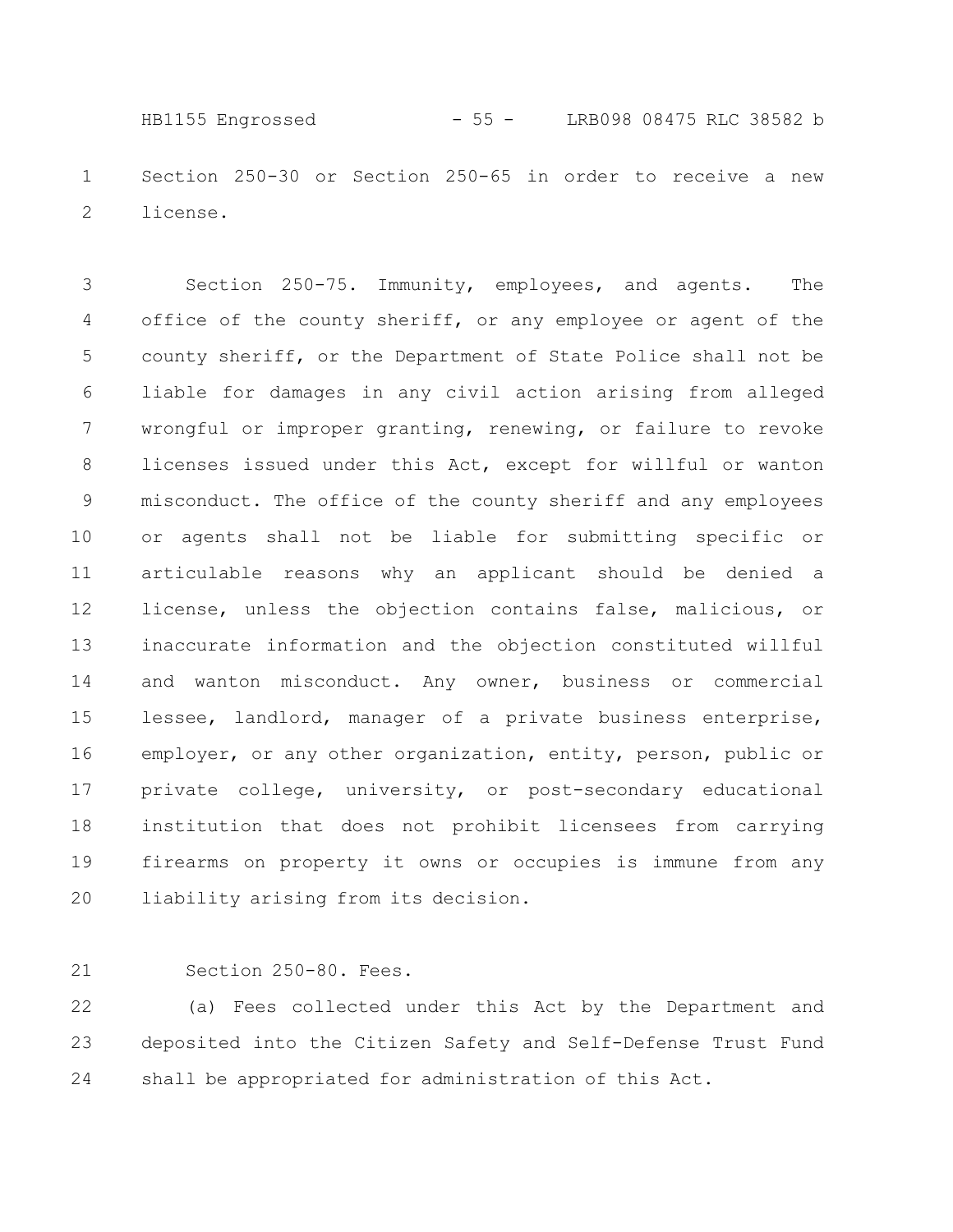HB1155 Engrossed - 56 - LRB098 08475 RLC 38582 b

(b) Fees shall be: 1

New license: \$80. 2

Renewal of license: \$25. 3

Duplicate license due to lost or destroyed: \$15. 4

Corrected license due to change of address or name: \$15. 5

(c) By March 1 of each year, the Department shall submit a statistical report to the Governor, the President of the Senate, and the Speaker of the House of Representatives indicating the number of licenses issued, revoked, suspended, denied, and issued after appeal since the last report and in total and also the number of licenses currently valid. The report shall also include the number of arrests and convictions and the types of crimes committed by licensees since the last report. 6 7 8 9 10 11 12 13 14

(d) The Secretary of State shall conduct a study to determine the cost and feasibility of creating a method of adding an identifiable code, background, or other means to show that an individual has been issued a license by the Department on the person's driver's license or State-issued identification card. 15 16 17 18 19 20

21

Section 250-85. Applicant training.

(a) Applicants shall provide proof of completion of at least one of the following courses: 22 23

(1) National Rifle Association Basic Personal Protection In The Home Course. 24 25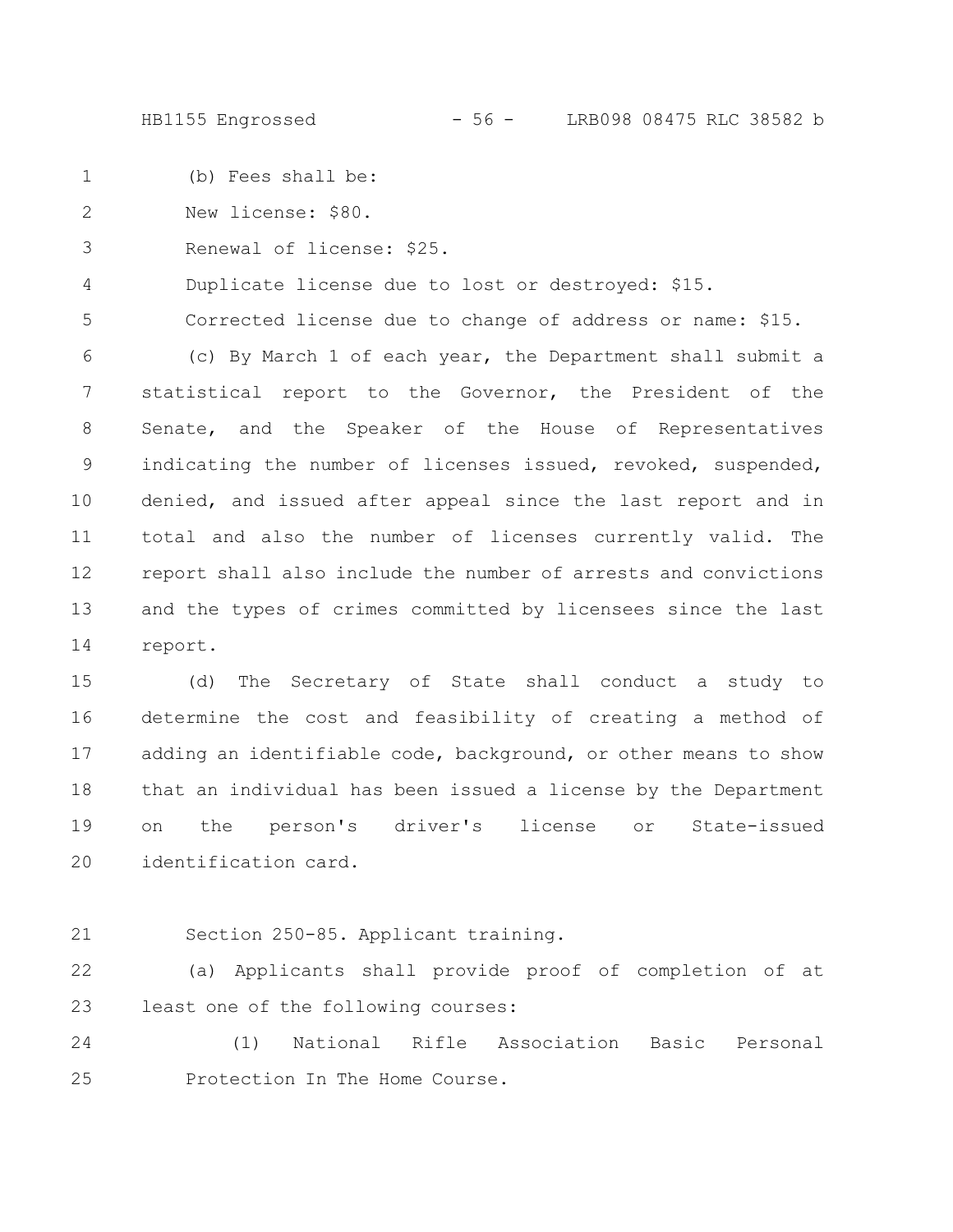HB1155 Engrossed - 57 - LRB098 08475 RLC 38582 b

(2) National Rifle Association Basics of Personal Protection Outside The Home Course. 1 2

(3) National Rifle Association Basic Pistol Shooting Course. 3 4

(4) Any other firearms training course of at least 6 hours that covers the following: 5 6

(A) handgun safety in the classroom, at home, on the firing range, and while carrying the firearm; 7 8

(B) the basic principles of marksmanship;

10

15

9

(C) care and cleaning of handguns;

(D) laws relating to the justifiable use of force. 11

(b) Applicants shall provide proof of certification by a certified instructor that the applicant passed a live fire exercise with a handgun consisting of: 12 13 14

(1) a minimum of 30 rounds; and

(2) 10 rounds from a distance of 5 yards, 10 rounds from a distance of 7 yards, and 10 rounds from a distance of 10 yards at a B-27 silhouette or equivalent target as approved by the Department. 16 17 18 19

(b-5) Students may provide their own safe, functional handgun. The qualification shall be performed with factory-loaded ammunition. 20 21 22

(b-6) Grades of "passing" shall not be given on range work to an applicant who: 23 24

(1) does not follow the orders of the certified firearms instructor; 25 26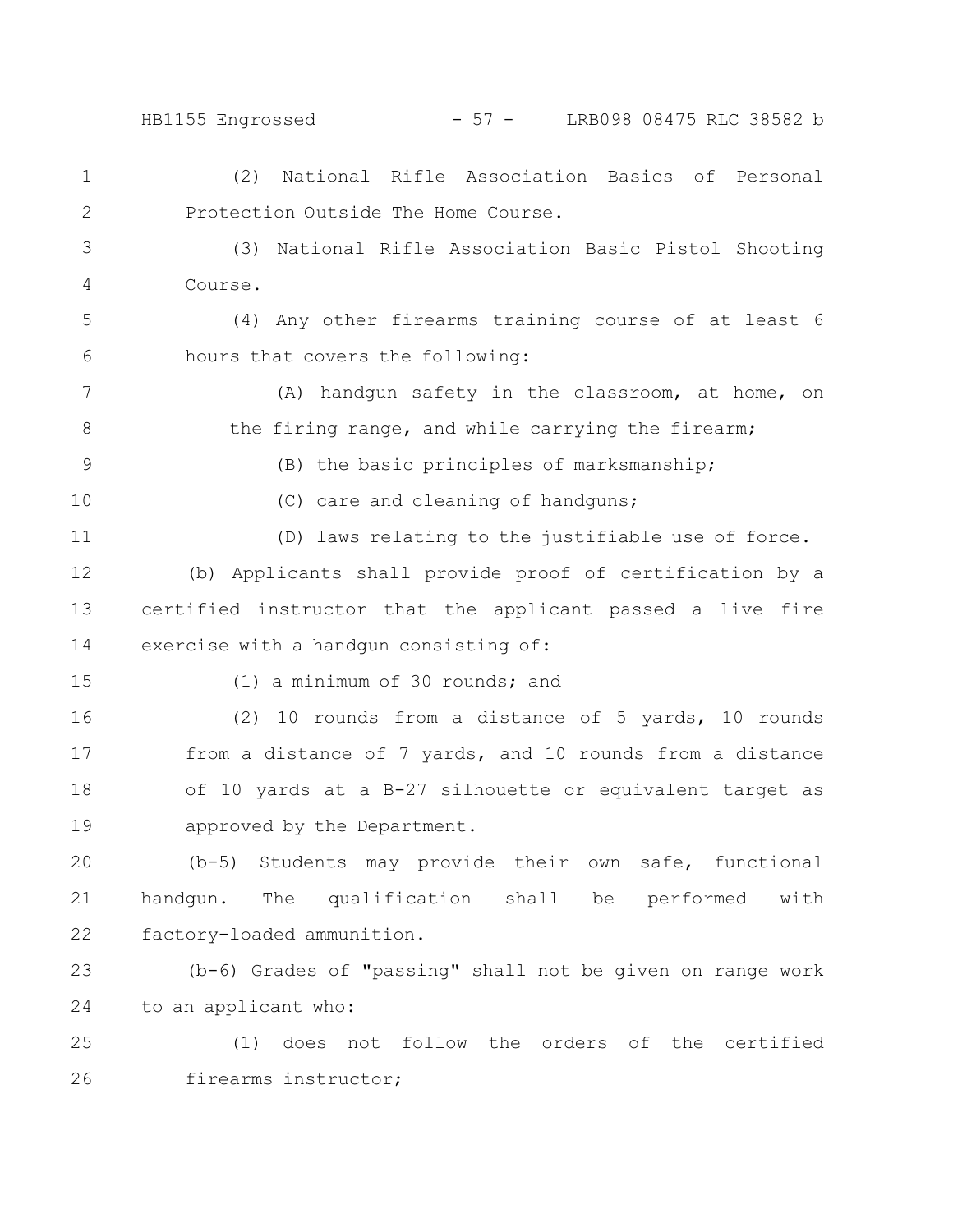HB1155 Engrossed - 58 - LRB098 08475 RLC 38582 b

(2) in the judgment of the certified firearms instructor, handles a firearm in a manner that poses a danger to the applicant or to others; or (3) during the testing portion of the range work fails to hit the silhouette portion of the target with 70% of the 30 rounds fired. (c) The classroom portion of the course may, at the qualified firearms instructor's discretion, be divided into segments of not less than 2 hours each. (d) Instructors shall maintain all records for students' performance for not less than 5 years. (e) Certified firearms instructors shall: (1) allow monitoring of their classes by officials of any certifying agency; (2) make all course records available upon demand to authorized personnel of the Department; and (3) not divulge course records except as authorized by the certifying agency. (f) Fees for applicant training courses shall be set by the instructor. (g) An applicant training course shall not have more than 40 students in the classroom portion nor more than 5 students per range officer engaged in range firing. (h) Persons with the following training or certifications are exempt from the requirements of subsection (a) of this Section: 1 2 3 4 5 6 7 8 9 10 11 12 13 14 15 16 17 18 19 20 21 22 23 24 25 26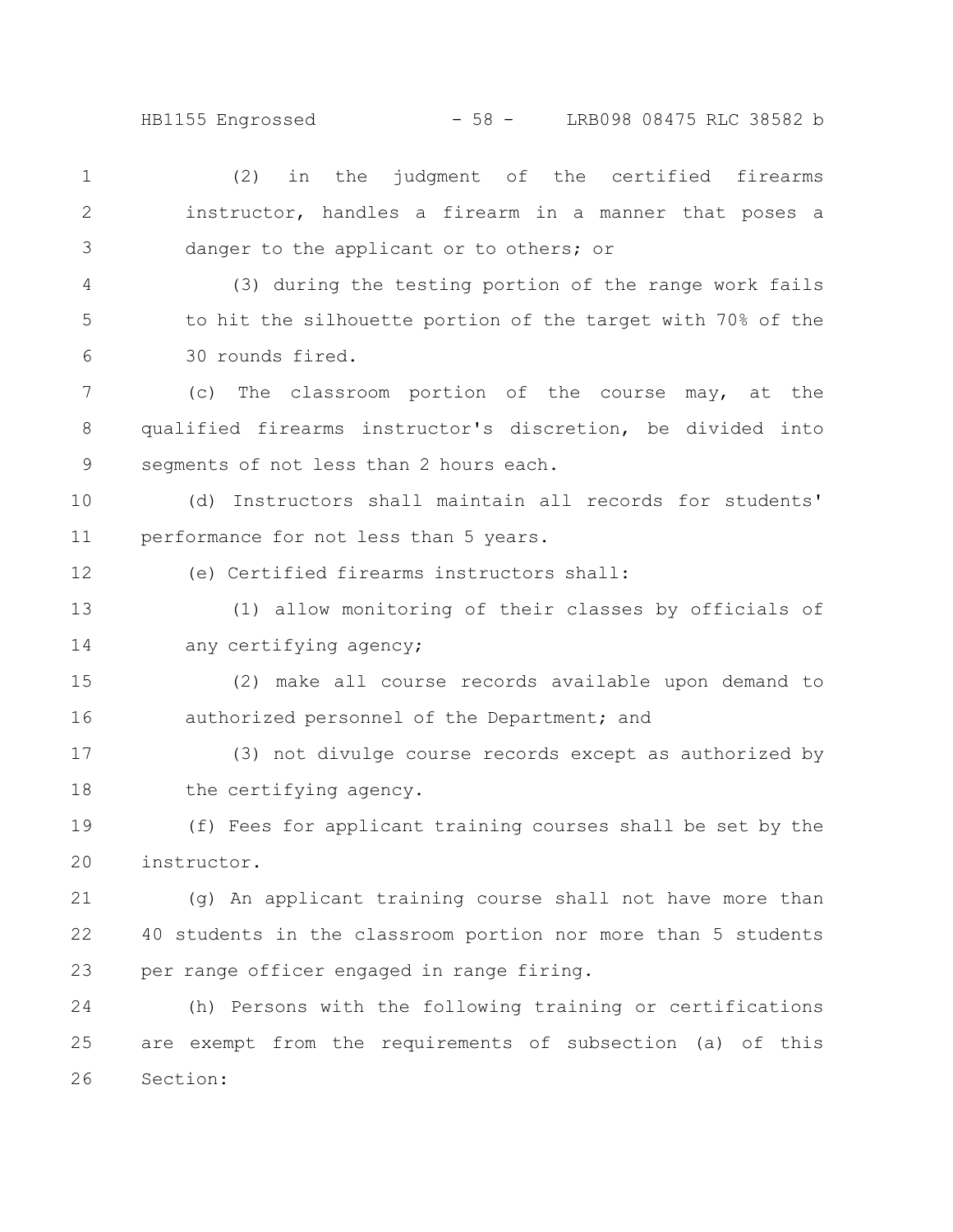(1) An National Rifle Association certified instructor. 1 2

(2) An individual who has qualified to carry a firearm as a retired law enforcement officer. 3 4

(3) Any active, retired, or honorably discharged member of the armed forces. 5 6

(4) An individual certified as a law enforcement instructor by the Illinois Law Enforcement Training Standards Board or other equivalent agency. 7 8 9

Section 250-90. Firearms instructors training. 10

(a) Not later than 30 days after the effective date of this Act, the Department shall establish a registry of instructors who are eligible to teach courses or sign off on range qualifications, or both, to meet the requirements of Section 250-85 of this Act. 11 12 13 14 15

(b) Instructors who are eligible to teach courses and certify range qualifications shall have one of the following valid firearms instructor certifications: 16 17 18

(1) National Rifle Association Personal Protection Instructor; 19 20

(2) National Rifle Association Basic Pistol Instructor; 21 22

(3) National Rifle Association Law Enforcement Firearm Instructor with a certification for handguns; 23 24

25

(4) Certification from a firearms instructor's course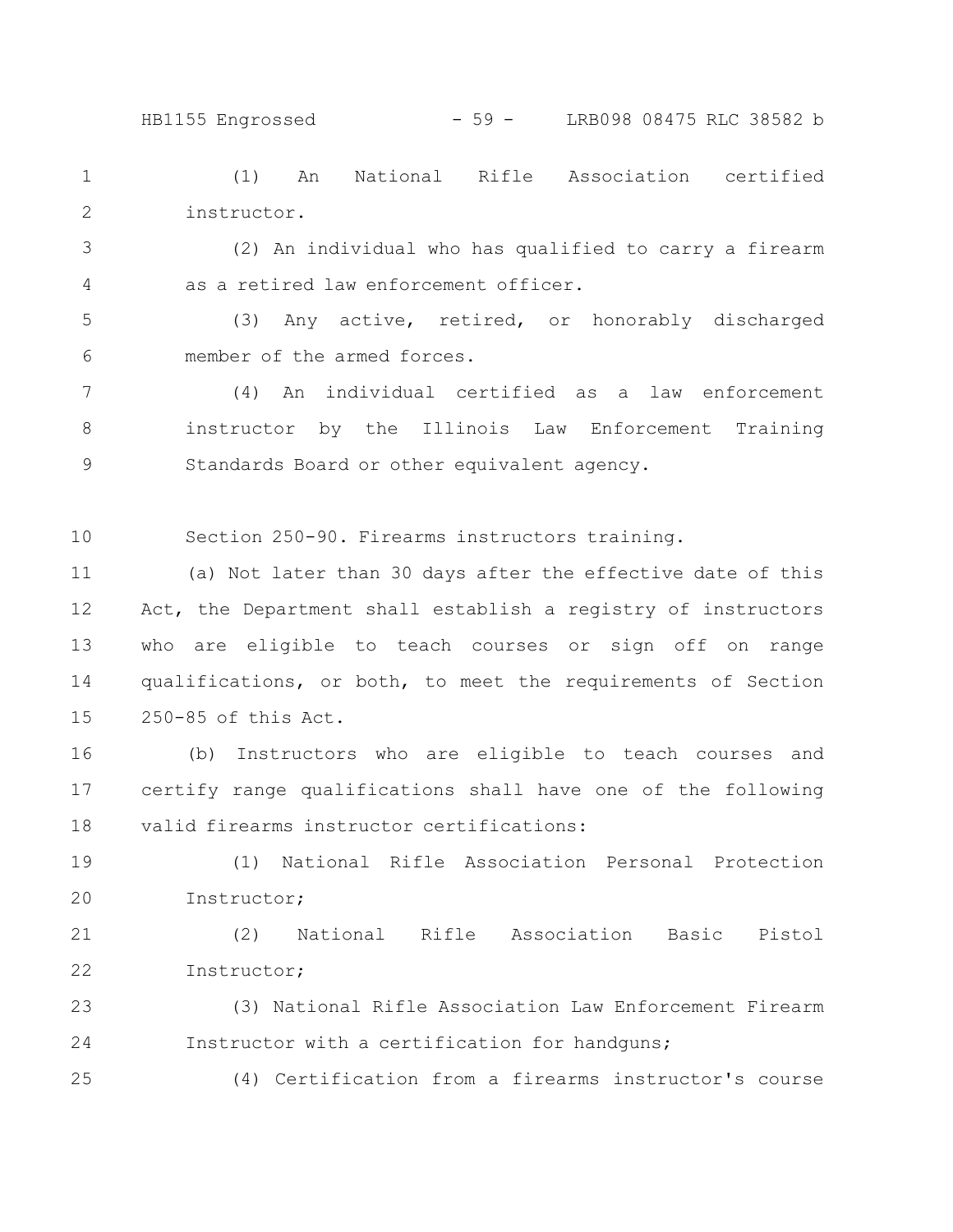HB1155 Engrossed - 60 - LRB098 08475 RLC 38582 b

offered by a State or federal governmental agency; or (5) A similar firearms instructor qualifying course approved by the Illinois Law Enforcement Training Standards Board. (c) Instructors who are eligible to teach courses and certify range qualifications shall be at least 21 years of age and possess at least a high school diploma or GED certificate. (d) An applicant may have his or her instructor qualification revoked if the applicant: (1) does not meet the requirements of this Act to possess a concealed firearms permit; (2) provides false or misleading information to the Board; or (3) has had a prior instructor qualification revoked by the Board or other certifying organization. 1 2 3 4 5 6 7 8 9 10 11 12 13 14 15

Section 250-95. Home Rule Preemption. The regulation and licensing of firearms, including their possession, carrying, transportation, or the issuance of licenses to carry concealed firearms, is an exclusive power and function of the State. Except as provided in subsection (b) of Section 250-70, a home rule unit shall not regulate the possession, carrying, or transportation of firearms, their components or accessories, or ammunition. A home rule unit shall not require registration of firearms, regulate the number of firearms, or make any other requirements or regulations of a person licensed under this 16 17 18 19 20 21 22 23 24 25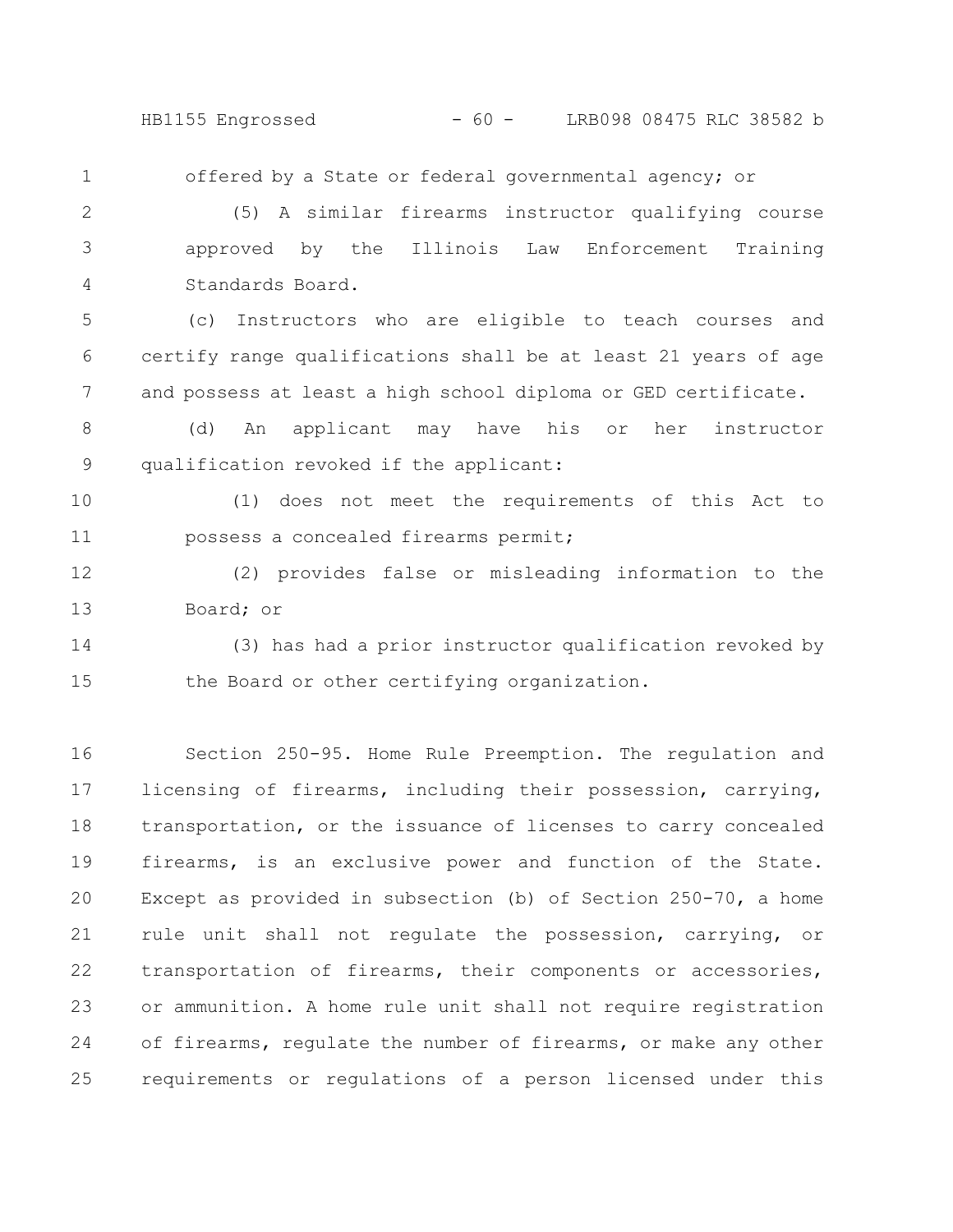HB1155 Engrossed - 61 - LRB098 08475 RLC 38582 b

Act. This Section is a limitation under subsection (i) of Section 6 of Article VII of the Illinois Constitution on the exercise by home rule units of powers and functions exercised by the State. Any unit of local government that violates this Section shall be liable for all costs, fees, and damages to anyone impacted by any rule or ordinance. 1 2 3 4 5 6

Section 250-100. Expedited appeal. A judgment of a circuit court declaring this Act or any part of this Act unconstitutional or unenforceable is appealable directly to the Supreme Court. The notice of appeal shall be filed within 30 days after the judgment of the circuit court declaring this Act or any part of this Act unconstitutional or unenforceable. The manner of appeal shall be as provided in Supreme Court Rules. 7 8 9 10 11 12 13 14

Section 250-105. Severability. The provisions of this Act are severable under Section 1.31 of the Statute on Statutes. 15 16

Section 255-5. The Freedom of Information Act is amended by changing Section 7.5 as follows: 17 18

(5 ILCS 140/7.5) 19

Sec. 7.5. Statutory Exemptions. To the extent provided for by the statutes referenced below, the following shall be exempt from inspection and copying: 20 21 22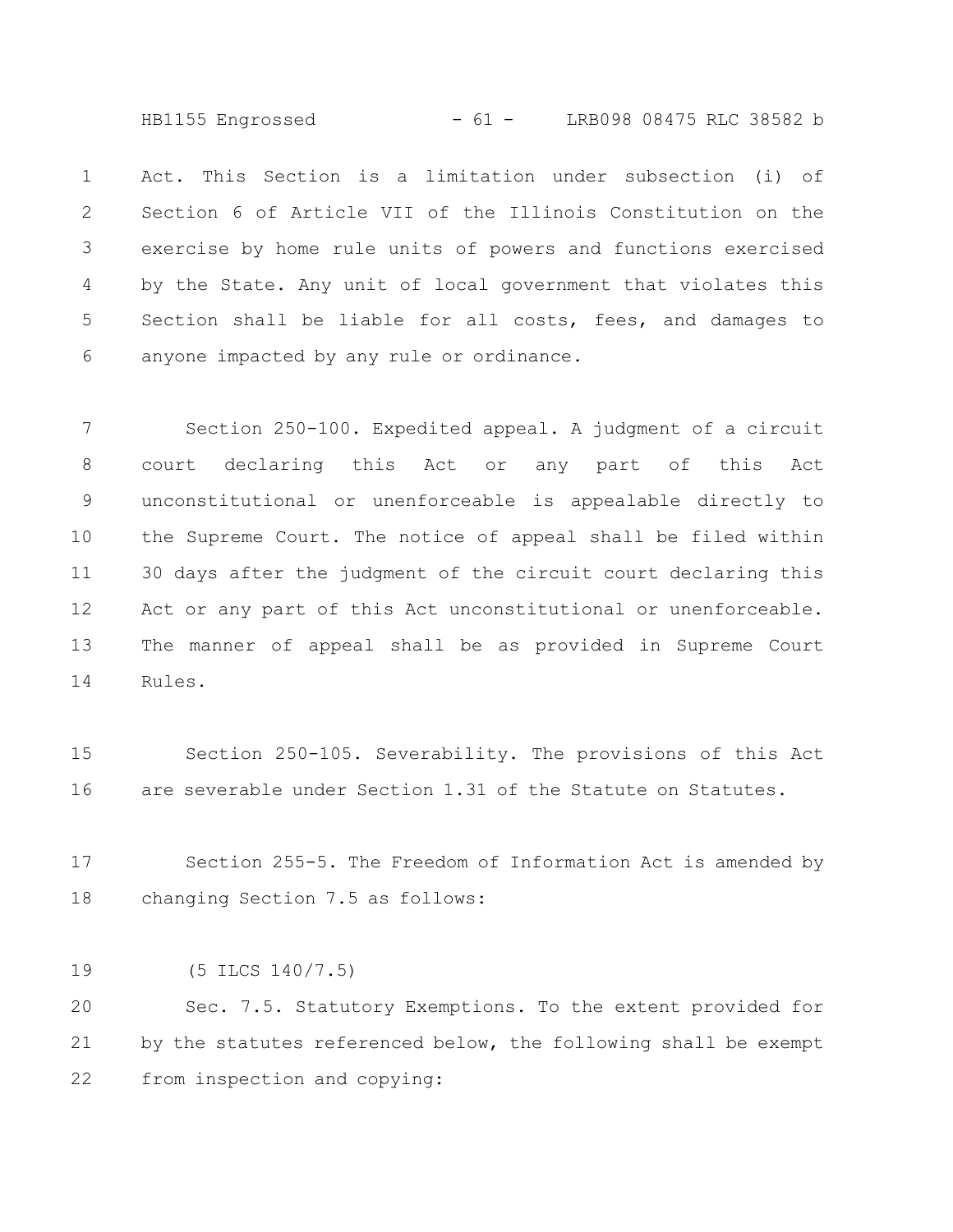- (a) All information determined to be confidential under Section 4002 of the Technology Advancement and Development Act. 1 2
- (b) Library circulation and order records identifying library users with specific materials under the Library Records Confidentiality Act. 3 4 5

(c) Applications, related documents, and medical records received by the Experimental Organ Transplantation Procedures Board and any and all documents or other records prepared by the Experimental Organ Transplantation Procedures Board or its staff relating to applications it has received. 6 7 8 9 10

(d) Information and records held by the Department of Public Health and its authorized representatives relating to known or suspected cases of sexually transmissible disease or any information the disclosure of which is restricted under the Illinois Sexually Transmissible Disease Control Act. 11 12 13 14 15

(e) Information the disclosure of which is exempted under Section 30 of the Radon Industry Licensing Act. 16 17

(f) Firm performance evaluations under Section 55 of the Architectural, Engineering, and Land Surveying Qualifications Based Selection Act. 18 19 20

(g) Information the disclosure of which is restricted and exempted under Section 50 of the Illinois Prepaid Tuition Act. 21 22

(h) Information the disclosure of which is exempted under the State Officials and Employees Ethics Act, and records of any lawfully created State or local inspector general's office that would be exempt if created or obtained by an Executive 23 24 25 26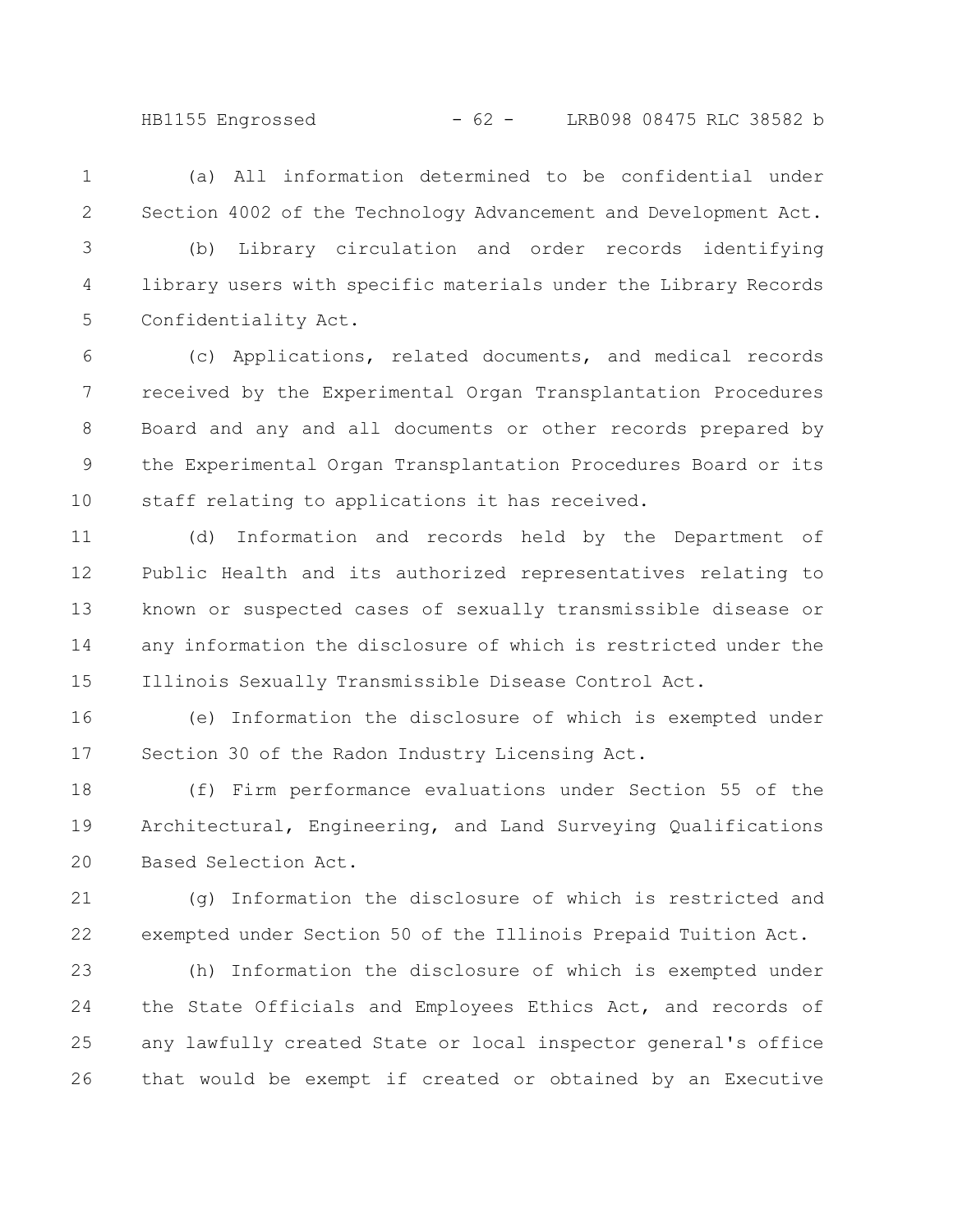HB1155 Engrossed - 63 - LRB098 08475 RLC 38582 b

Inspector General's office under that Act. 1

(i) Information contained in a local emergency energy plan submitted to a municipality in accordance with a local emergency energy plan ordinance that is adopted under Section 11-21.5-5 of the Illinois Municipal Code. 2 3 4 5

(j) Information and data concerning the distribution of surcharge moneys collected and remitted by wireless carriers under the Wireless Emergency Telephone Safety Act. 6 7 8

(k) Law enforcement officer identification information or driver identification information compiled by a law enforcement agency or the Department of Transportation under Section 11-212 of the Illinois Vehicle Code. 9 10 11 12

(l) Records and information provided to a residential health care facility resident sexual assault and death review team or the Executive Council under the Abuse Prevention Review Team Act. 13 14 15 16

(m) Information provided to the predatory lending database created pursuant to Article 3 of the Residential Real Property Disclosure Act, except to the extent authorized under that Article. 17 18 19 20

(n) Defense budgets and petitions for certification of compensation and expenses for court appointed trial counsel as provided under Sections 10 and 15 of the Capital Crimes Litigation Act. This subsection (n) shall apply until the conclusion of the trial of the case, even if the prosecution chooses not to pursue the death penalty prior to trial or 21 22 23 24 25 26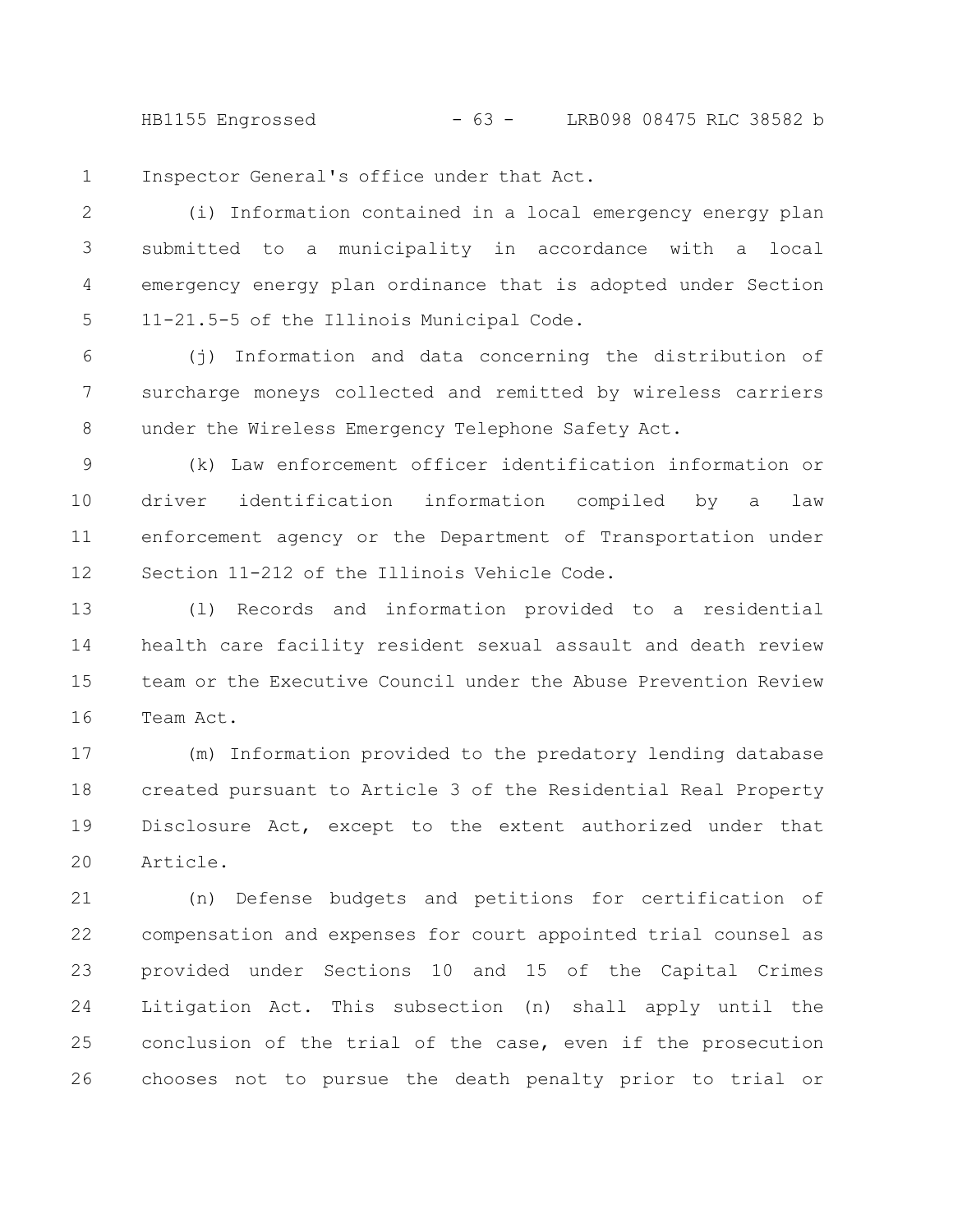HB1155 Engrossed - 64 - LRB098 08475 RLC 38582 b

sentencing. 1

(o) Information that is prohibited from being disclosed under Section 4 of the Illinois Health and Hazardous Substances Registry Act. 2 3 4

(p) Security portions of system safety program plans, investigation reports, surveys, schedules, lists, data, or information compiled, collected, or prepared by or for the Regional Transportation Authority under Section 2.11 of the Regional Transportation Authority Act or the St. Clair County Transit District under the Bi-State Transit Safety Act. 5 6 7 8 9 10

(q) Information prohibited from being disclosed by the Personnel Records Review Act. 11 12

(r) Information prohibited from being disclosed by the Illinois School Student Records Act. 13 14

(s) Information the disclosure of which is restricted under Section 5-108 of the Public Utilities Act. 15 16

(t) All identified or deidentified health information in the form of health data or medical records contained in, stored in, submitted to, transferred by, or released from the Illinois Health Information Exchange, and identified or deidentified health information in the form of health data and medical records of the Illinois Health Information Exchange in the possession of the Illinois Health Information Exchange Authority due to its administration of the Illinois Health Information Exchange. The terms "identified" and "deidentified" shall be given the same meaning as in the Health 17 18 19 20 21 22 23 24 25 26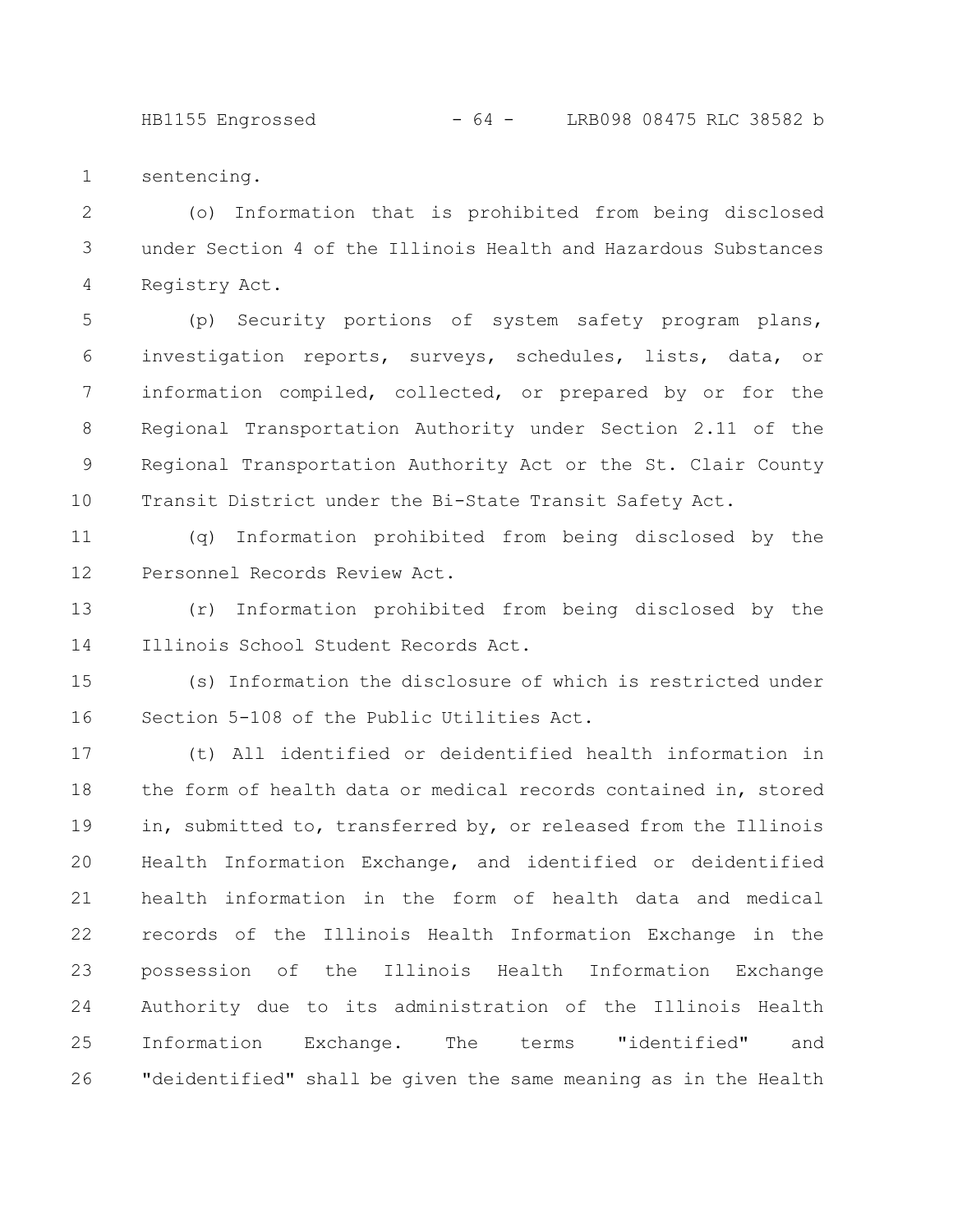HB1155 Engrossed - 65 - LRB098 08475 RLC 38582 b

Insurance Accountability and Portability Act of 1996, Public Law 104-191, or any subsequent amendments thereto, and any regulations promulgated thereunder. 1 2 3

(u) Records and information provided to an independent team of experts under Brian's Law. 4 5

(v) Names and information of people who have applied for or received Firearm Owner's Identification Cards under the Firearm Owners Identification Card Act. 6 7 8

(w) Personally identifiable information which is exempted from disclosure under subsection (g) of Section 19.1 of the Toll Highway Act. 9 10 11

(x) Information which is exempted from disclosure under Section 5-1014.3 of the Counties Code or Section 8-11-21 of the Illinois Municipal Code. 12 13 14

(y) Information maintained by the Department of State Police in accordance with subsection (a) of Section 250-35 of the Family and Personal Protection Act, except as authorized by that Act. 15 16 17 18

(Source: P.A. 96-542, eff. 1-1-10; 96-1235, eff. 1-1-11; 96-1331, eff. 7-27-10; 97-80, eff. 7-5-11; 97-333, eff. 8-12-11; 97-342, eff. 8-12-11; 97-813, eff. 7-13-12; 97-976, eff. 1-1-13.) 19 20 21 22

Section 255-10. The Department of State Police Law of the Civil Administrative Code of Illinois is amended by changing Sections 2605-45 and 2605-300 and by adding Section 2605-595 as 23 24 25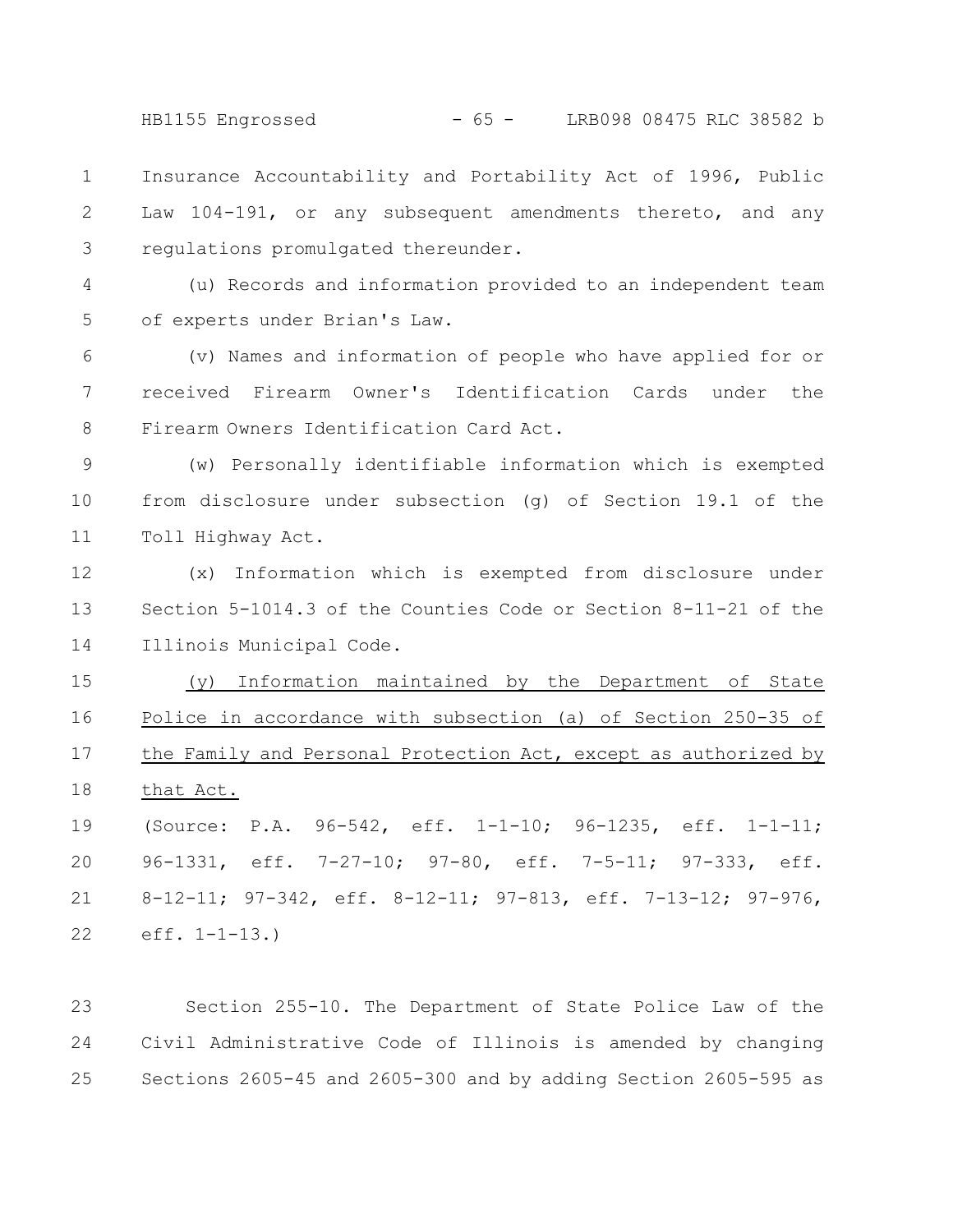## HB1155 Engrossed - 66 - LRB098 08475 RLC 38582 b

follows: 1

(20 ILCS 2605/2605-45) (was 20 ILCS 2605/55a-5) Sec. 2605-45. Division of Administration. The Division of Administration shall exercise the following functions: (1) Exercise the rights, powers, and duties vested in the Department by the Governor's Office of Management and Budget Act. (2) Pursue research and the publication of studies pertaining to local law enforcement activities. (3) Exercise the rights, powers, and duties vested in the Department by the Personnel Code. (4) Operate an electronic data processing and computer center for the storage and retrieval of data pertaining to criminal activity. (5) Exercise the rights, powers, and duties vested in the former Division of State Troopers by Section 17 of the State Police Act. (6) Exercise the rights, powers, and duties vested in the Department by "An Act relating to internal auditing in State government", approved August 11, 1967 (repealed; now the Fiscal Control and Internal Auditing Act, 30 ILCS 10/). (6.5) Exercise the rights, powers, and duties vested in the Department by the Firearm Owners Identification Card Act. 2 3 4 5 6 7 8 9 10 11 12 13 14 15 16 17 18 19 20 21 22 23 24

(6.10) Exercise the rights, powers, and duties vested

25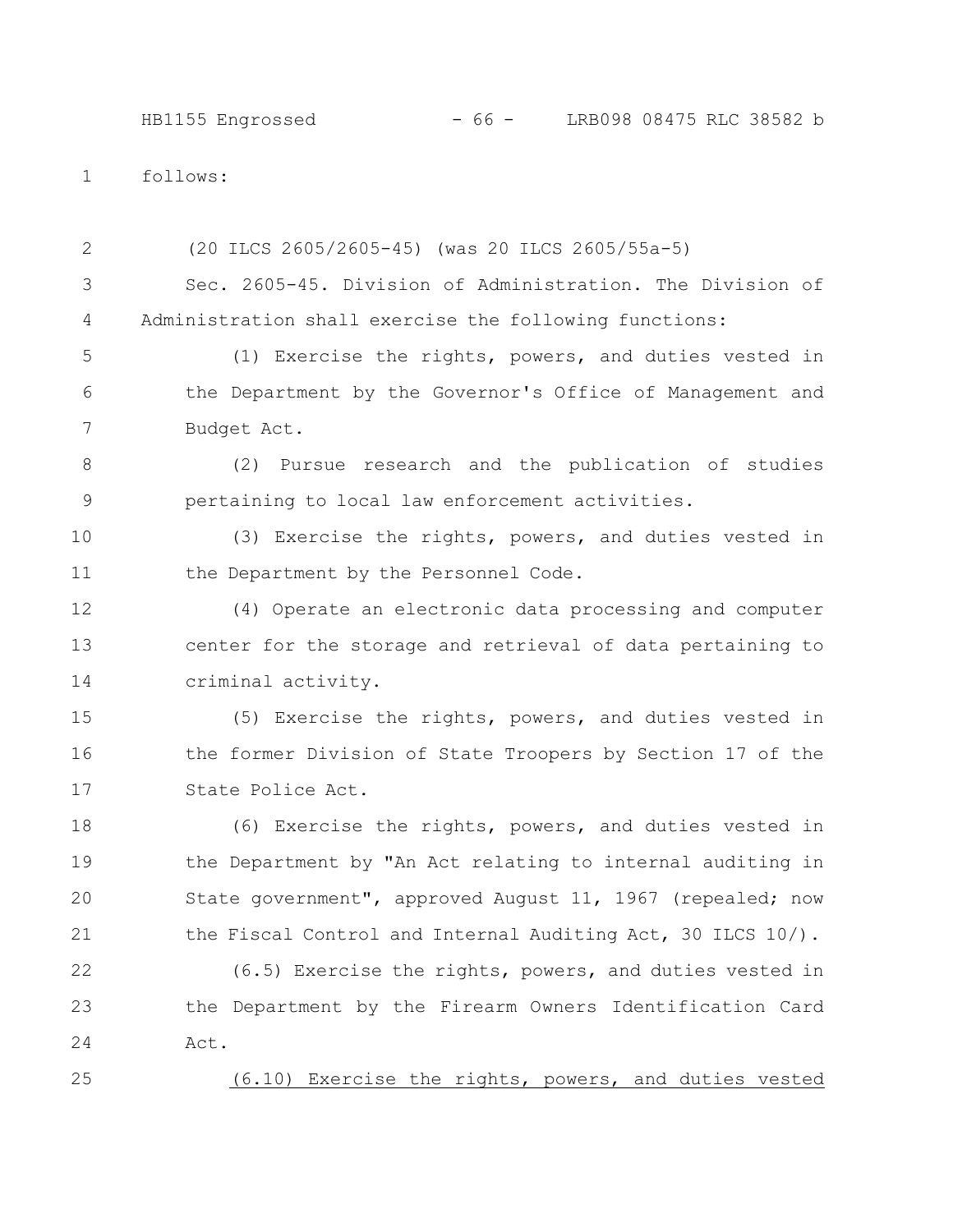in the Department by the Family and Personal Protection Act. HB1155 Engrossed - 67 - LRB098 08475 RLC 38582 b

(7) Exercise other duties that may be assigned by the Director to fulfill the responsibilities and achieve the purposes of the Department. 3 4 5

(Source: P.A. 94-793, eff. 5-19-06.) 6

(20 ILCS 2605/2605-300) (was 20 ILCS 2605/55a in part) 7

Sec. 2605-300. Records; crime laboratories; personnel. To do the following: 8 9

(1) Be a central repository and custodian of criminal statistics for the State. 10 11

(2) Be a central repository for criminal history record information. 12 13

(3) Procure and file for record information that is necessary and helpful to plan programs of crime prevention, law enforcement, and criminal justice. 14 15 16

(4) Procure and file for record copies of fingerprints that may be required by law. 17 18

19

1

2

(5) Establish general and field crime laboratories.

(6) Register and file for record information that may be required by law for the issuance of firearm owner's identification cards under the Firearm Owners Identification Card Act and concealed carry licenses under the Family and Personal Protection Act. 20 21 22 23 24

(7) Employ polygraph operators, laboratory 25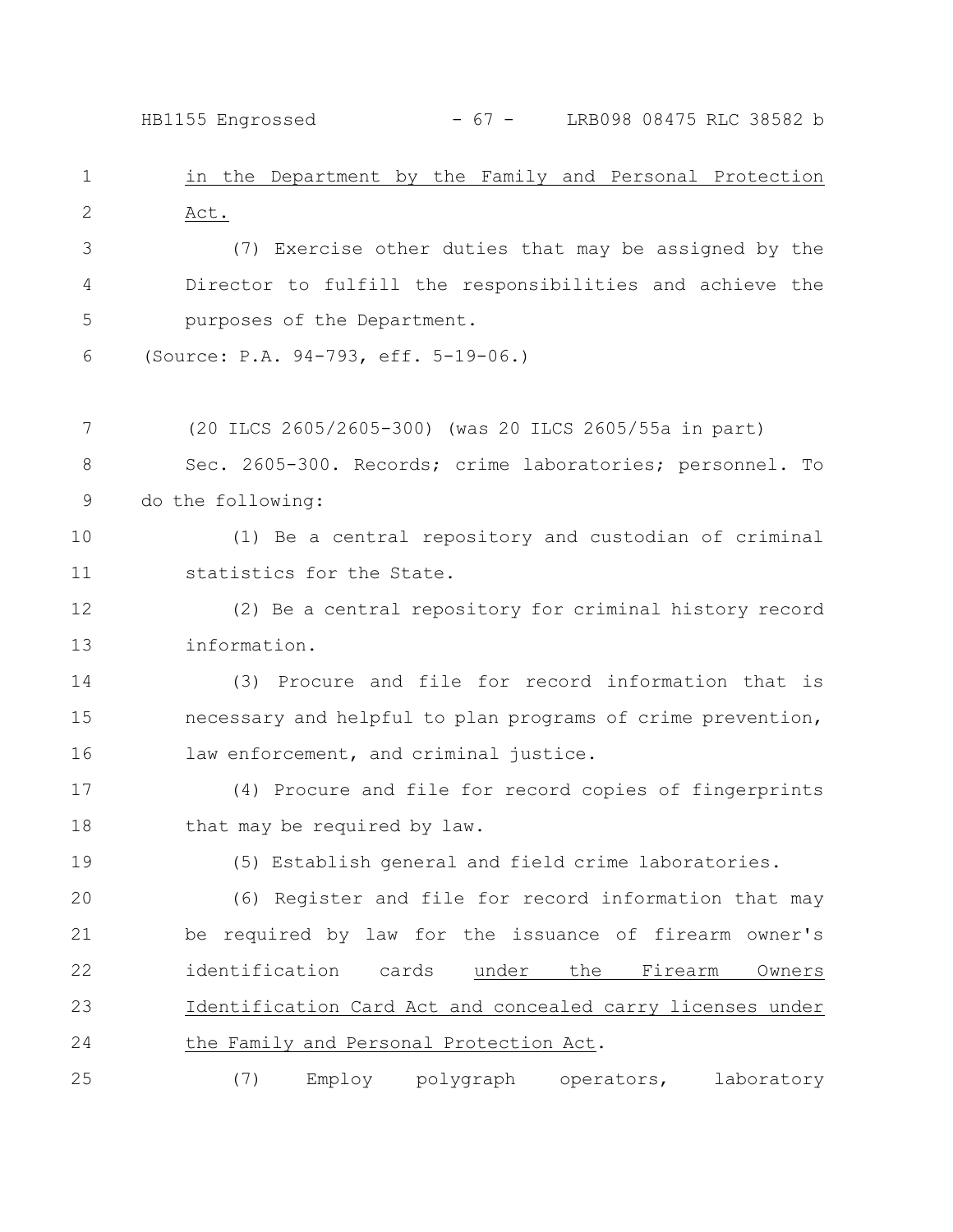HB1155 Engrossed - 68 - LRB098 08475 RLC 38582 b

- technicians, and other specially qualified persons to aid in the identification of criminal activity. 1 2
- (8) Undertake other identification, information, laboratory, statistical, or registration activities that may be required by law. 3 4 5
- (Source: P.A. 90-18, eff. 7-1-97; 90-130, eff. 1-1-98; 90-372, eff. 7-1-98; 90-590, eff. 1-1-00; 90-655, eff. 7-30-98; 90-793, eff. 8-14-98; 91-239, eff. 1-1-00.) 6 7 8
- (20 ILCS 2605/2605-595 new) 9

Sec. 2605-595. State Police Firearm Services Fund. 10

(a) There is created in the State treasury a special fund known as the State Police Firearm Services Fund. The Fund shall receive revenue as provided under Section 5 of the Firearm Owners Identification Card Act, and under the Family and Personal Protection Act. The Fund may also receive revenue from grants, pass-through grants, donations, appropriations, and any other legal source. 11 12 13 14 15 16 17

(b) The Department of State Police may use moneys in the Fund to finance any of its lawful purposes, mandates, functions, and duties under the Firearm Owners Identification Card Act or the Family and Personal Protection Act, including the cost of sending notices of expiration of Firearm Owner's Identification Cards and concealed carry licenses, the prompt and efficient processing of applications under the Firearm Owners Identification Card Act and the Family and Personal 18 19 20 21 22 23 24 25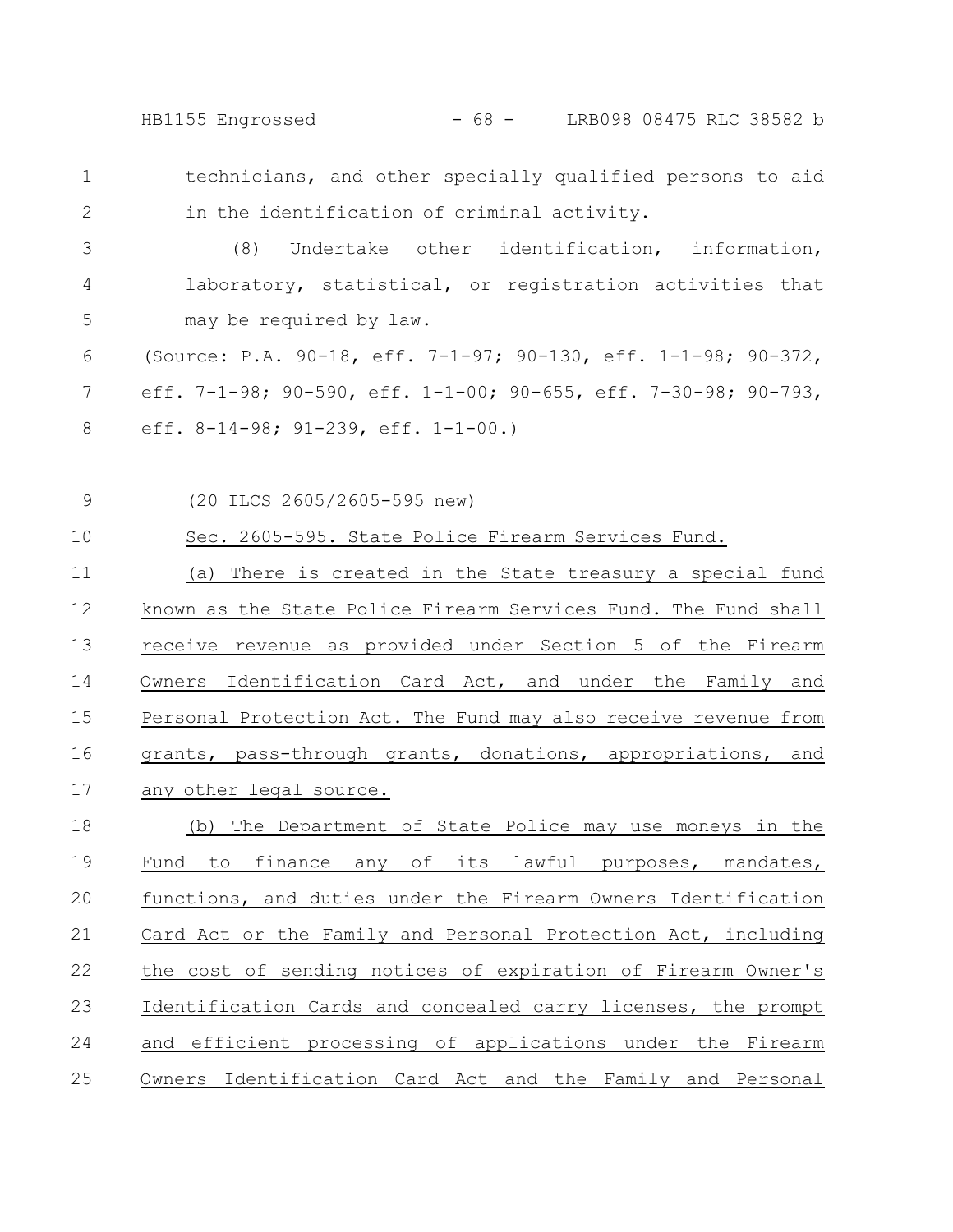HB1155 Engrossed - 69 - LRB098 08475 RLC 38582 b

## Protection Act, and support for investigations required under these Acts. 1 2

(c) Investment income that is attributable to the investment of moneys in the Fund shall be retained in the Fund for the uses specified in this Section. 3 4 5

(d) The State Police Firearm Services Fund shall not be subject to fund sweeps or administrative chargebacks. 6 7

Section 255-15. The State Police Act is amended by adding Section 25 as follows: 8 9

(20 ILCS 2610/25 new) Sec. 25. Emergency procurement authorized. In order to comply with recent court rulings regarding concealed carry in Illinois, the provisions of this amendatory Act of the 98th General Assembly, together with any procurements necessary for the implementation of the Family and Personal Protection Act, shall be eligible for emergency procurement for a period not more than 180 days after the effective date of this amendatory Act. 10 11 12 13 14 15 16 17 18

## Section 255-20. The State Finance Act is amended by adding Sections 5.826 and 5.827 as follows: 19 20

- (30 ILCS 105/5.826 new) 21
- Sec. 5.826. The Citizen Safety and Self-Defense Trust Fund. 22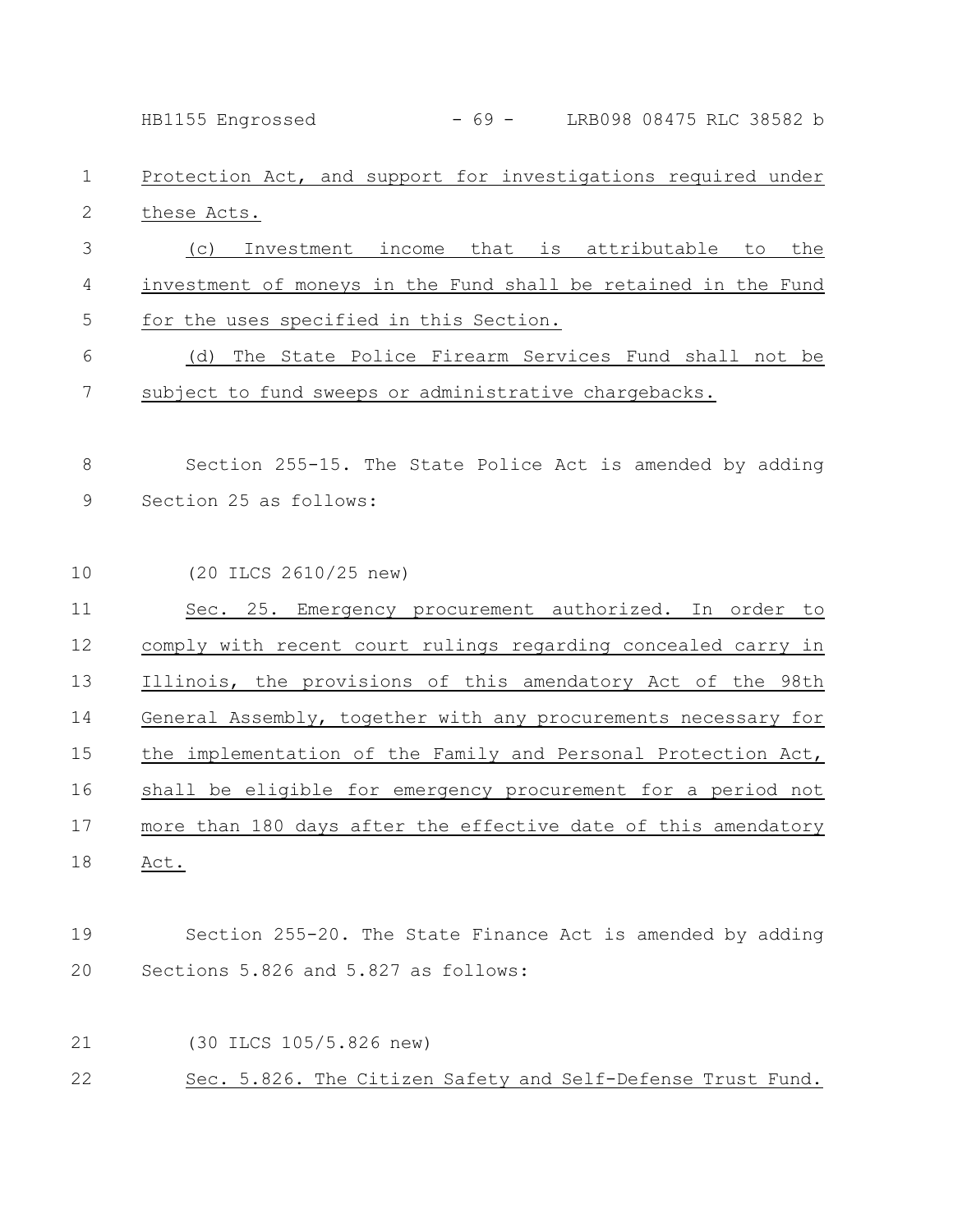HB1155 Engrossed - 70 - LRB098 08475 RLC 38582 b

(30 ILCS 105/5.827 new) 1

Sec. 5.827. The State Police Firearm Services Fund. 2

(30 ILCS 105/5.206 rep.) 3

Section 255-25. The State Finance Act is amended by repealing Section 5.206. 4 5

Section 255-30. The Firearm Owners Identification Card Act is amended by changing Section 5 and by adding Section 5.1 as follows: 6 7 8

(430 ILCS 65/5) (from Ch. 38, par. 83-5) 9

Sec. 5. The Department of State Police shall either approve or deny all applications within 30 days from the date they are received, and every applicant found qualified pursuant to Section 8 of this Act by the Department shall be entitled to a Firearm Owner's Identification Card upon the payment of a \$10 fee. Any applicant who is an active duty member of the Armed Forces of the United States, a member of the Illinois National Guard, or a member of the Reserve Forces of the United States is exempt from the application fee. \$6 of each fee derived from the issuance of Firearm Owner's Identification Cards, or renewals thereof, shall be deposited in the Wildlife and Fish Fund in the State Treasury; \$1 of such fee shall be deposited in the State Police Services Fund and \$3 of such fee shall be 10 11 12 13 14 15 16 17 18 19 20 21 22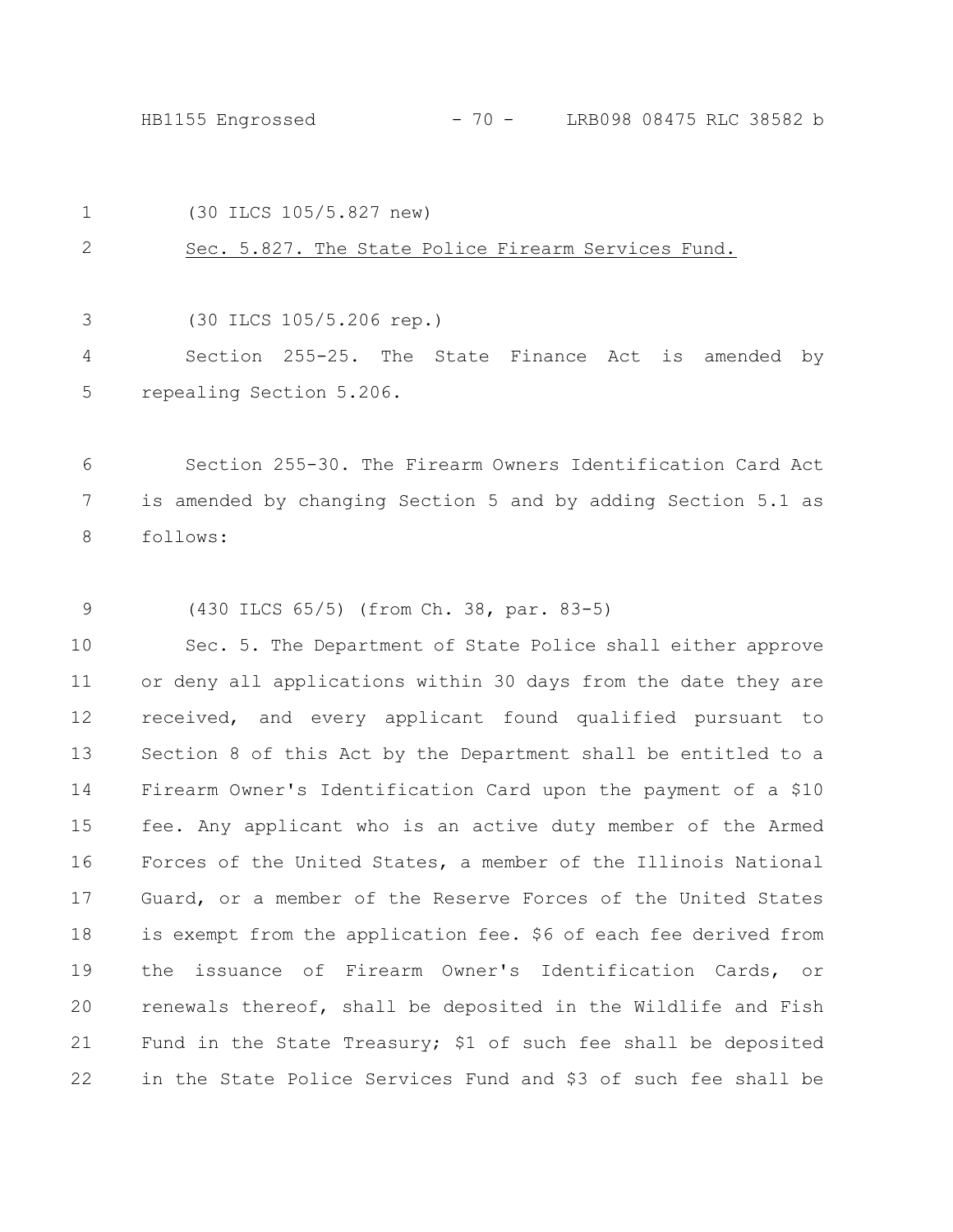HB1155 Engrossed - 71 - LRB098 08475 RLC 38582 b

deposited in the State Police Firearm Services Fund Firearm Owner's Notification Fund. Monies in the State Police Firearm Services Fund Firearm Owner's Notification Fund shall be used exclusively to pay for the cost of sending notices of expiration of Firearm Owner's Identification Cards under Section 13.2 of this Act, and the purposes specified in Section 2605-595 of the Department of State Police Law of the Civil Administrative Code of Illinois. Excess monies in the Owner's Notification Fund shall be used to ensure and efficient processing of applications received Section 4 of this Act. 1 2 3 4 5 6 7 8 9 10 11

(Source: P.A. 95-581, eff. 6-1-08; 96-91, eff. 7-27-09.) 12

(430 ILCS 65/5.1 new) 13

Sec. 5.1. State Police Firearm Services Fund. All moneys remaining in the Firearm Owner's Notification Fund on the effective date of this amendatory Act of the 98th General Assembly shall be transferred into the State Police Firearm Services Fund, a special fund created in the State treasury, to be expended by the Department of State Police, for the purposes specified in Section 5. 14 15 16 17 18 19 20

Section 255-35. The Criminal Code of 2012 is amended by changing Sections 21-6, 24-1, 24-1.6, and 24-2 as follows: 21 22

(720 ILCS 5/21-6) (from Ch. 38, par. 21-6) 23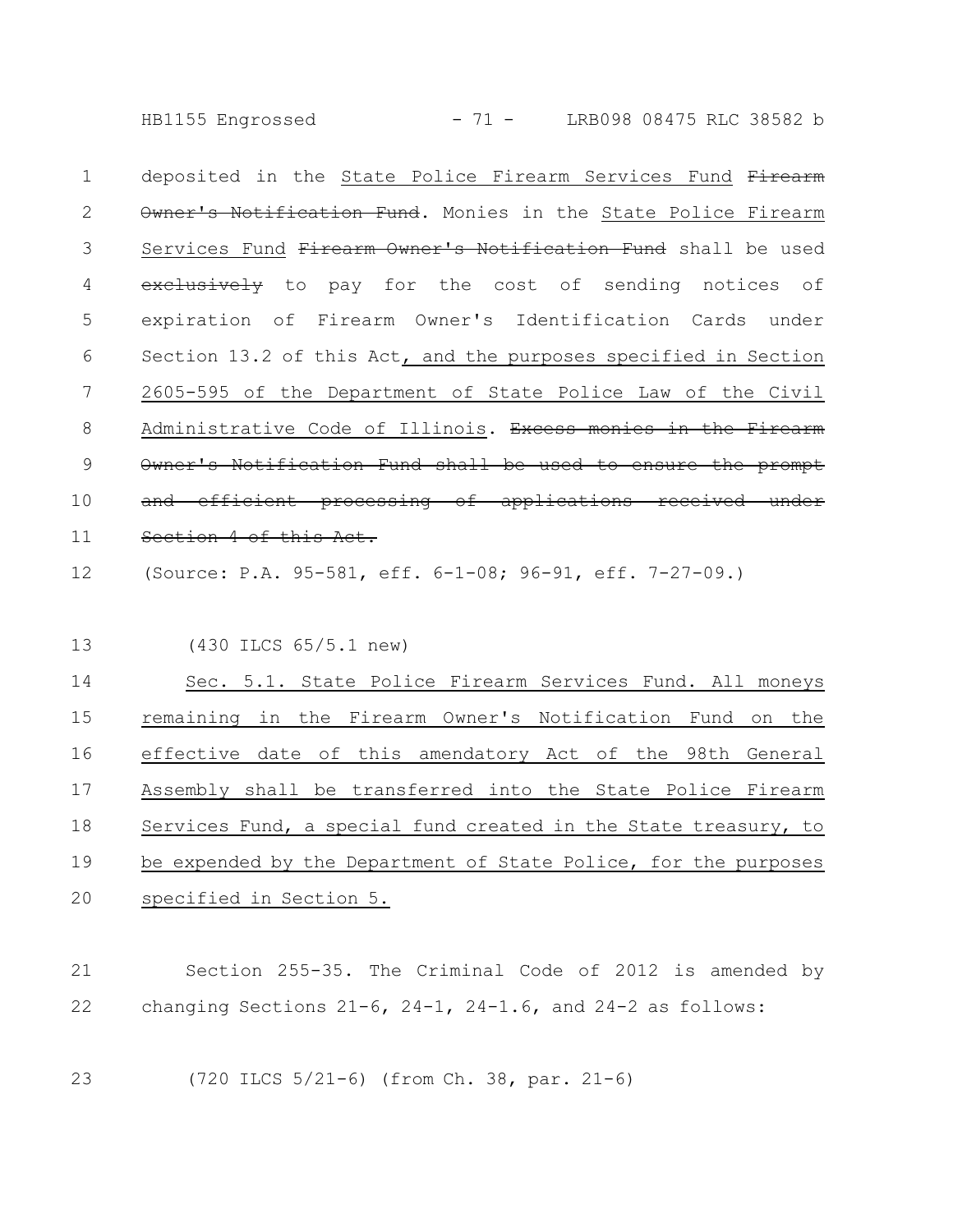HB1155 Engrossed - 72 - LRB098 08475 RLC 38582 b

Sec. 21-6. Unauthorized Possession or Storage of Weapons. (a) Whoever possesses or stores any weapon enumerated in Section 33A-1 in any building or on land supported in whole or in part with public funds or in any building on such land without prior written permission from the chief security officer for that such land or building commits a Class A misdemeanor. (b) The chief security officer must grant any reasonable request for permission under paragraph (a). (c) This Section shall not apply to a person acting lawfully under the Family and Personal Protection Act. (d) Subsection (a) shall not apply to any tenant or resident of any public housing. (Source: P.A. 89-685, eff. 6-1-97.) (720 ILCS 5/24-1) (from Ch. 38, par. 24-1) Sec. 24-1. Unlawful Use of Weapons. (a) A person commits the offense of unlawful use of weapons when he knowingly: (1) Sells, manufactures, purchases, possesses or carries any bludgeon, black-jack, slung-shot, sand-club, sand-bag, metal knuckles or other knuckle weapon regardless of its composition, throwing star, or any knife, commonly referred to as a switchblade knife, which has a blade that opens automatically by hand pressure applied to a button, spring or other device in the handle of the 1 2 3 4 5 6 7 8 9 10 11 12 13 14 15 16 17 18 19 20 21 22 23 24 25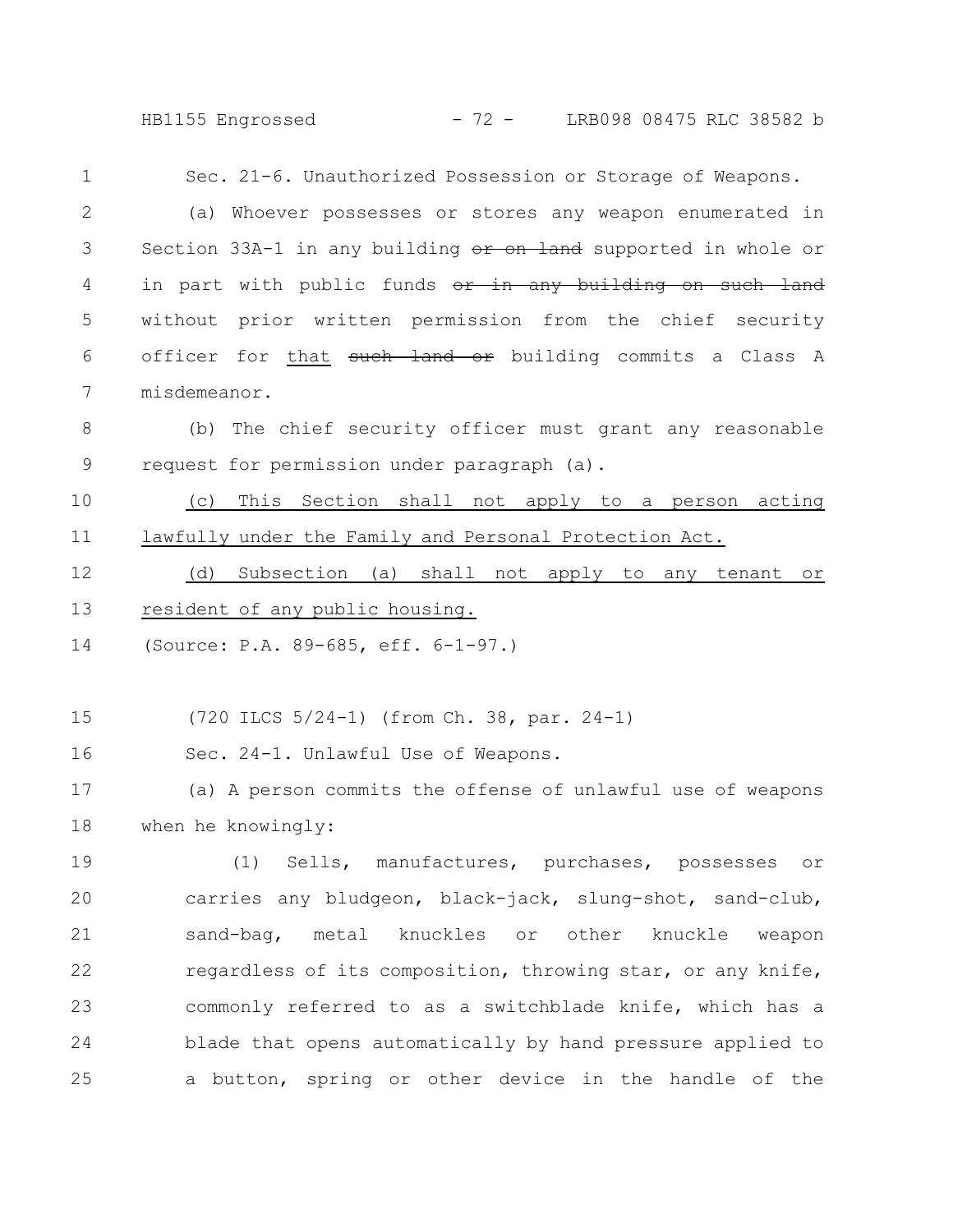HB1155 Engrossed - 73 - LRB098 08475 RLC 38582 b

knife, or a ballistic knife, which is a device that propels a knifelike blade as a projectile by means of a coil spring, elastic material or compressed gas; or 1 2 3

(2) Carries or possesses with intent to use the same unlawfully against another, a dagger, dirk, billy, dangerous knife, razor, stiletto, broken bottle or other piece of glass, stun gun or taser or any other dangerous or deadly weapon or instrument of like character; or 4 5 6 7 8

(3) Carries on or about his person or in any vehicle, a tear gas gun projector or bomb or any object containing noxious liquid gas or substance, other than an object containing a non-lethal noxious liquid gas or substance designed solely for personal defense carried by a person 18 years of age or older; or 9 10 11 12 13 14

(4) Carries or possesses in any vehicle or concealed on or about his person except when on his land or in his own abode, legal dwelling, or fixed place of business, or on the land or in the legal dwelling of another person as an invitee with that person's permission, any pistol, revolver, stun gun or taser or other firearm, except that this subsection (a) (4) does not apply to or affect transportation of weapons that meet one of the following conditions: 15 16 17 18 19 20 21 22 23

(i) are broken down in a non-functioning state; or (ii) are not immediately accessible; or (iii) are unloaded and enclosed in a case, firearm 24 25 26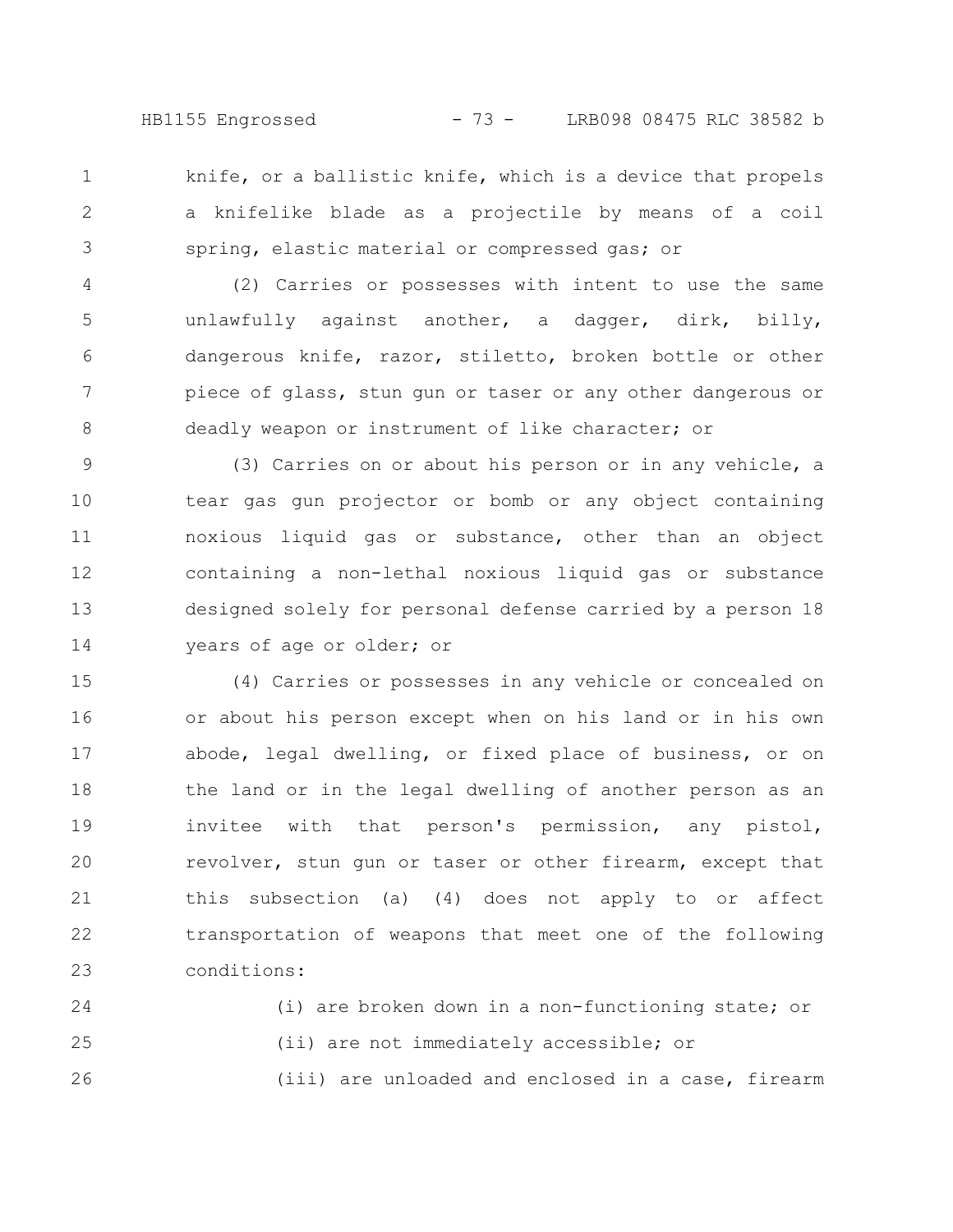HB1155 Engrossed - 74 - LRB098 08475 RLC 38582 b

carrying box, shipping box, or other container by a person who is not otherwise prohibited from owning or possessing a firearm under State or federal law has issued a currently valid Firearm Identification Card; or 1 2 3 4 5

(5) Sets a spring gun; or

6

(6) Possesses any device or attachment of any kind designed, used or intended for use in silencing the report of any firearm; or 7 8 9

(7) Sells, manufactures, purchases, possesses or carries: 10 11

(i) a machine gun, which shall be defined for the purposes of this subsection as any weapon, which shoots, is designed to shoot, or can be readily restored to shoot, automatically more than one shot without manually reloading by a single function of the trigger, including the frame or receiver of any such weapon, or sells, manufactures, purchases, possesses, or carries any combination of parts designed or intended for use in converting any weapon into a machine gun, or any combination or parts from which a machine gun can be assembled if such parts are in the possession or under the control of a person; 12 13 14 15 16 17 18 19 20 21 22 23

(ii) any rifle having one or more barrels less than 16 inches in length or a shotgun having one or more barrels less than 18 inches in length or any weapon 24 25 26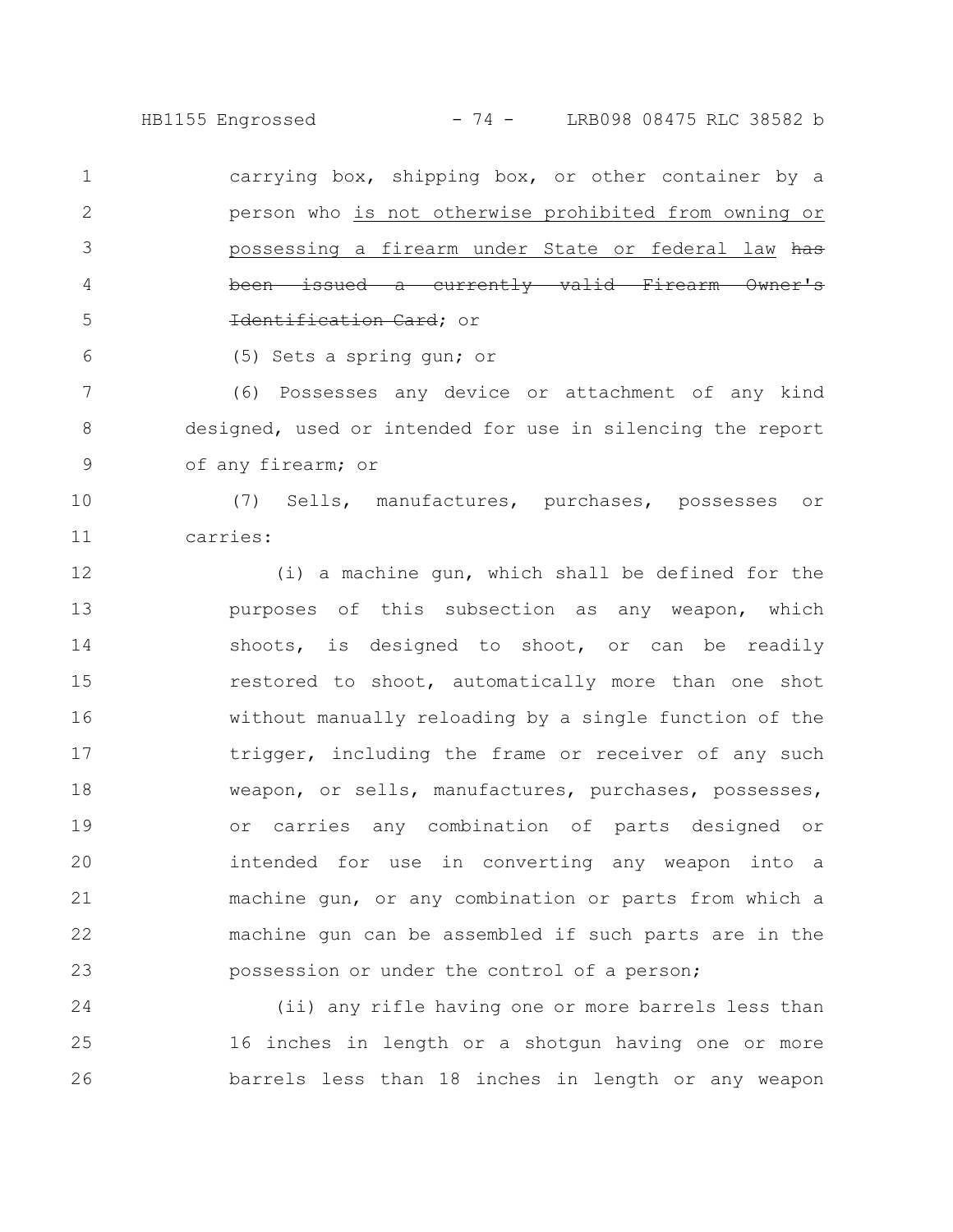made from a rifle or shotgun, whether by alteration, modification, or otherwise, if such a weapon as modified has an overall length of less than 26 inches; or

1

2

3

4

(iii) any bomb, bomb-shell, grenade, bottle or other container containing an explosive substance of over one-quarter ounce for like purposes, such as, but not limited to, black powder bombs and Molotov cocktails or artillery projectiles; or 5 6 7 8 9

(8) Carries or possesses any firearm, stun gun or taser or other deadly weapon in any place which is licensed to sell intoxicating beverages for consumption on the premises, or at any public gathering held pursuant license issued by any governmental body or any public gathering at which an admission is charged, place where a showing, demonstration the exhibition of unloaded firearms is conducted. 10 11 12 13 14 15 16 17

This subsection (a)(8) does not apply to any auction or raffle of a firearm held pursuant to a license or permit issued by a governmental body, nor does it apply to persons engaged in firearm safety training courses or acting in accordance with the Family and Personal Protection Act; or 18 19 20 21 22

(9) Carries or possesses in a vehicle or on or about his person any pistol, revolver, stun gun or taser or firearm or ballistic knife, when he is hooded, robed or masked in such manner as to conceal his identity; or 23 24 25 26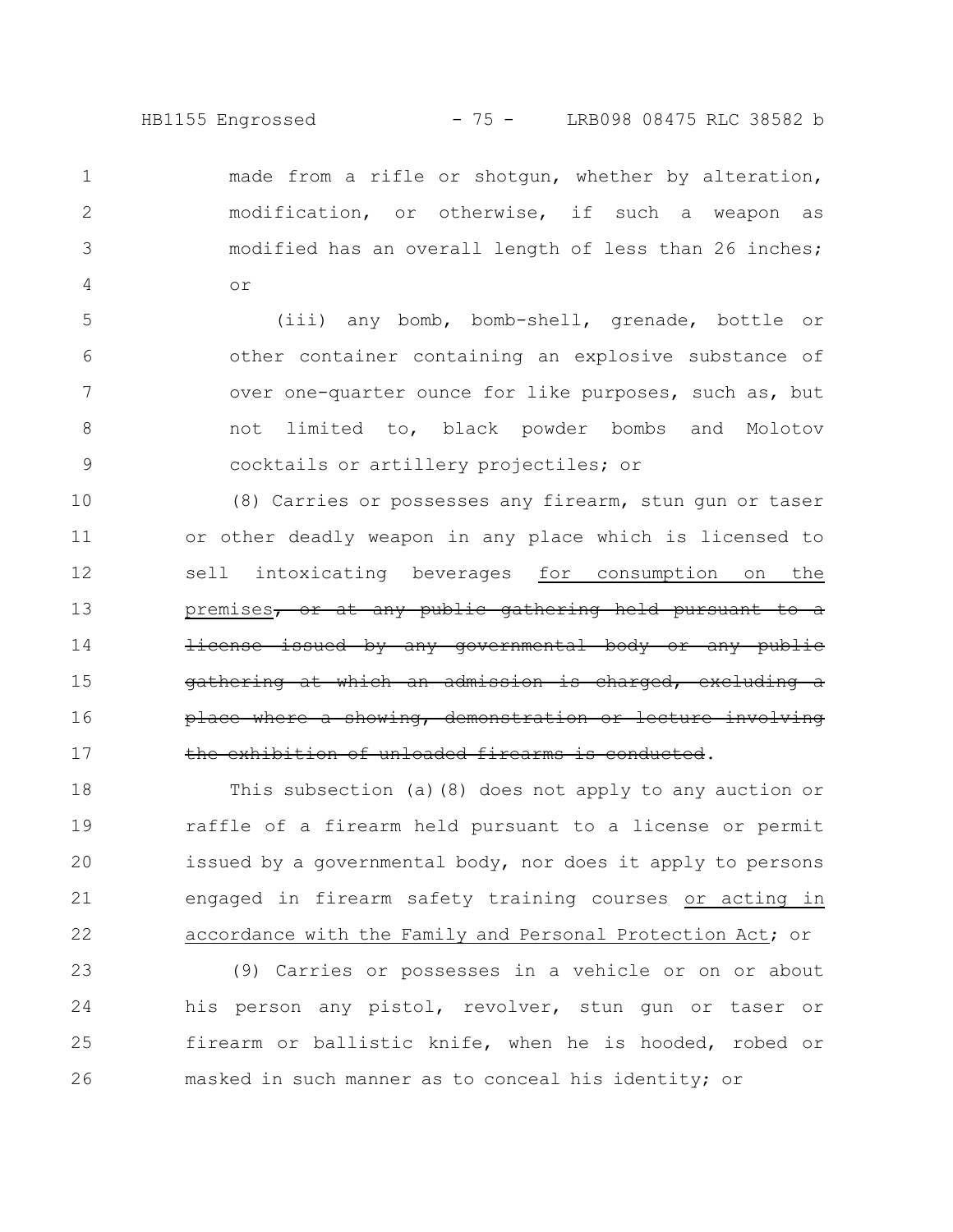HB1155 Engrossed - 76 - LRB098 08475 RLC 38582 b

(10) Carries or possesses on or about his person, upon any public street, alley, or other public lands within the corporate limits of a city, village or incorporated town, except when an invitee thereon or therein, for the purpose of the display of such weapon or the lawful commerce in weapons, or except when on his land or in his own abode, legal dwelling, or fixed place of business, or on the land or in the legal dwelling of another person as an invitee with that person's permission, any pistol, revolver, stun gun or taser or other firearm, except that this subsection (a) (10) does not apply to or affect transportation of weapons that meet one of the following conditions: 1 2 3 4 5 6 7 8 9 10 11 12

13

14

(i) are broken down in a non-functioning state; or (ii) are not immediately accessible; or

(iii) are unloaded and enclosed in a case, firearm carrying box, shipping box, or other container by a person who is not otherwise prohibited from owning or possessing a firearm under State or federal law has been issued a currently valid Firearm Owner's Identification Card. 15 16 17 18 19 20

A "stun gun or taser", as used in this paragraph (a) means (i) any device which is powered by electrical charging units, such as, batteries, and which fires one or several barbs attached to a length of wire and which, upon hitting a human, can send out a current capable of disrupting the person's nervous system in such a manner as 21 22 23 24 25 26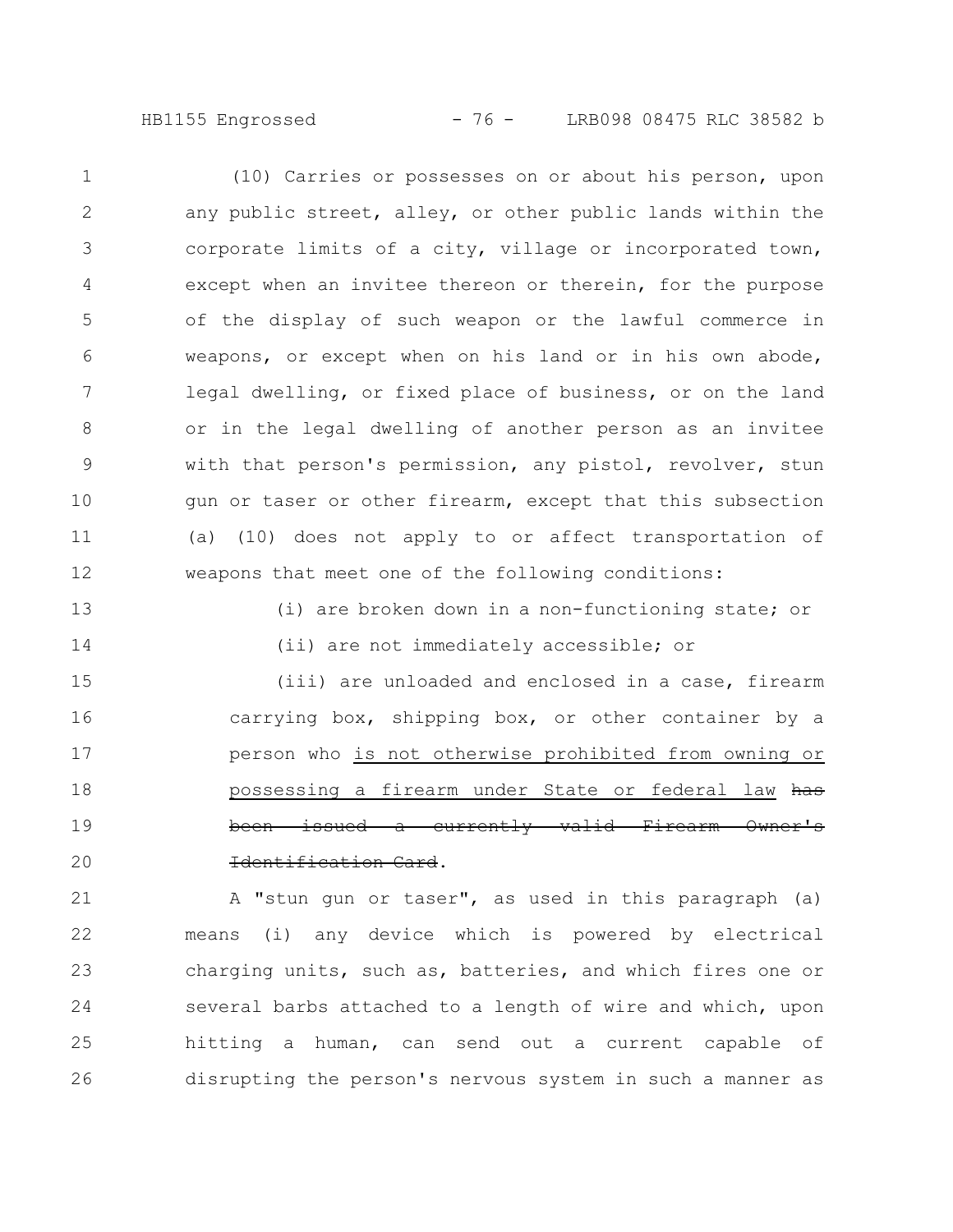HB1155 Engrossed - 77 - LRB098 08475 RLC 38582 b

to render him incapable of normal functioning or (ii) any device which is powered by electrical charging units, such as batteries, and which, upon contact with a human or clothing worn by a human, can send out current capable of disrupting the person's nervous system in such a manner as to render him incapable of normal functioning; or 1 2 3 4 5 6

(11) Sells, manufactures or purchases any explosive bullet. For purposes of this paragraph (a) "explosive bullet" means the projectile portion of an ammunition cartridge which contains or carries an explosive charge which will explode upon contact with the flesh of a human or an animal. "Cartridge" means a tubular metal case having a projectile affixed at the front thereof and a cap or primer at the rear end thereof, with the propellant contained in such tube between the projectile and the cap; or 7 8 9 10 11 12 13 14 15 16

17

(12) (Blank); or

(13) Carries or possesses on or about his or her person while in a building occupied by a unit of government, a billy club, other weapon of like character, or other instrument of like character intended for use as a weapon. For the purposes of this Section, "billy club" means a short stick or club commonly carried by police officers which is either telescopic or constructed of a solid piece of wood or other man-made material. 18 19 20 21 22 23 24 25

(b) Sentence. A person convicted of a violation of 26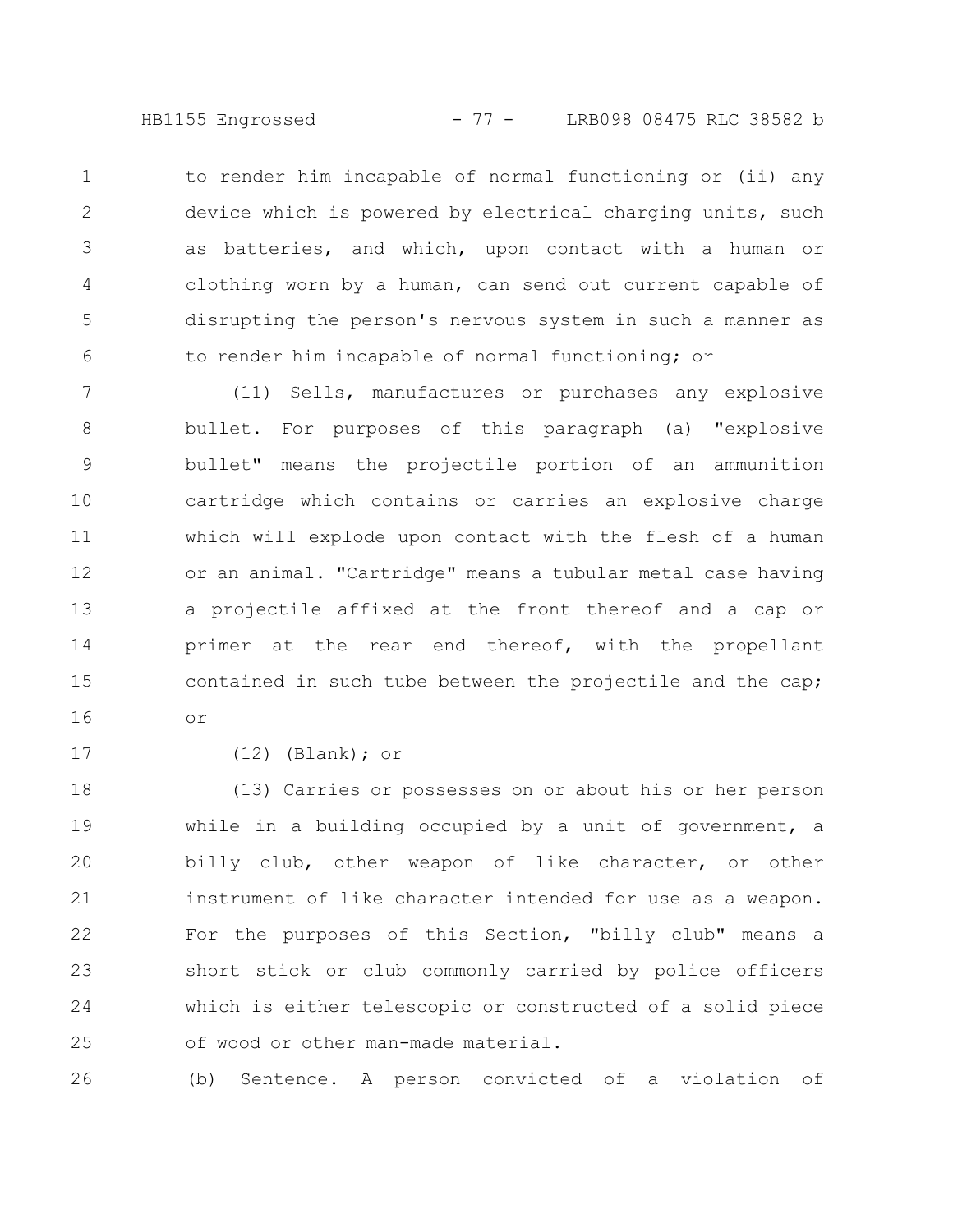HB1155 Engrossed - 78 - LRB098 08475 RLC 38582 b

subsection  $24-1$ (a)(1) through (5), subsection  $24-1$ (a)(10), subsection  $24-1$ (a)(11), or subsection  $24-1$ (a)(13) commits a Class A misdemeanor. A person convicted of a violation subsection  $24-1$ (a)(4) or  $24-1$ (a)(10) who is otherwise eligible to obtain a license under the Family and Personal Protection Act except for the completion of Section 250-85 of the Act is guilty of a Class C misdemeanor. A person convicted of a violation of subsection 24-1(a)(8) or 24-1(a)(9) commits a Class 4 felony; a person convicted of a violation of subsection  $24-1$ (a)(6) or  $24-1$ (a)(7)(ii) or (iii) commits a Class 3 felony. A person convicted of a violation of subsection  $24-1$  (a)(7)(i) commits a Class 2 felony and shall be sentenced to a term of imprisonment of not less than 3 years and not more than 7 years, unless the weapon is possessed in the passenger compartment of a motor vehicle as defined in Section 1-146 of the Illinois Vehicle Code, or on the person, while the weapon is loaded, in which case it shall be a Class X felony. A person convicted of a second or subsequent violation of subsection  $24-1$ (a)(4),  $24-1$ (a)(8),  $24-1$ (a)(9), or  $24-1$ (a)(10) commits a Class 3 felony. The possession of each weapon in violation of this Section constitutes a single and separate violation. 1 2 3 4 5 6 7 8 9 10 11 12 13 14 15 16 17 18 19 20 21

22

(c) Violations in specific places.

(1) A person who violates subsection 24-1(a)(6) or  $24-1$ (a)(7) in any school, regardless of the time of day or the time of year, in residential property owned, operated or managed by a public housing agency or leased by a public 23 24 25 26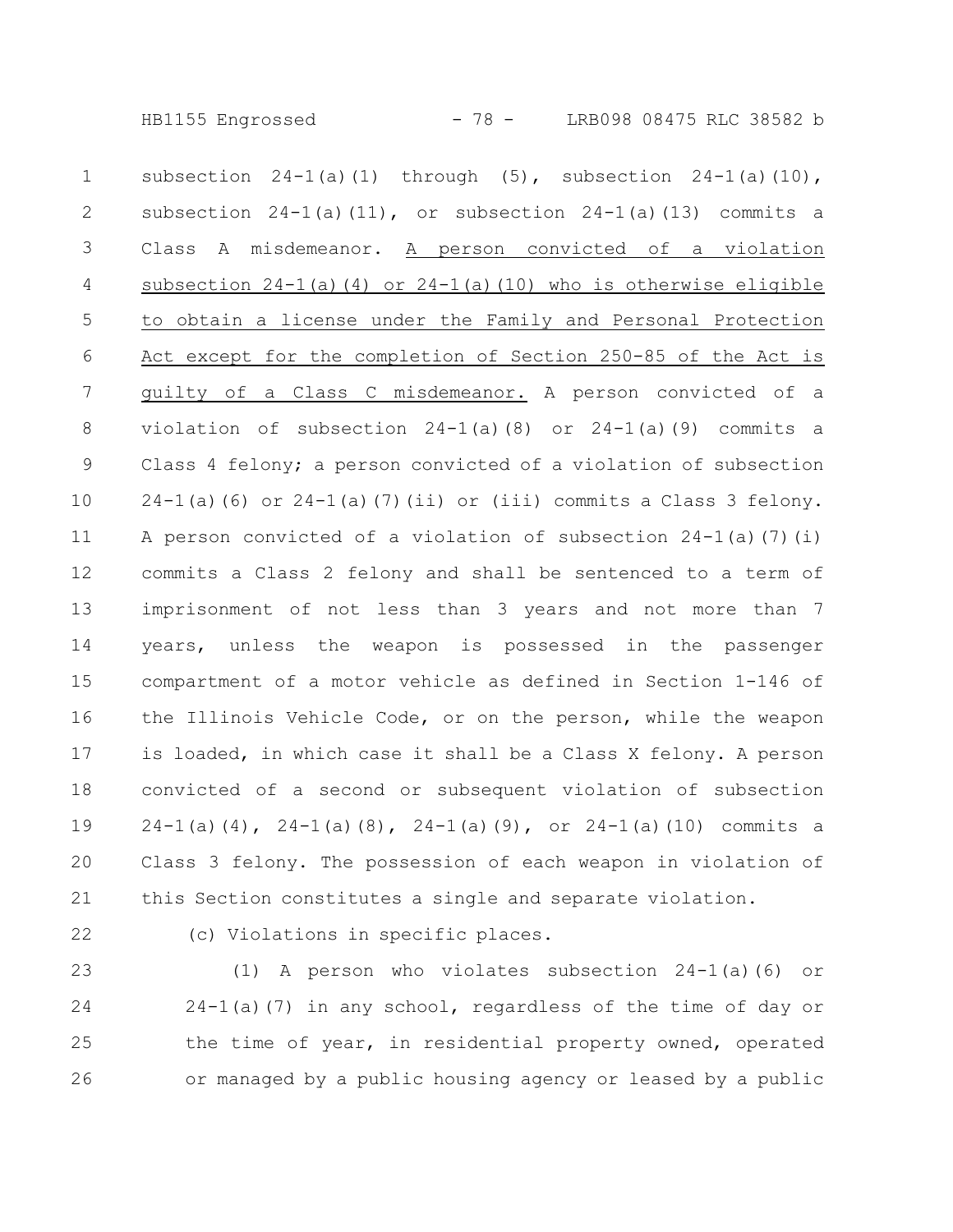housing agency as part of a scattered site or mixed-income development, in a public park, in a courthouse, on the real property comprising any school, regardless of the time of day or the time of year, on residential property owned, operated or managed by a public housing agency or leased by a public housing agency as part of a scattered site or mixed-income development, on the real property comprising any public park, on the real property comprising any courthouse, in any conveyance owned, leased or contracted by a school to transport students to or from school or a school related activity, in any conveyance owned, leased, or contracted by a public transportation agency, or on any public way within 1,000 feet of the real property comprising any school, public park, courthouse, public transportation facility, or residential property owned, operated, or managed by a public housing agency or leased by a public housing agency as part of a scattered site or mixed-income development commits a Class 2 felony and shall be sentenced to a term of imprisonment of not less than 3 years and not more than 7 years. 1 2 3 4 5 6 7 8 9 10 11 12 13 14 15 16 17 18 19 20

 $(1.5)$  A person who violates subsection  $24-1$ (a)(4),  $24-1$ (a)(9), or  $24-1$ (a)(10) in any school, regardless of the time of day or the time of year, in residential property owned, operated, or managed by a public housing agency or leased by a public housing agency as part of a scattered site or mixed-income development, in a public park, in a 21 22 23 24 25 26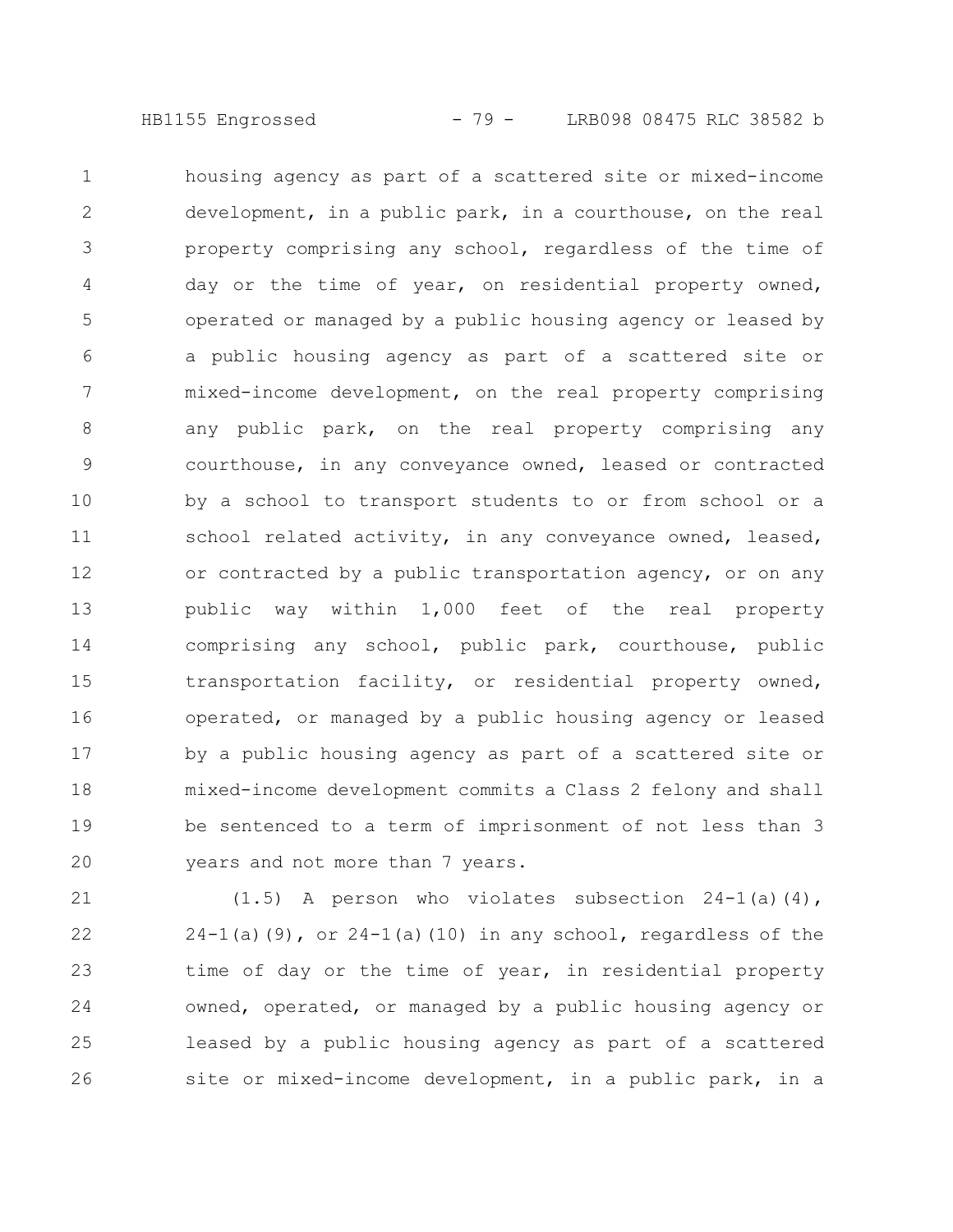HB1155 Engrossed - 80 - LRB098 08475 RLC 38582 b

courthouse, on the real property comprising any school, regardless of the time of day or the time of year, on residential property owned, operated, or managed by a public housing agency or leased by a public housing agency as part of a scattered site or mixed-income development, on the real property comprising any public park, on the real property comprising any courthouse, in any conveyance owned, leased, or contracted by a school to transport students to or from school or a school related activity, in any conveyance owned, leased, or contracted by a public transportation agency, or on any public way within 1,000 feet of the real property comprising any school, public park, courthouse, public transportation facility, or residential property owned, operated, or managed by a public housing agency or leased by a public housing agency as part of a scattered site or mixed-income development commits a Class 3 felony. 1 2 3 4 5 6 7 8 9 10 11 12 13 14 15 16 17

(2) A person who violates subsection  $24-1$ (a)(1),  $24-1$ (a)(2), or  $24-1$ (a)(3) in any school, regardless of the time of day or the time of year, in residential property owned, operated or managed by a public housing agency or leased by a public housing agency as part of a scattered site or mixed-income development, in a public park, in a courthouse, on the real property comprising any school, regardless of the time of day or the time of year, on residential property owned, operated or managed by a public 18 19 20 21 22 23 24 25 26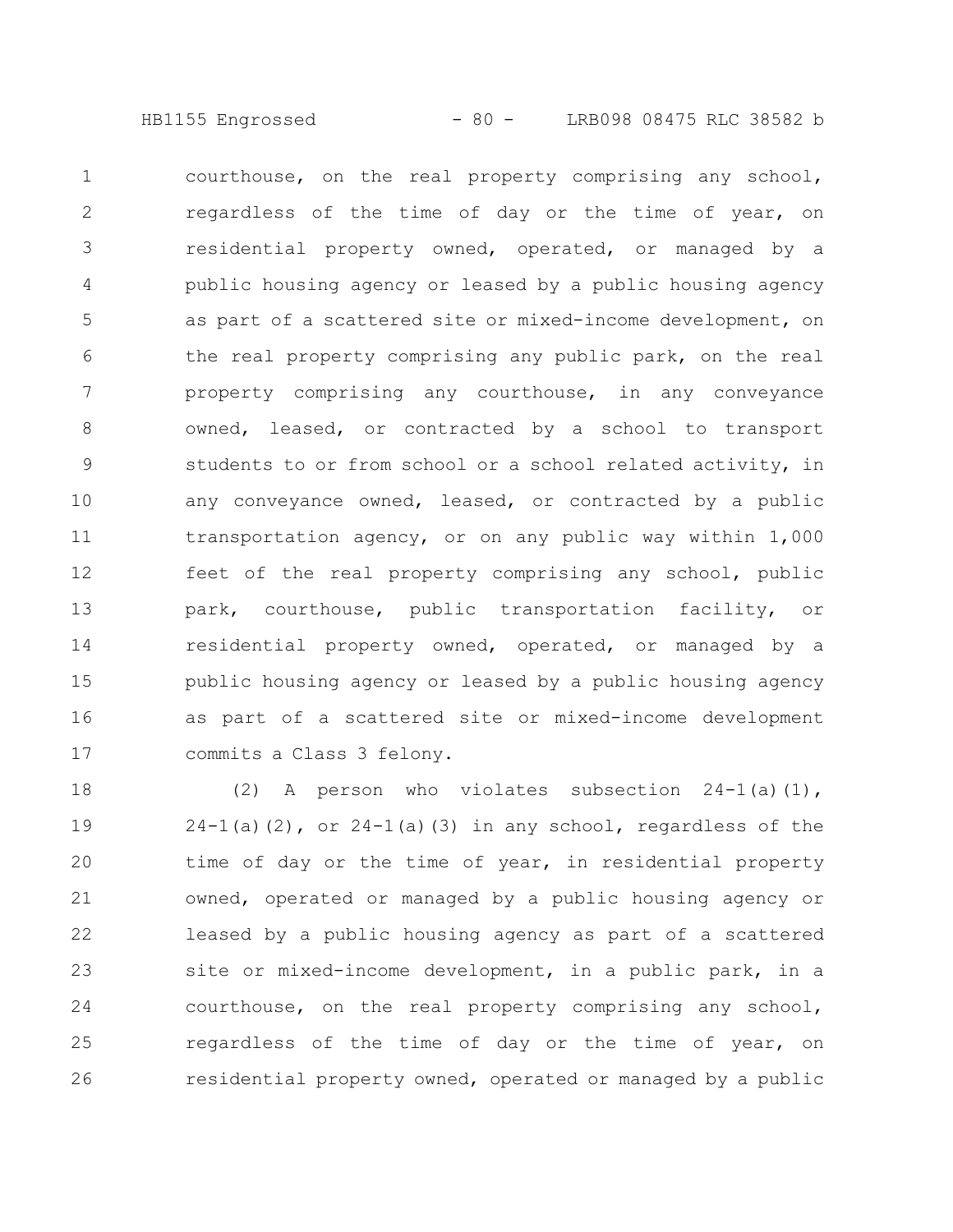housing agency or leased by a public housing agency as part of a scattered site or mixed-income development, on the real property comprising any public park, on the real property comprising any courthouse, in any conveyance owned, leased or contracted by a school to transport students to or from school or a school related activity, in any conveyance owned, leased, or contracted by a public transportation agency, or on any public way within 1,000 feet of the real property comprising any school, public park, courthouse, public transportation facility, or residential property owned, operated, or managed by a public housing agency or leased by a public housing agency as part of a scattered site or mixed-income development commits a Class 4 felony. "Courthouse" means any building that is used by the Circuit, Appellate, or Supreme Court of this State for the conduct of official business. 1 2 3 4 5 6 7 8 9 10 11 12 13 14 15 16

(3) Paragraphs  $(1)$ ,  $(1.5)$ , and  $(2)$  of this subsection (c) shall not apply to law enforcement officers or security officers of such school, college, or university or to students carrying or possessing firearms for use in training courses, parades, hunting, target shooting on school ranges, or otherwise with the consent of school authorities and which firearms are transported unloaded enclosed in a suitable case, box, or transportation package. 17 18 19 20 21 22 23 24 25

26

(4) For the purposes of this subsection (c), "school"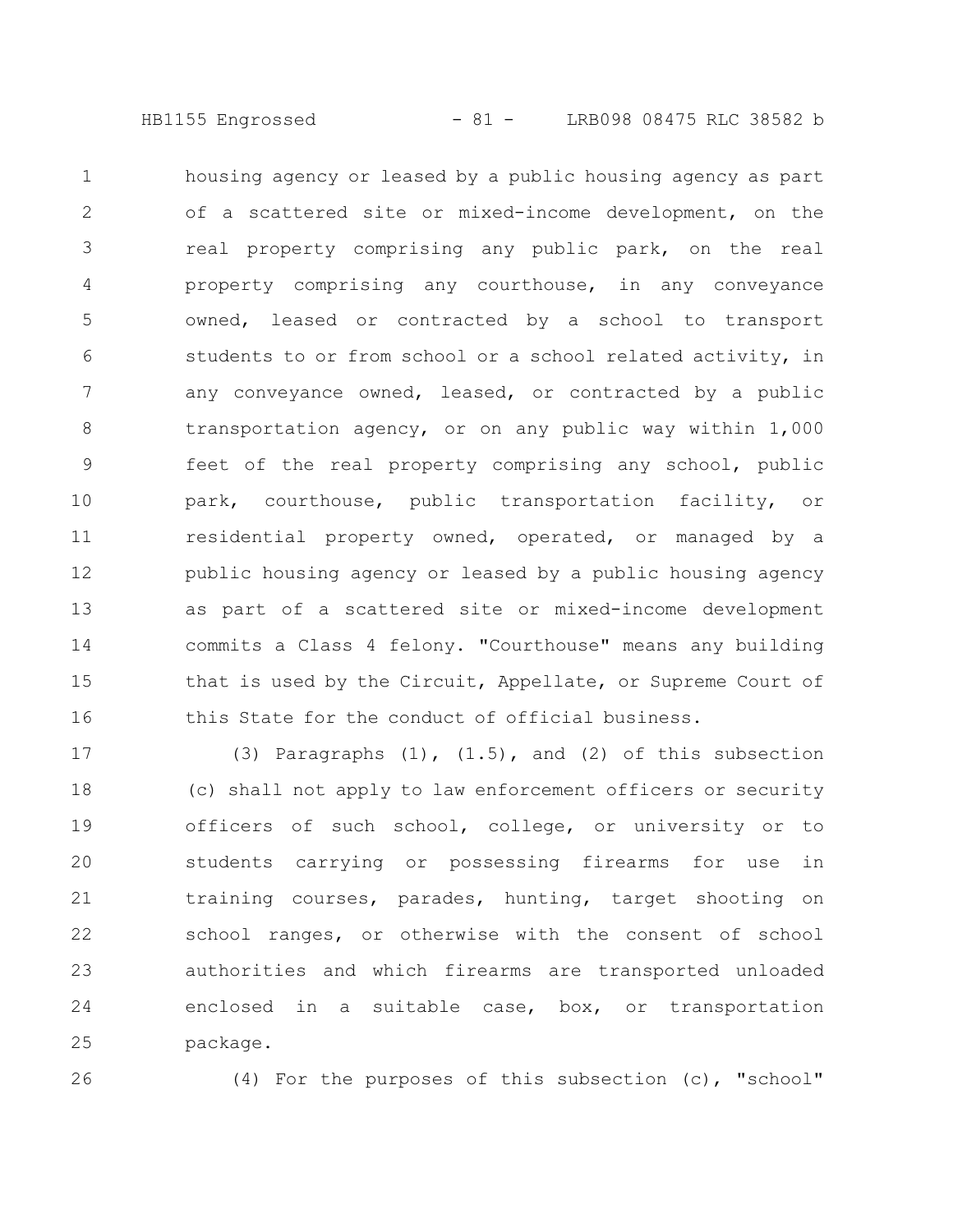HB1155 Engrossed - 82 - LRB098 08475 RLC 38582 b

1 2 means any public or private elementary or secondary school, community college, college, or university.

(5) For the purposes of this subsection (c), "public transportation agency" means a public or private agency that provides for the transportation or conveyance of persons by means available to the general public, except for transportation by automobiles not used for conveyance of the general public as passengers; and "public transportation facility" means a terminal or other place where one may obtain public transportation. 3 4 5 6 7 8 9 10

(d) The presence in an automobile other than a public omnibus of any weapon, instrument or substance referred to in subsection (a)(7) is prima facie evidence that it is in the possession of, and is being carried by, all persons occupying such automobile at the time such weapon, instrument or substance is found, except under the following circumstances: (i) if such weapon, instrument or instrumentality is found upon the person of one of the occupants therein; or (ii) if such weapon, instrument or substance is found in an automobile operated for hire by a duly licensed driver in the due, lawful and proper pursuit of his trade, then such presumption shall not apply to the driver. 11 12 13 14 15 16 17 18 19 20 21 22

(e) Exemptions. Crossbows, Common or Compound bows and Underwater Spearguns are exempted from the definition of ballistic knife as defined in paragraph (1) of subsection (a) of this Section. 23 24 25 26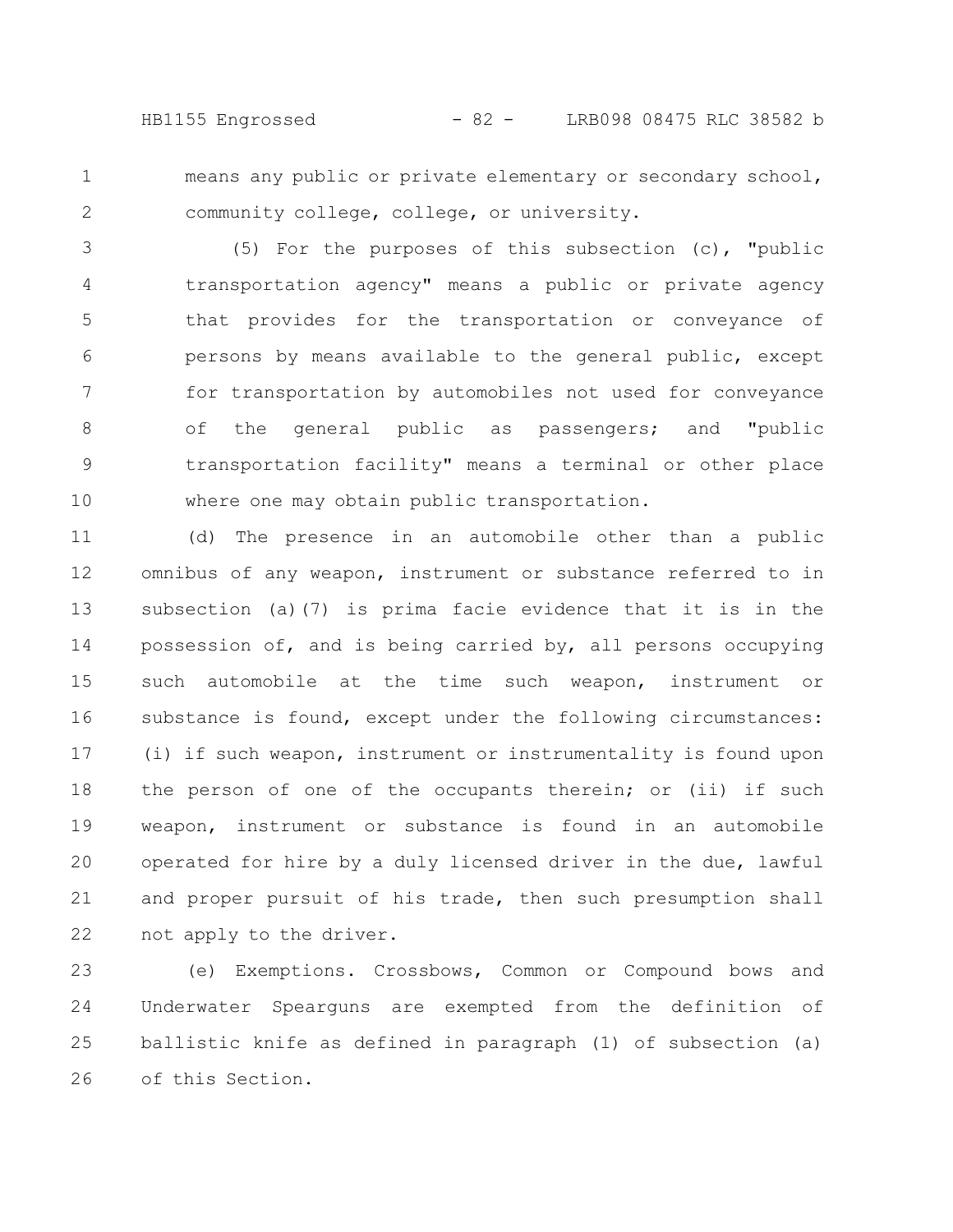(Source: P.A. 95-331, eff. 8-21-07; 95-809, eff. 1-1-09; 95-885, eff. 1-1-09; 96-41, eff. 1-1-10; 96-328, eff. 8-11-09; 96-742, eff. 8-25-09; 96-1000, eff. 7-2-10.) (720 ILCS 5/24-1.6) Sec. 24-1.6. Aggravated unlawful use of a weapon. (a) A person commits the offense of aggravated unlawful use of a weapon when he or she knowingly: (1) Carries on or about his or her person or in any vehicle or concealed on or about his or her person except when on his or her land or in his or her abode, legal dwelling, or fixed place of business, or on the land or in the legal dwelling of another person as an invitee with that person's permission, any pistol, revolver, stun gun or taser or other firearm; or (2) Carries or possesses on or about his or her person, upon any public street, alley, or other public lands within the corporate limits of a city, village or incorporated town, except when an invitee thereon or therein, for the purpose of the display of such weapon or the lawful commerce in weapons, or except when on his or her own land or in his or her own abode, legal dwelling, or fixed place 1 2 3 4 5 6 7 8 9 10 11 12 13 14 15 16 17 18 19 20 21 HB1155 Engrossed - 83 - LRB098 08475 RLC 38582 b

of business, or on the land or in the legal dwelling of another person as an invitee with that person's permission, any pistol, revolver, stun gun or taser or other firearm; and 22 23 24 25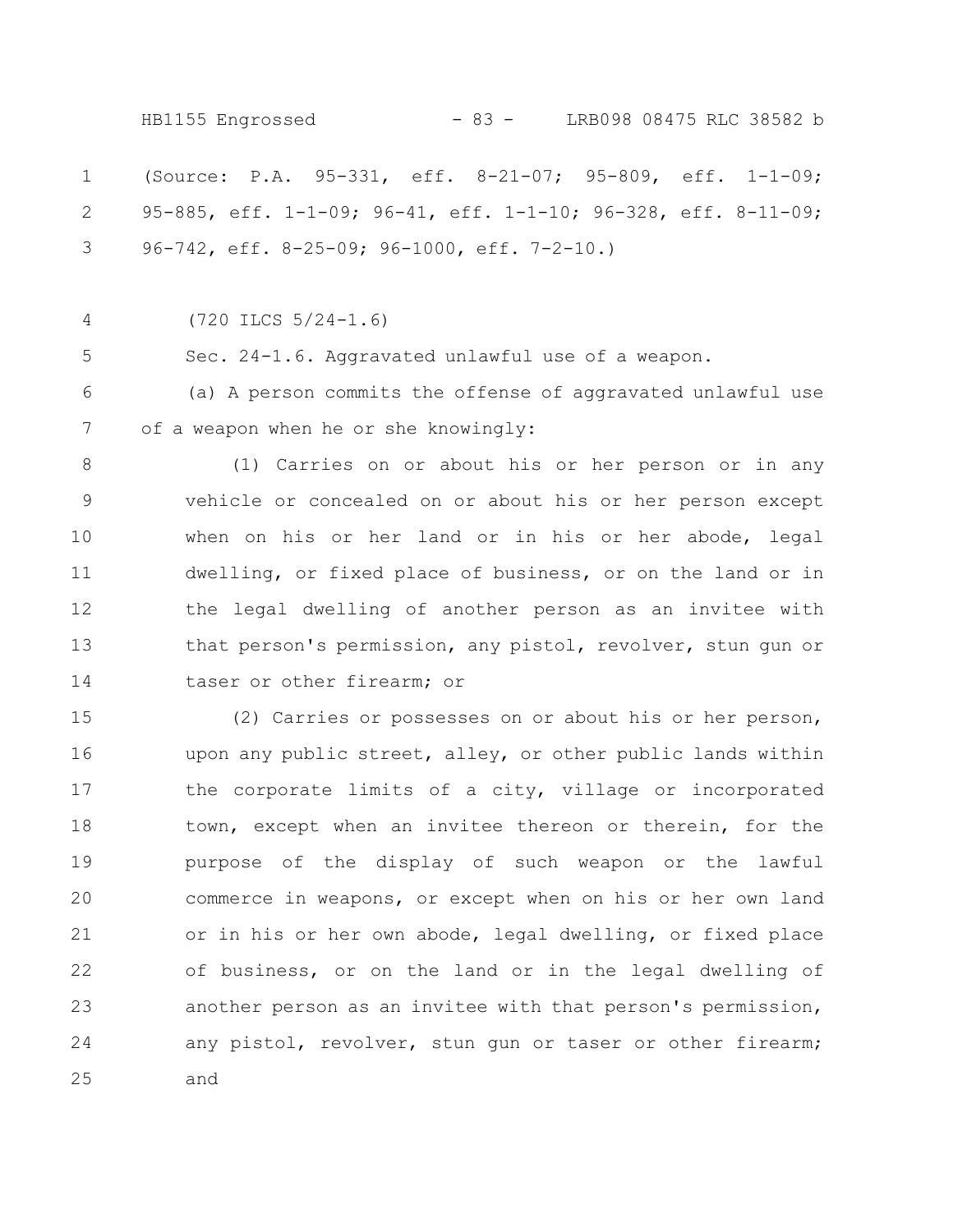## HB1155 Engrossed - 84 - LRB098 08475 RLC 38582 b

1 2

3

4

5

6

(3) One of the following factors is present:

(A) the firearm possessed was uncased, loaded and immediately accessible at the time of the offense; or

(B) the firearm possessed was uncased, unloaded and the ammunition for the weapon was immediately accessible at the time of the offense; or

(C) the person possessing the firearm has not been issued a currently valid Firearm Owner's Identification Card; or 7 8 9

(D) the person possessing the weapon was previously adjudicated a delinquent minor under the Juvenile Court Act of 1987 for an act that if committed by an adult would be a felony; or 10 11 12 13

(E) the person possessing the weapon was engaged in a misdemeanor violation of the Cannabis Control Act, in a misdemeanor violation of the Illinois Controlled Substances Act, or in a misdemeanor violation of the Methamphetamine Control and Community Protection Act; or 14 15 16 17 18 19

20

(F) (blank); or

(G) the person possessing the weapon had a order of protection issued against him or her within the previous 2 years; or 21 22 23

(H) the person possessing the weapon was engaged in the commission or attempted commission of a misdemeanor involving the use or threat of violence 24 25 26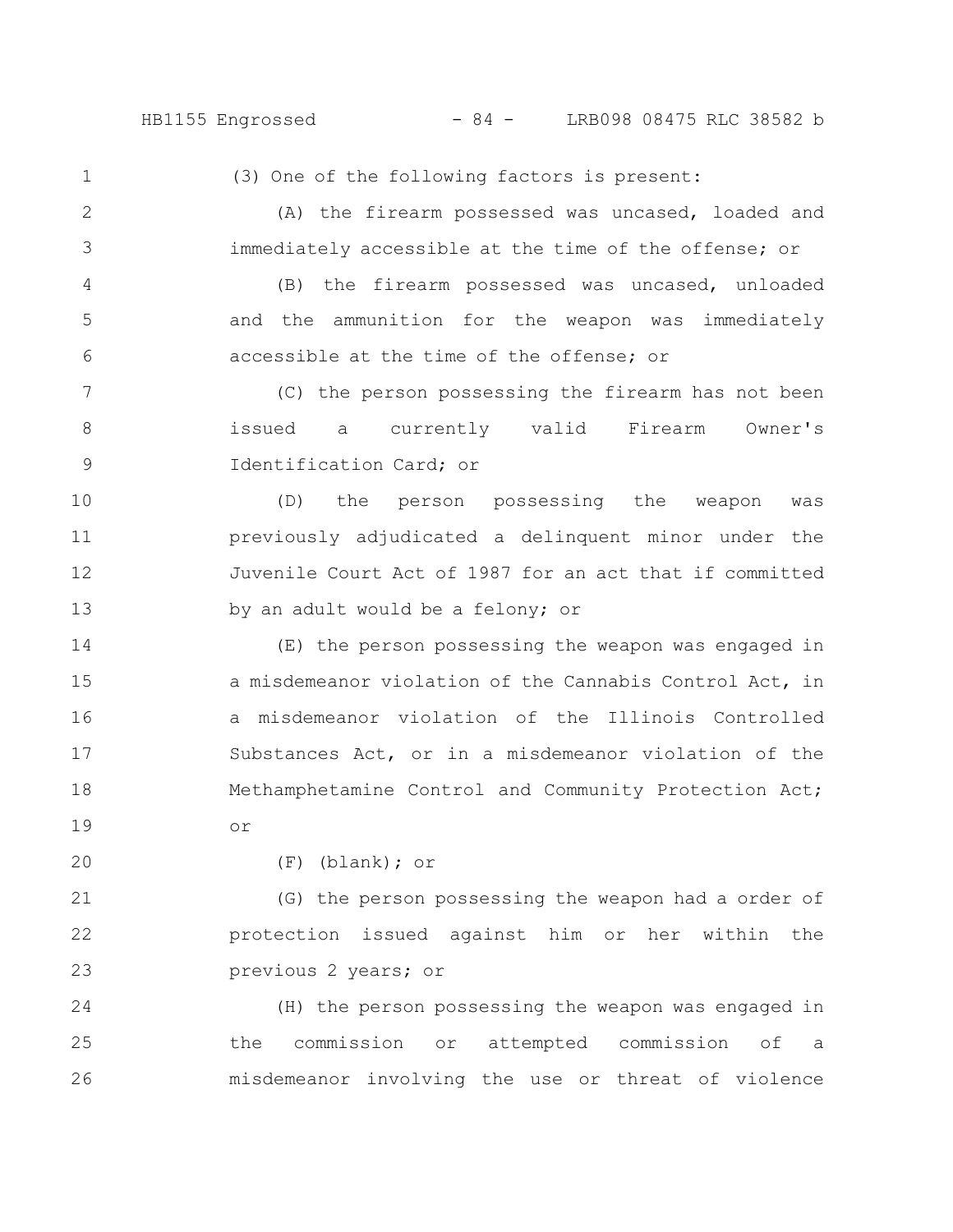HB1155 Engrossed - 85 - LRB098 08475 RLC 38582 b

against the person or property of another; or (I) the person possessing the weapon was under 21 years of age and in possession of a handgun as defined in Section 24-3, unless the person under 21 is engaged in lawful activities under the Wildlife Code or described in subsection  $24-2(b)(1)$ , (b)(3), or  $24-2(f)$ . (b) "Stun gun or taser" as used in this Section has the same definition given to it in Section 24-1 of this Code. (c) This Section does not apply to or affect the transportation or possession of weapons that: (i) are broken down in a non-functioning state; or (ii) are not immediately accessible; or (iii) are unloaded and enclosed in a case, firearm carrying box, shipping box, or other container by a person who is not prohibited from owning or possessing a firearm under State or federal law by a person issued a currently valid Identification Card. 1 2 3 4 5 6 7 8 9 10 11 12 13 14 15 16 17 18 19

(d) Sentence. 20

(1) Aggravated unlawful use of a weapon is a Class 4 felony; a second or subsequent offense is a Class 2 felony for which the person shall be sentenced to a term of imprisonment of not less than 3 years and not more than 7 years. 21 22 23 24 25

26

(2) Except as otherwise provided in paragraphs (3) and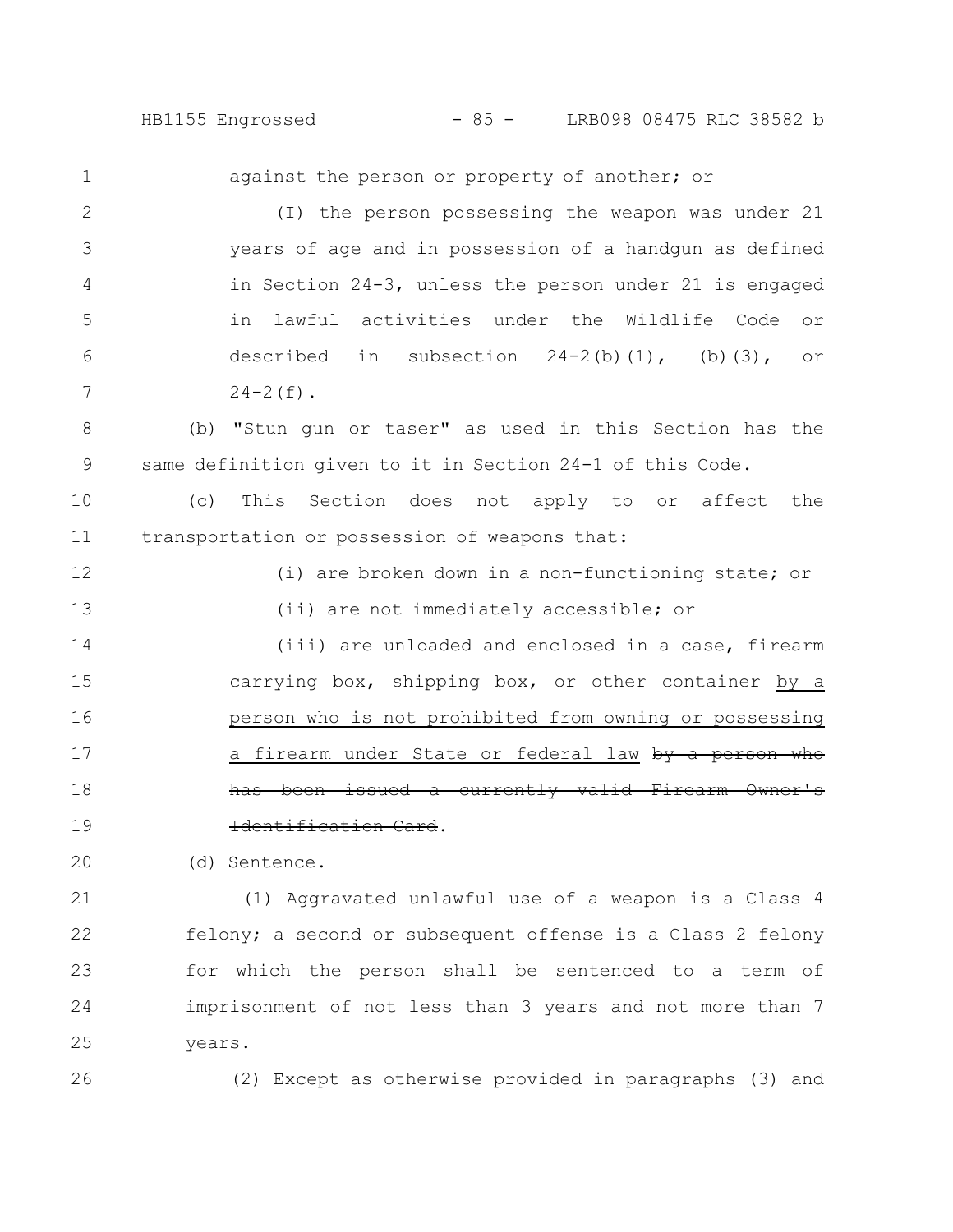- 86 -HB1155 Engrossed LRB098 08475 RLC 38582 b

(4) of this subsection (d), a first offense of aggravated unlawful use of a weapon committed with a firearm by a person 18 years of age or older where the factors listed in both items (A) and (C) of paragraph (3) of subsection (a) are present is a Class 4 felony, for which the person shall be sentenced to a term of imprisonment of not less than one year and not more than 3 years. 1 2 3 4 5 6 7

(3) Aggravated unlawful use of a weapon by a person who has been previously convicted of a felony in this State or another jurisdiction is a Class 2 felony for which the person shall be sentenced to a term of imprisonment of not less than 3 years and not more than 7 years. 8 9 10 11 12

(4) Aggravated unlawful use of a weapon while wearing or in possession of body armor as defined in Section 33F-1 by a person who has not been issued a valid Firearms Owner's Identification Card in accordance with Section 5 of the Firearm Owners Identification Card Act is a Class X felony. 13 14 15 16 17 18

(e) The possession of each firearm in violation of this Section constitutes a single and separate violation. 19 20

(Source: P.A. 95-331, eff. 8-21-07; 96-742, eff. 8-25-09; 96-829, eff. 12-3-09; 96-1107, eff. 1-1-11.) 21 22

(720 ILCS 5/24-2) 23

Sec. 24-2. Exemptions. 24

(a) Subsections  $24-1$  (a)(3),  $24-1$  (a)(4),  $24-1$  (a)(10), and 25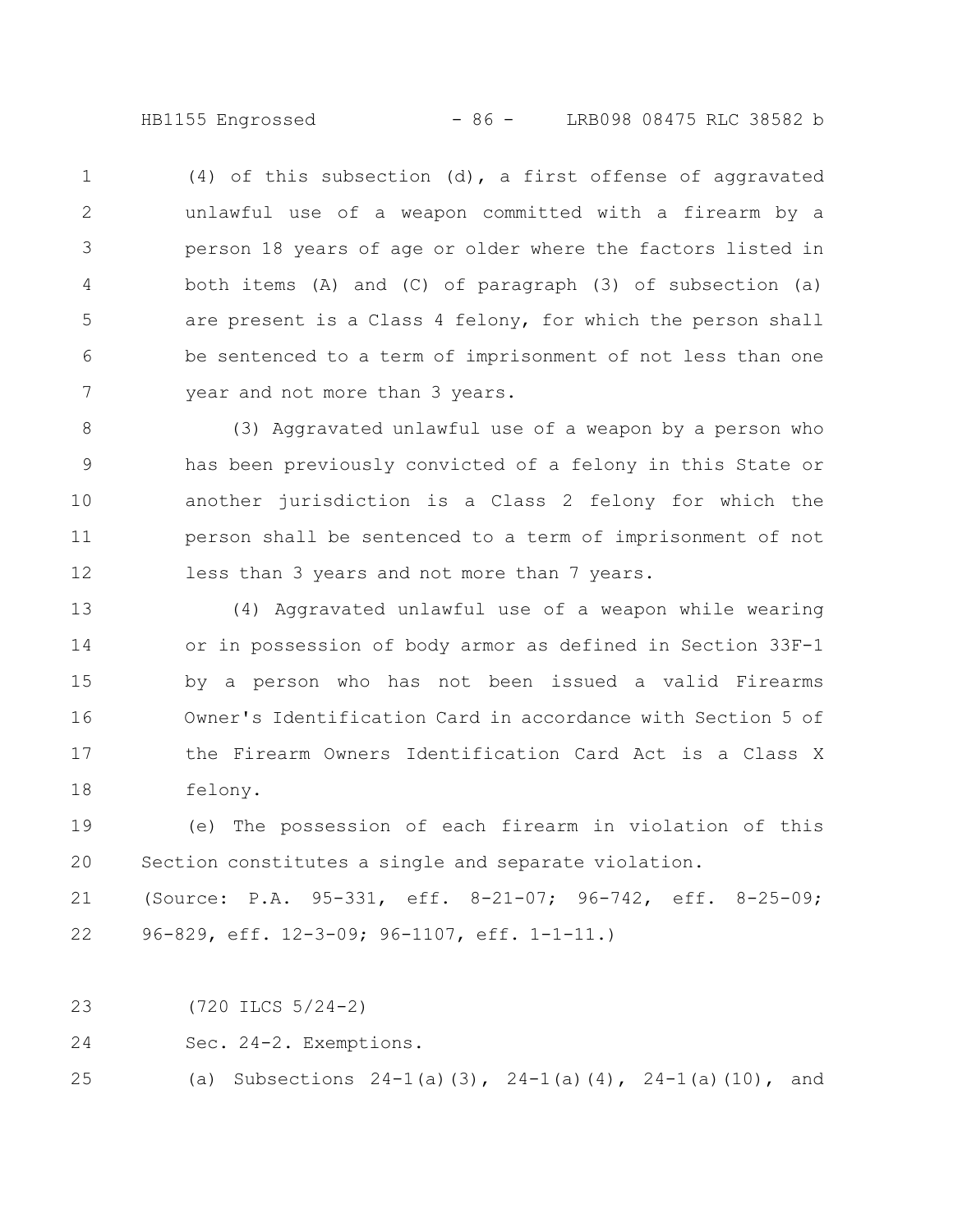## HB1155 Engrossed - 87 - LRB098 08475 RLC 38582 b

 $24-1$ (a)(13) and Section  $24-1.6$  do not apply to or affect any of the following: 1 2

(1) Peace officers, and any person summoned by a peace officer to assist in making arrests or preserving the peace, while actually engaged in assisting such officer. 3 4 5

(2) Wardens, superintendents and keepers of prisons, penitentiaries, jails and other institutions for the detention of persons accused or convicted of an offense, while in the performance of their official duty, or while commuting between their homes and places of employment. 6 7 8 9 10

(3) Members of the Armed Services or Reserve Forces of the United States or the Illinois National Guard or the Reserve Officers Training Corps, while in the performance of their official duty. 11 12 13 14

(4) Special agents employed by a railroad or a public utility to perform police functions, and guards of armored car companies, while actually engaged in the performance of the duties of their employment or commuting between their homes and places of employment; and watchmen while actually engaged in the performance of the duties of their employment. 15 16 17 18 19 20 21

(5) Persons licensed as private security contractors, private detectives, or private alarm contractors, or employed by an agency certified by the Department of Financial and Professional Regulation, if their duties include the carrying of a weapon under the provisions of 22 23 24 25 26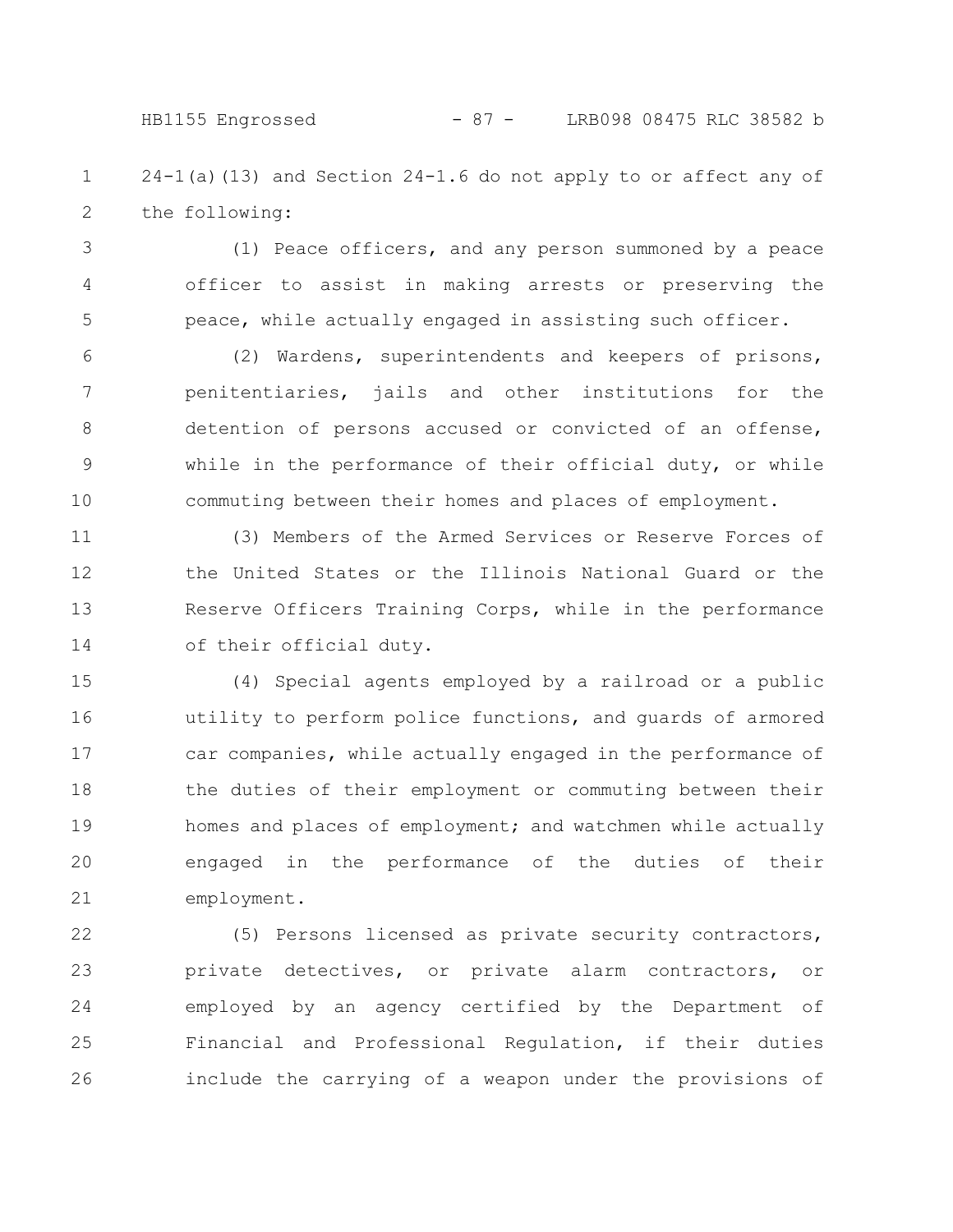HB1155 Engrossed - 88 - LRB098 08475 RLC 38582 b

the Private Detective, Private Alarm, Private Security, Fingerprint Vendor, and Locksmith Act of 2004, while actually engaged in the performance of the duties of their employment or commuting between their homes and places of employment, provided that such commuting is accomplished within one hour from departure from home or place of employment, as the case may be. A person shall be considered eligible for this exemption if he or she has completed the required 20 hours of training for a private security contractor, private detective, or private alarm contractor, or employee of a licensed agency and 20 hours of required firearm training, and has been issued a firearm control card by the Department of Financial and Professional Regulation. Conditions for the renewal of firearm control cards issued under the provisions of this Section shall be the same as for those cards issued under the provisions of the Private Detective, Private Alarm, Private Security, Fingerprint Vendor, and Locksmith Act of 2004. The firearm control card shall be carried by the private security contractor, private detective, or private alarm contractor, or employee of the licensed agency at all times when he or she is in possession of a concealable weapon. 1 2 3 4 5 6 7 8 9 10 11 12 13 14 15 16 17 18 19 20 21 22 23

(6) Any person regularly employed in a commercial or industrial operation as a security guard for the protection of persons employed and private property related to such 24 25 26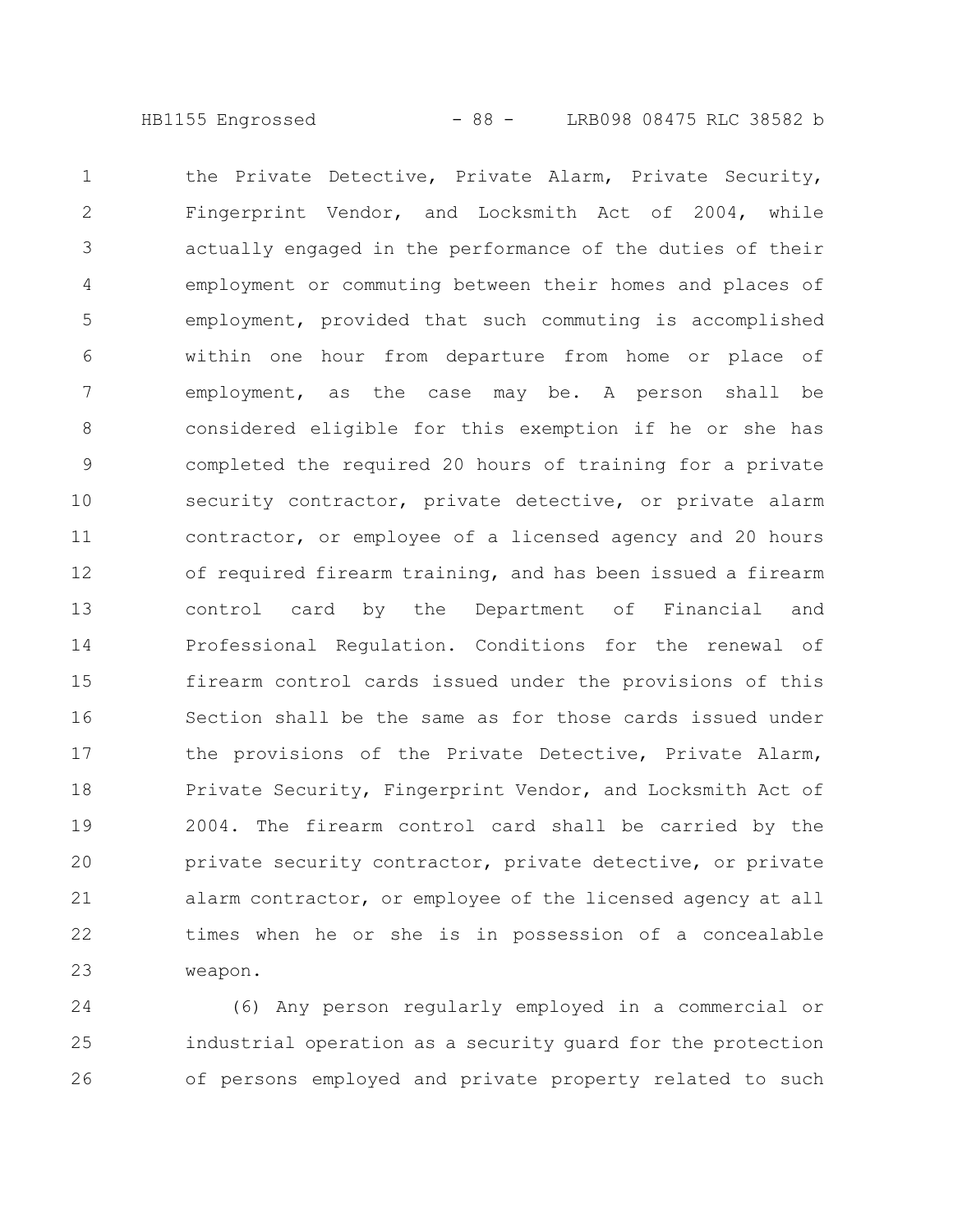commercial or industrial operation, while actually engaged in the performance of his or her duty or traveling between sites or properties belonging to the employer, and who, as a security guard, is a member of a security force of at least 5 persons registered with the Department of Financial and Professional Regulation; provided that such security guard has successfully completed a course of study, approved by and supervised by the Department of Financial and Professional Regulation, consisting of not less than 40 hours of training that includes the theory of law enforcement, liability for acts, and the handling of weapons. A person shall be considered eligible for this exemption if he or she has completed the required 20 hours of training for a security officer and 20 hours of required firearm training, and has been issued a firearm control card by the Department of Financial and Professional Regulation. Conditions for the renewal of firearm control cards issued under the provisions of this Section shall be the same as for those cards issued under the provisions of the Private Detective, Private Alarm, Private Security, Fingerprint Vendor, and Locksmith Act of 2004. The firearm control card shall be carried by the security guard at all times when he or she is in possession of a concealable weapon. 1 2 3 4 5 6 7 8 9 10 11 12 13 14 15 16 17 18 19 20 21 22 23 24

(7) Agents and investigators of the Illinois Legislative Investigating Commission authorized by the 25 26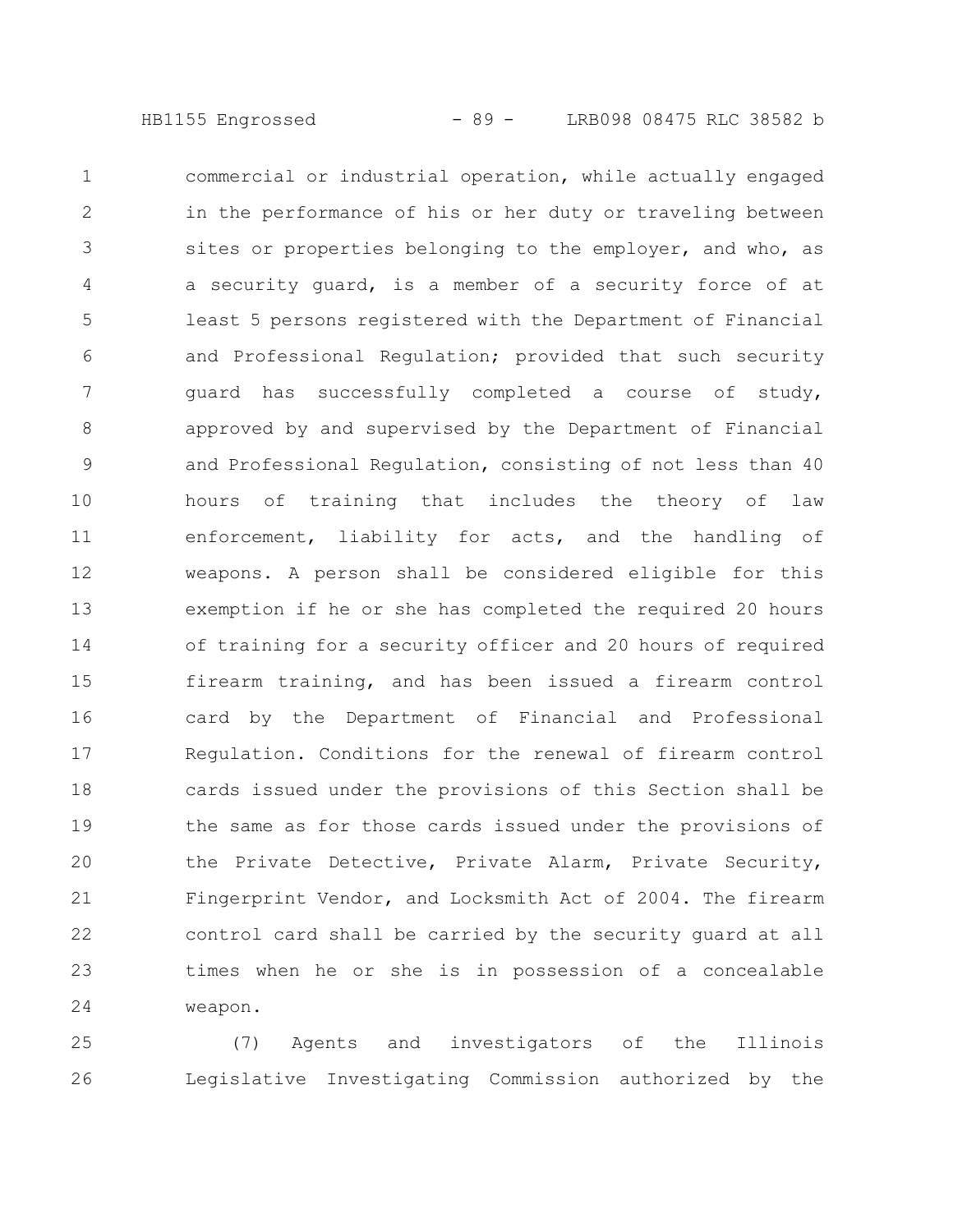Commission to carry the weapons specified in subsections  $24-1$ (a)(3) and  $24-1$ (a)(4), while on duty in the course of any investigation for the Commission. 1 2 3

(8) Persons employed by a financial institution for the protection of other employees and property related to such financial institution, while actually engaged in the performance of their duties, commuting between their homes and places of employment, or traveling between sites or properties owned or operated by such financial institution, provided that any person so employed has successfully completed a course of study, approved by and supervised by the Department of Financial and Professional Regulation, consisting of not less than 40 hours of training which includes theory of law enforcement, liability for acts, and the handling of weapons. A person shall be considered to be eligible for this exemption if he or she has completed the required 20 hours of training for a security officer and 20 hours of required firearm training, and has been issued a firearm control card by the Department of Financial and Professional Regulation. Conditions for renewal of firearm control cards issued under the provisions of this Section shall be the same as for those issued under the provisions of the Private Detective, Private Alarm, Private Security, Fingerprint Vendor, and Locksmith Act of 2004. Such firearm control card shall be carried by the person so trained at all times 4 5 6 7 8 9 10 11 12 13 14 15 16 17 18 19 20 21 22 23 24 25 26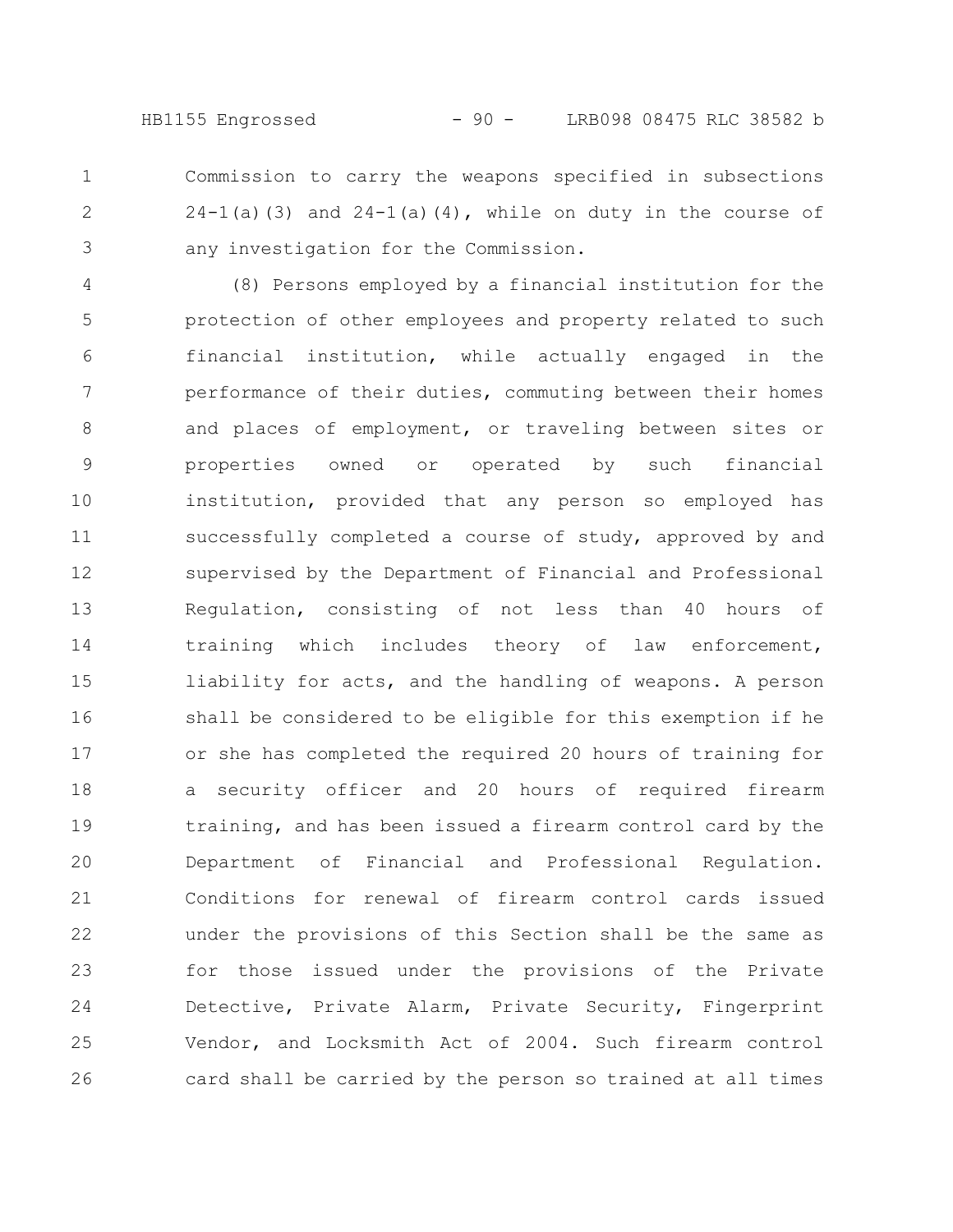HB1155 Engrossed - 91 - LRB098 08475 RLC 38582 b

when such person is in possession of a concealable weapon. For purposes of this subsection, "financial institution" means a bank, savings and loan association, credit union or company providing armored car services. 1 2 3 4

(9) Any person employed by an armored car company to drive an armored car, while actually engaged in the performance of his duties. 5 6 7

(10) Persons who have been classified as peace officers pursuant to the Peace Officer Fire Investigation Act. 8 9

(11) Investigators of the Office of the State's Attorneys Appellate Prosecutor authorized by the board of governors of the Office of the State's Attorneys Appellate Prosecutor to carry weapons pursuant to Section 7.06 of the State's Attorneys Appellate Prosecutor's Act. 10 11 12 13 14

(12) Special investigators appointed by a State's Attorney under Section 3-9005 of the Counties Code. 15 16

(12.5) Probation officers while in the performance of their duties, or while commuting between their homes, places of employment or specific locations that are part of their assigned duties, with the consent of the chief judge of the circuit for which they are employed. 17 18 19 20 21

(13) Court Security Officers while in the performance of their official duties, or while commuting between their homes and places of employment, with the consent of the Sheriff. 22 23 24 25

26

(13.5) A person employed as an armed security guard at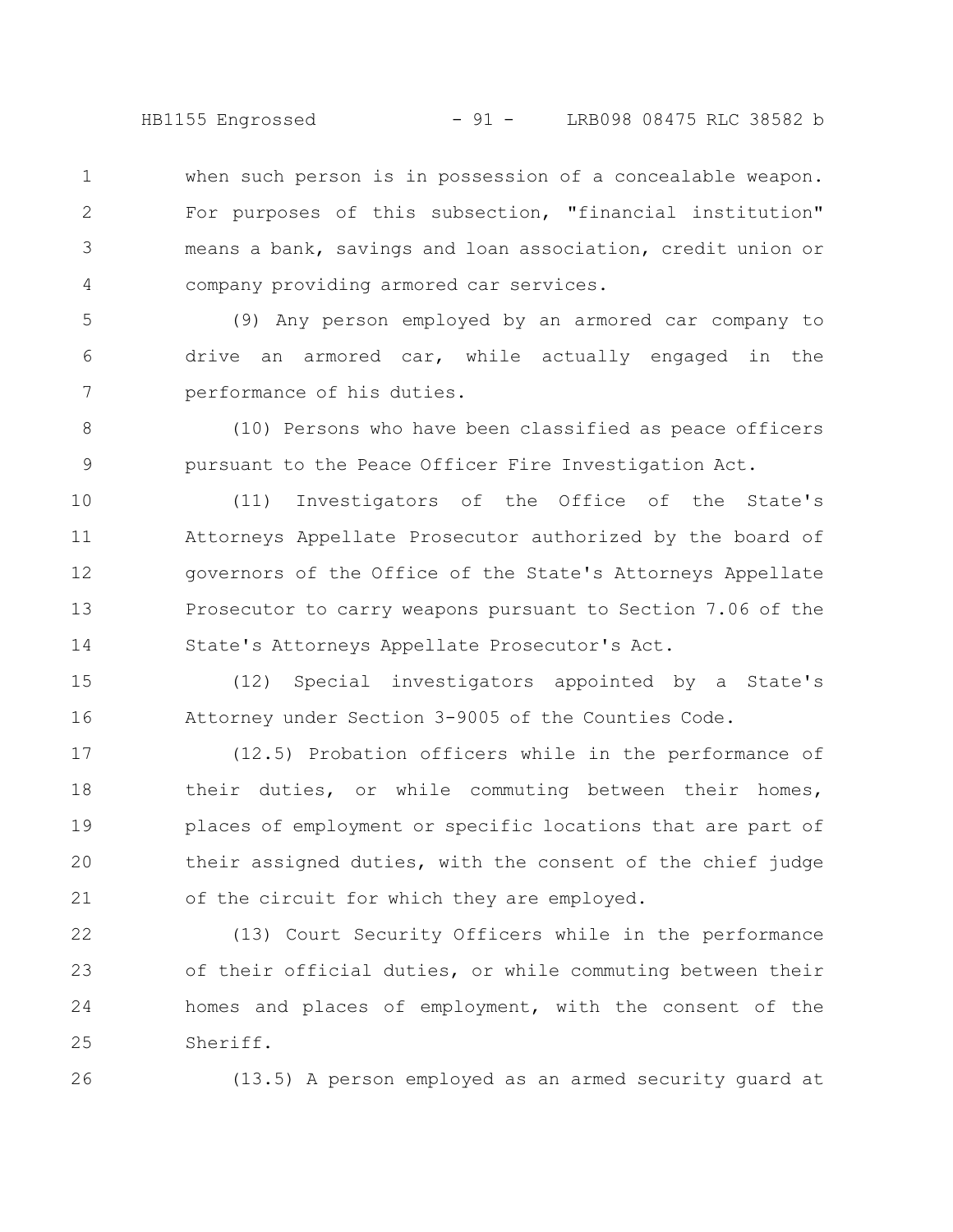HB1155 Engrossed - 92 - LRB098 08475 RLC 38582 b

a nuclear energy, storage, weapons or development site or facility regulated by the Nuclear Regulatory Commission who has completed the background screening and training mandated by the rules and regulations of the Nuclear Regulatory Commission. 1 2 3 4 5

(14) Manufacture, transportation, or sale of weapons to persons authorized under subdivisions (1) through (13.5) of this subsection to possess those weapons. 6 7 8

(b) Subsections  $24-1(a)(4)$  and  $24-1(a)(10)$  and Section 24-1.6 do not apply to or affect any of the following: 9 10

(1) Members of any club or organization organized for the purpose of practicing shooting at targets upon established target ranges, whether public or private, and patrons of such ranges, while such members or patrons are using their firearms on those target ranges. 11 12 13 14 15

(2) Duly authorized military or civil organizations while parading, with the special permission of the Governor. 16 17 18

(3) Hunters, trappers or fishermen with a license or permit while engaged in hunting, trapping or fishing. 19 20

(4) Transportation of weapons that are broken down in a non-functioning state or are not immediately accessible. 21 22

(5) Carrying or possessing any pistol, revolver, stun gun or taser or other firearm on the land or in the legal dwelling of another person as an invitee with that person's permission. 23 24 25 26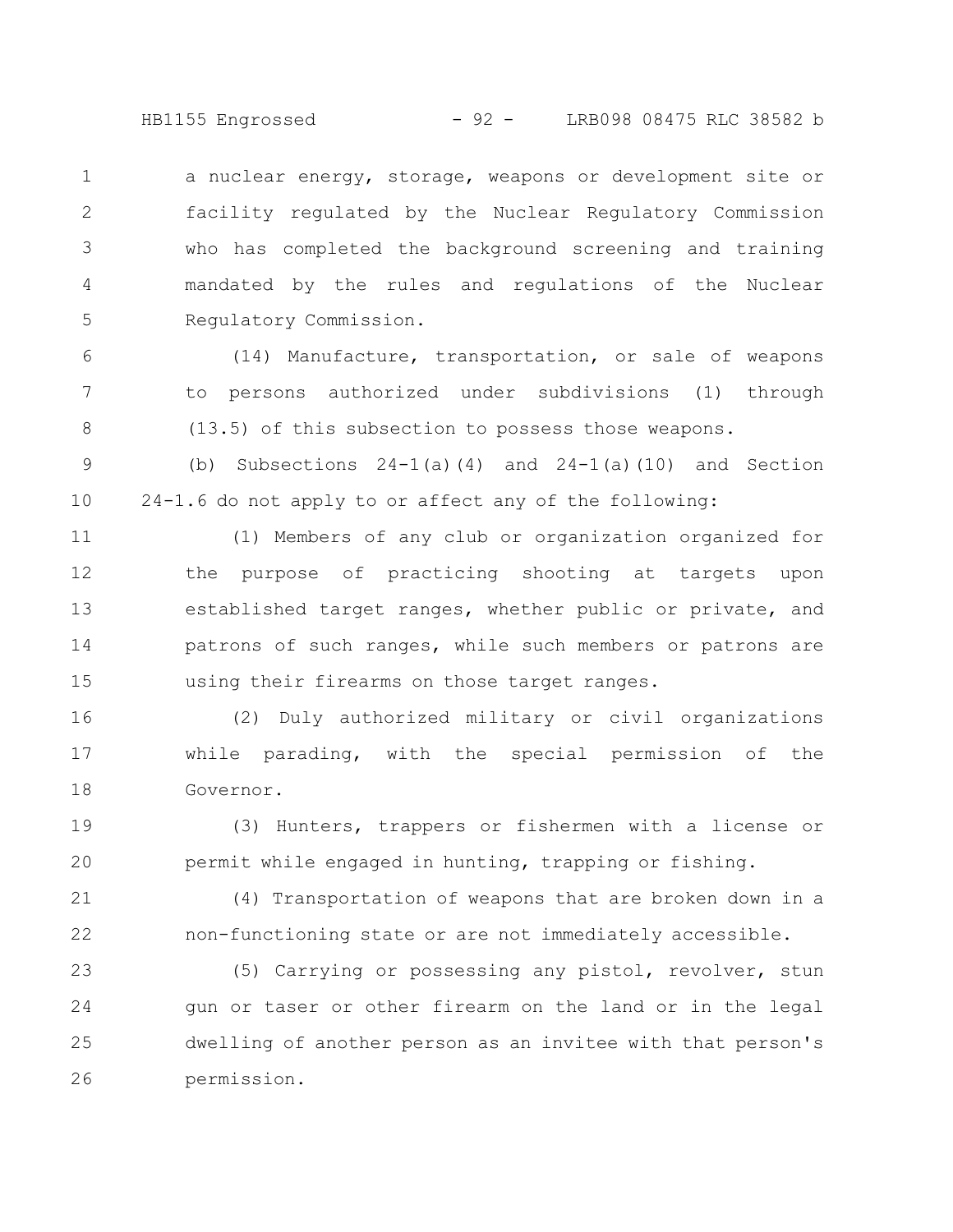## HB1155 Engrossed - 93 - LRB098 08475 RLC 38582 b

(6) A licensee under the Family and Personal Protection Act, notwithstanding Section 250-70 of that Act, if the licensee meets the requirements of the Family and Personal Protection Act. (c) Subsection 24-1(a)(7) does not apply to or affect any of the following: (1) Peace officers while in performance of their official duties. (2) Wardens, superintendents and keepers of prisons, penitentiaries, jails and other institutions for the detention of persons accused or convicted of an offense. (3) Members of the Armed Services or Reserve Forces of the United States or the Illinois National Guard, while in the performance of their official duty. (4) Manufacture, transportation, or sale of machine guns to persons authorized under subdivisions (1) through (3) of this subsection to possess machine guns, if the machine guns are broken down in a non-functioning state or are not immediately accessible. (5) Persons licensed under federal law to manufacture any weapon from which 8 or more shots or bullets can be discharged by a single function of the firing device, or ammunition for such weapons, and actually engaged in the business of manufacturing such weapons or ammunition, but only with respect to activities which are within the lawful scope of such business, such as the manufacture, 1 2 3 4 5 6 7 8 9 10 11 12 13 14 15 16 17 18 19 20 21 22 23 24 25 26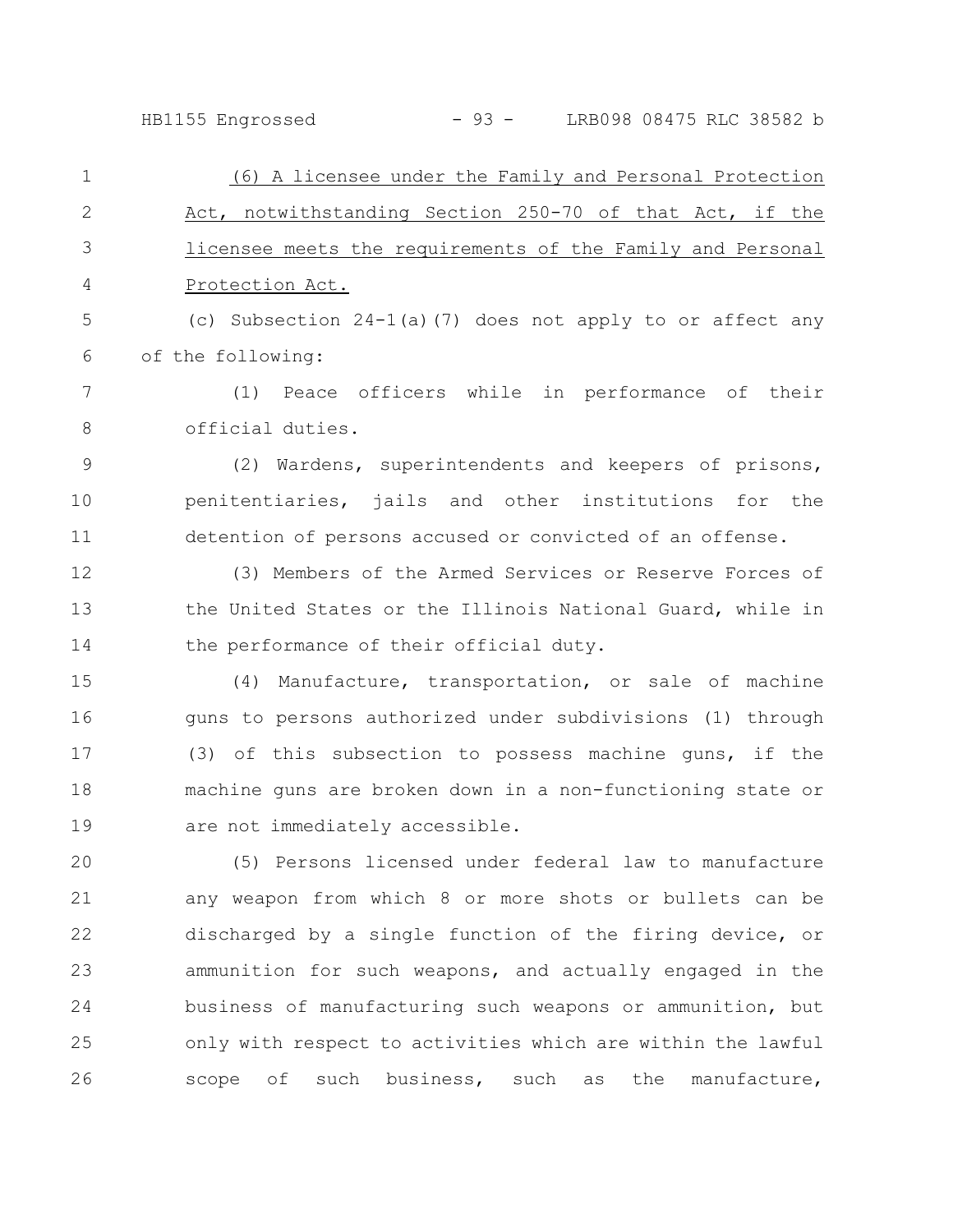HB1155 Engrossed - 94 - LRB098 08475 RLC 38582 b

transportation, or testing of such weapons or ammunition. This exemption does not authorize the general private possession of any weapon from which 8 or more shots or bullets can be discharged by a single function of the firing device, but only such possession and activities as are within the lawful scope of a licensed manufacturing business described in this paragraph. 1 2 3 4 5 6 7

During transportation, such weapons shall be broken down in a non-functioning state or not immediately accessible. 8 9 10

(6) The manufacture, transport, testing, delivery, transfer or sale, and all lawful commercial or experimental activities necessary thereto, of rifles, shotguns, and weapons made from rifles or shotguns, or ammunition for such rifles, shotguns or weapons, where engaged in by a person operating as a contractor or subcontractor pursuant to a contract or subcontract for the development and supply of such rifles, shotguns, weapons or ammunition to the United States government or any branch of the Armed Forces of the United States, when such activities are necessary and incident to fulfilling the terms of such contract. 11 12 13 14 15 16 17 18 19 20 21

The exemption granted under this subdivision (c)(6) shall also apply to any authorized agent of any such contractor or subcontractor who is operating within the scope of his employment, where such activities involving such weapon, weapons or ammunition are necessary and 22 23 24 25 26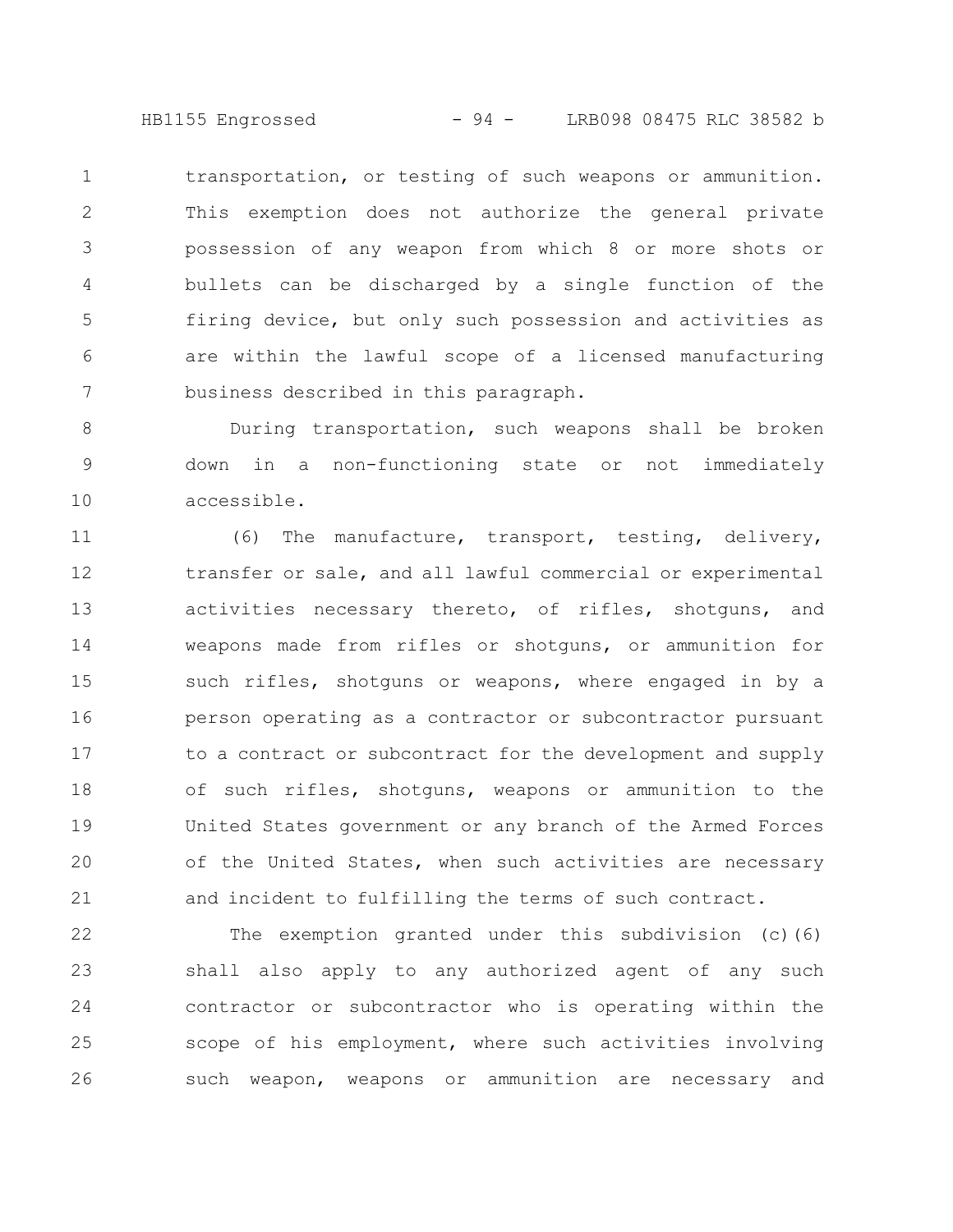HB1155 Engrossed - 95 - LRB098 08475 RLC 38582 b

1

incident to fulfilling the terms of such contract.

During transportation, any such weapon shall be broken down in a non-functioning state, or not immediately accessible. 2 3 4

(7) A person possessing a rifle with a barrel or barrels less than 16 inches in length if: (A) the person has been issued a Curios and Relics license from the U.S. Bureau of Alcohol, Tobacco, Firearms and Explosives; or (B) the person is an active member of a bona fide, nationally recognized military re-enacting group and the modification is required and necessary to accurately portray the weapon for historical re-enactment purposes; the re-enactor is in possession of a valid and current re-enacting group membership credential; and the overall length of the weapon as modified is not less than 26 inches. 5 6 7 8 9 10 11 12 13 14 15

During transportation, any such weapon shall be broken down in a non-functioning state, or not immediately accessible. 16 17 18

(d) Subsection  $24-1$ (a)(1) does not apply to the purchase, possession or carrying of a black-jack or slung-shot by a peace officer. 19 20 21

(e) Subsection 24-1(a)(8) does not apply to any owner, manager or authorized employee of any place specified in that subsection nor to any law enforcement officer or a licensee under the Family and Personal Protection Act, notwithstanding Section 250-70 of that Act. 22 23 24 25 26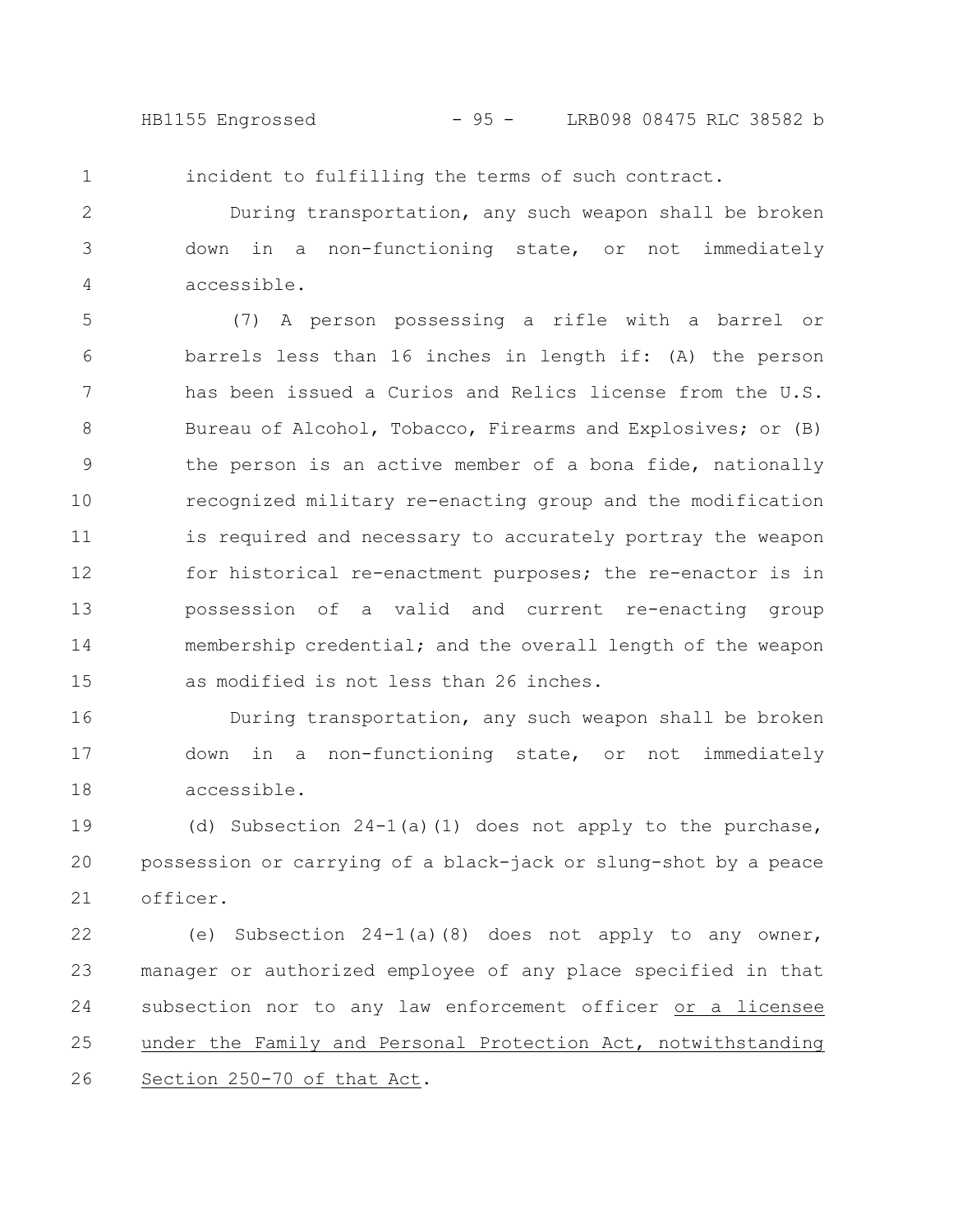HB1155 Engrossed - 96 - LRB098 08475 RLC 38582 b

| 1            | (f) Subsection $24-1$ (a) (4) and subsection $24-1$ (a) (10) and |
|--------------|------------------------------------------------------------------|
| $\mathbf{2}$ | Section 24-1.6 do not apply to members of any club or            |
|              | 3 organization organized for the purpose of practicing shooting  |
| 4            | at targets upon established target ranges, whether public or     |
| 5            | private, while using their firearms on those target ranges.      |

(q) Subsections  $24-1$  (a)(11) and  $24-3.1$  (a)(6) do not apply to: 6 7

(1) Members of the Armed Services or Reserve Forces of the United States or the Illinois National Guard, while in the performance of their official duty. 8 9 10

(2) Bonafide collectors of antique or surplus military ordinance. 11 12

(3) Laboratories having a department of forensic ballistics, or specializing in the development of ammunition or explosive ordinance. 13 14 15

(4) Commerce, preparation, assembly or possession of explosive bullets by manufacturers of ammunition licensed by the federal government, in connection with the supply of those organizations and persons exempted by subdivision (g)(1) of this Section, or like organizations and persons outside this State, or the transportation of explosive bullets to any organization or person exempted in this Section by a common carrier or by a vehicle owned or leased by an exempted manufacturer. 16 17 18 19 20 21 22 23 24

(g-5) Subsection 24-1(a)(6) does not apply to or affect persons licensed under federal law to manufacture any device or 25 26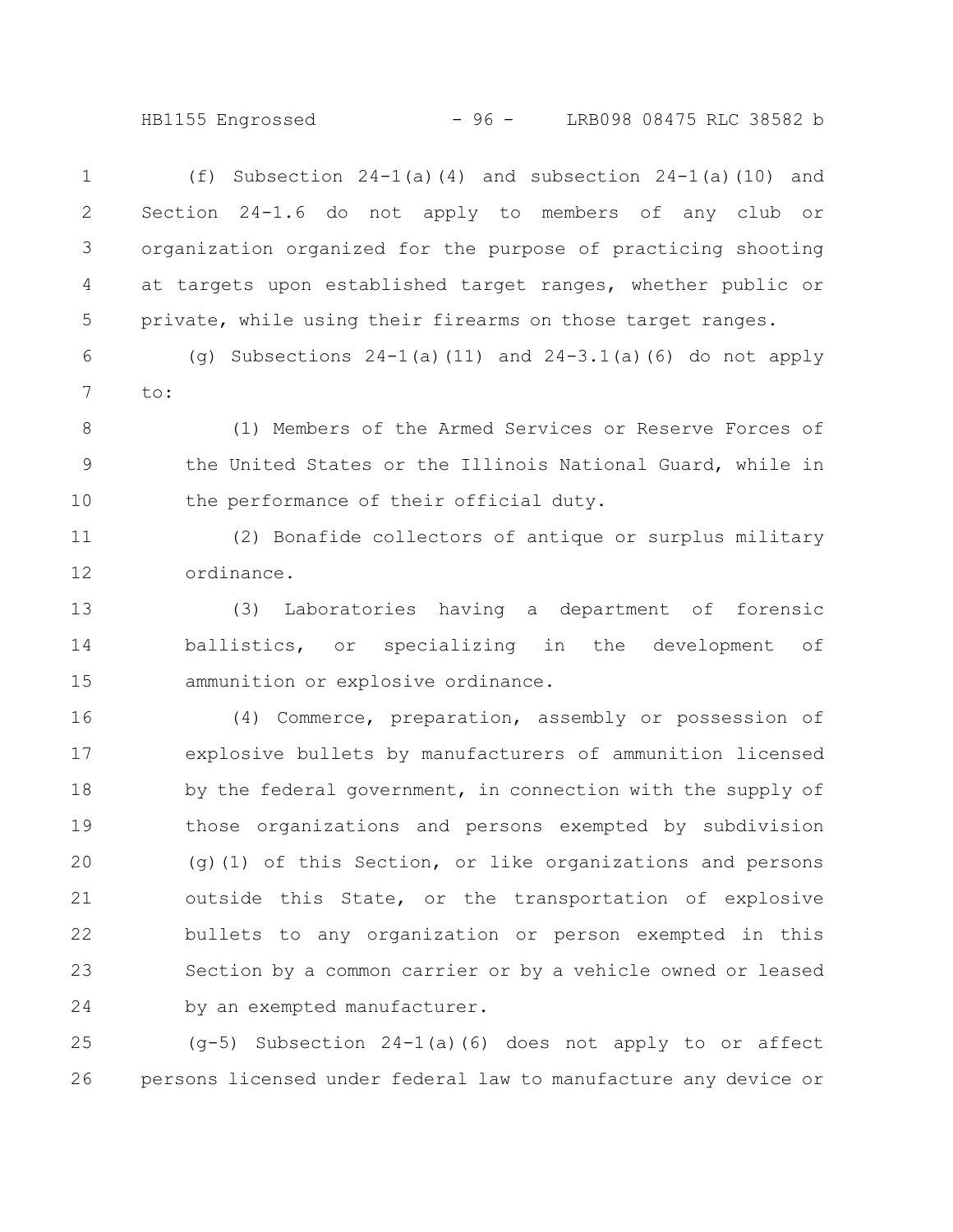HB1155 Engrossed - 97 - LRB098 08475 RLC 38582 b

attachment of any kind designed, used, or intended for use in silencing the report of any firearm, firearms, or ammunition for those firearms equipped with those devices, and actually engaged in the business of manufacturing those devices, firearms, or ammunition, but only with respect to activities that are within the lawful scope of that business, such as the manufacture, transportation, or testing of those devices, firearms, or ammunition. This exemption does not authorize the general private possession of any device or attachment of any kind designed, used, or intended for use in silencing the report of any firearm, but only such possession and activities as are within the lawful scope of a licensed manufacturing business described in this subsection (g-5). During transportation, these devices shall be detached from any weapon or not immediately accessible. 1 2 3 4 5 6 7 8 9 10 11 12 13 14 15

(g-6) Subsections 24-1(a)(4) and 24-1(a)(10) and Section 24-1.6 do not apply to or affect any parole agent or parole supervisor who meets the qualifications and conditions prescribed in Section 3-14-1.5 of the Unified Code of Corrections. 16 17 18 19 20

(g-7) Subsection 24-1(a)(6) does not apply to a peace officer while serving as a member of a tactical response team or special operations team. A peace officer may not personally own or apply for ownership of a device or attachment of any kind designed, used, or intended for use in silencing the report of any firearm. These devices shall be owned and 21 22 23 24 25 26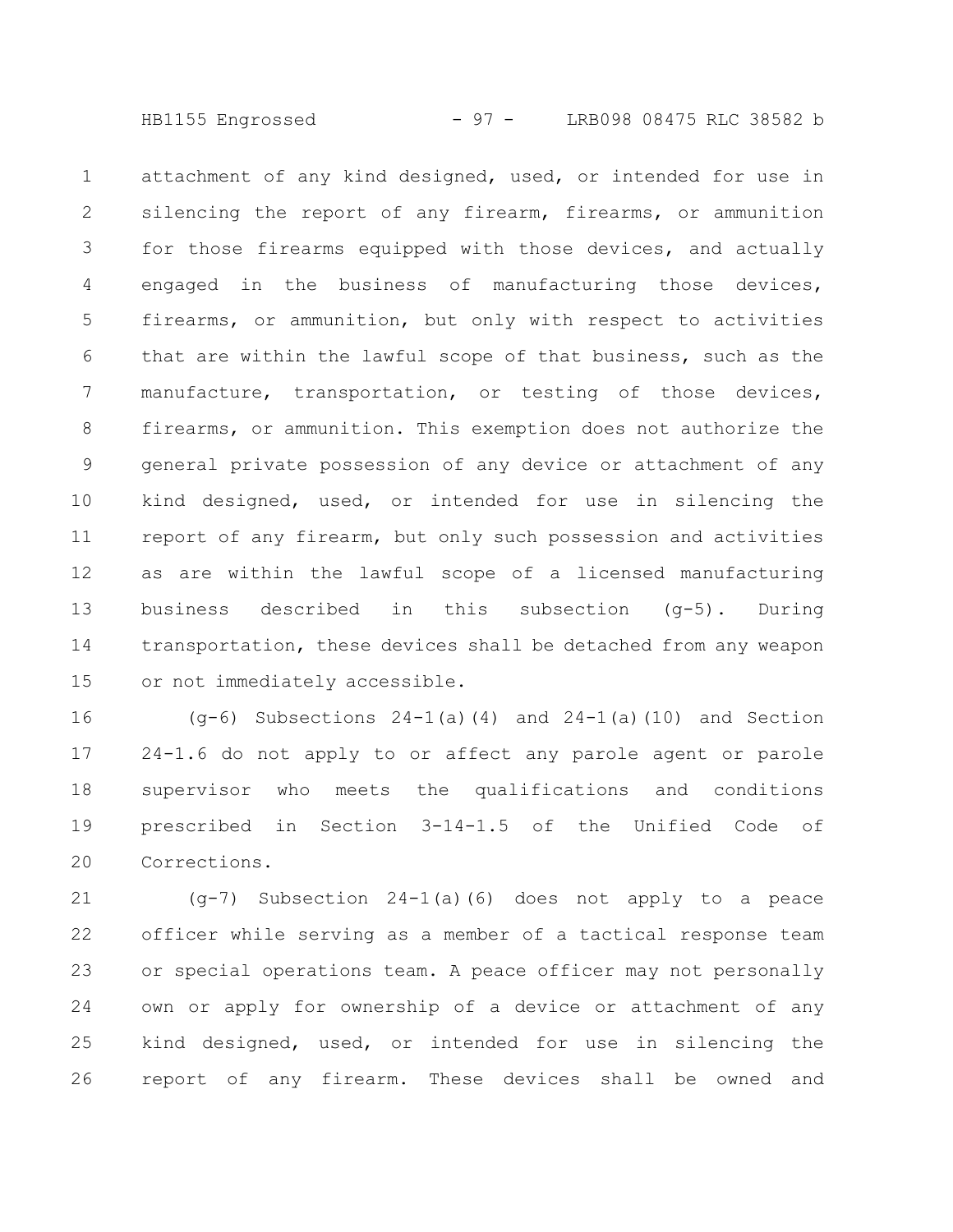HB1155 Engrossed - 98 - LRB098 08475 RLC 38582 b

maintained by lawfully recognized units of government whose duties include the investigation of criminal acts. 1 2

(g-10) Subsections 24-1(a)(4), 24-1(a)(8), and  $24-1$ (a)(10), and Sections  $24-1.6$  and  $24-3.1$  do not apply to an athlete's possession, transport on official Olympic and Paralympic transit systems established for athletes, or use of competition firearms sanctioned by the International Olympic Committee, the International Paralympic Committee, the International Shooting Sport Federation, or USA Shooting in connection with such athlete's training for and participation in shooting competitions at the 2016 Olympic and Paralympic Games and sanctioned test events leading up to the 2016 Olympic and Paralympic Games. 3 4 5 6 7 8 9 10 11 12 13

(h) An information or indictment based upon a violation of any subsection of this Article need not negative any exemptions contained in this Article. The defendant shall have the burden of proving such an exemption. 14 15 16 17

(i) Nothing in this Article shall prohibit, apply to, or affect the transportation, carrying, or possession, of any pistol or revolver, stun gun, taser, or other firearm consigned to a common carrier operating under license of the State of Illinois or the federal government, where such transportation, carrying, or possession is incident to the lawful transportation in which such common carrier is engaged; and nothing in this Article shall prohibit, apply to, or affect the transportation, carrying, or possession of any pistol, 18 19 20 21 22 23 24 25 26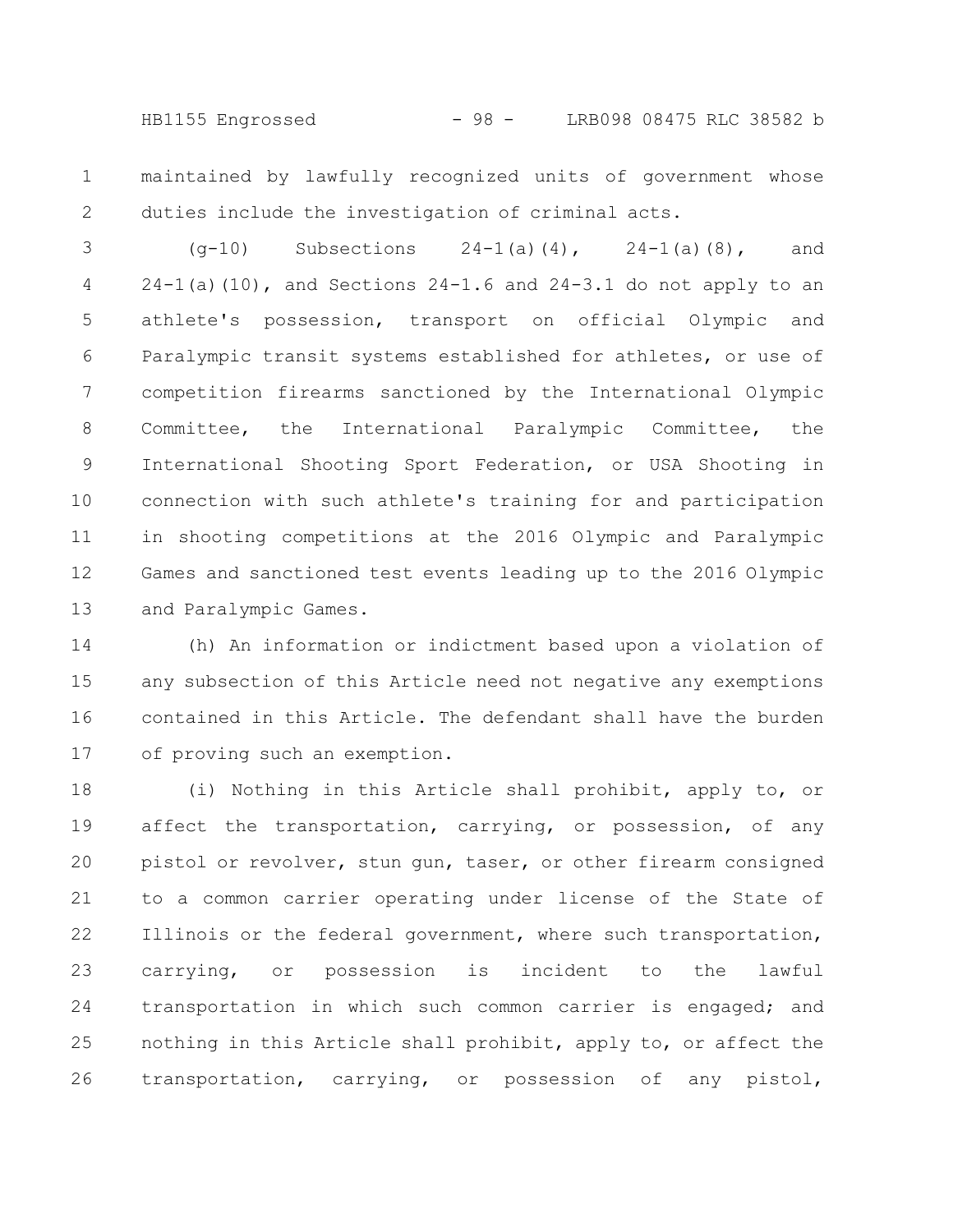HB1155 Engrossed - 99 - LRB098 08475 RLC 38582 b

revolver, stun gun, taser, or other firearm, not the subject of and regulated by subsection  $24-1$  (a) (7) or subsection  $24-2$  (c) of this Article, which is unloaded and enclosed in a case, firearm carrying box, shipping box, or other container, by the possessor of a valid Firearm Owners Identification Card. (Source: P.A. 96-7, eff. 4-3-09; 96-230, eff. 1-1-10; 96-742, eff. 8-25-09; 96-1000, eff. 7-2-10; 97-465, eff. 8-22-11; 97-676, eff. 6-1-12; 97-936, eff. 1-1-13; 97-1010, eff. 1-1-13; revised 8-23-12.) 1 2 3 4 5 6 7 8 9

Section 800. The Freedom of Information Act is amended by changing Section 7.5 as follows: 10 11

(5 ILCS 140/7.5) 12

Sec. 7.5. Statutory Exemptions. To the extent provided for by the statutes referenced below, the following shall be exempt from inspection and copying: 13 14 15

(a) All information determined to be confidential under Section 4002 of the Technology Advancement and Development Act. 16 17

(b) Library circulation and order records identifying library users with specific materials under the Library Records Confidentiality Act. 18 19 20

(c) Applications, related documents, and medical records received by the Experimental Organ Transplantation Procedures Board and any and all documents or other records prepared by the Experimental Organ Transplantation Procedures Board or its 21 22 23 24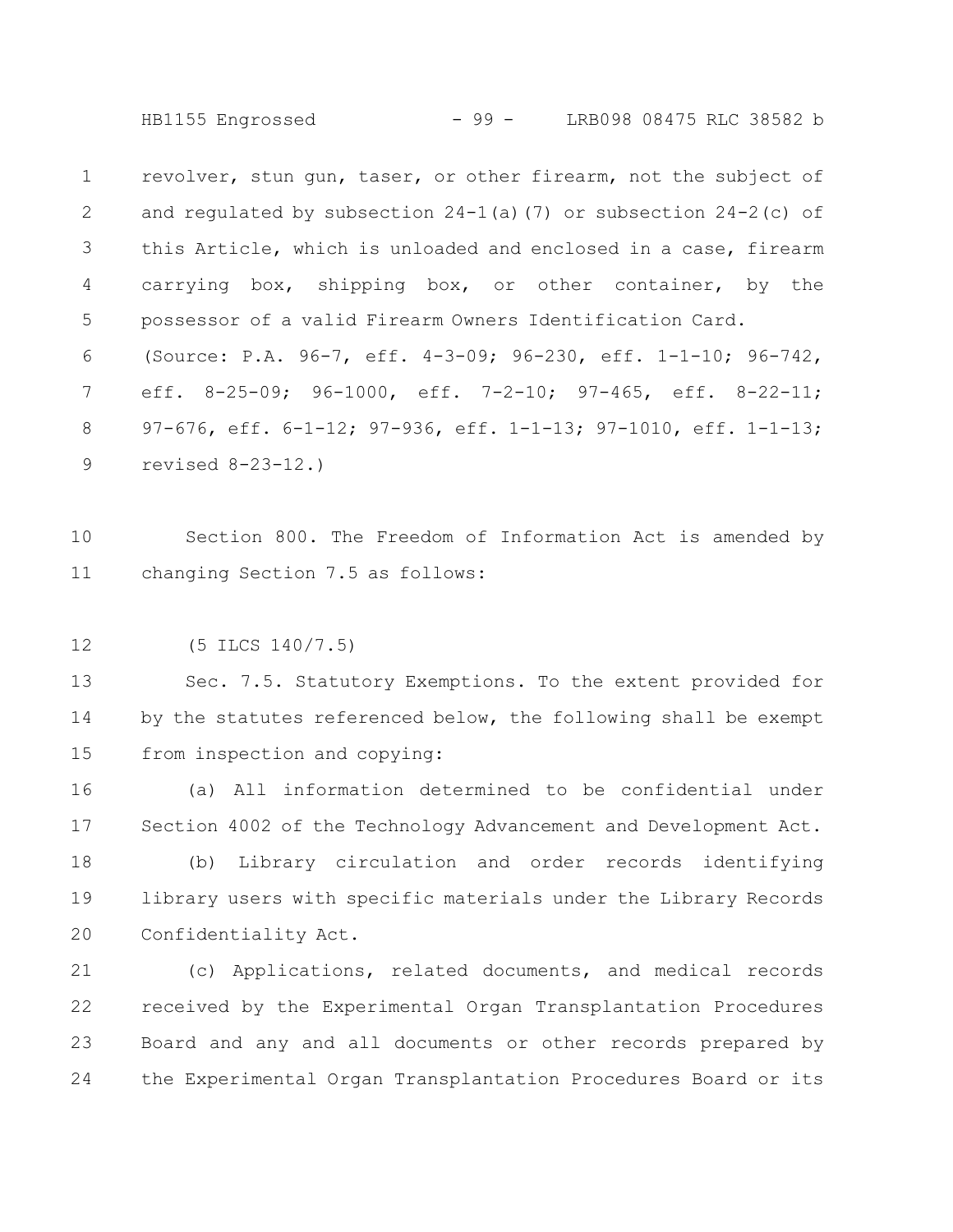HB1155 Engrossed - 100 - LRB098 08475 RLC 38582 b

staff relating to applications it has received. 1

(d) Information and records held by the Department of Public Health and its authorized representatives relating to known or suspected cases of sexually transmissible disease or any information the disclosure of which is restricted under the Illinois Sexually Transmissible Disease Control Act. 2 3 4 5 6

(e) Information the disclosure of which is exempted under Section 30 of the Radon Industry Licensing Act. 7 8

(f) Firm performance evaluations under Section 55 of the Architectural, Engineering, and Land Surveying Qualifications Based Selection Act. 9 10 11

(g) Information the disclosure of which is restricted and exempted under Section 50 of the Illinois Prepaid Tuition Act. 12 13

(h) Information the disclosure of which is exempted under the State Officials and Employees Ethics Act, and records of any lawfully created State or local inspector general's office that would be exempt if created or obtained by an Executive Inspector General's office under that Act. 14 15 16 17 18

(i) Information contained in a local emergency energy plan submitted to a municipality in accordance with a local emergency energy plan ordinance that is adopted under Section 11-21.5-5 of the Illinois Municipal Code. 19 20 21 22

(j) Information and data concerning the distribution of surcharge moneys collected and remitted by wireless carriers under the Wireless Emergency Telephone Safety Act. 23 24 25

26

(k) Law enforcement officer identification information or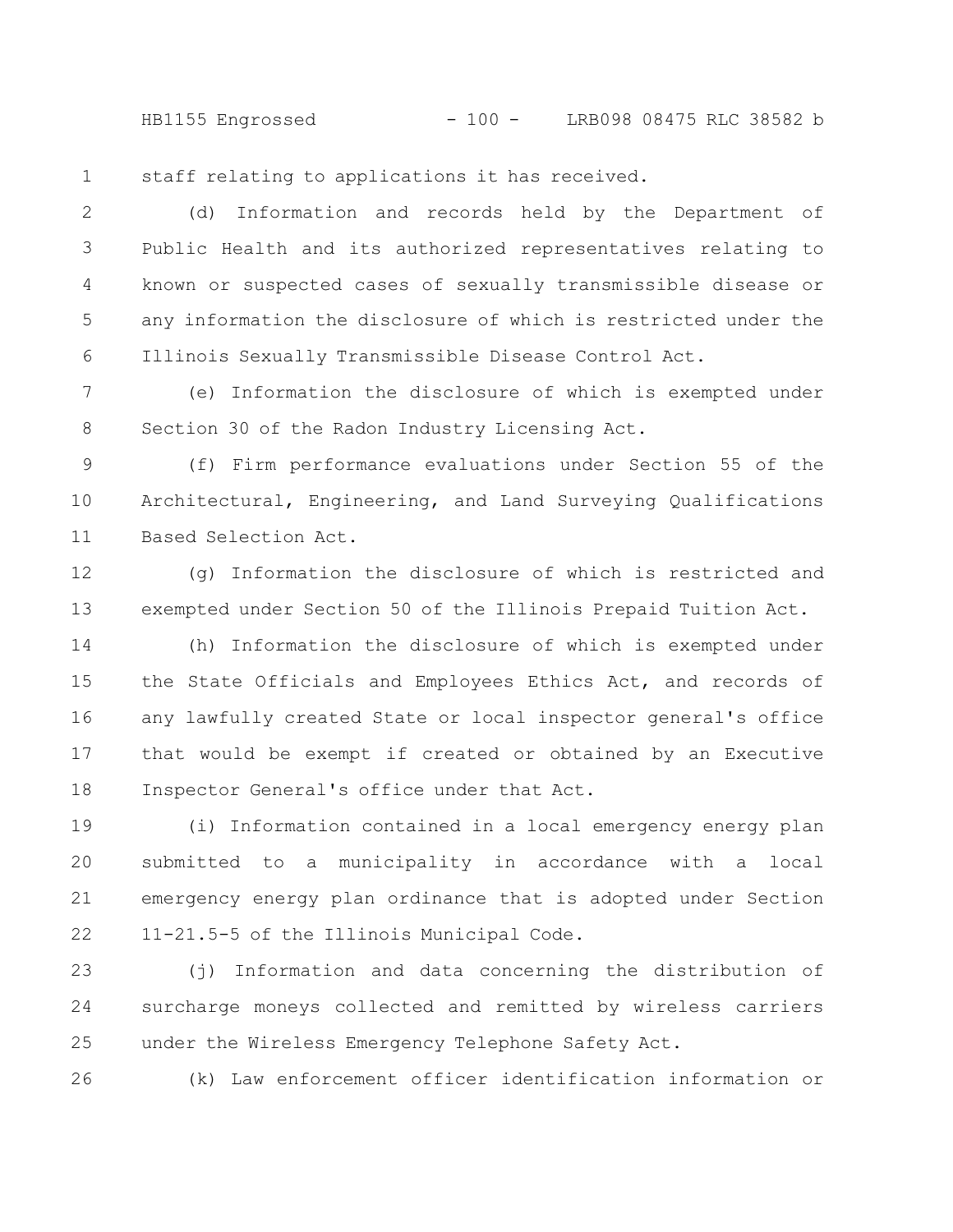HB1155 Engrossed - 101 - LRB098 08475 RLC 38582 b

driver identification information compiled by a law enforcement agency or the Department of Transportation under Section 11-212 of the Illinois Vehicle Code. 1 2 3

(l) Records and information provided to a residential health care facility resident sexual assault and death review team or the Executive Council under the Abuse Prevention Review Team Act. 4 5 6 7

(m) Information provided to the predatory lending database created pursuant to Article 3 of the Residential Real Property Disclosure Act, except to the extent authorized under that Article. 8 9 10 11

(n) Defense budgets and petitions for certification of compensation and expenses for court appointed trial counsel as provided under Sections 10 and 15 of the Capital Crimes Litigation Act. This subsection (n) shall apply until the conclusion of the trial of the case, even if the prosecution chooses not to pursue the death penalty prior to trial or sentencing. 12 13 14 15 16 17 18

(o) Information that is prohibited from being disclosed under Section 4 of the Illinois Health and Hazardous Substances Registry Act. 19 20 21

(p) Security portions of system safety program plans, investigation reports, surveys, schedules, lists, data, or information compiled, collected, or prepared by or for the Regional Transportation Authority under Section 2.11 of the Regional Transportation Authority Act or the St. Clair County 22 23 24 25 26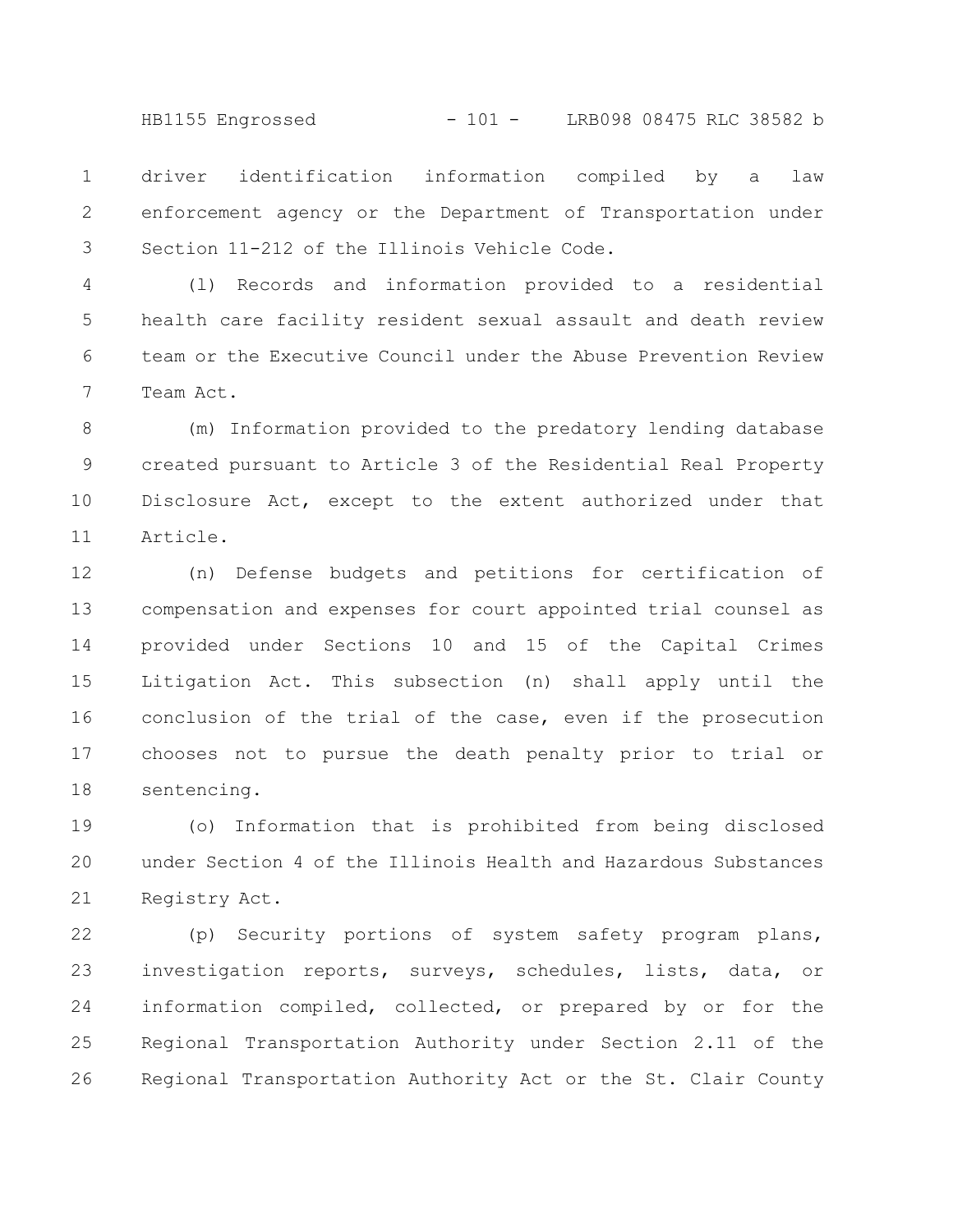HB1155 Engrossed - 102 - LRB098 08475 RLC 38582 b

Transit District under the Bi-State Transit Safety Act. 1

(q) Information prohibited from being disclosed by the Personnel Records Review Act. 2 3

(r) Information prohibited from being disclosed by the Illinois School Student Records Act. 4 5

(s) Information the disclosure of which is restricted under Section 5-108 of the Public Utilities Act. 6 7

(t) All identified or deidentified health information in the form of health data or medical records contained in, stored in, submitted to, transferred by, or released from the Illinois Health Information Exchange, and identified or deidentified health information in the form of health data and medical records of the Illinois Health Information Exchange in the possession of the Illinois Health Information Exchange Authority due to its administration of the Illinois Health Information Exchange. The terms "identified" and "deidentified" shall be given the same meaning as in the Health Insurance Accountability and Portability Act of 1996, Public Law 104-191, or any subsequent amendments thereto, and any regulations promulgated thereunder. 8 9 10 11 12 13 14 15 16 17 18 19 20

(u) Records and information provided to an independent team of experts under Brian's Law. 21 22

(v) Names and information of people who have applied for or received Firearm Owner's Identification Cards or Certificates of Handgun Registration under the Firearm Owners Identification Card Act and the Family and Personal Protection 23 24 25 26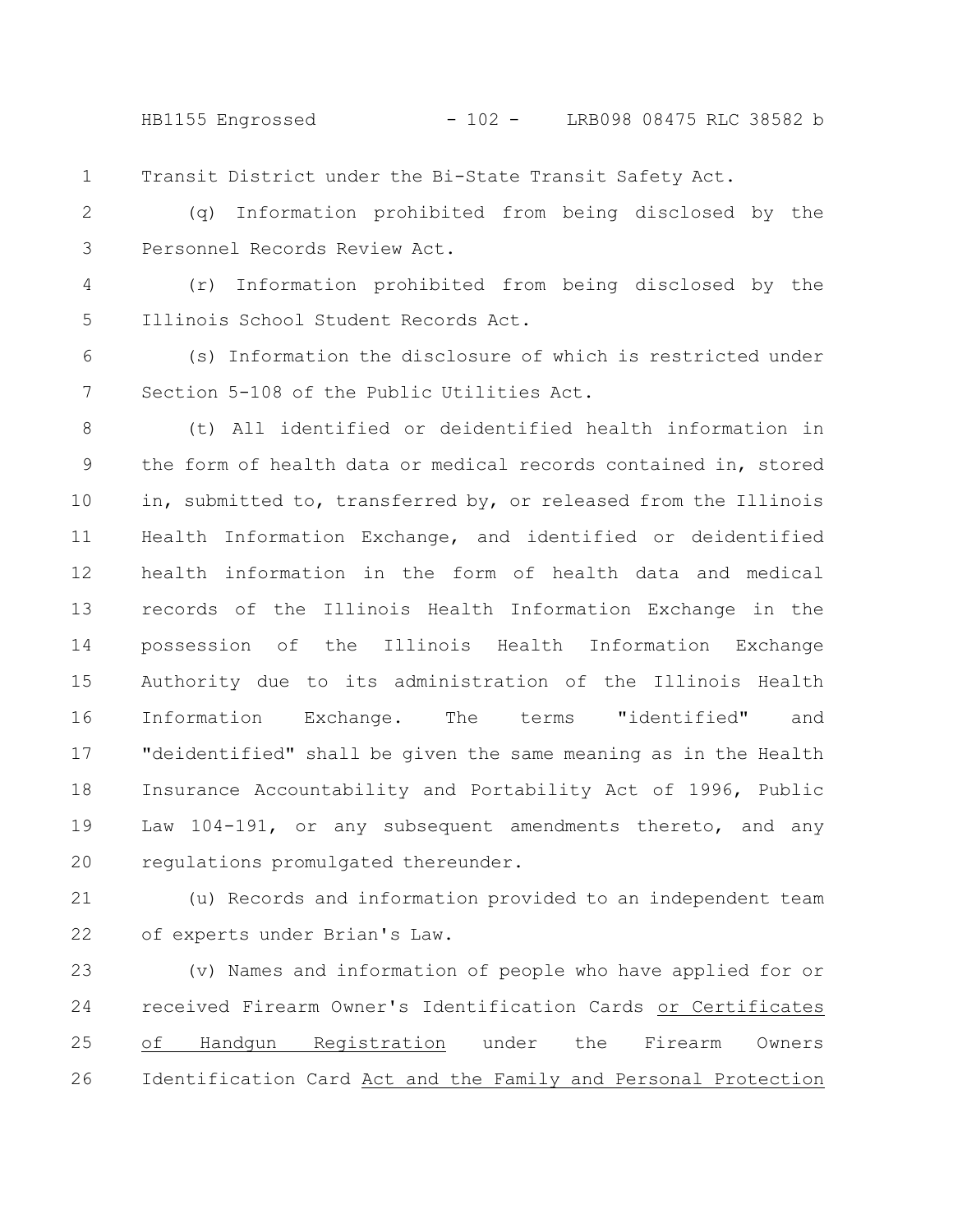## HB1155 Engrossed - 103 - LRB098 08475 RLC 38582 b

Act. 1

(w) Personally identifiable information which is exempted from disclosure under subsection (g) of Section 19.1 of the Toll Highway Act. 2 3 4

(x) Information which is exempted from disclosure under Section 5-1014.3 of the Counties Code or Section 8-11-21 of the Illinois Municipal Code. 5 6 7

(Source: P.A. 96-542, eff. 1-1-10; 96-1235, eff. 1-1-11; 96-1331, eff. 7-27-10; 97-80, eff. 7-5-11; 97-333, eff. 8-12-11; 97-342, eff. 8-12-11; 97-813, eff. 7-13-12; 97-976, eff. 1-1-13.) 8 9 10 11

Section 801. The Department of State Police Law of the Civil Administrative Code of Illinois is amended by changing Sections 2605-45 and 2605-120 as follows: 12 13 14

(20 ILCS 2605/2605-45) (was 20 ILCS 2605/55a-5) 15

Sec. 2605-45. Division of Administration. The Division of Administration shall exercise the following functions: 16 17

(1) Exercise the rights, powers, and duties vested in the Department by the Governor's Office of Management and Budget Act. 18 19 20

(2) Pursue research and the publication of studies pertaining to local law enforcement activities. 21 22

(3) Exercise the rights, powers, and duties vested in the Department by the Personnel Code. 23 24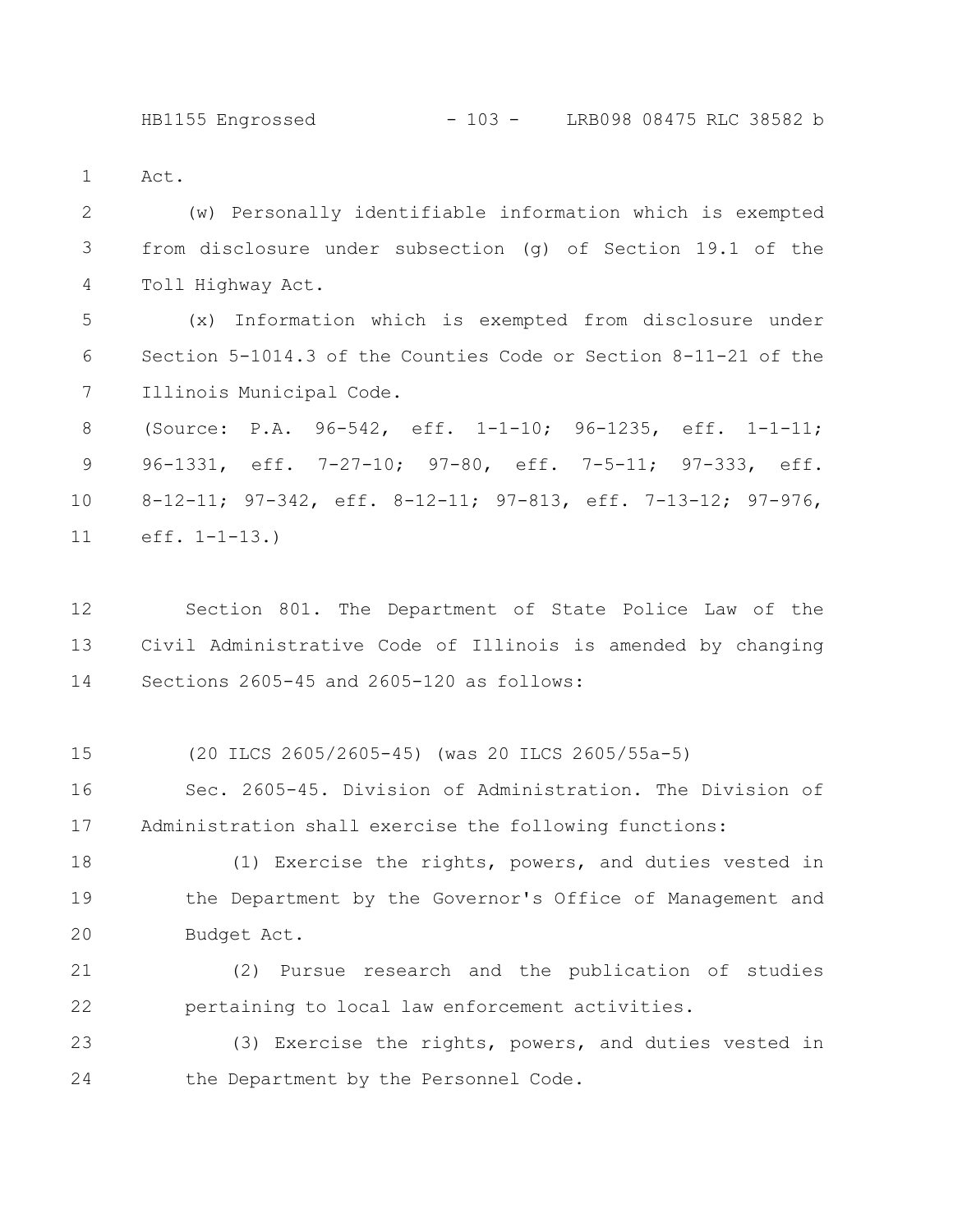(4) Operate an electronic data processing and computer center for the storage and retrieval of data pertaining to criminal activity. 1 2 3

(5) Exercise the rights, powers, and duties vested in the former Division of State Troopers by Section 17 of the State Police Act. 4 5 6

(6) Exercise the rights, powers, and duties vested in the Department by "An Act relating to internal auditing in State government", approved August 11, 1967 (repealed; now the Fiscal Control and Internal Auditing Act, 30 ILCS 10/). 7 8 9 10

(6.5) Exercise the rights, powers, and duties vested in the Department by the Firearm Owners Identification Card Act and the Family and Personal Protection Act. 11 12 13

(7) Exercise other duties that may be assigned by the Director to fulfill the responsibilities and achieve the purposes of the Department. 14 15 16

(Source: P.A. 94-793, eff. 5-19-06.) 17

(20 ILCS 2605/2605-120) (was 20 ILCS 2605/55a in part) Sec. 2605-120. Firearm Owners Identification Card Act and the Family and Personal Protection Act. To exercise the rights, powers, and duties that have been vested in the Department of Public Safety by the Firearm Owners Identification Card Act and the Family and Personal Protection Act. (Source: P.A. 90-18, eff. 7-1-97; 90-130, eff. 1-1-98; 90-372, 18 19 20 21 22 23 24

eff. 7-1-98; 90-590, eff. 1-1-00; 90-655, eff. 7-30-98; 90-793, 25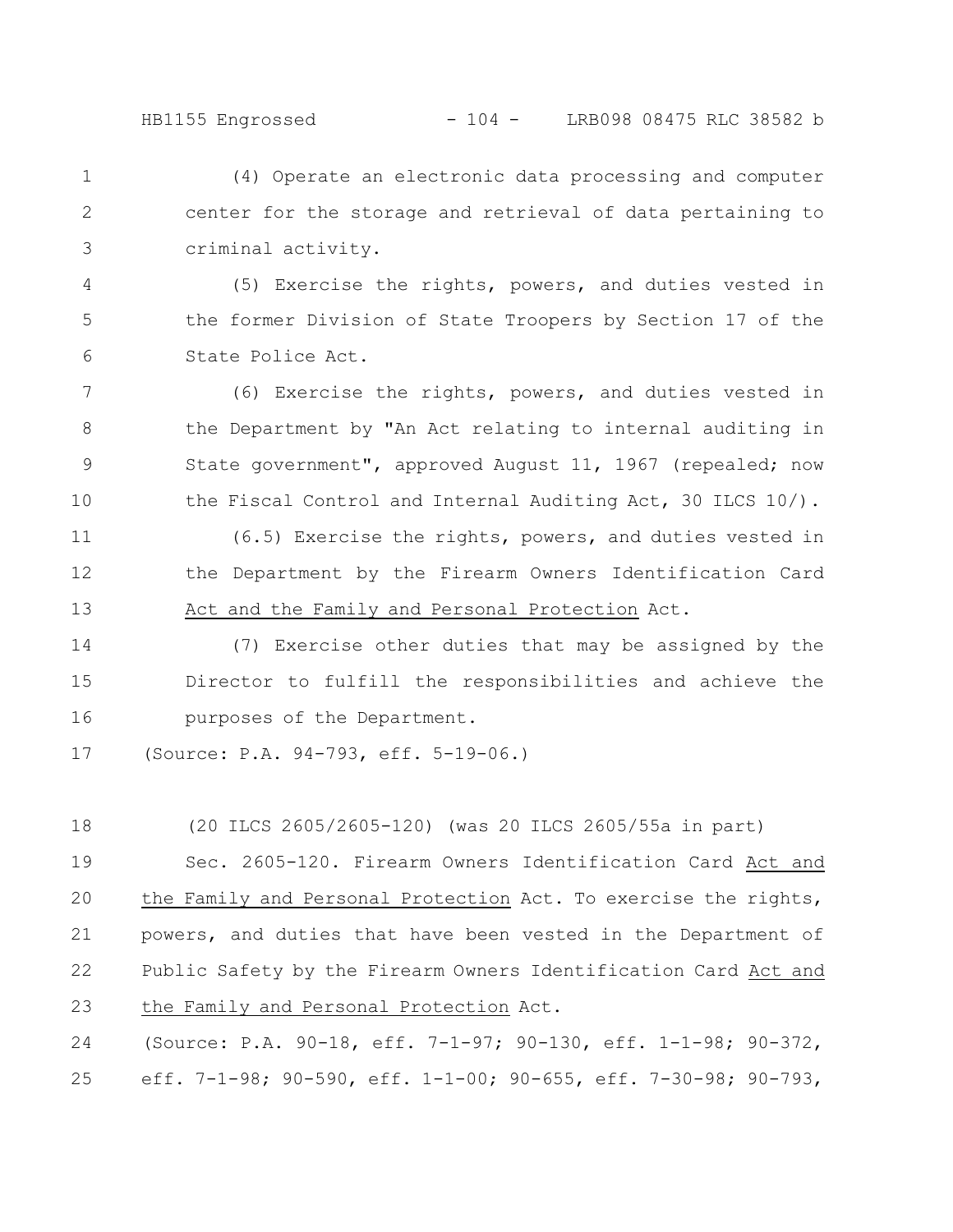HB1155 Engrossed - 105 - LRB098 08475 RLC 38582 b

eff. 8-14-98; 91-239, eff. 1-1-00.) 1

Section 802. The Criminal Identification Act is amended by changing Section 2.2 as follows: 2 3

(20 ILCS 2630/2.2) 4

Sec. 2.2. Notification to the Department. Upon judgment of conviction of a violation of Section 12-1, 12-2, 12-3, 12-3.2, 12-3.4, or 12-3.5 of the Criminal Code of 1961 or the Criminal Code of 2012 when the defendant has been determined, pursuant to Section 112A-11.1 of the Code of Criminal Procedure of 1963, to be subject to the prohibitions of 18 U.S.C. 922(g)(9), the circuit court clerk shall include notification and a copy of the written determination in a report of the conviction to the Department of State Police Firearm Owner's Identification Card Office to enable the office to perform its duties under Sections 4 and 8 of the Firearm Owners Identification Card Act and Section 5 of the Family and Personal Protection Act and to report that determination to the Federal Bureau of Investigation to assist the Bureau in identifying persons prohibited from purchasing and possessing a firearm pursuant to the provisions of 18 U.S.C. 922. The written determination described in this Section shall be included in the defendant's record of arrest and conviction in the manner and form prescribed by the Department of State Police. 5 6 7 8 9 10 11 12 13 14 15 16 17 18 19 20 21 22 23

(Source: P.A. 97-1131, eff. 1-1-13; 97-1150, eff. 1-25-13.) 24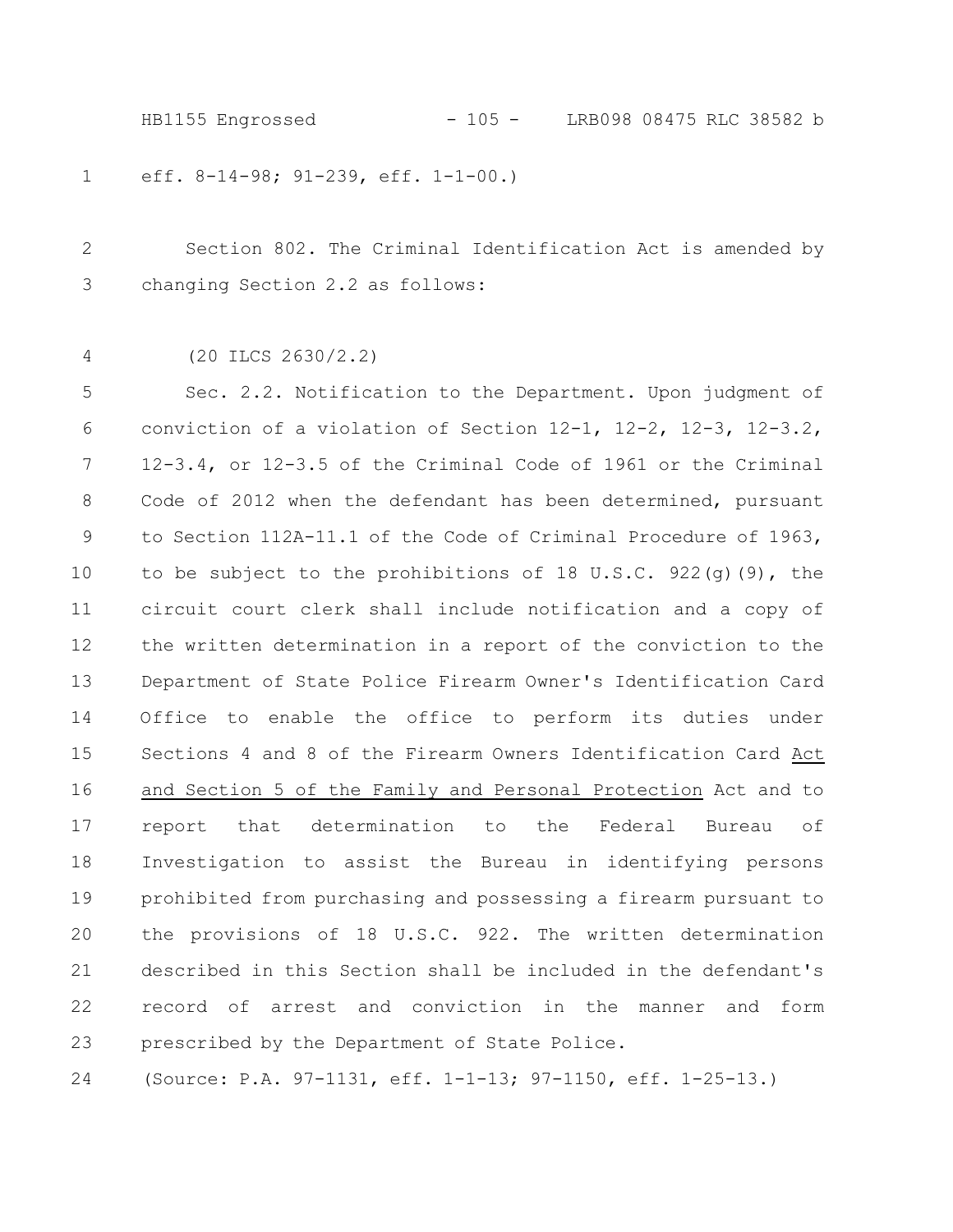HB1155 Engrossed - 106 - LRB098 08475 RLC 38582 b

| $\mathbf 1$   | Section 803. The State Finance Act is amended by adding        |
|---------------|----------------------------------------------------------------|
| 2             | Sections 5.826, 5.827, 5.828, 6z-98, and 6z-99 as follows:     |
| 3             | (30 ILCS 105/5.826 new)                                        |
| 4             | Sec. 5.826. The Handgun Certificate Administration Fund.       |
| 5             | (30 ILCS 105/5.827 new)                                        |
| 6             | Sec. 5.827. The National Instant Criminal Background Check     |
| 7             | System Improvement Fund.                                       |
|               |                                                                |
| $8\,$         | (30 ILCS 105/5.828 new)                                        |
| $\mathcal{G}$ | Sec. 5.828. The Illinois LEADS Information and Technology      |
| 10            | Improvement Fund.                                              |
|               |                                                                |
| 11            | (30 ILCS 105/6z-98 new)                                        |
| 12            | Sec. 6z-98. National Instant Criminal Background Check         |
| 13            | System Improvement Fund.                                       |
| 14            | There is created in the State treasury a special fund<br>(a)   |
| 15            | known as National Instant Criminal Background Check System     |
| 16            | Improvement Fund. The Fund shall receive revenue under Section |
| 17            | 5 of the Family and Personal Protection Act. The Fund may also |
| 18            | receive revenue from grants, donations, appropriations, and    |
| 19            | any other legal source.                                        |
| 20            | (b) The Department of State Police shall use moneys in the     |
| 21            | Fund to perform its duties and responsibilities under          |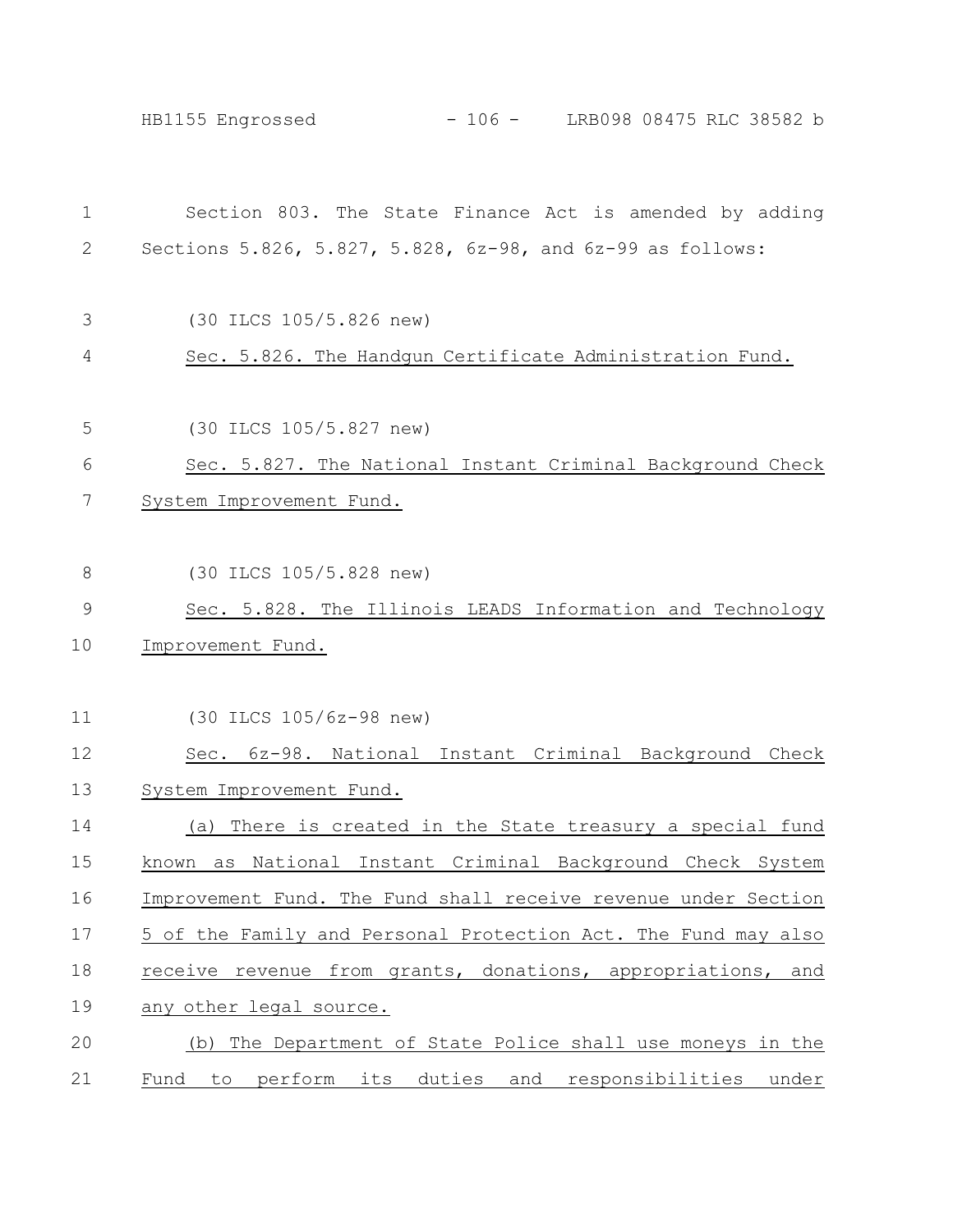|               | $-107 -$<br>LRB098 08475 RLC 38582 b<br>HB1155 Engrossed             |
|---------------|----------------------------------------------------------------------|
| $\mathbf 1$   | subsection (e) of Section 3.1 of the Firearm Owners                  |
| 2             | Identification Card Act and Section 5 of<br>the<br>Family<br>and     |
| 3             | Personal Protection Act.                                             |
| 4             | Expenditures may be<br>made from<br>the<br>Fund<br>only<br>(C)<br>as |
| 5             | appropriated by the General Assembly by law.                         |
| 6             | Investment income<br>that is attributable<br>the<br>(d)<br>to        |
| 7             | investment of moneys in the Fund shall be retained in the Fund       |
| 8             | for the uses specified in this Section.                              |
| $\mathcal{G}$ | Fund shall not be subject to administrative<br>The<br>(e)            |
| 10            | chargebacks.                                                         |
|               |                                                                      |
| 11            | (30 ILCS 105/6z-99 new)                                              |
| 12            | Sec. 6z-99. Illinois LEADS Information and<br>Technology             |
| 13            | Improvement Fund.                                                    |
| 14            | There is created in the State treasury a special fund<br>(a)         |
| 15            | Illinois LEADS Information and Technology<br>the<br>known<br>as      |
| 16            | Improvement Fund. The Fund shall receive revenue under Section       |
| 17            | 5 of the Family and Personal Protection Act. The Fund may also       |
| 18            | receive revenue from grants, donations, appropriations, and          |
| 19            | any other legal source.                                              |
| 20            | (b) The Department of State Police shall use the moneys in           |
| 21            | the Fund to update and improve the technology used for the Law       |
| 22            | Enforcement Agencies Data System (LEADS) system. The Fund shall      |
| 23            | also be used to support the Department's responsibilities in         |
| 24            | managing background checks and public safety record-keeping.         |
| 25            | (c) Moneys in the Fund shall also be used to fund grants             |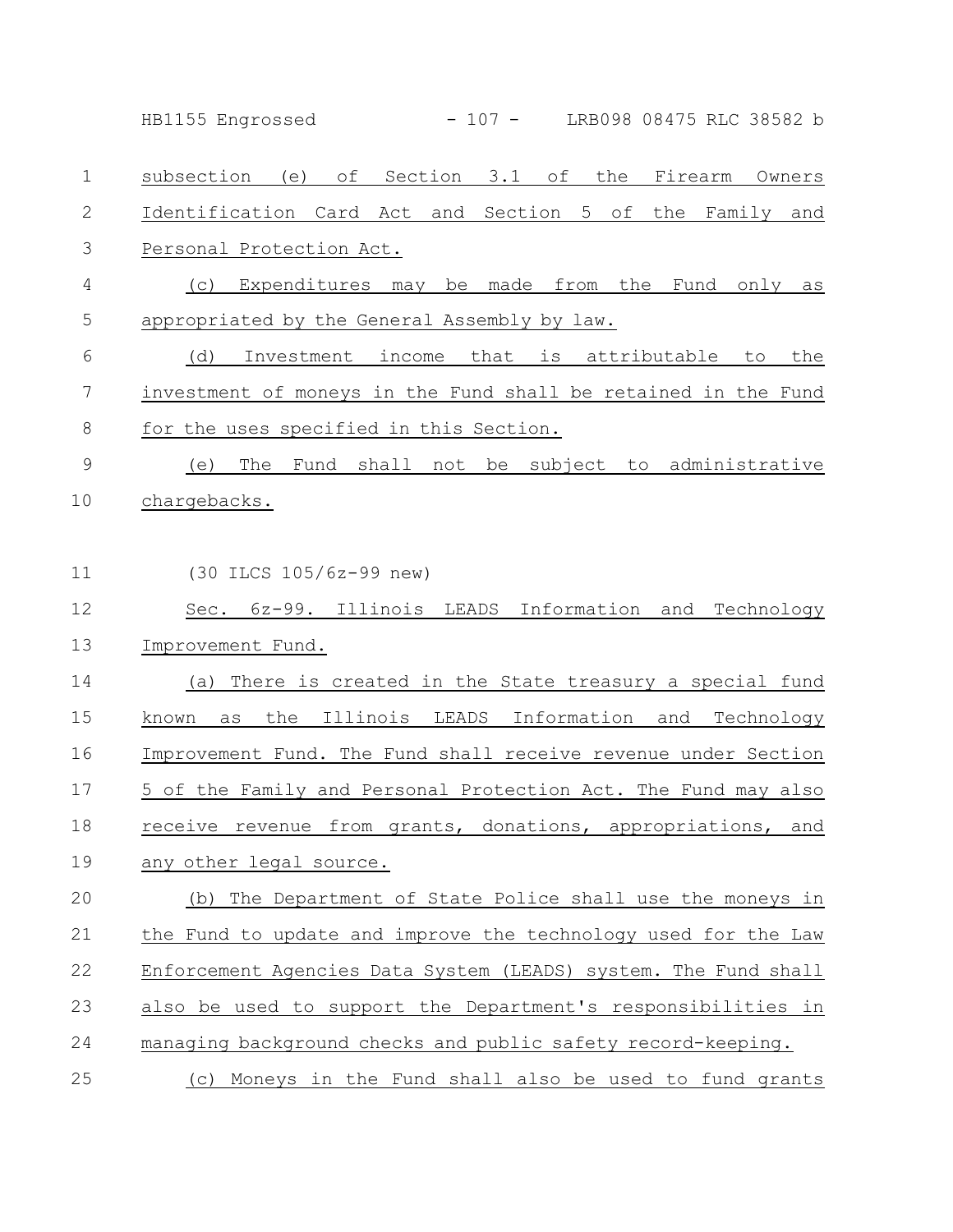HB1155 Engrossed - 108 - LRB098 08475 RLC 38582 b

made available to local law enforcement to support their technological infrastructure. 1 2

(d) Expenditures may be made from the Fund only as appropriated by the General Assembly by law. 3 4

(e) Investment income that is attributable to the investment of moneys in the Fund shall be retained in the Fund for the uses specified in this Section. 5 6 7

(f) The Fund shall not be subject to administrative chargebacks. 8 9

Section 804. The Firearm Owners Identification Card Act is amended by changing Sections 3 and 3.1 as follows: 10 11

(430 ILCS 65/3) (from Ch. 38, par. 83-3) 12

Sec. 3. (a) Except as provided in Section 3a, no person may knowingly transfer, or cause to be transferred, any firearm, firearm ammunition, stun gun, or taser to any person within this State unless the transferee with whom he deals displays a currently valid Firearm Owner's Identification Card which has previously been issued in his name by the Department of State Police under the provisions of this Act. In addition, all firearm, stun gun, and taser transfers by federally licensed firearm dealers are subject to Section 3.1. In addition, the transferor and transferee of a handgun shall be subject to Section 5 of the Family and Personal Protection Act regardless of whether the transferor is a federally licensed firearm 13 14 15 16 17 18 19 20 21 22 23 24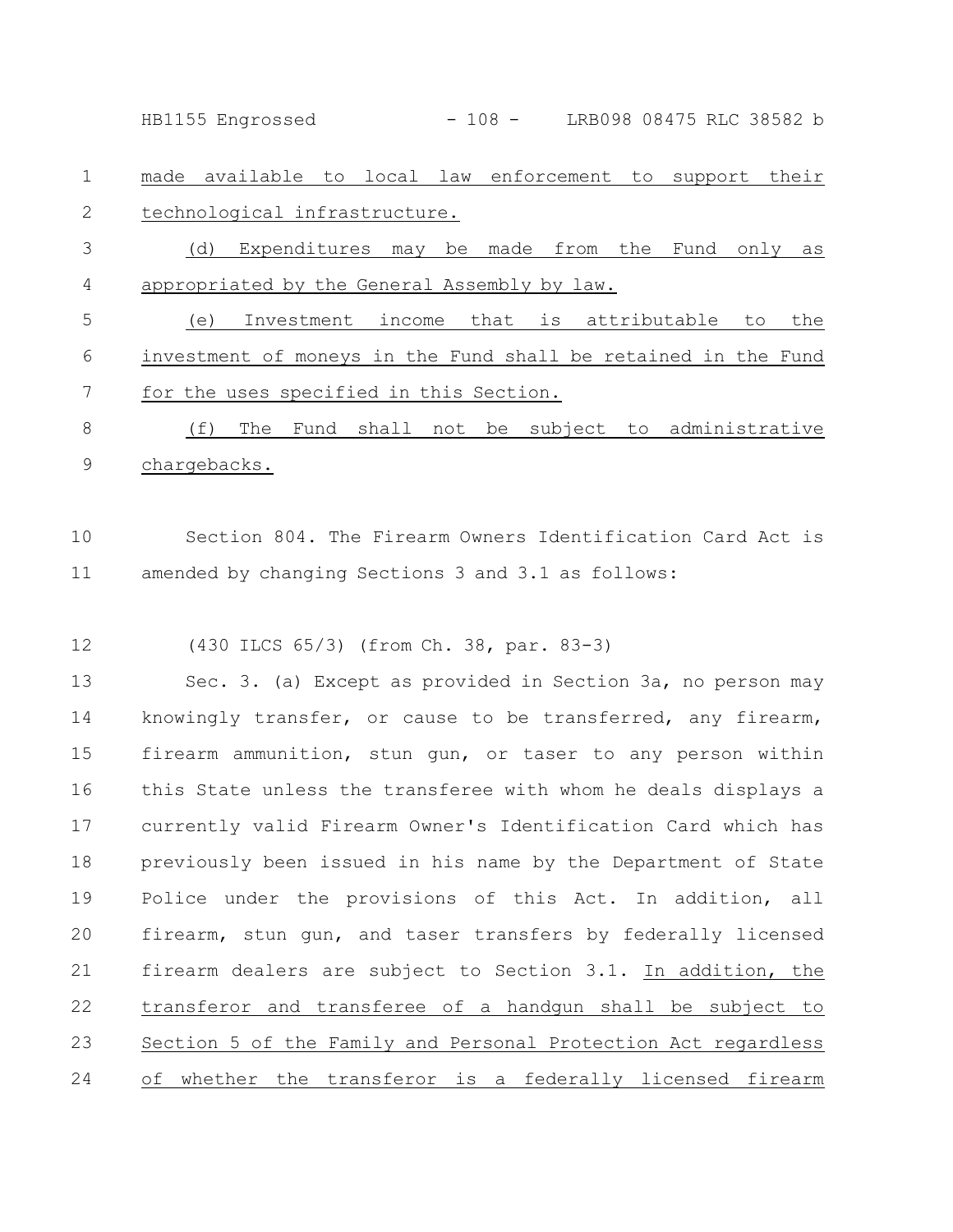HB1155 Engrossed - 109 - LRB098 08475 RLC 38582 b

dealer. 1

(a-5) Any person who is not a federally licensed firearm dealer and who desires to transfer or sell a firearm while that person is on the grounds of a gun show must, before selling or transferring the firearm, request the Department of State Police to conduct a background check on the prospective recipient of the firearm in accordance with Section 3.1. Whenever a person who is exempt from Section 5 of the Family and Personal Protection Act transfers a handgun to a person who is not exempt, the transferor shall notify the Department of State Police of the transfer, on a form or in a manner prescribed by the Department, within 10 days after the transfer. 2 3 4 5 6 7 8 9 10 11 12 13

(b) Any person within this State who transfers or causes to be transferred any firearm, stun gun, or taser shall keep a record of such transfer for a period of 10 years from the date of transfer. Such record shall contain the date of the transfer; the description, serial number or other information identifying the firearm, stun gun, or taser if no serial number is available; and, if the transfer was completed within this State, the transferee's Firearm Owner's Identification Card number. On or after January 1, 2006, the record shall contain the date of application for transfer of the firearm. On demand of a peace officer such transferor shall produce for inspection such record of transfer. If the transfer or sale took place at a gun show, the record shall include the unique identification 14 15 16 17 18 19 20 21 22 23 24 25 26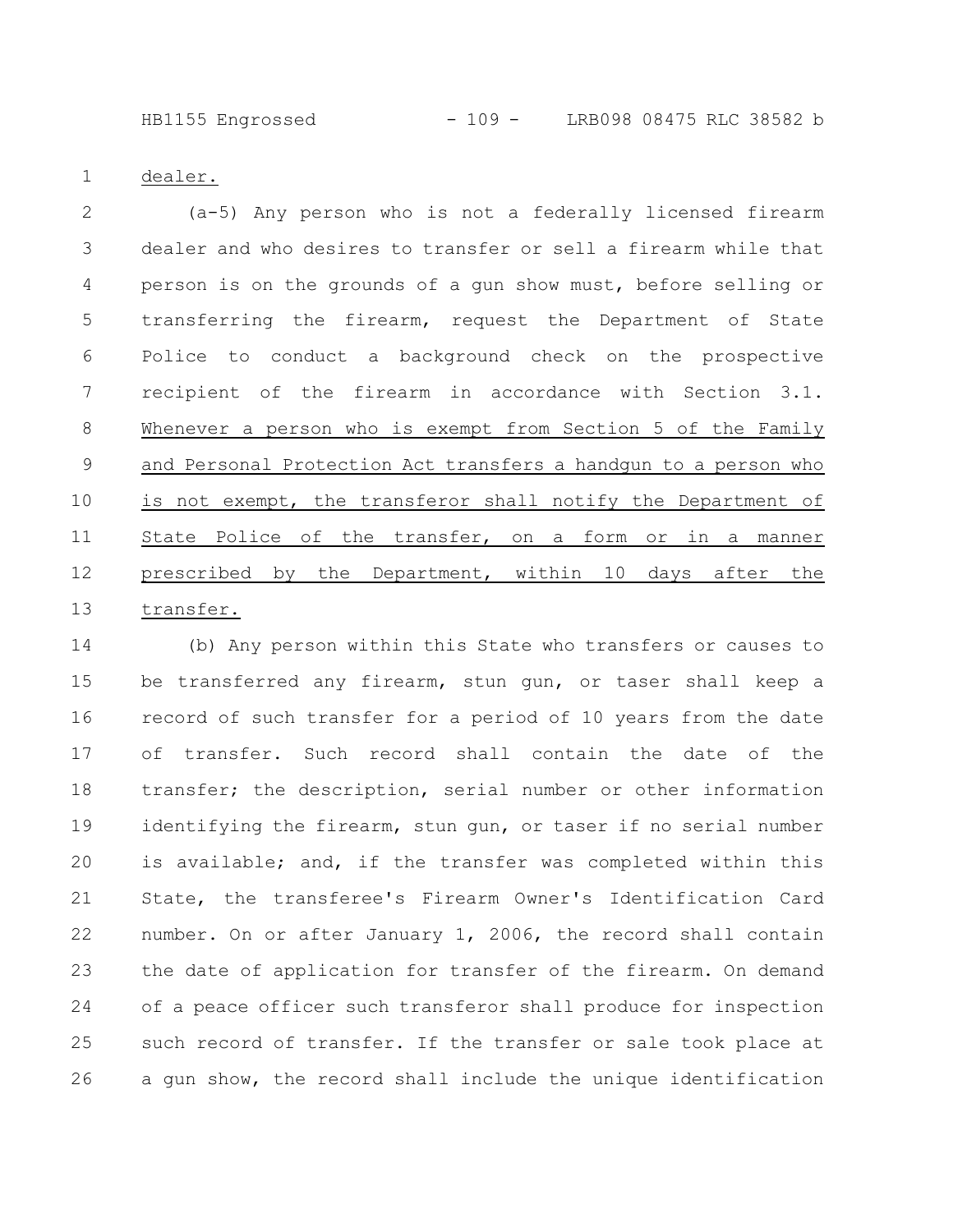HB1155 Engrossed - 110 - LRB098 08475 RLC 38582 b

number. Failure to record the unique identification number is a petty offense. 1 2

(b-5) Any resident may purchase ammunition from a person within or outside of Illinois if shipment is by United States mail or by a private express carrier authorized by federal law to ship ammunition. Any resident purchasing ammunition within or outside the State of Illinois must provide the seller with a copy of his or her valid Firearm Owner's Identification Card and either his or her Illinois driver's license or Illinois State Identification Card prior to the shipment of the ammunition. The ammunition may be shipped only to an address on either of those 2 documents. 3 4 5 6 7 8 9 10 11 12

(c) The provisions of this Section regarding the transfer of firearm ammunition shall not apply to those persons specified in paragraph (b) of Section 2 of this Act. 13 14 15

(Source: P.A. 97-1135, eff. 12-4-12.) 16

(430 ILCS 65/3.1) (from Ch. 38, par. 83-3.1) 17

Sec. 3.1. Dial up system. 18

(a) The Department of State Police shall provide a dial up telephone system or utilize other existing technology which shall be used by any federally licensed firearm dealer, gun show promoter, or gun show vendor who is to transfer a firearm, stun gun, or taser under the provisions of this Act. The Department of State Police may utilize existing technology which allows the caller to be charged a fee not to exceed \$2. 19 20 21 22 23 24 25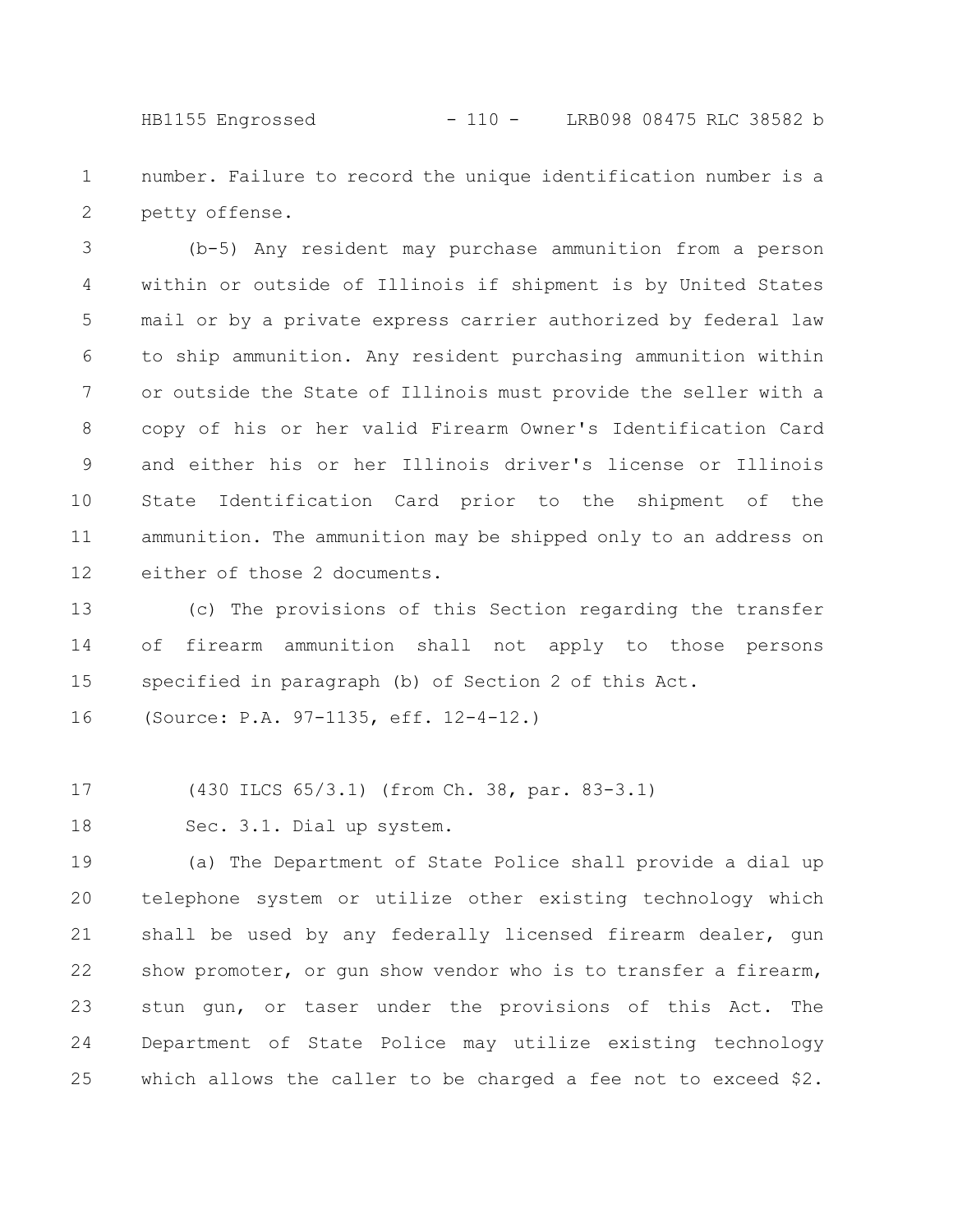HB1155 Engrossed - 111 - LRB098 08475 RLC 38582 b

Fees collected by the Department of State Police shall be deposited in the State Police Services Fund and used to provide the service. 1 2 3

(b) Upon receiving a request from a federally licensed firearm dealer, gun show promoter, or gun show vendor, the Department of State Police shall immediately approve, or within the time period established by Section 24-3 of the Criminal Code of 2012 regarding the delivery of firearms, stun guns, and tasers notify the inquiring dealer, gun show promoter, or gun show vendor of any objection that would disqualify the transferee from acquiring or possessing a firearm, stun gun, or taser. In conducting the inquiry, the Department of State Police shall initiate and complete an automated search of its criminal history record information files and those of the Federal Bureau of Investigation, including the National Instant Criminal Background Check System, and of the files of the Department of Human Services relating to mental health and developmental disabilities to obtain any felony conviction or patient hospitalization information which would disqualify a person from obtaining or require revocation of a currently valid Firearm Owner's Identification Card. 4 5 6 7 8 9 10 11 12 13 14 15 16 17 18 19 20 21

(c) If receipt of a firearm would not violate Section 24-3 of the Criminal Code of 2012, federal law, or this Act the Department of State Police shall: 22 23 24

(1) assign a unique identification number to the transfer; and 25 26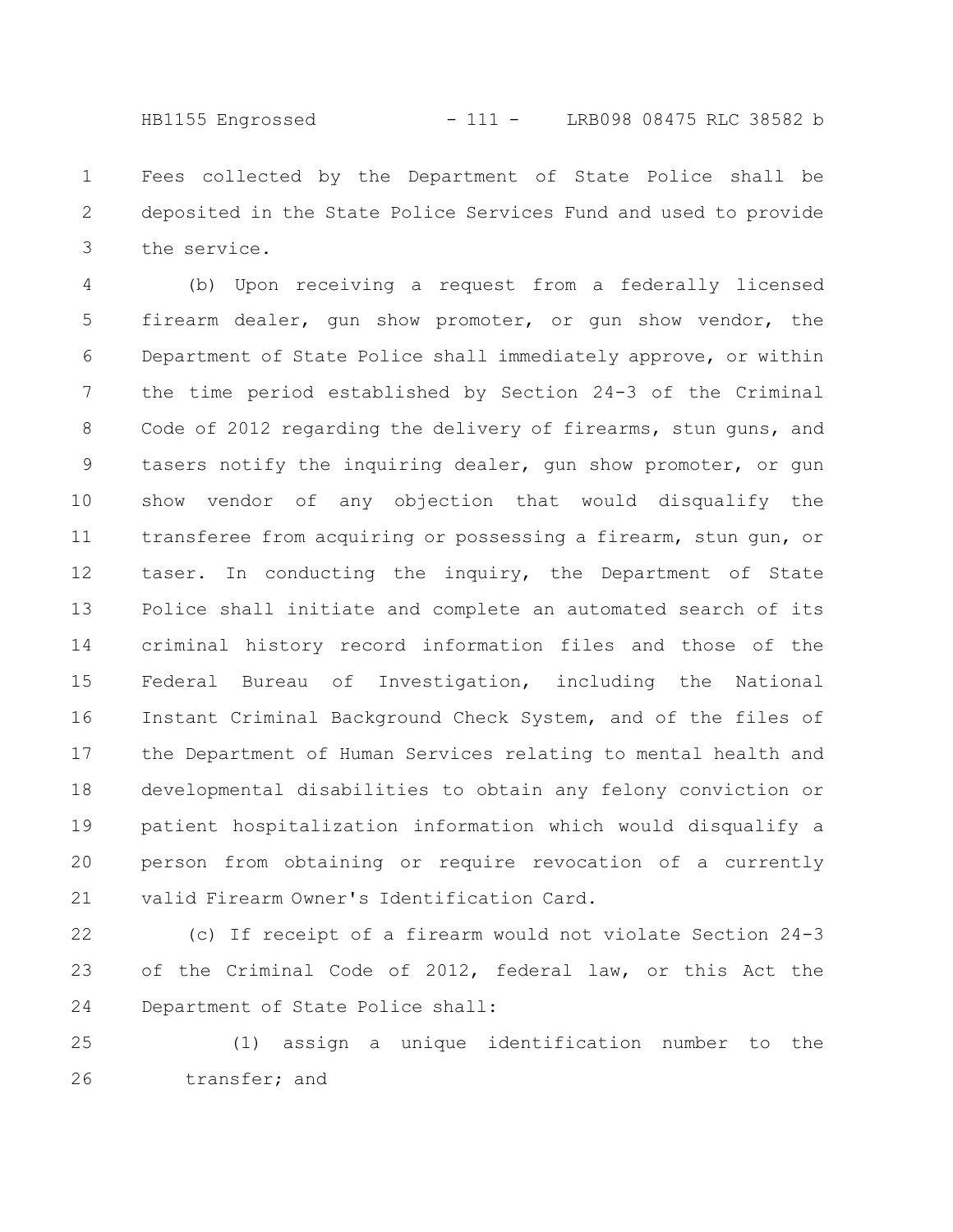HB1155 Engrossed - 112 - LRB098 08475 RLC 38582 b

(2) provide the licensee, gun show promoter, or gun show vendor with the number. 1 2

(d) Approvals issued by the Department of State Police for the purchase of a firearm are valid for 30 days from the date of issue. 3 4 5

(e) (1) The Department of State Police must act as the Illinois Point of Contact for the National Instant Criminal Background Check System. 6 7 8

(2) The Department of State Police and the Department of Human Services shall, in accordance with State and federal law regarding confidentiality, enter into a memorandum of understanding with the Federal Bureau of Investigation for the purpose of implementing the National Instant Criminal Background Check System in the State. The Department of State Police shall report the name, date of birth, and physical description of any person prohibited from possessing a firearm pursuant to the Firearm Owners Identification Card Act or 18 U.S.C. 922(g) and (n) to the National Instant Criminal Background Check System Index, Denied Persons Files. The Department of State Police shall implement a program to distribute grant moneys, with funds appropriated for that purpose, to units of local government to facilitate participation in the National Instant Criminal Background Check System by their enforcement agencies. 9 10 11 12 13 14 15 16 17 18 19 20 21 22 23 24

(f) The Department of State Police shall promulgate rules not inconsistent with this Section to implement this system. 25 26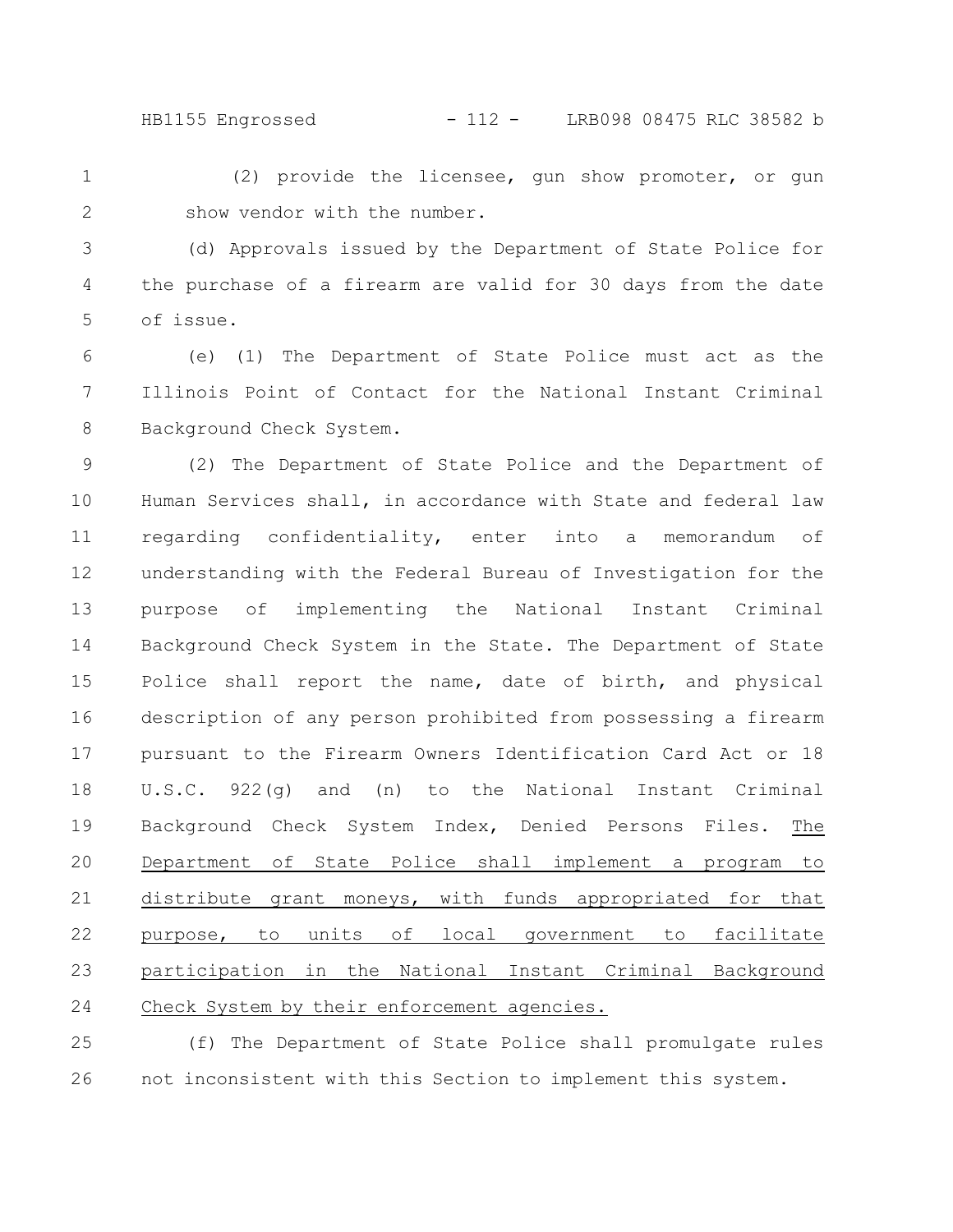HB1155 Engrossed - 113 - LRB098 08475 RLC 38582 b

(Source: P.A. 97-1150, eff. 1-25-13.) 1

Section 805. The Criminal Code of 2012 is amended by changing Sections 24-1.1 and 24-3.4 as follows: 2 3

(720 ILCS 5/24-1.1) (from Ch. 38, par. 24-1.1) 4

Sec. 24-1.1. Unlawful Use or Possession of Weapons by Felons or Persons in the Custody of the Department of Corrections Facilities. 5 6 7

(a) It is unlawful for a person to knowingly possess on or about his person or on his land or in his own abode or fixed place of business any weapon prohibited under Section 24-1 of this Act or any firearm or any firearm ammunition if the person has been convicted of a felony under the laws of this State or any other jurisdiction. This Section shall not apply if the person has been granted relief by the Director of the Department of State Police under Section 10 of the Firearm Owners Identification Card Act. 8 9 10 11 12 13 14 15 16

(b) It is unlawful for any person confined in a penal institution, which is a facility of the Illinois Department of Corrections, to possess any weapon prohibited under Section 24-1 of this Code or any firearm or firearm ammunition, regardless of the intent with which he possesses it. 17 18 19 20 21

(c) It shall be an affirmative defense to a violation of subsection (b), that such possession was specifically authorized by rule, regulation, or directive of the Illinois 22 23 24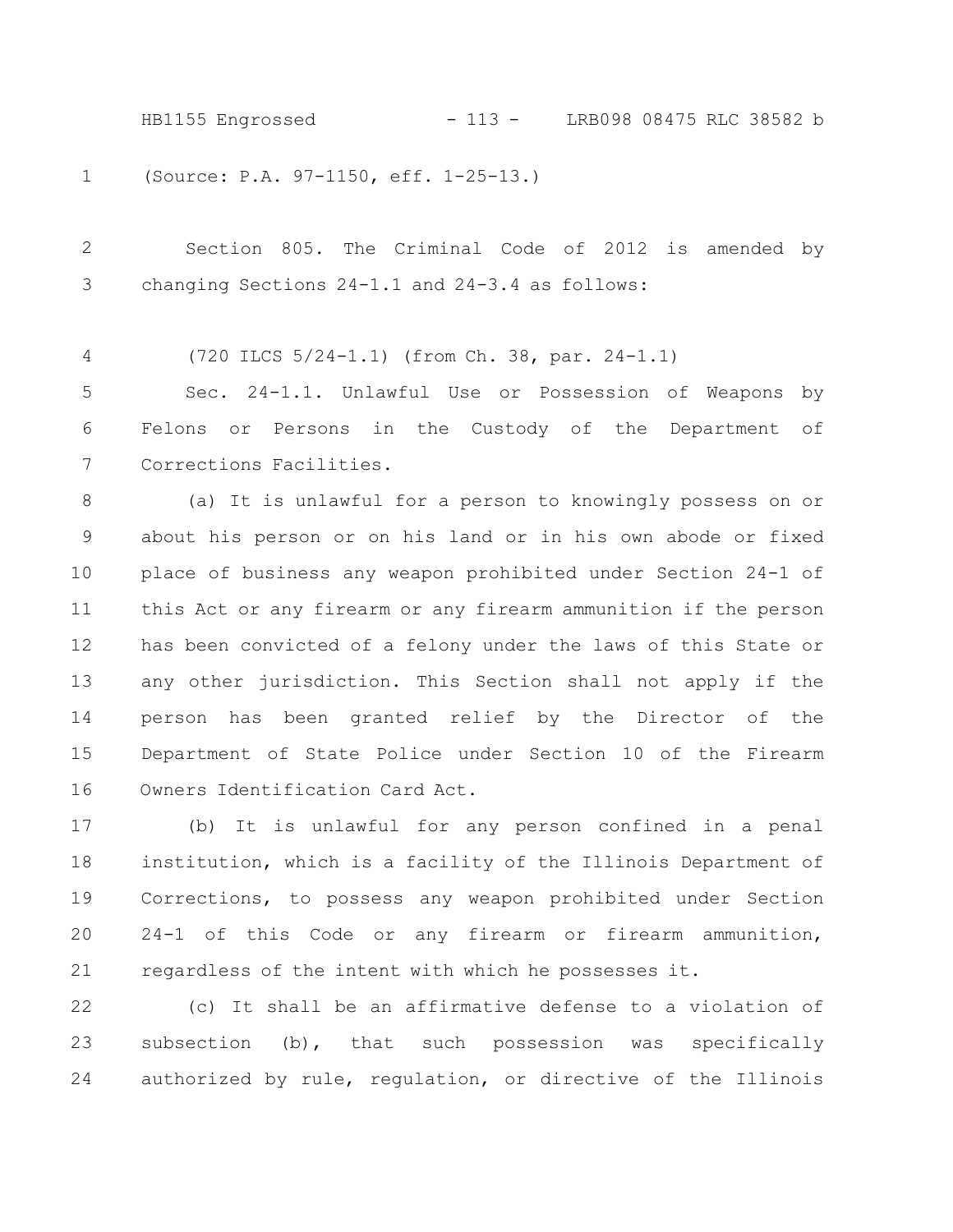HB1155 Engrossed - 114 - LRB098 08475 RLC 38582 b

Department of Corrections or order issued pursuant thereto. 1

(d) The defense of necessity is not available to a person who is charged with a violation of subsection (b) of this Section. 2 3 4

(e) Sentence. Violation of this Section by a person not confined in a penal institution shall be a Class 3 felony for which the person shall be sentenced to no less than 2 years and no more than 10 years and any second or subsequent violation shall be a Class 2 felony for which the person shall be sentenced to a term of imprisonment of not less than 3 years and not more than 14 years. Violation of this Section by a person not confined in a penal institution who has been convicted of a forcible felony, a felony violation of Article 24 of this Code or of the Firearm Owners Identification Card Act or of Section 5 of the Family and Personal Protection Act, stalking or aggravated stalking, or a Class 2 or greater felony under the Illinois Controlled Substances Act, the Cannabis Control Act, or the Methamphetamine Control and Community Protection Act is a Class 2 felony for which the person shall be sentenced to not less than 3 years and not more than 14 years. Violation of this Section by a person who is on parole or mandatory supervised release is a Class 2 felony for which the person shall be sentenced to not less than 3 years and not more than 14 years. Violation of this Section by a person not confined in a penal institution is a Class X felony when the firearm possessed is a machine gun. Any person who violates 5 6 7 8 9 10 11 12 13 14 15 16 17 18 19 20 21 22 23 24 25 26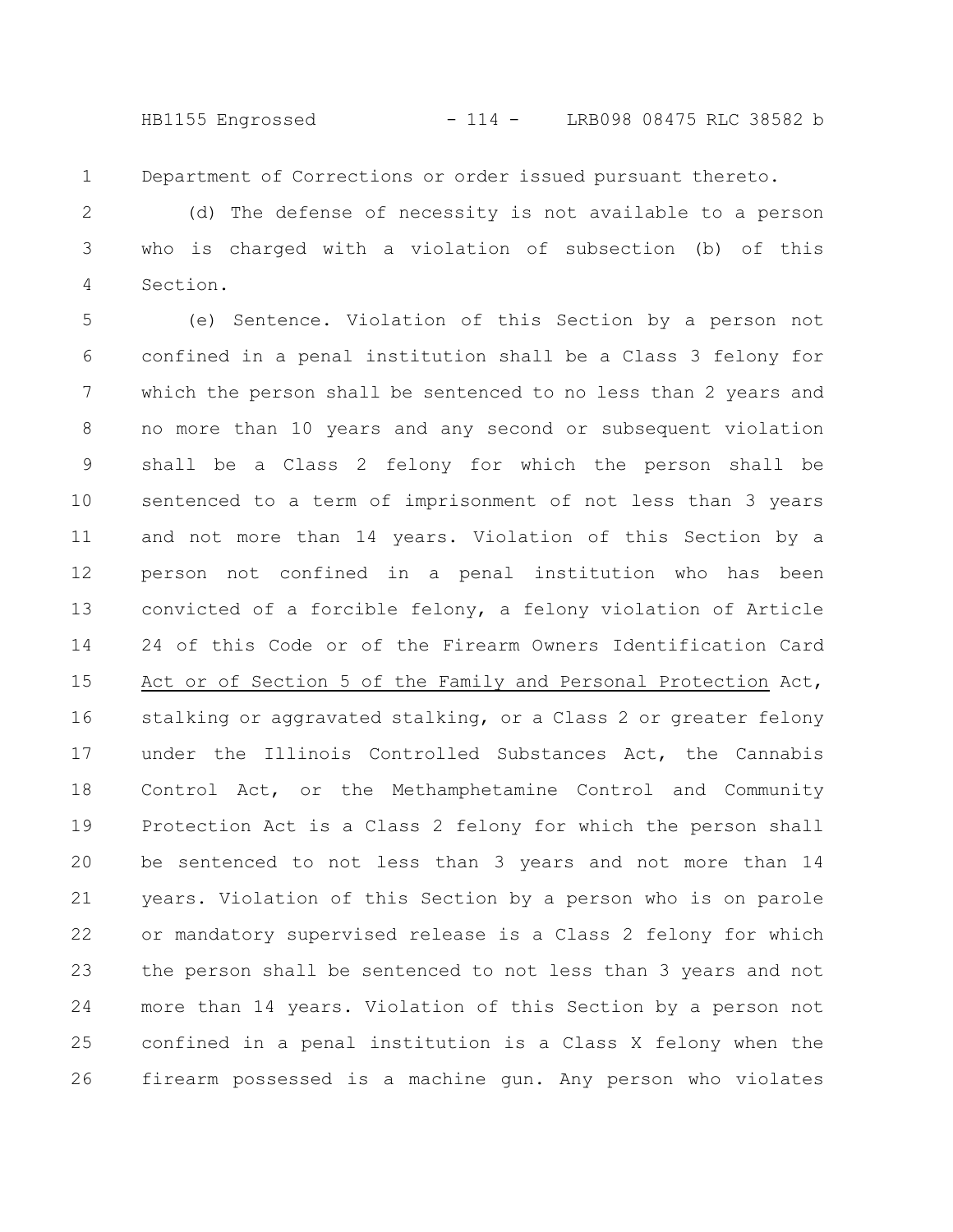HB1155 Engrossed - 115 - LRB098 08475 RLC 38582 b

this Section while confined in a penal institution, which is a facility of the Illinois Department of Corrections, is guilty of a Class 1 felony, if he possesses any weapon prohibited under Section 24-1 of this Code regardless of the intent with which he possesses it, a Class X felony if he possesses any firearm, firearm ammunition or explosive, and a Class X felony for which the offender shall be sentenced to not less than 12 years and not more than 50 years when the firearm possessed is a machine gun. A violation of this Section while wearing or in possession of body armor as defined in Section 33F-1 is a Class X felony punishable by a term of imprisonment of not less than 10 years and not more than 40 years. The possession of each firearm or firearm ammunition in violation of this Section constitutes a single and separate violation. 1 2 3 4 5 6 7 8 9 10 11 12 13 14

(Source: P.A. 97-237, eff. 1-1-12.) 15

16

(720 ILCS 5/24-3.4) (from Ch. 38, par. 24-3.4)

Sec. 24-3.4. Unlawful sale of firearms by liquor licensee. 17

(a) It shall be unlawful for any person who holds a license to sell at retail any alcoholic liquor issued by the Illinois Liquor Control Commission or local liquor control commissioner under the Liquor Control Act of 1934 or an agent or employee of the licensee to sell or deliver to any other person a firearm in or on the real property of the establishment where the licensee is licensed to sell alcoholic liquors unless the sale or delivery of the firearm is otherwise lawful under this 18 19 20 21 22 23 24 25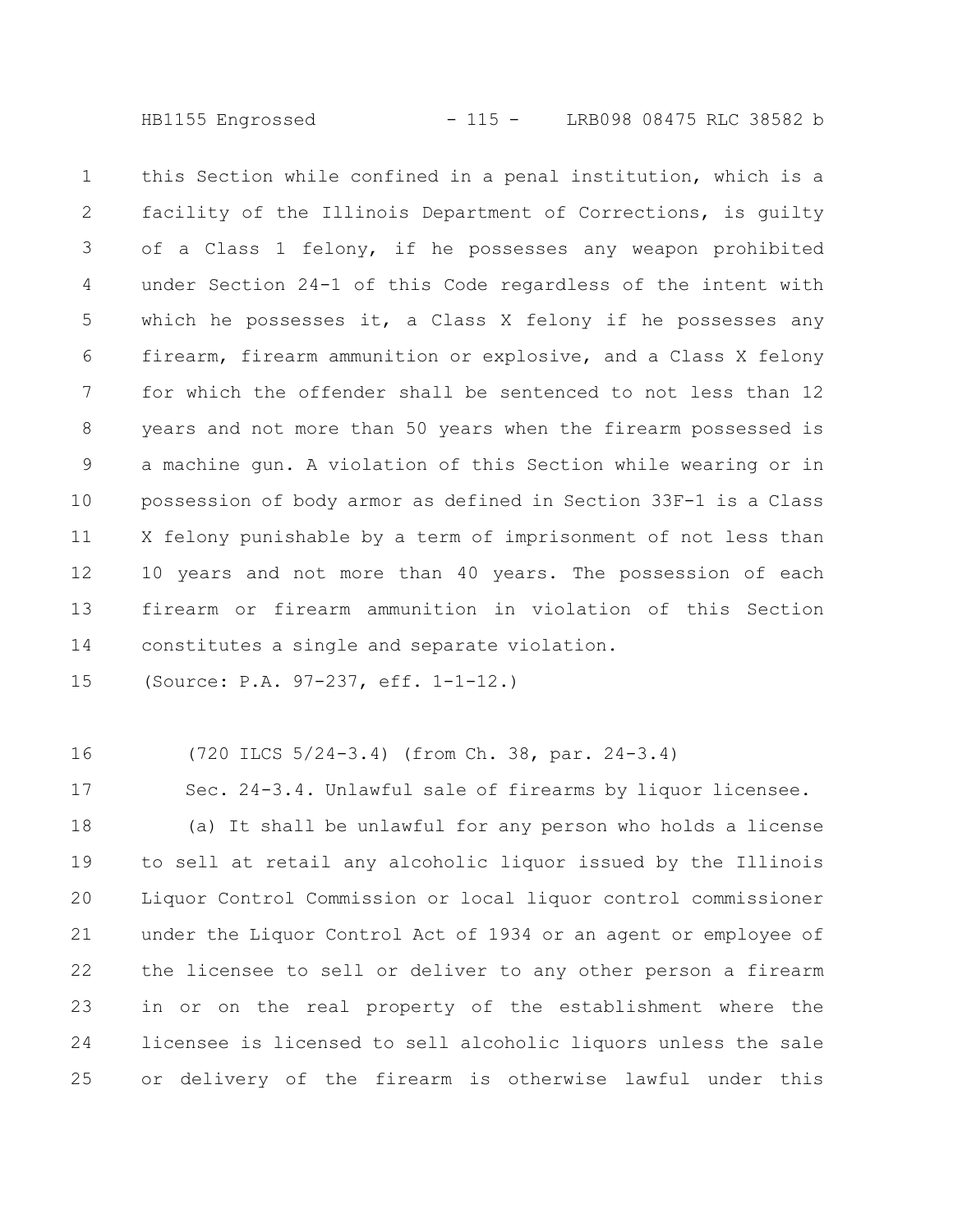Article and under the Firearm Owners Identification Card Act and Section 5 of the Family and Personal Protection Act. (b) Sentence. A violation of subsection (a) of this Section is a Class 4 felony. (Source: P.A. 87-591.) Section 806. The Unified Code of Corrections is amended by changing Section 5-5-3.2 as follows: (730 ILCS 5/5-5-3.2) Sec. 5-5-3.2. Factors in Aggravation and Extended-Term Sentencing. (a) The following factors shall be accorded weight in favor of imposing a term of imprisonment or may be considered by the court as reasons to impose a more severe sentence under Section 5-8-1 or Article 4.5 of Chapter V: (1) the defendant's conduct caused or threatened serious harm; (2) the defendant received compensation for committing the offense; (3) the defendant has a history of prior delinquency or criminal activity; (4) the defendant, by the duties of his office or by his position, was obliged to prevent the particular offense committed or to bring the offenders committing it to justice; 1 2 3 4 5 6 7 8 9 10 11 12 13 14 15 16 17 18 19 20 21 22 23 24 HB1155 Engrossed - 116 - LRB098 08475 RLC 38582 b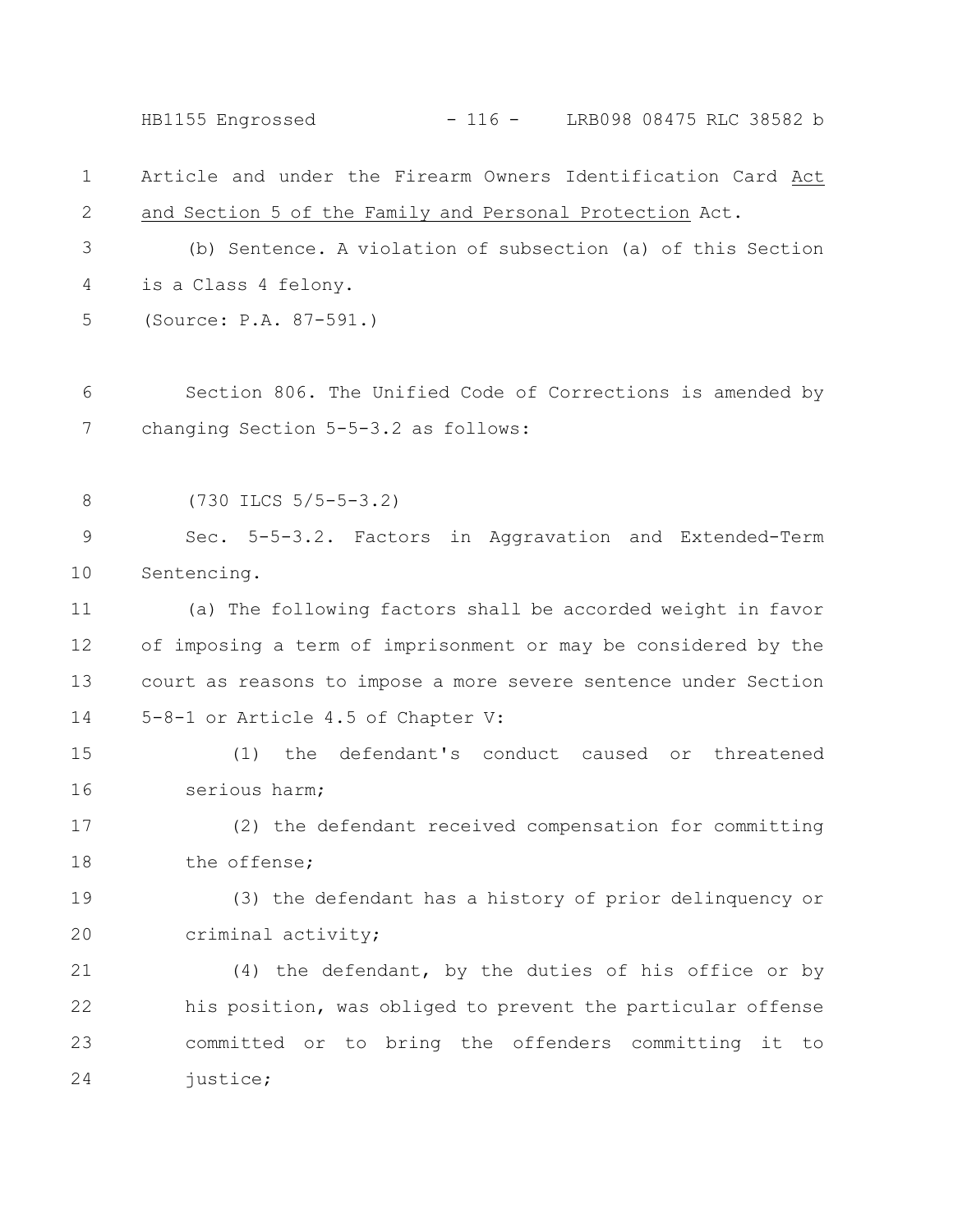(5) the defendant held public office at the time of the offense, and the offense related to the conduct of that office; 1 2 3

(6) the defendant utilized his professional reputation or position in the community to commit the offense, or to afford him an easier means of committing it; 4 5 6

(7) the sentence is necessary to deter others from committing the same crime; 7 8

(8) the defendant committed the offense against a person 60 years of age or older or such person's property; 9 10

(9) the defendant committed the offense against a person who is physically handicapped or such person's property; 11 12 13

(10) by reason of another individual's actual or perceived race, color, creed, religion, ancestry, gender, sexual orientation, physical or mental disability, or national origin, the defendant committed the offense against (i) the person or property of that individual; (ii) the person or property of a person who has an association with, is married to, or has a friendship with the other individual; or (iii) the person or property of a relative (by blood or marriage) of a person described in clause (i) or (ii). For the purposes of this Section, "sexual orientation" means heterosexuality, homosexuality, or bisexuality; 14 15 16 17 18 19 20 21 22 23 24 25

26

(11) the offense took place in a place of worship or on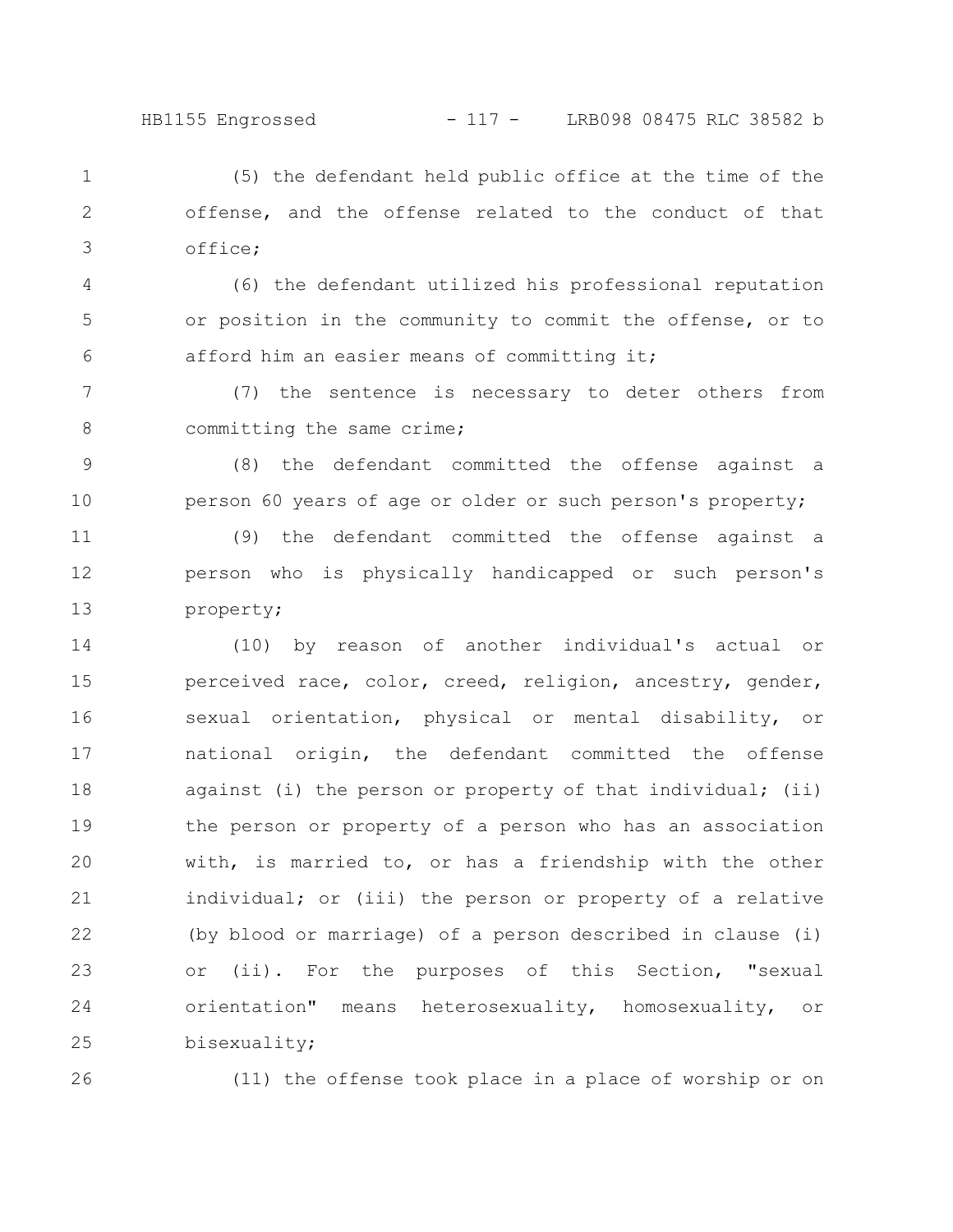HB1155 Engrossed - 118 - LRB098 08475 RLC 38582 b

the grounds of a place of worship, immediately prior to, during or immediately following worship services. For purposes of this subparagraph, "place of worship" shall mean any church, synagogue or other building, structure or place used primarily for religious worship; 1 2 3 4 5

(12) the defendant was convicted of a felony committed while he was released on bail or his own recognizance pending trial for a prior felony and was convicted of such prior felony, or the defendant was convicted of a felony committed while he was serving a period of probation, conditional discharge, or mandatory supervised release under subsection (d) of Section 5-8-1 for a prior felony; 6 7 8 9 10 11 12

(13) the defendant committed or attempted to commit a felony while he was wearing a bulletproof vest. For the purposes of this paragraph (13), a bulletproof vest is any device which is designed for the purpose of protecting the wearer from bullets, shot or other lethal projectiles; 13 14 15 16 17

(14) the defendant held a position of trust or supervision such as, but not limited to, family member as defined in Section 11-0.1 of the Criminal Code of 2012, teacher, scout leader, baby sitter, or day care worker, in relation to a victim under 18 years of age, and the defendant committed an offense in violation of Section 11-1.20, 11-1.30, 11-1.40, 11-1.50, 11-1.60, 11-6, 11-11, 11-14.4 except for an offense that involves keeping a place of juvenile prostitution, 11-15.1, 11-19.1, 11-19.2, 18 19 20 21 22 23 24 25 26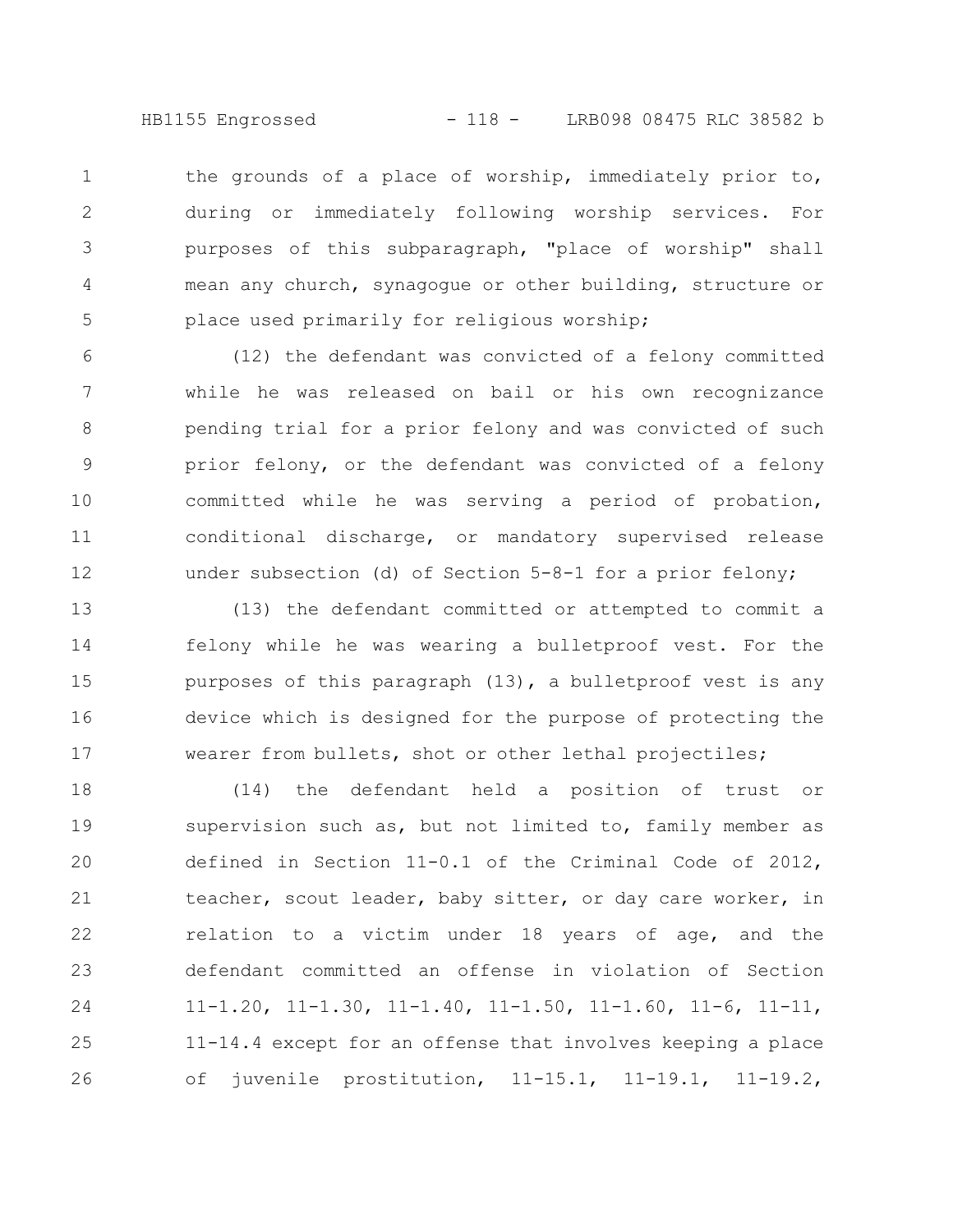11-20.1, 11-20.1B, 11-20.3, 12-13, 12-14, 12-14.1, 12-15 or 12-16 of the Criminal Code of 1961 or the Criminal Code of 2012 against that victim; 1 2 3

(15) the defendant committed an offense related to the activities of an organized gang. For the purposes of this factor, "organized gang" has the meaning ascribed to it in Section 10 of the Streetgang Terrorism Omnibus Prevention Act; 4 5 6 7 8

(16) the defendant committed an offense in violation of one of the following Sections while in a school, regardless of the time of day or time of year; on any conveyance owned, leased, or contracted by a school to transport students to or from school or a school related activity; on the real property of a school; or on a public way within 1,000 feet of the real property comprising any school: Section 10-1, 10-2, 10-5, 11-1.20, 11-1.30, 11-1.40, 11-1.50, 11-1.60, 11-14.4, 11-15.1, 11-17.1, 11-18.1, 11-19.1, 11-19.2, 12-2, 12-4, 12-4.1, 12-4.2, 12-4.3, 12-6, 12-6.1, 12-6.5, 12-13, 12-14, 12-14.1, 12-15, 12-16, 18-2, or 33A-2, or Section 12-3.05 except for subdivision (a)(4) or (g) $(1)$ , of the Criminal Code of 1961 or the Criminal Code of 2012; 9 10 11 12 13 14 15 16 17 18 19 20 21 22

(16.5) the defendant committed an offense in violation of one of the following Sections while in a day care center, regardless of the time of day or time of year; on the real property of a day care center, regardless of the 23 24 25 26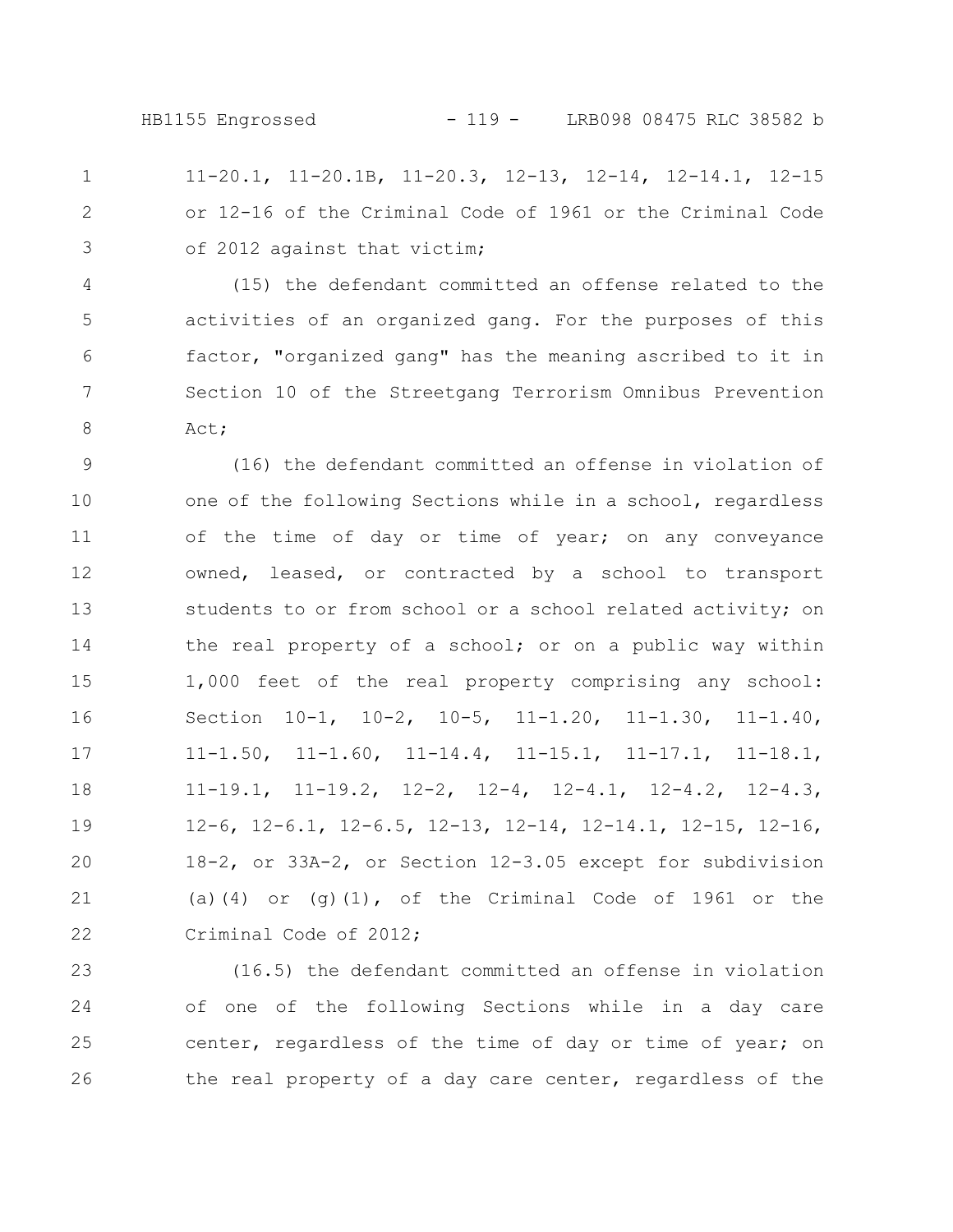HB1155 Engrossed - 120 - LRB098 08475 RLC 38582 b

time of day or time of year; or on a public way within 1,000 feet of the real property comprising any day care center, regardless of the time of day or time of year: Section 10-1, 10-2, 10-5, 11-1.20, 11-1.30, 11-1.40, 11-1.50, 11-1.60, 11-14.4, 11-15.1, 11-17.1, 11-18.1, 11-19.1, 11-19.2, 12-2, 12-4, 12-4.1, 12-4.2, 12-4.3, 12-6, 12-6.1, 12-6.5, 12-13, 12-14, 12-14.1, 12-15, 12-16, 18-2, or 33A-2, or Section 12-3.05 except for subdivision (a)(4) or (g)(1), of the Criminal Code of 1961 or the Criminal Code of 2012; 1 2 3 4 5 6 7 8 9 10

(17) the defendant committed the offense by reason of any person's activity as a community policing volunteer or to prevent any person from engaging in activity as a community policing volunteer. For the purpose of this Section, "community policing volunteer" has the meaning ascribed to it in Section 2-3.5 of the Criminal Code of 2012; 11 12 13 14 15 16 17

(18) the defendant committed the offense in a nursing home or on the real property comprising a nursing home. For the purposes of this paragraph (18), "nursing home" means a skilled nursing or intermediate long term care facility that is subject to license by the Illinois Department of Public Health under the Nursing Home Care Act, the Specialized Mental Health Rehabilitation Act, or the ID/DD Community Care Act; 18 19 20 21 22 23 24 25

26

(19) the defendant was a federally licensed firearm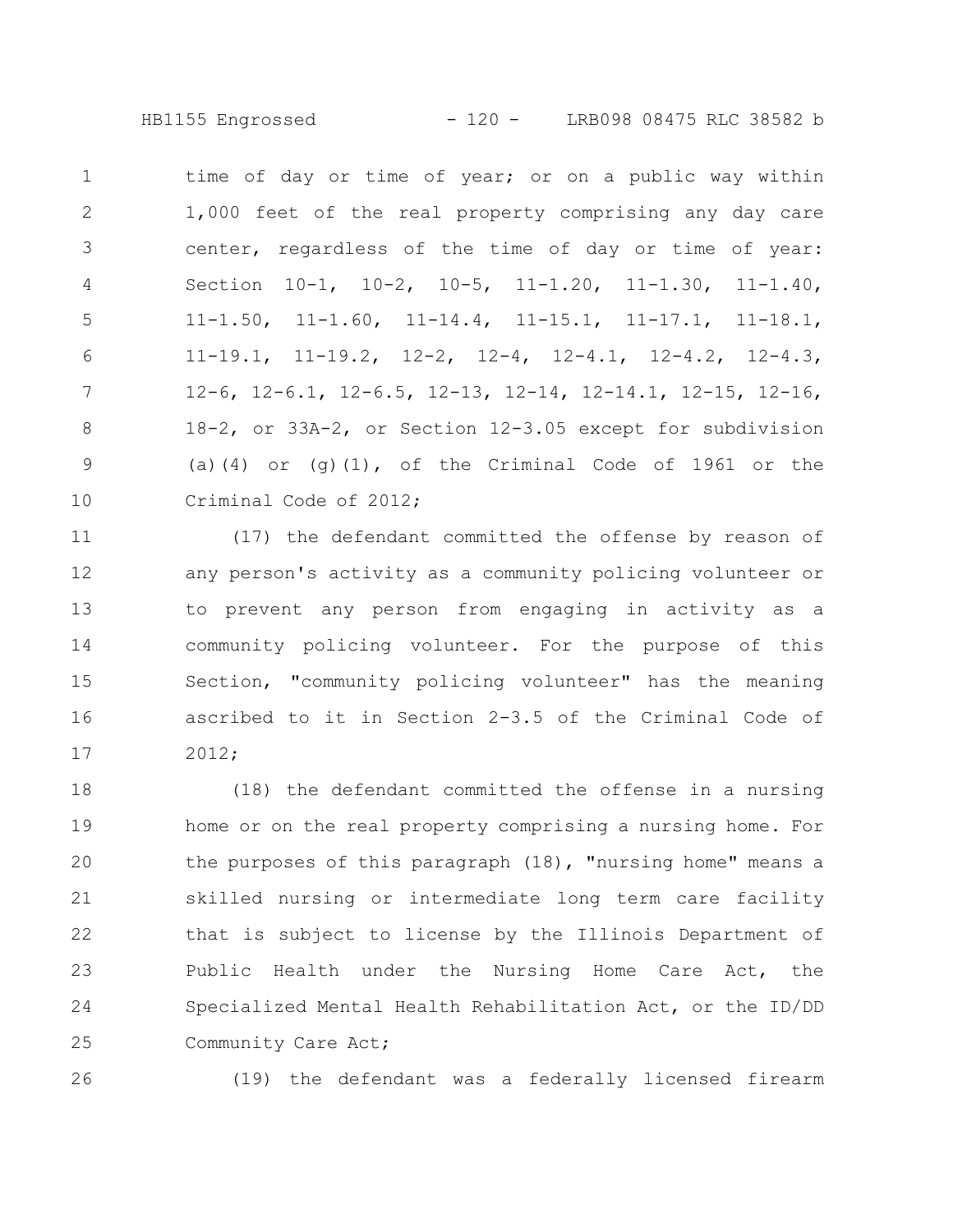HB1155 Engrossed - 121 - LRB098 08475 RLC 38582 b

dealer and was previously convicted of a violation of subsection (a) of Section 3 of the Firearm Owners Identification Card Act or Section 5 of the Family and Personal Protection Act and has now committed either a felony violation of the Firearm Owners Identification Card Act or Section 5 of the Family and Personal Protection Act or an act of armed violence while armed with a firearm; 1 2 3 4 5 6 7

(20) the defendant (i) committed the offense of reckless homicide under Section 9-3 of the Criminal Code of 1961 or the Criminal Code of 2012 or the offense of driving under the influence of alcohol, other drug or drugs, intoxicating compound or compounds or any combination thereof under Section 11-501 of the Illinois Vehicle Code or a similar provision of a local ordinance and (ii) was operating a motor vehicle in excess of 20 miles per hour over the posted speed limit as provided in Article VI of Chapter 11 of the Illinois Vehicle Code; 8 9 10 11 12 13 14 15 16 17

(21) the defendant (i) committed the offense of reckless driving or aggravated reckless driving under Section 11-503 of the Illinois Vehicle Code and (ii) was operating a motor vehicle in excess of 20 miles per hour over the posted speed limit as provided in Article VI of Chapter 11 of the Illinois Vehicle Code; 18 19 20 21 22 23

(22) the defendant committed the offense against a person that the defendant knew, or reasonably should have known, was a member of the Armed Forces of the United 24 25 26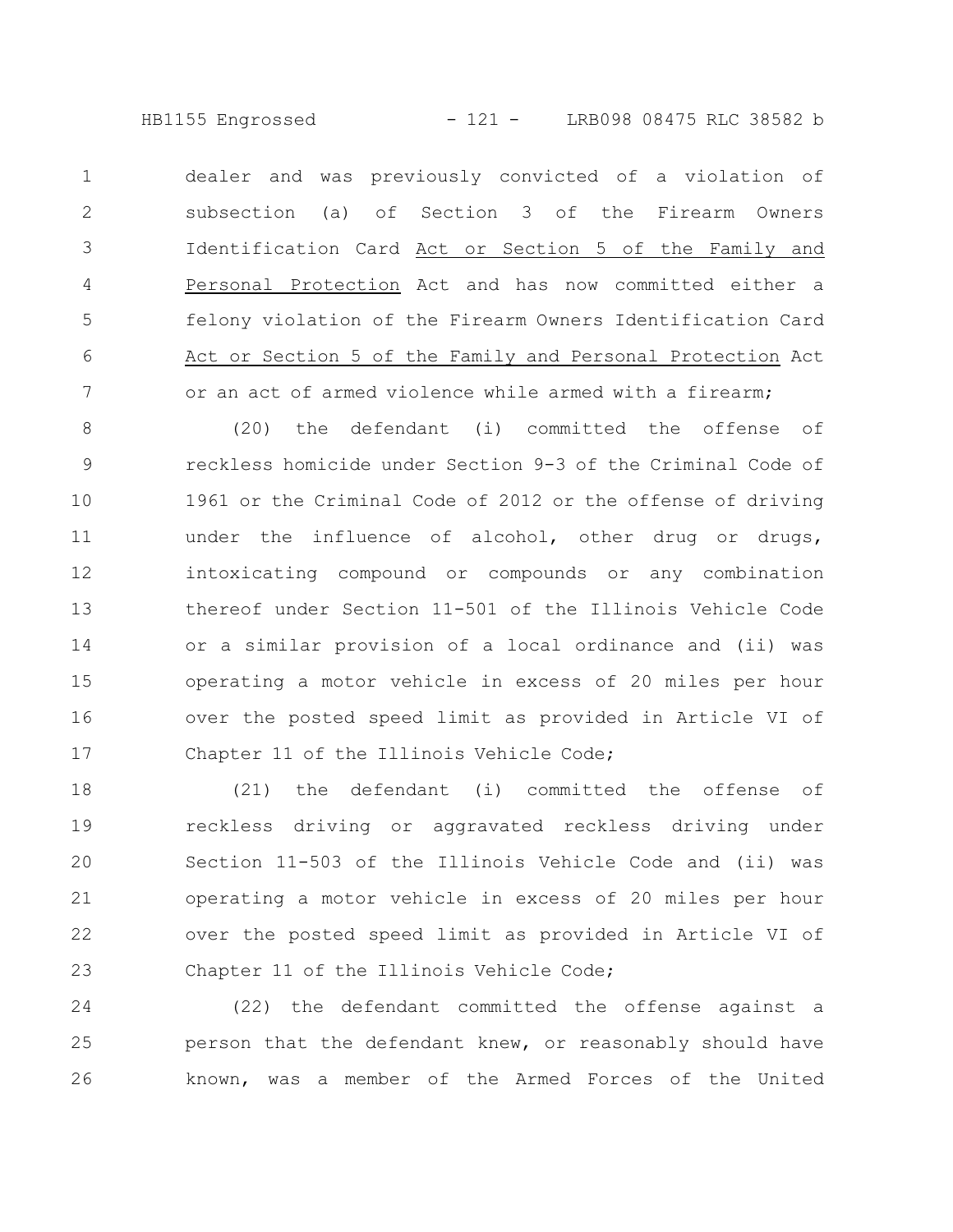States serving on active duty. For purposes of this clause (22), the term "Armed Forces" means any of the Armed Forces of the United States, including a member of any reserve component thereof or National Guard unit called to active duty; 1 2 3 4 5

(23) the defendant committed the offense against a person who was elderly, disabled, or infirm by taking advantage of a family or fiduciary relationship with the elderly, disabled, or infirm person; 6 7 8 9

(24) the defendant committed any offense under Section 11-20.1 of the Criminal Code of 1961 or the Criminal Code of 2012 and possessed 100 or more images; 10 11 12

(25) the defendant committed the offense while the defendant or the victim was in a train, bus, or other vehicle used for public transportation; 13 14 15

(26) the defendant committed the offense of child pornography or aggravated child pornography, specifically including paragraph  $(1)$ ,  $(2)$ ,  $(3)$ ,  $(4)$ ,  $(5)$ , or  $(7)$  of subsection (a) of Section 11-20.1 of the Criminal Code of 1961 or the Criminal Code of 2012 where a child engaged in, solicited for, depicted in, or posed in any act of sexual penetration or bound, fettered, or subject to sadistic, masochistic, or sadomasochistic abuse in a sexual context and specifically including paragraph  $(1)$ ,  $(2)$ ,  $(3)$ ,  $(4)$ , (5), or (7) of subsection (a) of Section 11-20.1B or Section 11-20.3 of the Criminal Code of 1961 where a child 16 17 18 19 20 21 22 23 24 25 26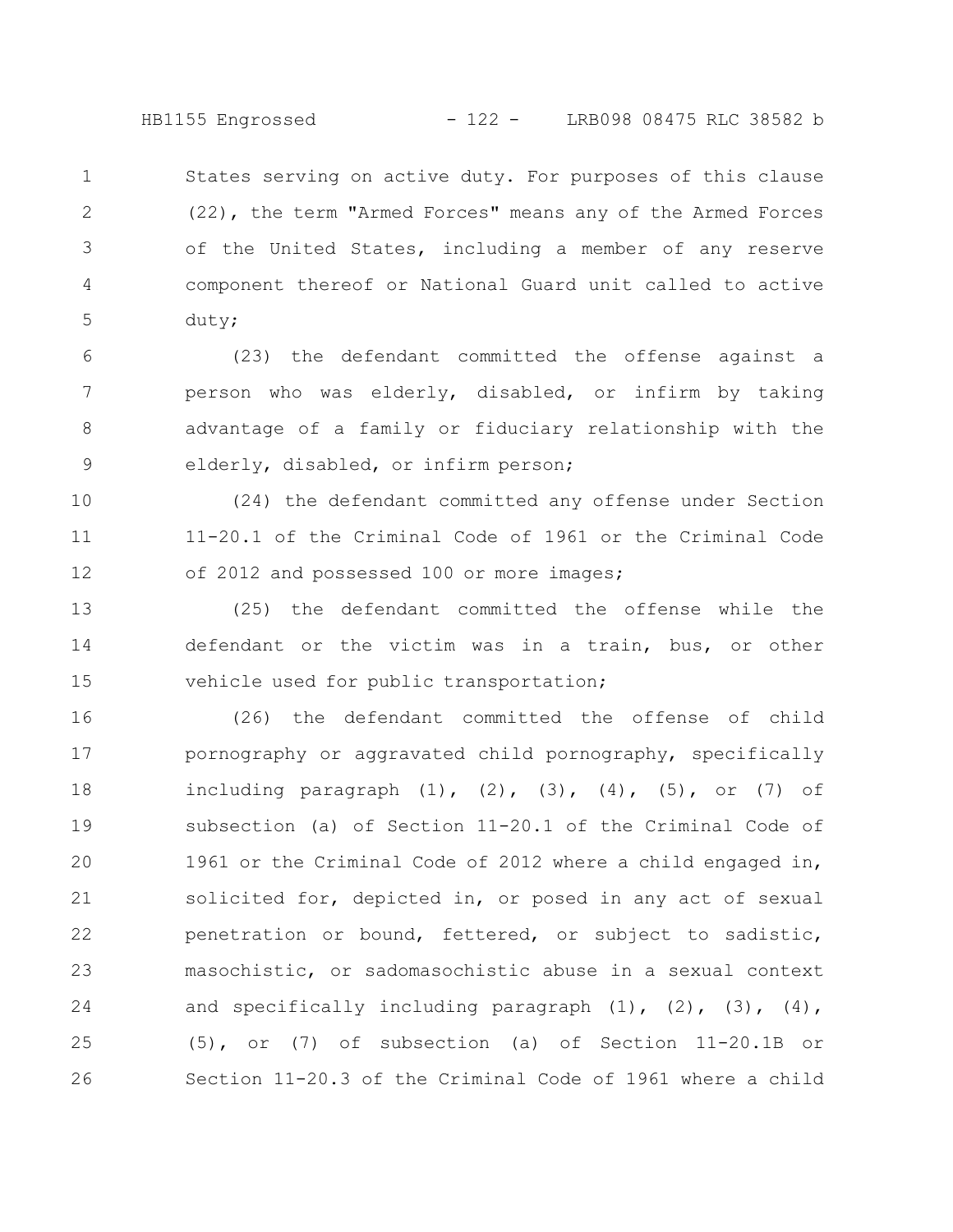HB1155 Engrossed - 123 - LRB098 08475 RLC 38582 b

engaged in, solicited for, depicted in, or posed in any act of sexual penetration or bound, fettered, or subject to sadistic, masochistic, or sadomasochistic abuse in a sexual context; 1 2 3 4

(27) the defendant committed the offense of first degree murder, assault, aggravated assault, battery, aggravated battery, robbery, armed robbery, or aggravated robbery against a person who was a veteran and the defendant knew, or reasonably should have known, that the person was a veteran performing duties as a representative of a veterans' organization. For the purposes of this paragraph (27), "veteran" means an Illinois resident who has served as a member of the United States Armed Forces, a member of the Illinois National Guard, or a member of the United States Reserve Forces; and "veterans' organization" means an organization comprised of members of which substantially all are individuals who are veterans or spouses, widows, or widowers of veterans, the primary purpose of which is to promote the welfare of its members and to provide assistance to the general public in such a way as to confer a public benefit; or 5 6 7 8 9 10 11 12 13 14 15 16 17 18 19 20 21

(28) the defendant committed the offense of assault, aggravated assault, battery, aggravated battery, robbery, armed robbery, or aggravated robbery against a person that the defendant knew or reasonably should have known was a letter carrier or postal worker while that person was 22 23 24 25 26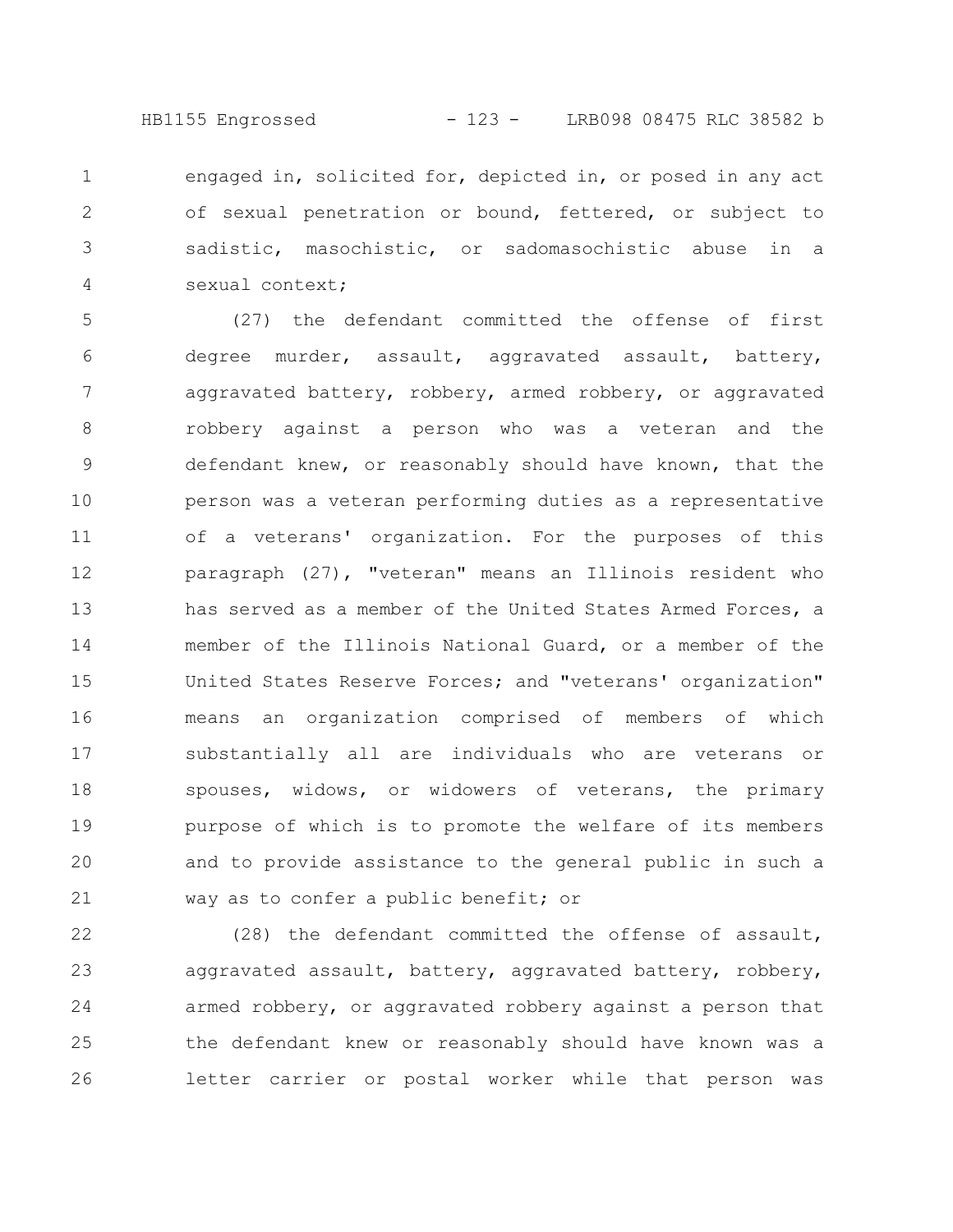HB1155 Engrossed - 124 - LRB098 08475 RLC 38582 b

performing his or her duties delivering mail for the United States Postal Service. 1 2

For the purposes of this Section: 3

"School" is defined as a public or private elementary or secondary school, community college, college, or university. 4 5

"Day care center" means a public or private State certified and licensed day care center as defined in Section 2.09 of the Child Care Act of 1969 that displays a sign in plain view stating that the property is a day care center. 6 7 8 9

"Public transportation" means the transportation or conveyance of persons by means available to the general public, and includes paratransit services. 10 11 12

(b) The following factors, related to all felonies, may be considered by the court as reasons to impose an extended term sentence under Section 5-8-2 upon any offender: 13 14 15

(1) When a defendant is convicted of any felony, after having been previously convicted in Illinois or any other jurisdiction of the same or similar class felony or greater class felony, when such conviction has occurred within 10 years after the previous conviction, excluding time spent in custody, and such charges are separately brought and tried and arise out of different series of acts; or 16 17 18 19 20 21 22

(2) When a defendant is convicted of any felony and the court finds that the offense was accompanied by exceptionally brutal or heinous behavior indicative of wanton cruelty; or 23 24 25 26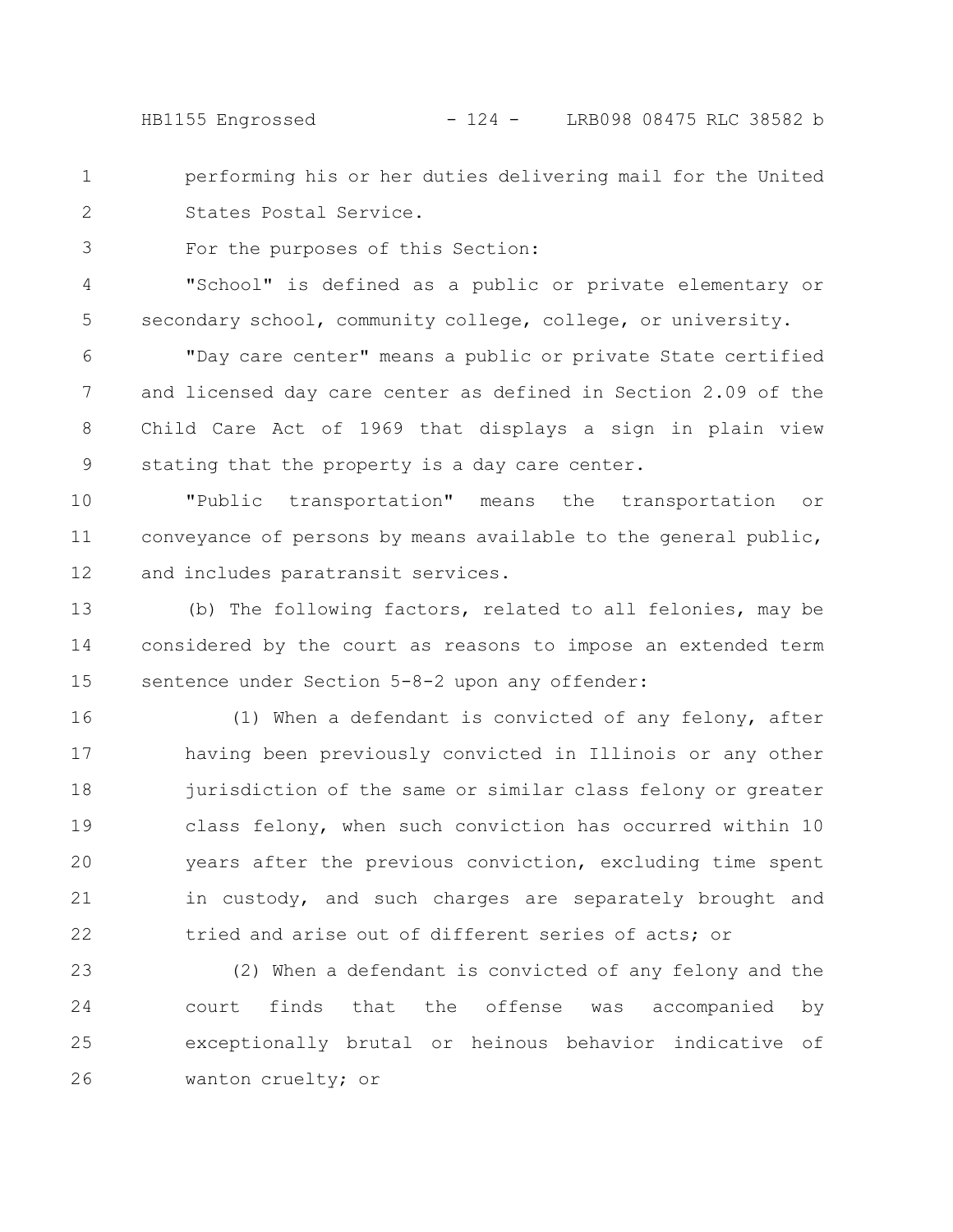## HB1155 Engrossed - 125 - LRB098 08475 RLC 38582 b

(3) When a defendant is convicted of any felony committed against: (i) a person under 12 years of age at the time of the offense or such person's property; (ii) a person 60 years of age or older at the time of the offense or such person's property; or (iii) a person physically handicapped at the time of the offense or such person's property; or (4) When a defendant is convicted of any felony and the offense involved any of the following types of specific misconduct committed as part of a ceremony, rite, initiation, observance, performance, practice or activity of any actual or ostensible religious, fraternal, or social group: (i) the brutalizing or torturing of humans or animals; (ii) the theft of human corpses; (iii) the kidnapping of humans; (iv) the desecration of any cemetery, religious, fraternal, business, governmental, educational, or other building or property; or (v) ritualized abuse of a child; or (5) When a defendant is convicted of a felony other than conspiracy and the court finds that the felony was committed under an agreement with 2 or more other persons to commit that offense and the defendant, with respect to 1 2 3 4 5 6 7 8 9 10 11 12 13 14 15 16 17 18 19 20 21 22 23 24 25 26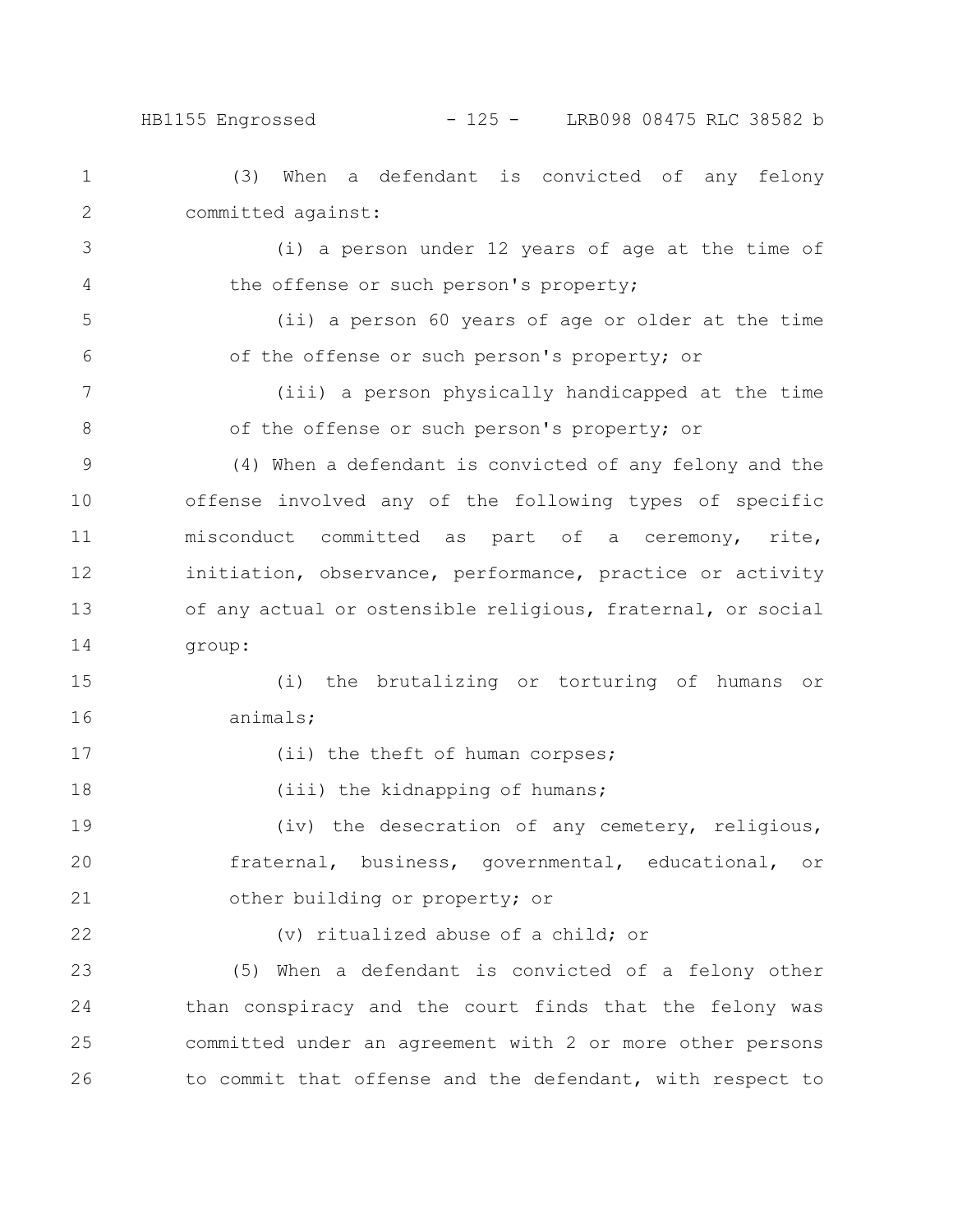HB1155 Engrossed - 126 - LRB098 08475 RLC 38582 b

the other individuals, occupied a position of organizer, supervisor, financier, or any other position of management or leadership, and the court further finds that the felony committed was related to or in furtherance of the criminal activities of an organized gang or was motivated by the defendant's leadership in an organized gang; or 1 2 3 4 5 6

(6) When a defendant is convicted of an offense committed while using a firearm with a laser sight attached to it. For purposes of this paragraph, "laser sight" has the meaning ascribed to it in Section 26-7 of the Criminal Code of 2012; or 7 8 9 10 11

(7) When a defendant who was at least 17 years of age at the time of the commission of the offense is convicted of a felony and has been previously adjudicated a delinquent minor under the Juvenile Court Act of 1987 for an act that if committed by an adult would be a Class X or Class 1 felony when the conviction has occurred within 10 years after the previous adjudication, excluding time spent in custody; or 12 13 14 15 16 17 18 19

(8) When a defendant commits any felony and the defendant used, possessed, exercised control over, or otherwise directed an animal to assault a law enforcement officer engaged in the execution of his or her official duties or in furtherance of the criminal activities of an organized gang in which the defendant is engaged. 20 21 22 23 24 25

(c) The following factors may be considered by the court as 26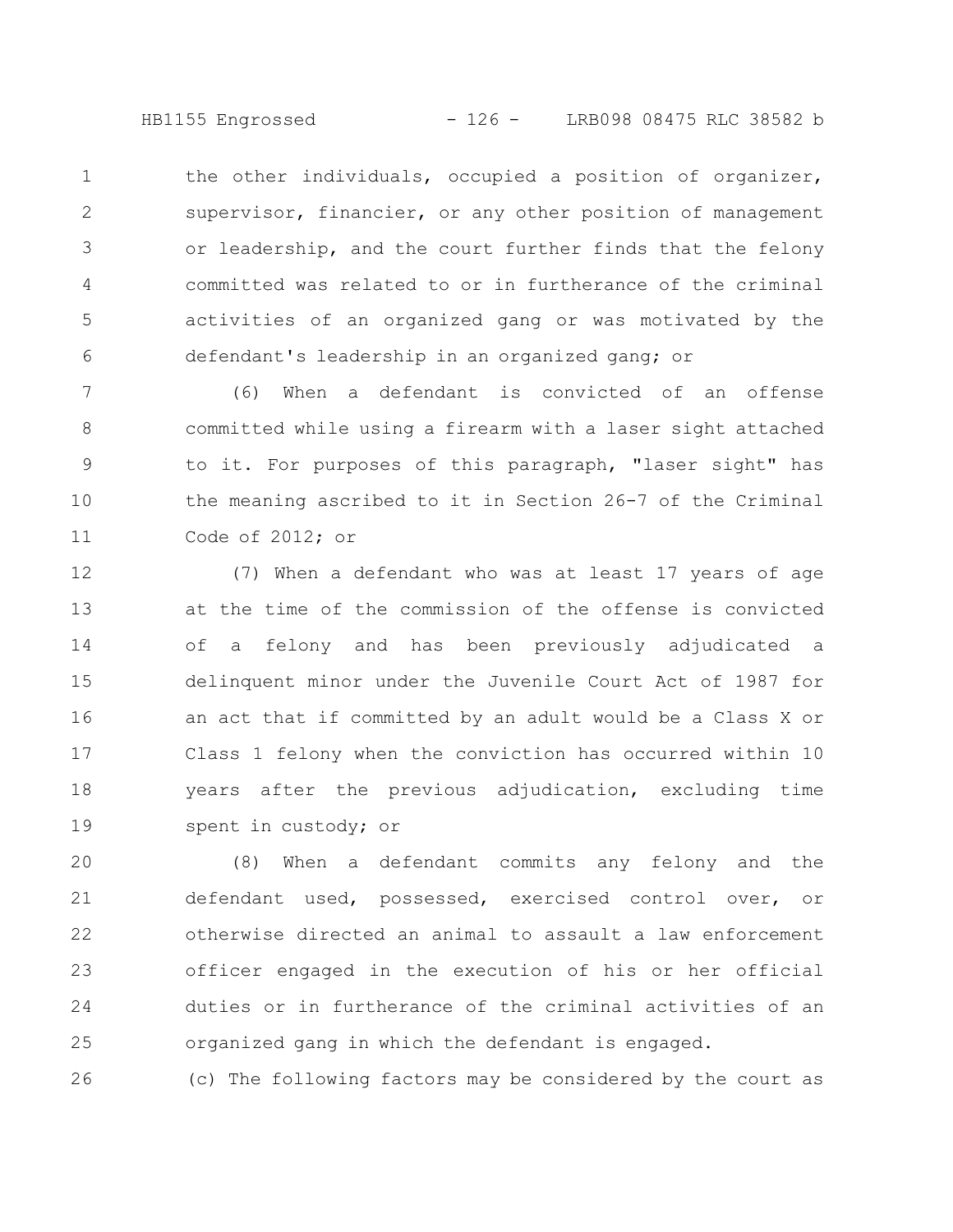HB1155 Engrossed - 127 - LRB098 08475 RLC 38582 b

reasons to impose an extended term sentence under Section 5-8-2 (730 ILCS 5/5-8-2) upon any offender for the listed offenses: 1 2

(1) When a defendant is convicted of first degree murder, after having been previously convicted in Illinois of any offense listed under paragraph (c)(2) of Section 5-5-3 (730 ILCS 5/5-5-3), when that conviction has occurred within 10 years after the previous conviction, excluding time spent in custody, and the charges are separately brought and tried and arise out of different series of acts. 3 4 5 6 7 8 9 10

(1.5) When a defendant is convicted of first degree murder, after having been previously convicted of domestic battery (720 ILCS 5/12-3.2) or aggravated domestic battery (720 ILCS 5/12-3.3) committed on the same victim or after having been previously convicted of violation of an order of protection (720 ILCS 5/12-30) in which the same victim was the protected person. 11 12 13 14 15 16 17

(2) When a defendant is convicted of voluntary manslaughter, second degree murder, involuntary manslaughter, or reckless homicide in which the defendant has been convicted of causing the death of more than one individual. 18 19 20 21 22

(3) When a defendant is convicted of aggravated criminal sexual assault or criminal sexual assault, when there is a finding that aggravated criminal sexual assault or criminal sexual assault was also committed on the same 23 24 25 26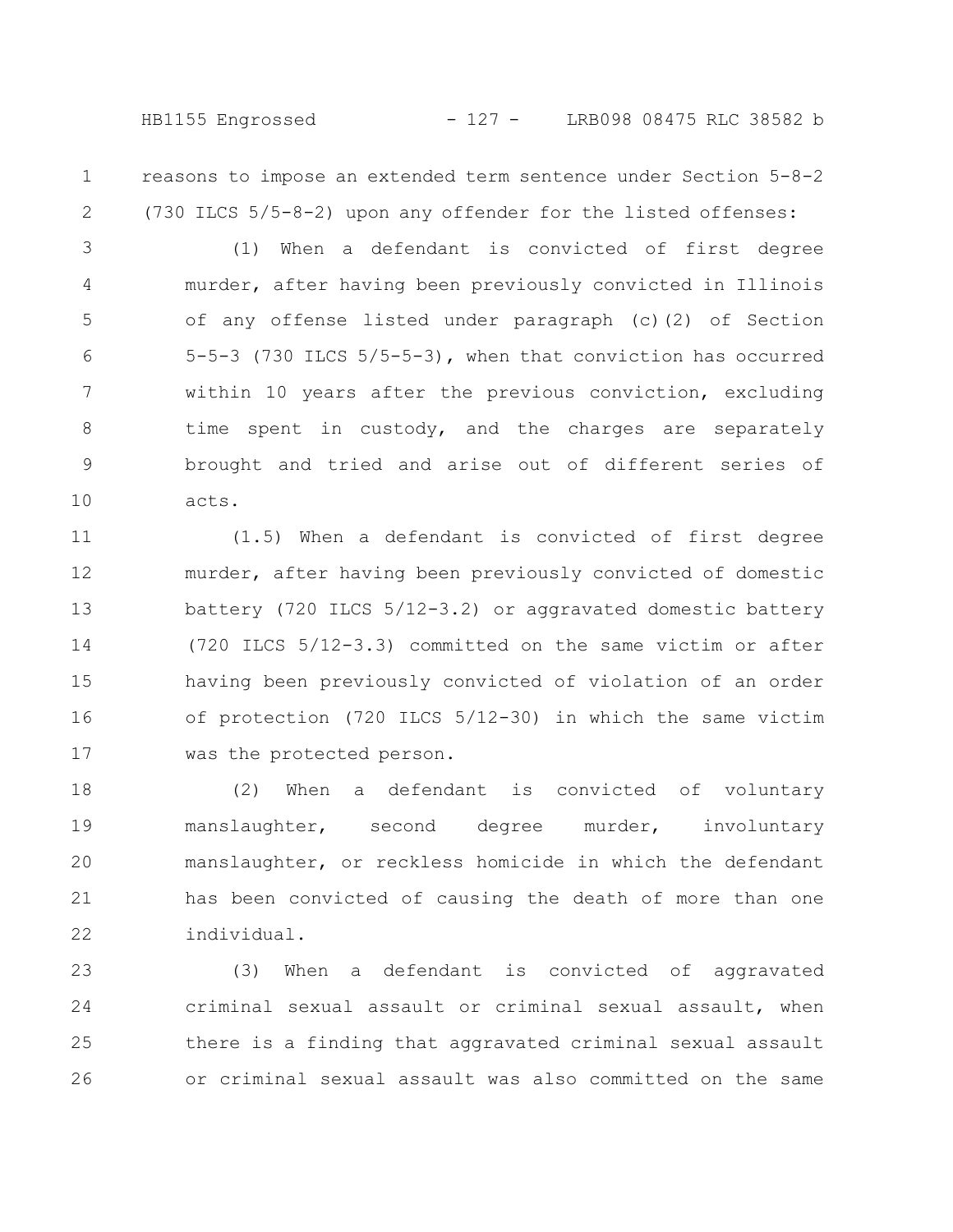HB1155 Engrossed - 128 - LRB098 08475 RLC 38582 b

victim by one or more other individuals, and the defendant voluntarily participated in the crime with the knowledge of the participation of the others in the crime, and the commission of the crime was part of a single course of conduct during which there was no substantial change in the nature of the criminal objective. 1 2 3 4 5 6

(4) If the victim was under 18 years of age at the time of the commission of the offense, when a defendant is convicted of aggravated criminal sexual assault or predatory criminal sexual assault of a child under subsection (a)(1) of Section  $11-1.40$  or subsection (a)(1) of Section 12-14.1 of the Criminal Code of 1961 or the Criminal Code of 2012 (720 ILCS 5/11-1.40 or 5/12-14.1). 7 8 9 10 11 12 13

(5) When a defendant is convicted of a felony violation of Section 24-1 of the Criminal Code of 1961 or the Criminal Code of 2012 (720 ILCS 5/24-1) and there is a finding that the defendant is a member of an organized gang. 14 15 16 17 18

(6) When a defendant was convicted of unlawful use of weapons under Section 24-1 of the Criminal Code of 1961 or the Criminal Code of 2012 (720 ILCS 5/24-1) for possessing a weapon that is not readily distinguishable as one of the weapons enumerated in Section 24-1 of the Criminal Code of 1961 or the Criminal Code of 2012 (720 ILCS 5/24-1). 19 20 21 22 23 24

(7) When a defendant is convicted of an offense involving the illegal manufacture of a controlled 25 26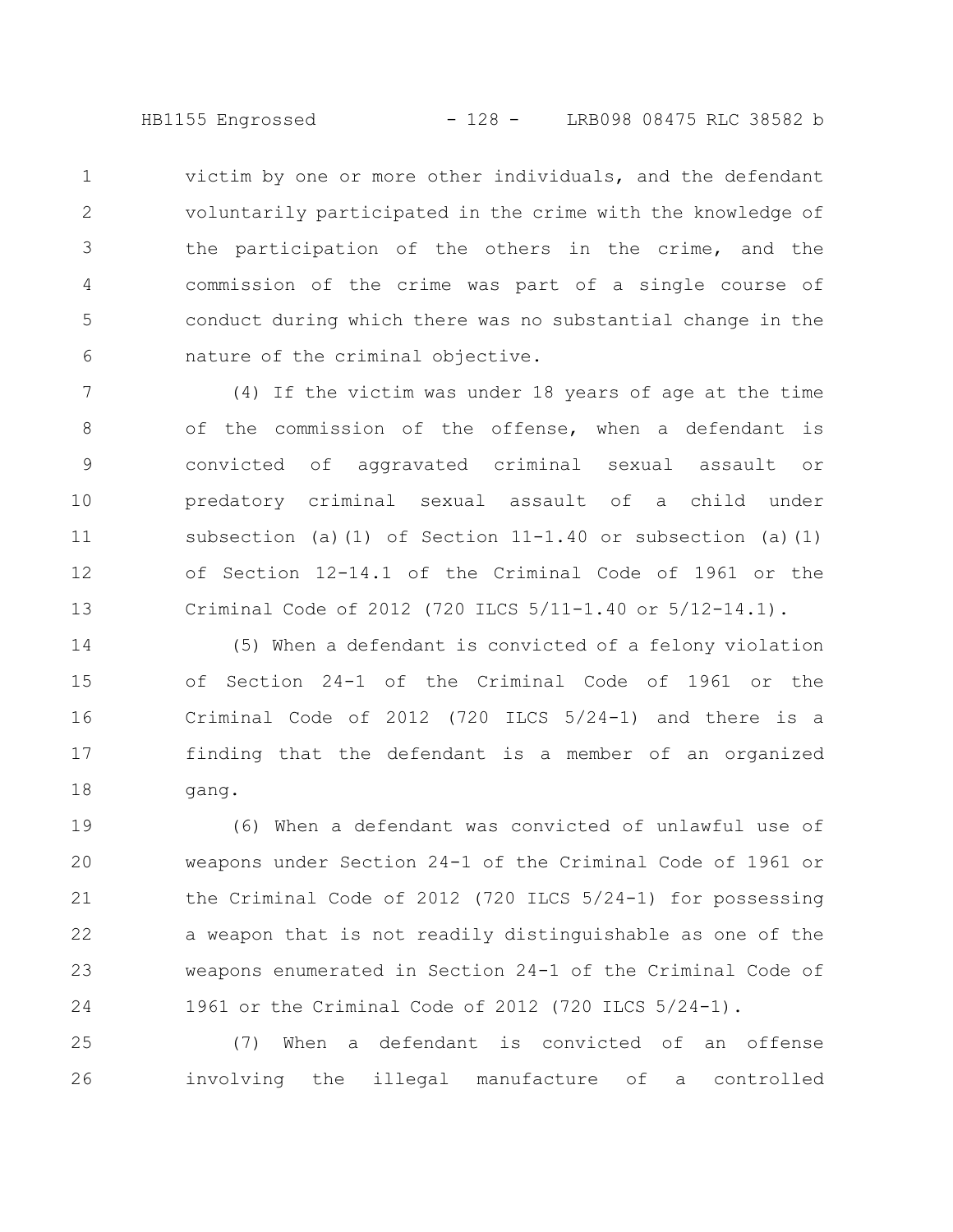HB1155 Engrossed - 129 - LRB098 08475 RLC 38582 b

substance under Section 401 of the Illinois Controlled Substances Act (720 ILCS 570/401), the illegal manufacture of methamphetamine under Section 25 of the Methamphetamine Control and Community Protection Act (720 ILCS 646/25), or the illegal possession of explosives and an emergency response officer in the performance of his or her duties is killed or injured at the scene of the offense while responding to the emergency caused by the commission of the offense. In this paragraph, "emergency" means a situation in which a person's life, health, or safety is in jeopardy; and "emergency response officer" means a peace officer, community policing volunteer, fireman, emergency medical technician-ambulance, emergency medical technician-intermediate, emergency medical technician-paramedic, ambulance driver, other medical assistance or first aid personnel, or hospital emergency room personnel. 1 2 3 4 5 6 7 8 9 10 11 12 13 14 15 16 17

(d) For the purposes of this Section, "organized gang" has the meaning ascribed to it in Section 10 of the Illinois Streetgang Terrorism Omnibus Prevention Act. 18 19 20

(e) The court may impose an extended term sentence under Article 4.5 of Chapter V upon an offender who has been convicted of a felony violation of Section 11-1.20, 11-1.30, 11-1.40, 11-1.50, 11-1.60, 12-13, 12-14, 12-14.1, 12-15, or 12-16 of the Criminal Code of 1961 or the Criminal Code of 2012 when the victim of the offense is under 18 years of age at the 21 22 23 24 25 26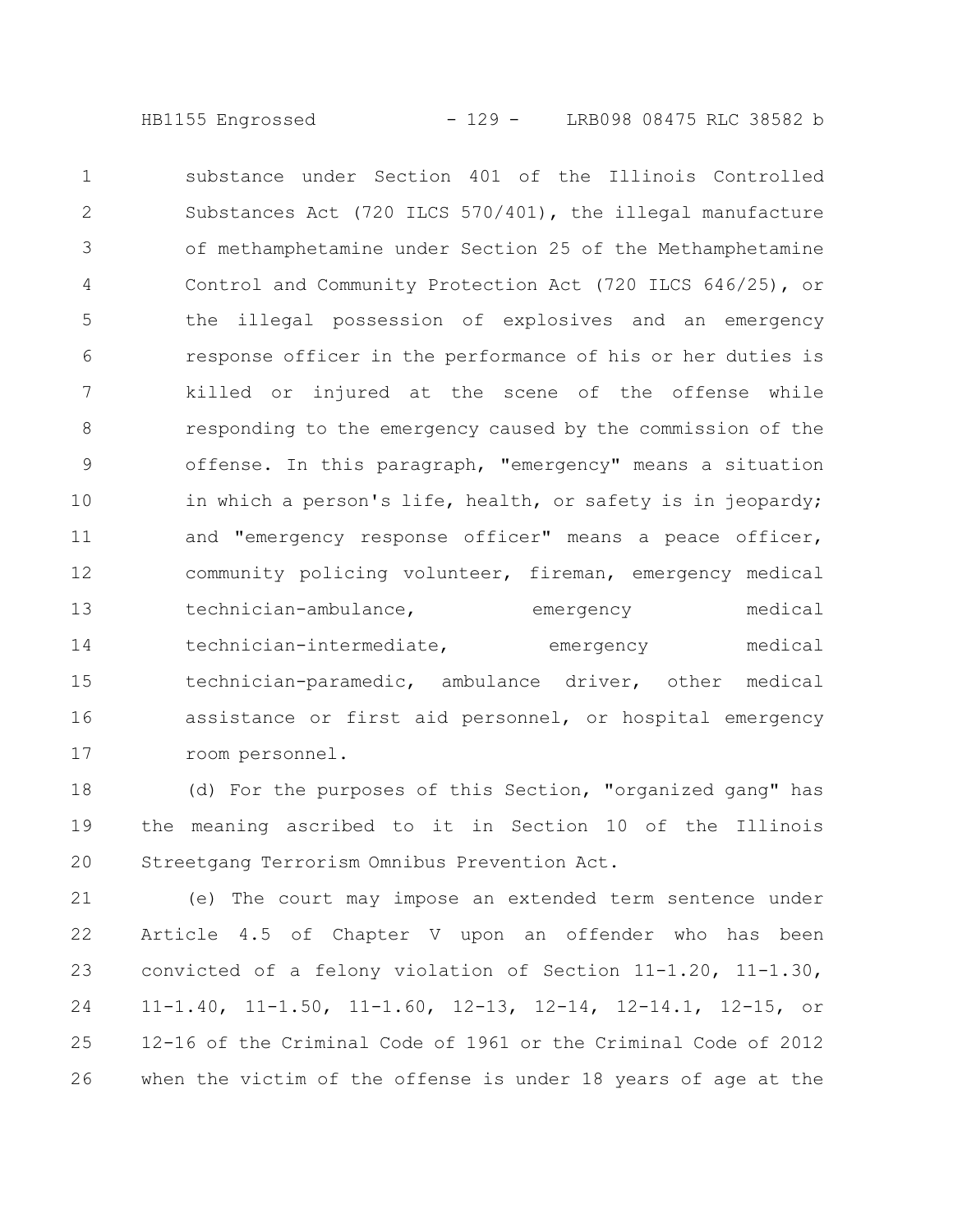HB1155 Engrossed - 130 - LRB098 08475 RLC 38582 b

time of the commission of the offense and, during the commission of the offense, the victim was under the influence of alcohol, regardless of whether or not the alcohol was supplied by the offender; and the offender, at the time of the commission of the offense, knew or should have known that the victim had consumed alcohol. 1 2 3 4 5 6

(Source: P.A. 96-41, eff. 1-1-10; 96-292, eff. 1-1-10; 96-328, eff. 8-11-09; 96-339, eff. 7-1-10; 96-1000, eff. 7-2-10; 96-1200, eff. 7-22-10; 96-1228, eff. 1-1-11; 96-1390, eff. 1-1-11; 96-1551, Article 1, Section 970, eff. 7-1-11; 96-1551, Article 2, Section 1065, eff. 7-1-11; 97-38, eff. 6-28-11, 97-227, eff. 1-1-12; 97-333, eff. 8-12-11; 97-693, eff. 1-1-13; 97-1108, eff. 1-1-13; 97-1109, eff. 1-1-13; 97-1150, eff.  $1 - 25 - 13.$ 7 8 9 10 11 12 13 14

Section 815. The Criminal Code of 2012 is amended by adding Section 24-9.3 as follows: 15 16

(720 ILCS 5/24-9.3 new) Sec. 24-9.3. Prohibited person firearm access violation. (a) A person commits prohibited person firearm access when he or she stores or leaves, within premises under his or her control, a firearm if the person knows or has reason to know that a person prohibited from possessing a firearm because of a felony conviction, domestic battery conviction, an outstanding order of protection or stalking no-contact order against him or 17 18 19 20 21 22 23 24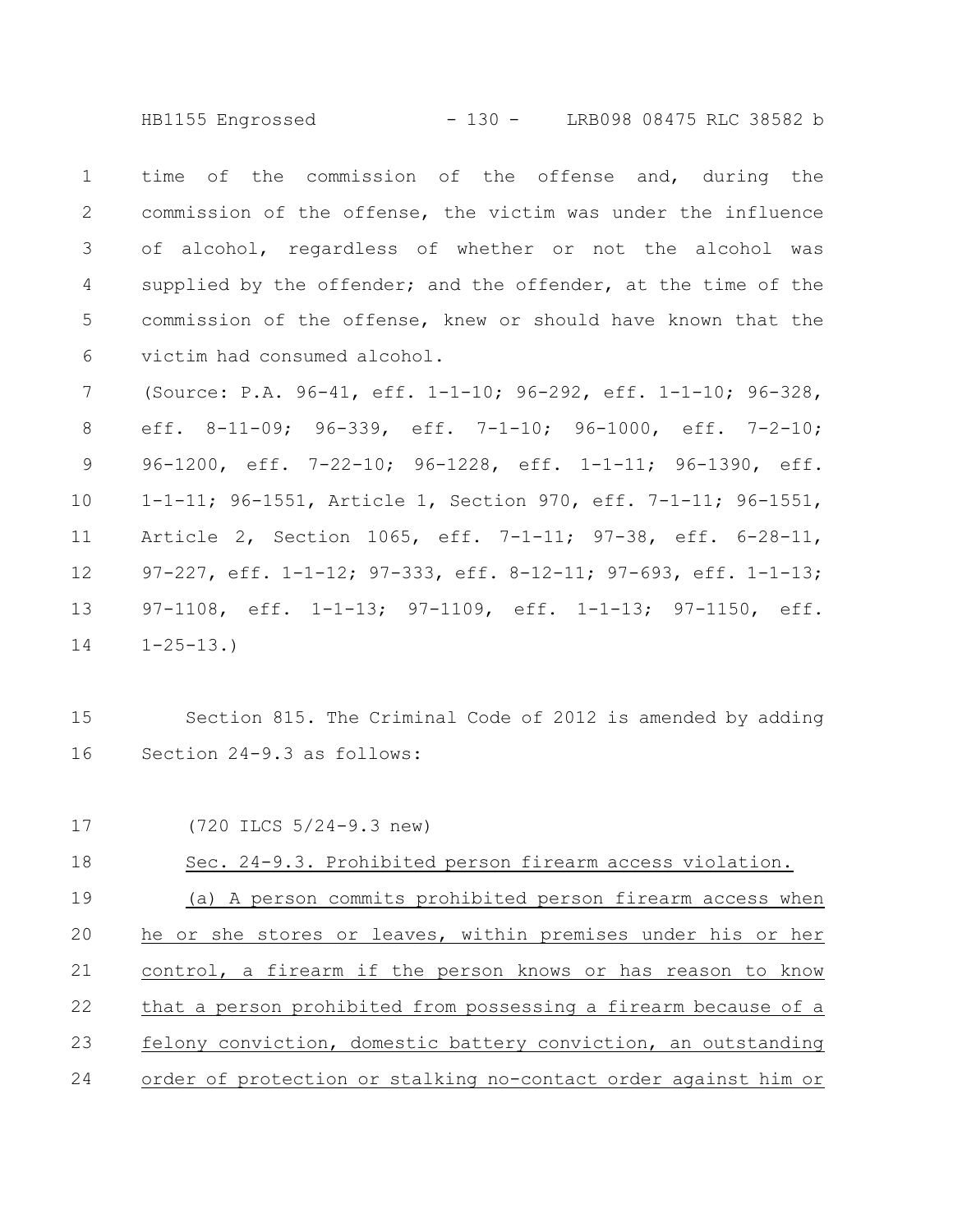|    | LRB098 08475 RLC 38582 b<br>HB1155 Engrossed<br>$-131 -$         |
|----|------------------------------------------------------------------|
| 1  | her, adjudication as a mental defective, having been a patient   |
| 2  | in a mental institution within the past 5 years, or because he   |
| 3  | or she is otherwise prohibited from obtaining a Firearm Owner's  |
| 4  | Identification Card is likely to gain access to the firearm,     |
| 5  | and the firearm:                                                 |
| 6  | (1) is not secured by a device or mechanism, other than          |
| 7  | firearm safety, designed to render a firearm<br>the              |
| 8  | temporarily inoperable;                                          |
| 9  | (2) is not placed in a securely locked<br>box<br>Оr              |
| 10 | container; or                                                    |
| 11 | some other location<br>(3)<br>not placed in<br>that<br>is<br>a a |
| 12 | reasonable person would believe to be secure from a person.      |
| 13 | (b) This Section does not apply:                                 |
| 14 | (1) if the prohibited person gains access to a firearm           |
| 15 | and uses it in a lawful act of self-defense or defense of        |
| 16 | another;                                                         |
| 17 | firearm obtained by a prohibited person<br>(2)<br>to any         |
| 18 | of<br>an unlawful entry of the premises by the<br>because        |
| 19 | prohibited person or another person; or                          |
| 20 | (3) when the firearm is in the immediate possession or           |
| 21 | control of the owner.                                            |
| 22 | (c) For the purposes of this Section, "firearm" has the          |
| 23 | meaning ascribed to it in Section 1.1 of the Firearm Owners      |
| 24 | Identification Card Act.                                         |
| 25 | (d) Sentence. A first violation of this Section is a Class       |
| 26 | C misdemeanor and the person shall be fined not less than        |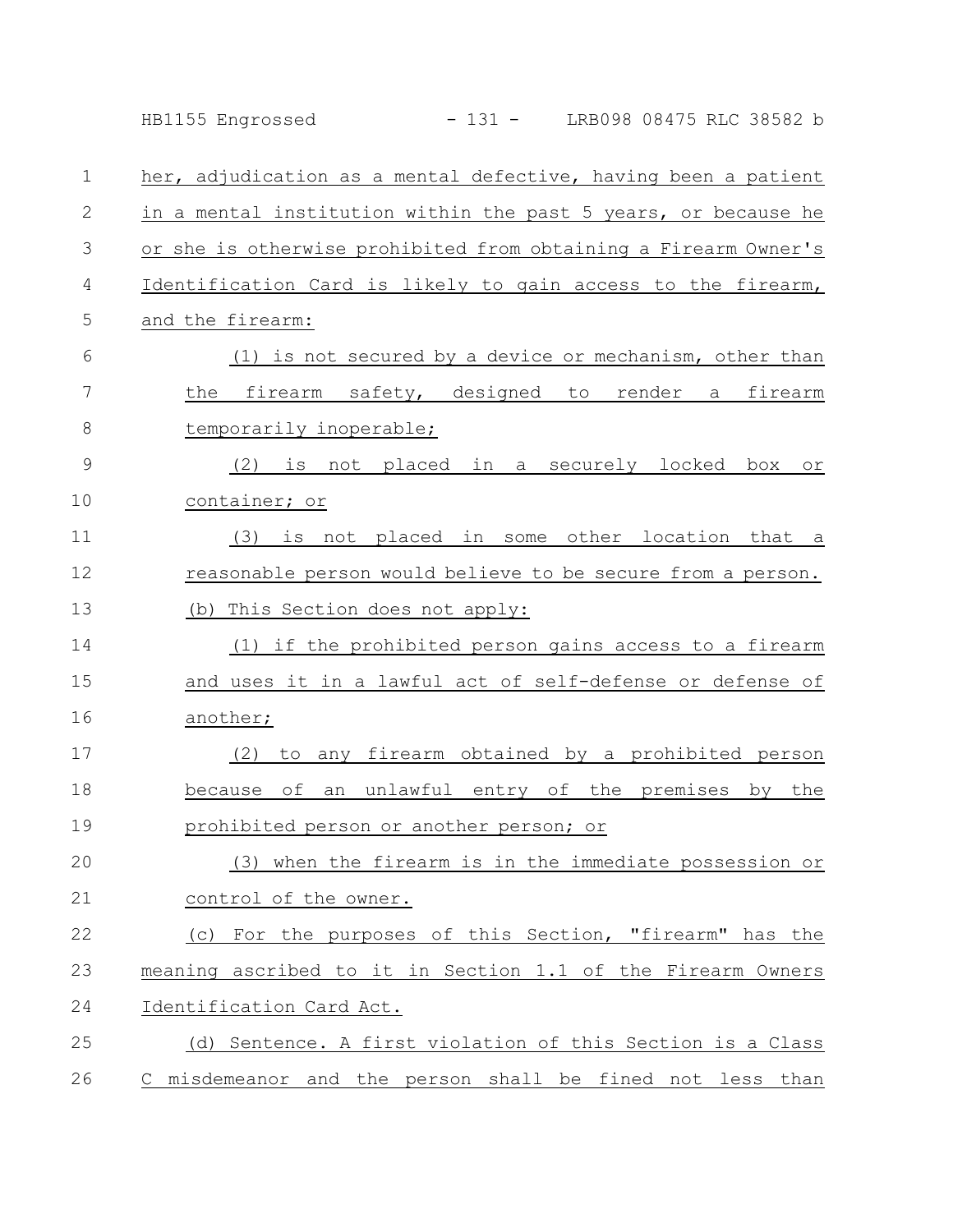HB1155 Engrossed - 132 - LRB098 08475 RLC 38582 b

## \$1,000. A second or subsequent violation is a Class A misdemeanor. 1 2

Section 825. The Firearm Owners Identification Card Act is amended by changing Section 8 as follows: 3 4

(430 ILCS 65/8) (from Ch. 38, par. 83-8) 5

(Text of Section before amendment by P.A. 97-1167) 6

7

Sec. 8. Grounds for denial and revocation.

(A) The Department of State Police has authority to deny an application for or to revoke and seize a Firearm Owner's Identification Card previously issued under this Act only if the Department finds that the applicant or the person to whom such card was issued is or was at the time of issuance: 8 9 10 11 12

(a) A person under 21 years of age who has been convicted of a misdemeanor other than a traffic offense or adjudged delinquent; 13 14 15

(b) A person under 21 years of age who does not have the written consent of his parent or guardian to acquire and possess firearms and firearm ammunition, or whose parent or guardian has revoked such written consent, or where such parent or guardian does not qualify to have a Firearm Owner's Identification Card; 16 17 18 19 20 21

(c) A person convicted of a felony under the laws of this or any other jurisdiction; 22 23

24

(d) A person addicted to narcotics;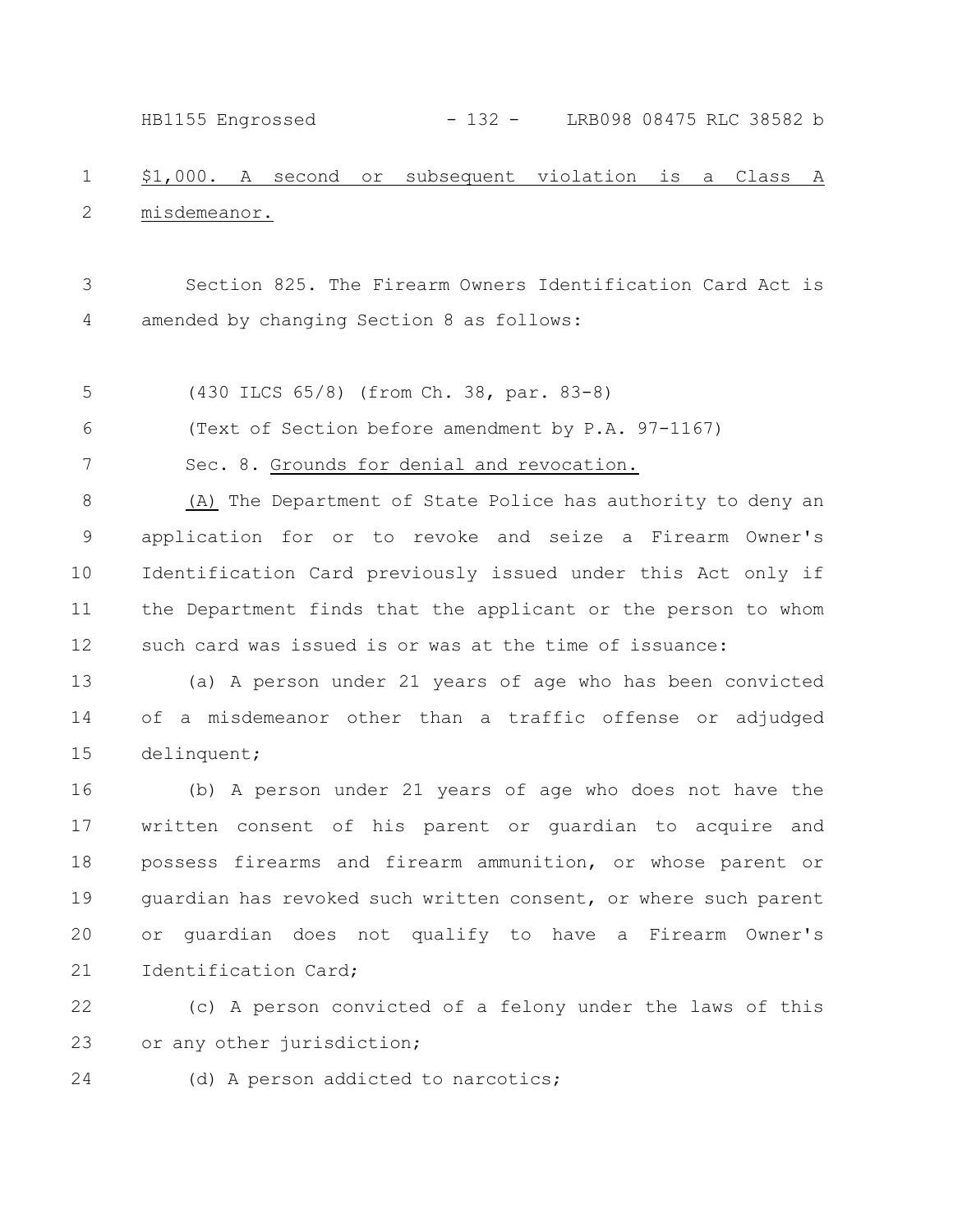HB1155 Engrossed - 133 - LRB098 08475 RLC 38582 b

(e) A person who has been a patient of a mental institution within the past 5 years or has been adjudicated as a mental defective; 1 2 3

(f) A person whose mental condition is of such a nature that it poses a clear and present danger to the applicant, any other person or persons or the community; 4 5 6

For the purposes of this Section, "mental condition" means a state of mind manifested by violent, suicidal, threatening or assaultive behavior. 7 8 9

10

(g) A person who is intellectually disabled;

(h) A person who intentionally makes a false statement in the Firearm Owner's Identification Card application; 11 12

(i) An alien who is unlawfully present in the United States under the laws of the United States; 13 14

(i-5) An alien who has been admitted to the United States under a non-immigrant visa (as that term is defined in Section 101(a)(26) of the Immigration and Nationality Act (8 U.S.C. 1101(a)(26))), except that this subsection (i-5) does not apply to any alien who has been lawfully admitted to the United States under a non-immigrant visa if that alien is: 15 16 17 18 19 20

(1) admitted to the United States for lawful hunting or sporting purposes; 21 22

(2) an official representative of a foreign government who is: 23 24

(A) accredited to the United States Government or the Government's mission to an international 25 26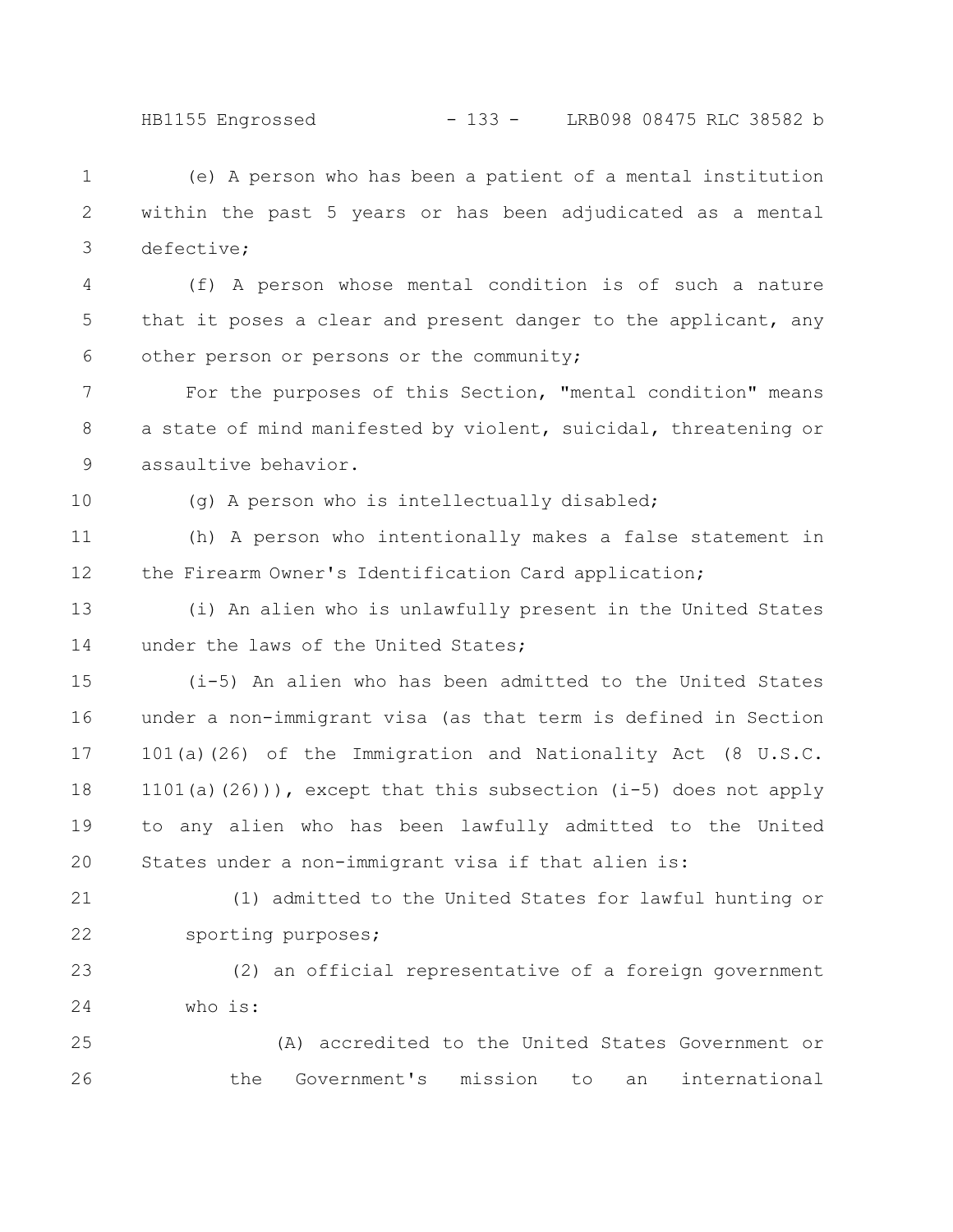HB1155 Engrossed - 134 - LRB098 08475 RLC 38582 b

organization having its headquarters in the United States; or 1 2

(B) en route to or from another country to which that alien is accredited; 3 4

(3) an official of a foreign government or distinguished foreign visitor who has been so designated by the Department of State; 5 6 7

(4) a foreign law enforcement officer of a friendly foreign government entering the United States on official business; or 8 9 10

(5) one who has received a waiver from the Attorney General of the United States pursuant to 18 U.S.C. 922(y)(3); 11 12 13

 $(i)$  (Blank); 14

(k) A person who has been convicted within the past 5 years of battery, assault, aggravated assault, violation of an order of protection, or a substantially similar offense in another jurisdiction, in which a firearm was used or possessed; 15 16 17 18

(l) A person who has been convicted of domestic battery, aggravated domestic battery, or a substantially similar offense in another jurisdiction committed before, on or after January 1, 2012 (the effective date of Public Act 97-158). If the applicant or person who has been previously issued a Firearm Owner's Identification Card under this Act knowingly and intelligently waives the right to have an offense described in this paragraph (l) tried by a jury, and by guilty plea or 19 20 21 22 23 24 25 26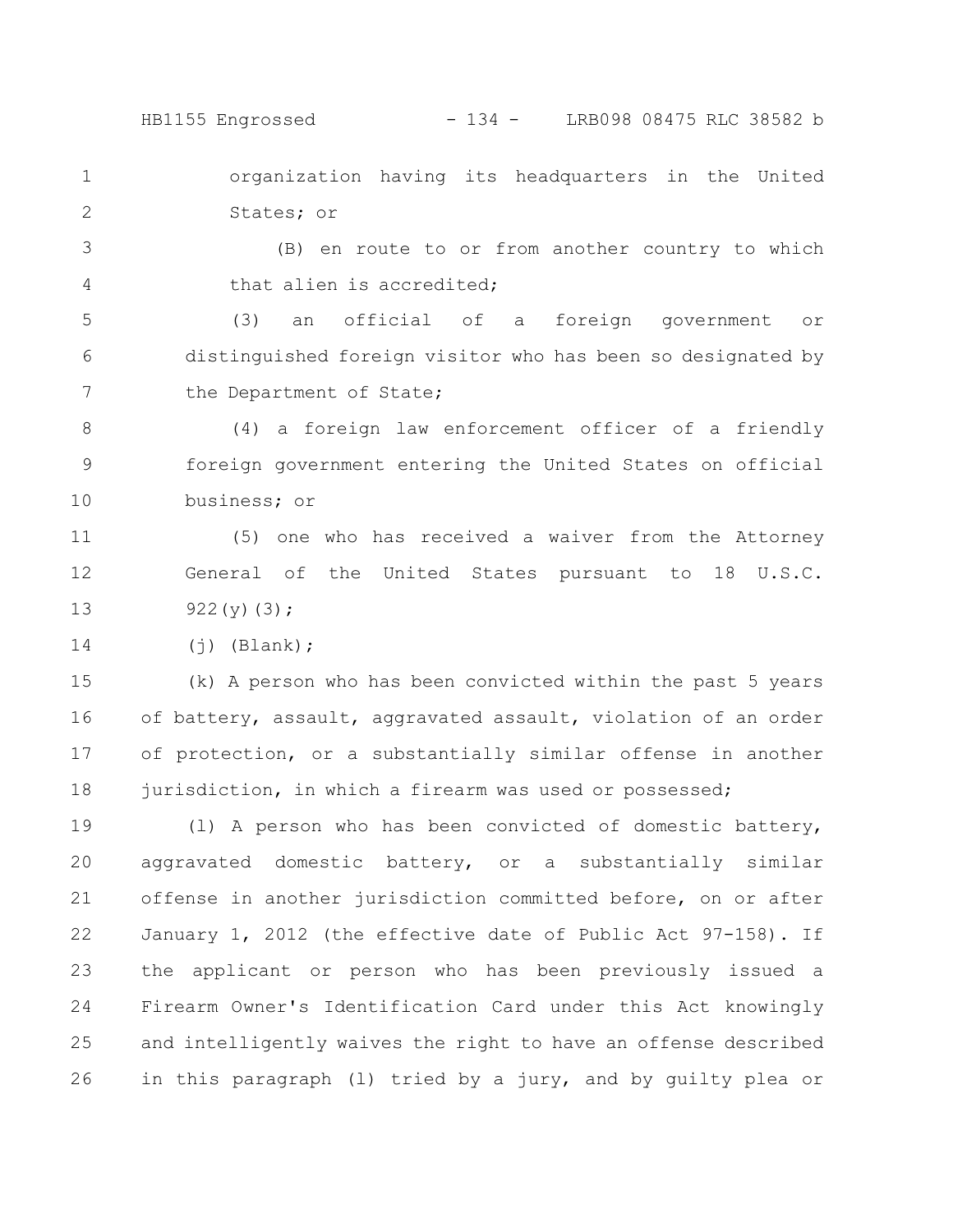HB1155 Engrossed - 135 - LRB098 08475 RLC 38582 b

otherwise, results in a conviction for an offense in which a domestic relationship is not a required element of the offense but in which a determination of the applicability of 18 U.S.C.  $922(q)$ (9) is made under Section  $112A-11.1$  of the Code of Criminal Procedure of 1963, an entry by the court of a judgment of conviction for that offense shall be grounds for denying an application for and for revoking and seizing a Firearm Owner's Identification Card previously issued to the person under this Act; 1 2 3 4 5 6 7 8 9

10

(m) (Blank);

(n) A person who is prohibited from acquiring or possessing firearms or firearm ammunition by any Illinois State statute or by federal law; 11 12 13

(o) A minor subject to a petition filed under Section 5-520 of the Juvenile Court Act of 1987 alleging that the minor is a delinquent minor for the commission of an offense that if committed by an adult would be a felony; 14 15 16 17

(p) An adult who had been adjudicated a delinquent minor under the Juvenile Court Act of 1987 for the commission of an offense that if committed by an adult would be a felony; or 18 19 20

(q) A person who is not a resident of the State of Illinois, except as provided in subsection (a-10) of Section 4. (B) The Department of State Police may revoke and seize a Firearm Owner's Identification Card previously issued under this Act of a person who fails to report the loss or theft of a firearm a second time to the local law enforcement agency 21 22 23 24 25 26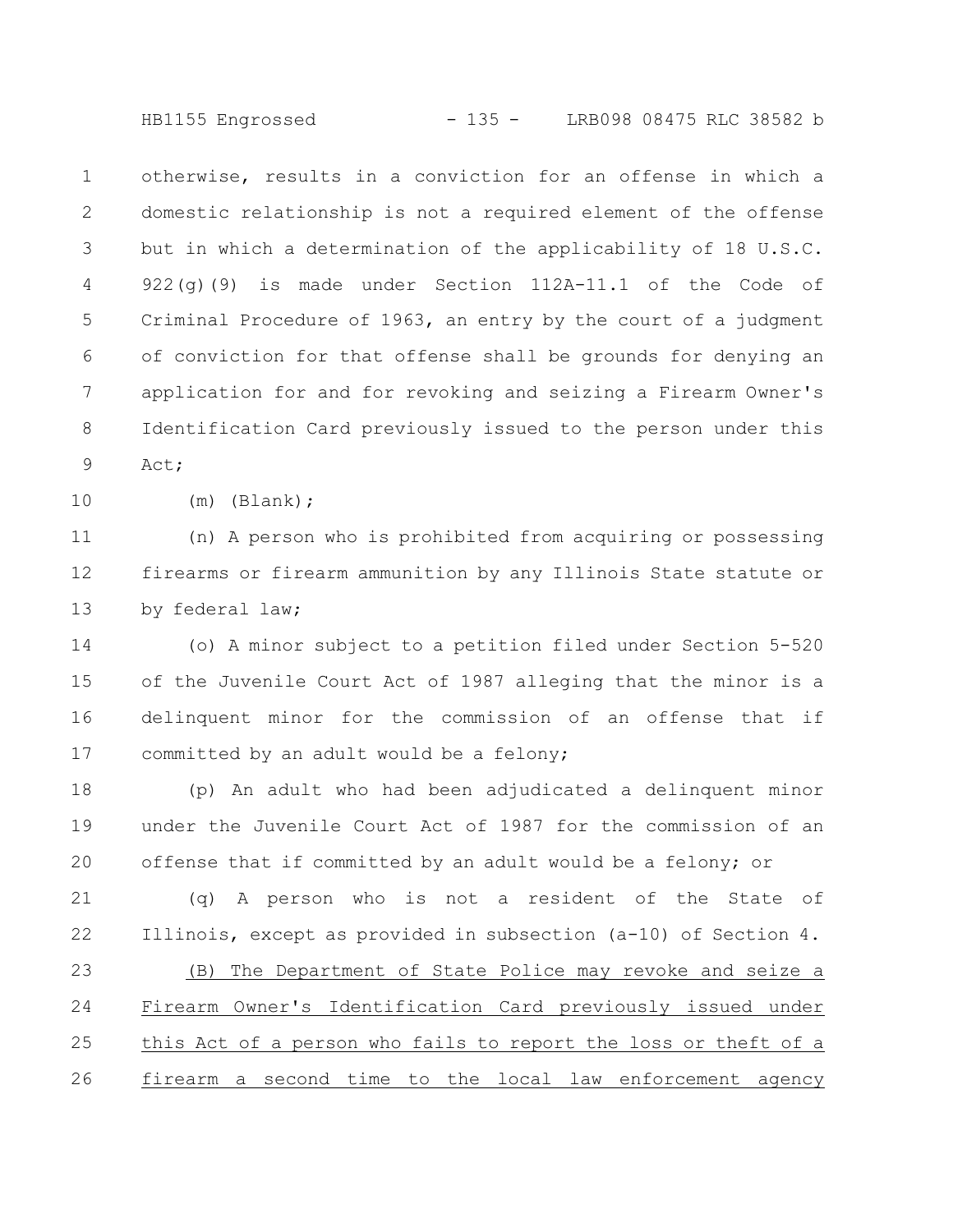HB1155 Engrossed - 136 - LRB098 08475 RLC 38582 b

## within 72 hours after obtaining knowledge of the second loss or theft. 1 2

(Source: P.A. 96-701, eff. 1-1-10; 97-158, eff. 1-1-12; 97-227, eff. 1-1-12; 97-813, eff. 7-13-12; 97-1131, eff. 1-1-13.) 3 4

(Text of Section after amendment by P.A. 97-1167) 5

Sec. 8. Grounds for denial and revocation.

6

(A) The Department of State Police has authority to deny an application for or to revoke and seize a Firearm Owner's Identification Card previously issued under this Act only if the Department finds that the applicant or the person to whom such card was issued is or was at the time of issuance: 7 8 9 10 11

(a) A person under 21 years of age who has been convicted of a misdemeanor other than a traffic offense or adjudged delinquent; 12 13 14

(b) A person under 21 years of age who does not have the written consent of his parent or guardian to acquire and possess firearms and firearm ammunition, or whose parent or guardian has revoked such written consent, or where such parent or guardian does not qualify to have a Firearm Owner's Identification Card; 15 16 17 18 19 20

(c) A person convicted of a felony under the laws of this or any other jurisdiction; 21 22

(d) A person addicted to narcotics; 23

(e) A person who has been a patient of a mental institution within the past 5 years. An active law enforcement officer 24 25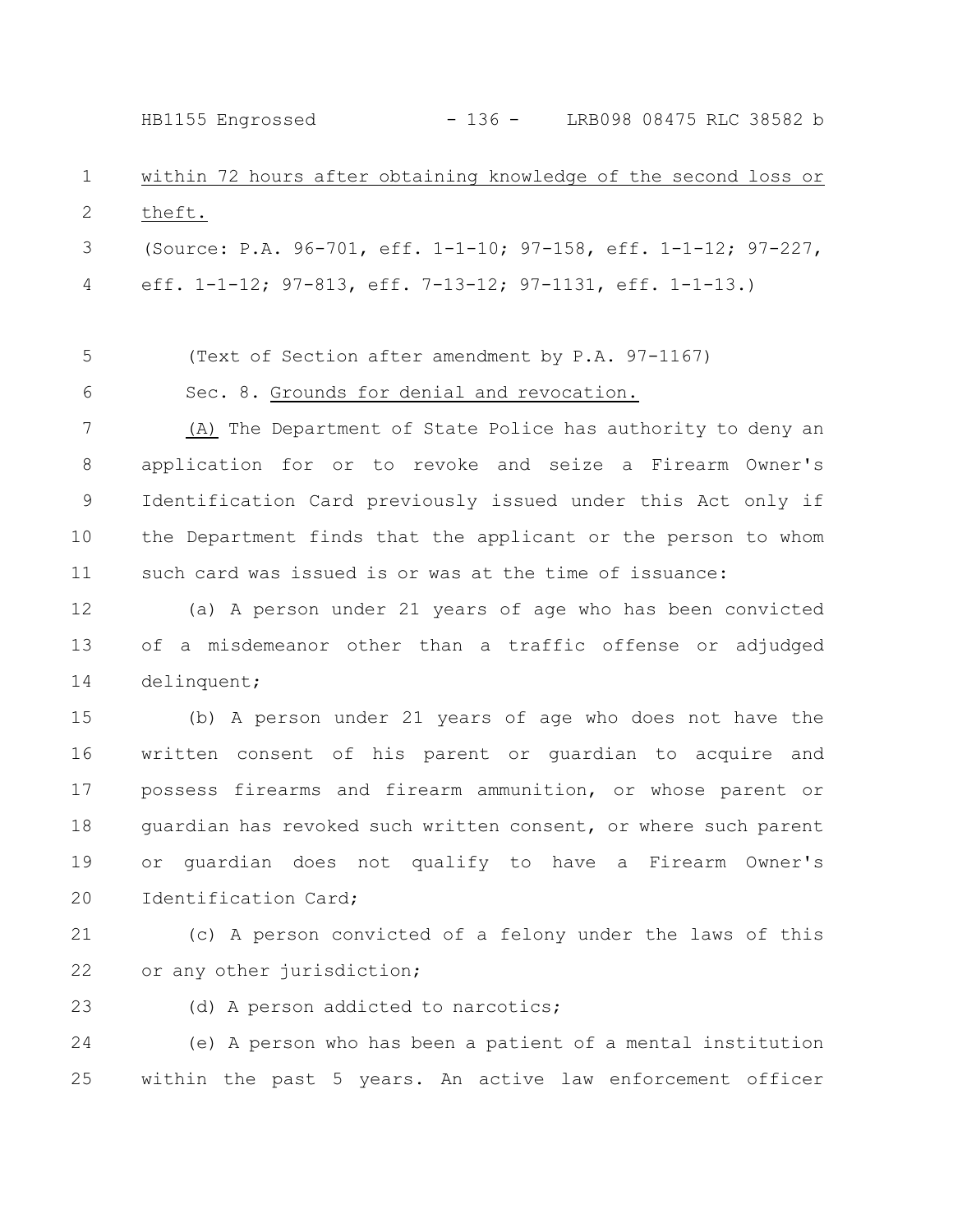HB1155 Engrossed - 137 - LRB098 08475 RLC 38582 b

employed by a unit of government who is denied, revoked, or has his or her Firearm Owner's Identification Card seized under this subsection (e) may obtain relief as described in subsection (c-5) of Section 10 of this Act if the officer did not act in a manner threatening to the officer, another person, or the public as determined by the treating clinical psychologist or physician, and the officer seeks mental health treatment; 1 2 3 4 5 6 7 8

(f) A person whose mental condition is of such a nature that it poses a clear and present danger to the applicant, any other person or persons or the community; 9 10 11

For the purposes of this Section, "mental condition" means a state of mind manifested by violent, suicidal, threatening or assaultive behavior. 12 13 14

(g) A person who is intellectually disabled;

15

26

(h) A person who intentionally makes a false statement in the Firearm Owner's Identification Card application; 16 17

(i) An alien who is unlawfully present in the United States under the laws of the United States; 18 19

(i-5) An alien who has been admitted to the United States under a non-immigrant visa (as that term is defined in Section 101(a)(26) of the Immigration and Nationality Act (8 U.S.C. 1101(a)(26))), except that this subsection (i-5) does not apply to any alien who has been lawfully admitted to the United States under a non-immigrant visa if that alien is: 20 21 22 23 24 25

(1) admitted to the United States for lawful hunting or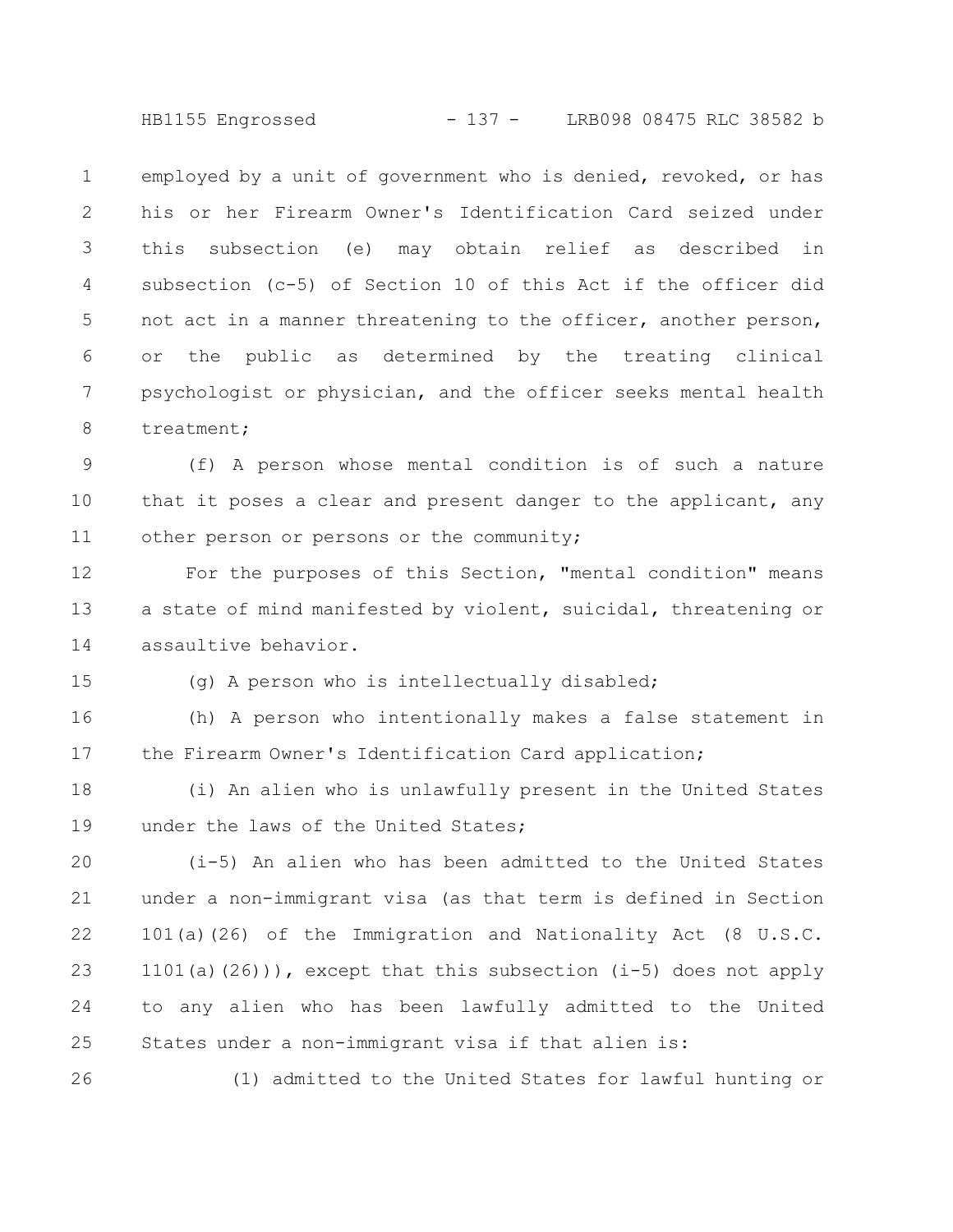HB1155 Engrossed - 138 - LRB098 08475 RLC 38582 b

sporting purposes; 1

(2) an official representative of a foreign government who is: 2 3

(A) accredited to the United States Government or the Government's mission to an international organization having its headquarters in the United States; or 4 5 6 7

(B) en route to or from another country to which that alien is accredited; 8 9

(3) an official of a foreign government or distinguished foreign visitor who has been so designated by the Department of State; 10 11 12

(4) a foreign law enforcement officer of a friendly foreign government entering the United States on official business; or 13 14 15

(5) one who has received a waiver from the Attorney General of the United States pursuant to 18 U.S.C. 922(y)(3); 16 17 18

 $(j)$  (Blank); 19

(k) A person who has been convicted within the past 5 years of battery, assault, aggravated assault, violation of an order of protection, or a substantially similar offense in another jurisdiction, in which a firearm was used or possessed; 20 21 22 23

(l) A person who has been convicted of domestic battery, aggravated domestic battery, or a substantially similar offense in another jurisdiction committed before, on or after 24 25 26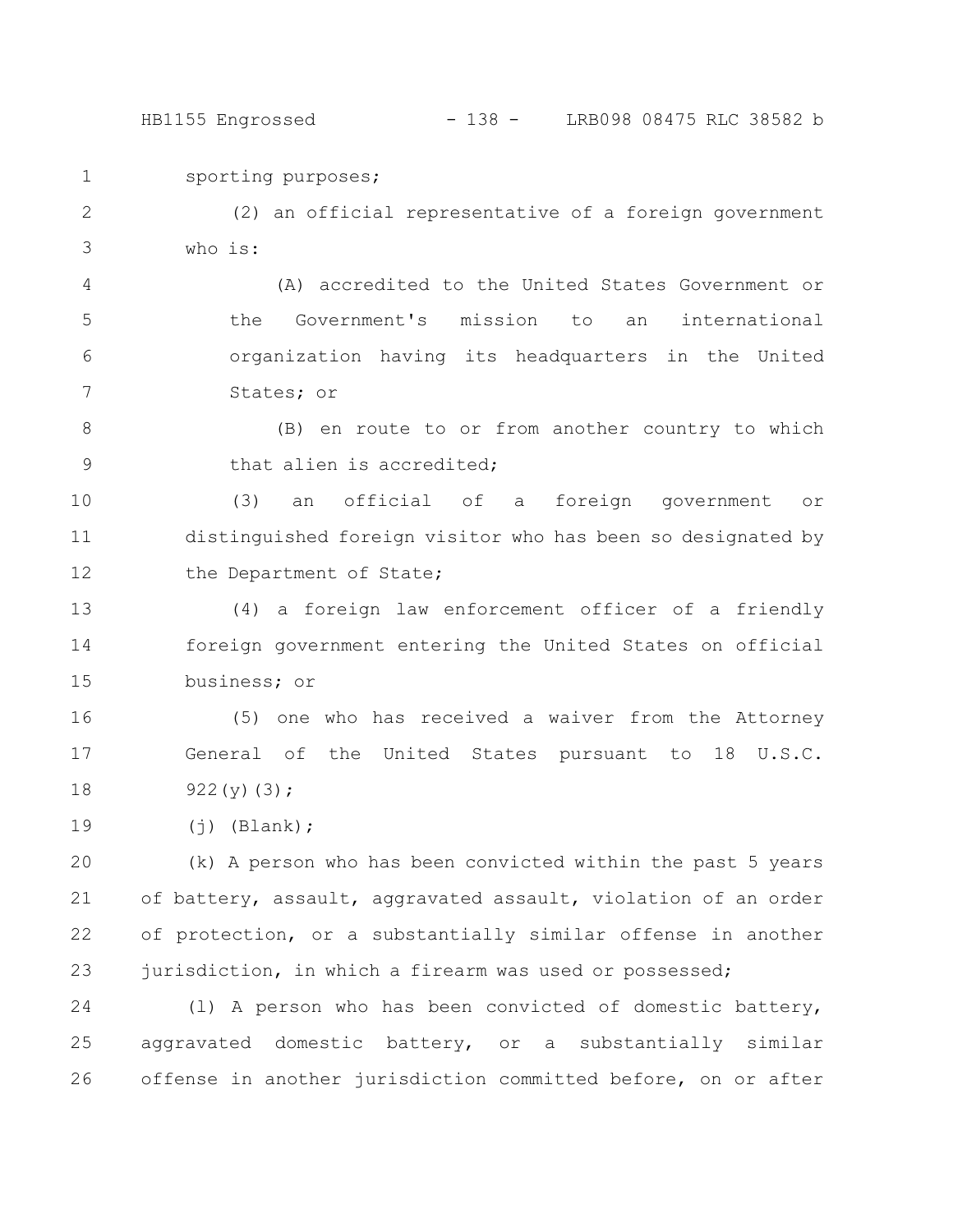HB1155 Engrossed - 139 - LRB098 08475 RLC 38582 b

January 1, 2012 (the effective date of Public Act 97-158). If the applicant or person who has been previously issued a Firearm Owner's Identification Card under this Act knowingly and intelligently waives the right to have an offense described in this paragraph (l) tried by a jury, and by guilty plea or otherwise, results in a conviction for an offense in which a domestic relationship is not a required element of the offense but in which a determination of the applicability of 18 U.S.C. 922(g)(9) is made under Section 112A-11.1 of the Code of Criminal Procedure of 1963, an entry by the court of a judgment of conviction for that offense shall be grounds for denying an application for and for revoking and seizing a Firearm Owner's Identification Card previously issued to the person under this Act; 1 2 3 4 5 6 7 8 9 10 11 12 13 14

(m) (Blank); 15

(n) A person who is prohibited from acquiring or possessing firearms or firearm ammunition by any Illinois State statute or by federal law; 16 17 18

(o) A minor subject to a petition filed under Section 5-520 of the Juvenile Court Act of 1987 alleging that the minor is a delinquent minor for the commission of an offense that if committed by an adult would be a felony; 19 20 21 22

(p) An adult who had been adjudicated a delinquent minor under the Juvenile Court Act of 1987 for the commission of an offense that if committed by an adult would be a felony; (q) A person who is not a resident of the State of 23 24 25 26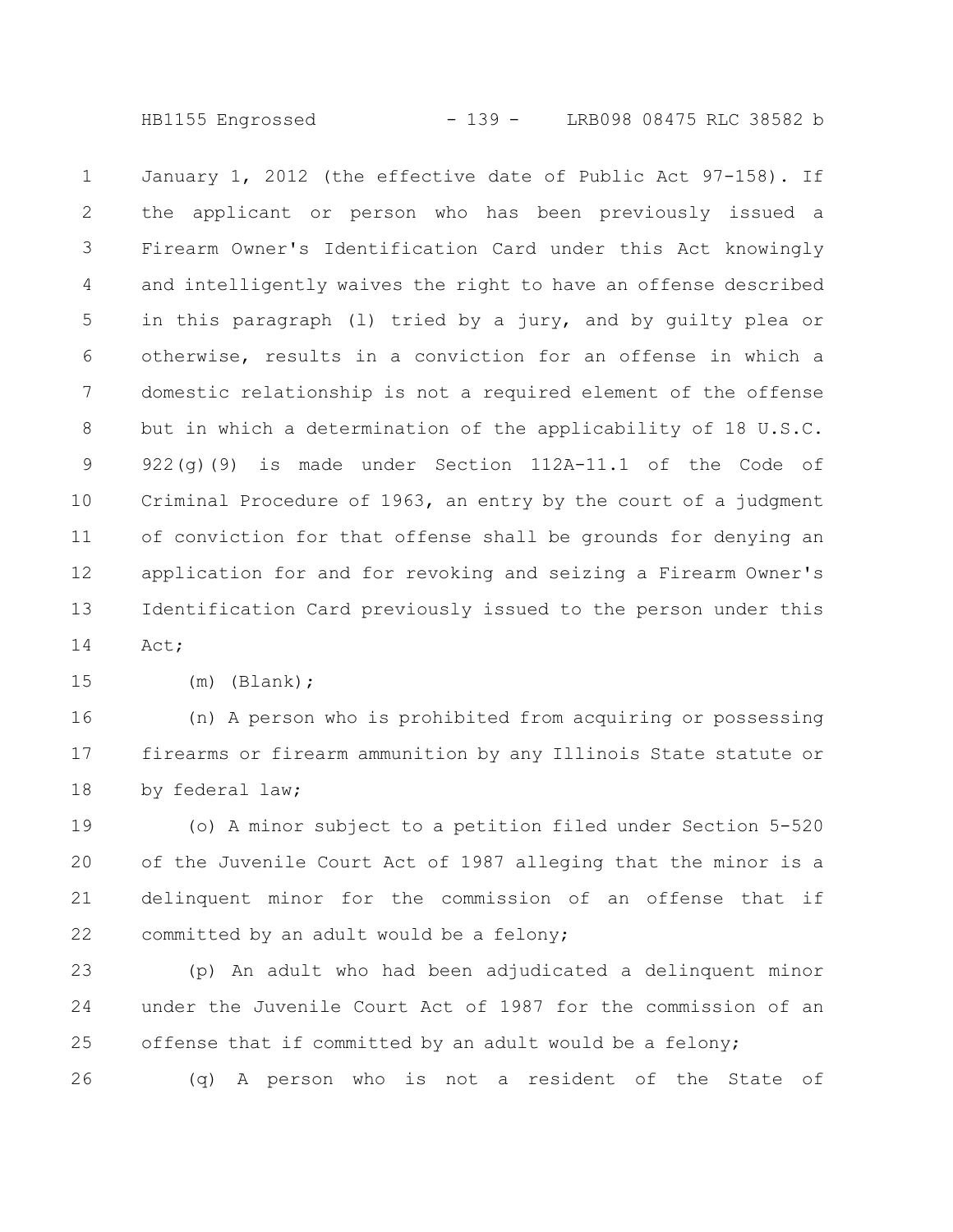Illinois, except as provided in subsection (a-10) of Section 4; or (r) A person who has been adjudicated as a mental defective. (B) The Department of State Police may revoke and seize a Firearm Owner's Identification Card previously issued under this Act of a person who fails to report the loss or theft of a firearm a second time to the local law enforcement agency within 72 hours after obtaining knowledge of the second loss or theft. (Source: P.A. 96-701, eff. 1-1-10; 97-158, eff. 1-1-12; 97-227, eff. 1-1-12; 97-813, eff. 7-13-12; 97-1131, eff. 1-1-13; 97-1167, eff. 6-1-13.) Section 826. The Criminal Code of 2012 is amended by adding Section 24-4.1 as follows: (720 ILCS 5/24-4.1 new) Sec. 24-4.1. Report of lost or stolen firearms. (a) If a person who possesses a valid Firearm Owner's Identification Card and who possesses or acquires a firearm thereafter loses or misplaces the firearm, or if the firearm is stolen from the person, the person must report the loss or theft to the local law enforcement agency within 72 hours after obtaining knowledge of the loss or theft. (b) Sentence. A person who violates this Section is guilty 1 2 3 4 5 6 7 8 9 10 11 12 13 14 15 16 17 18 19 20 21 22 23 24 HB1155 Engrossed - 140 - LRB098 08475 RLC 38582 b